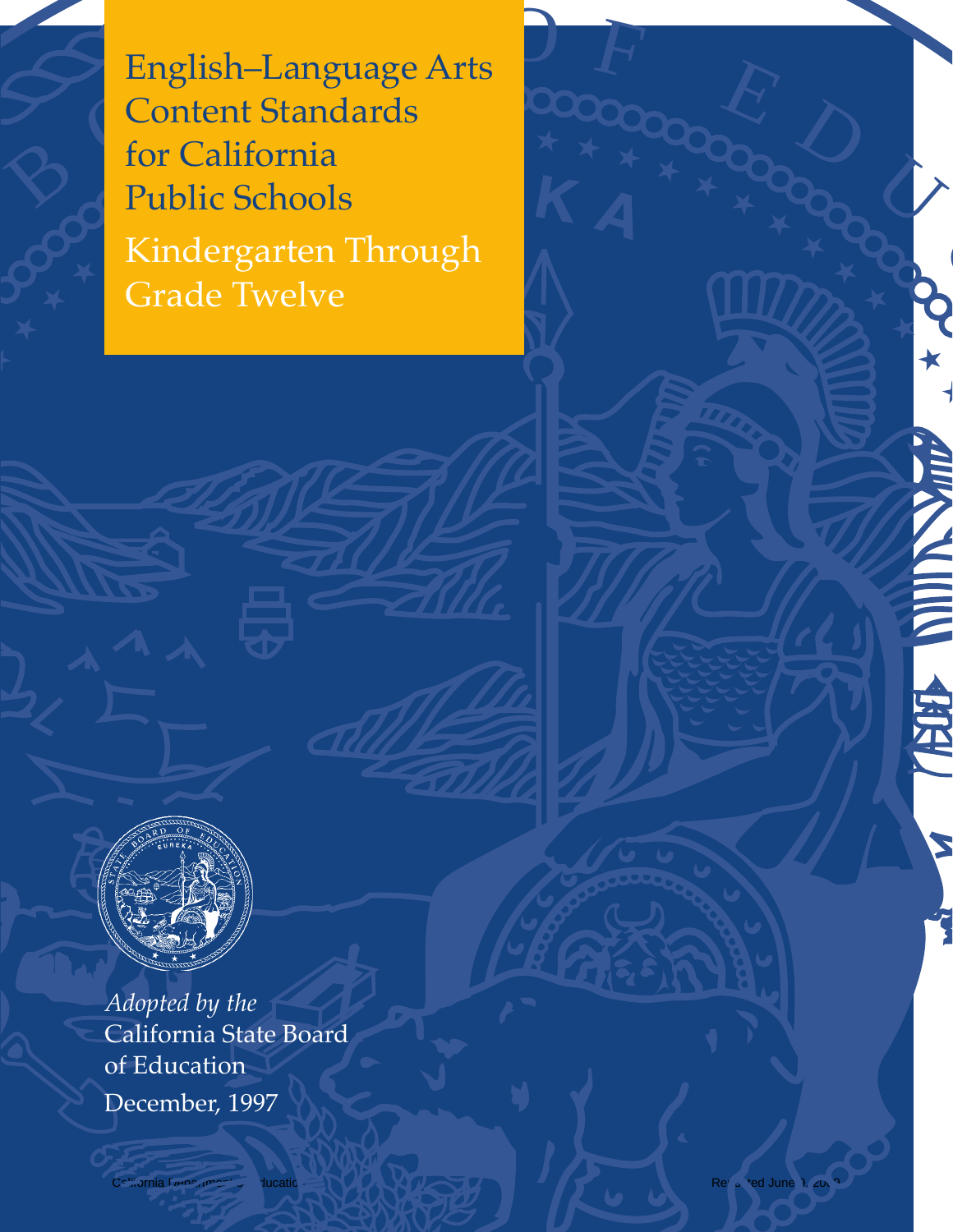English–Language Arts Content Standards for California Public Schools

Kindergarten Through Grade Twelve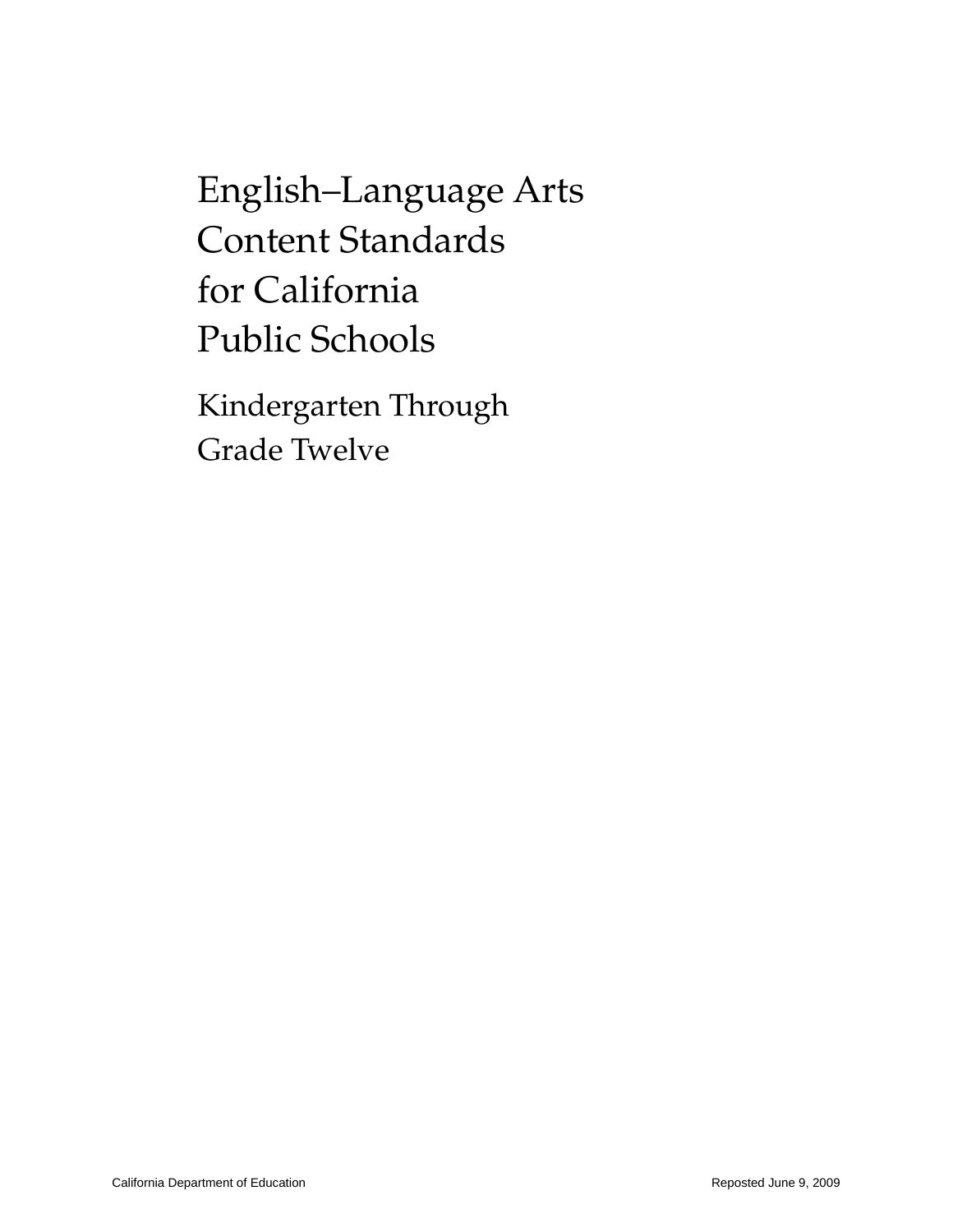

### **Publishing Information**

When the *English–Language Arts Content Standards for California Public Schools, Kindergarten Through Grade Twelve* was adopted by the California State Board of Education on November 14, 1997, the members of the State Board were the following: Yvonne W. Larsen, President; Jerry Hume, Vice-President; Kathryn Dronenburg; Marion Joseph; Megan Kephart; S. William Malkasian; Marion McDowell; Janet G. Nicholas; Gerti B. Thomas; Robert L. Trigg; and Marina Tse.

This publication was edited by Faye Ong, working in cooperation with Greg Geeting, Assistant Executive Director, State Board of Education. It was designed and prepared for printing by the staff of CDE Press, with the cover and interior design created and prepared by Cheryl McDonald. Typesetting was done by Jeanette Reyes. It was published by the California Department of Education, 1430 N Street, Sacramento, CA 95814-5901. It was distributed under the provisions of the Library Distribution Act and *Government Code* Section 11096.

© 1998 by the California Department of Education All rights reserved

ISBN 0-8011-1389-9

#### **Special Acknowledgment**

The State Board of Education extends its appreciation to the members and staff of the Commission for the Establishment of Academic Content and Performance Standards (Academic Standards Commission) for their outstanding work in developing and recommending the English-language arts content standards to the State Board of Education under the provisions of *Education Code* Section 60605. The members and staff of the Academic Standards Commission at the time of the approval of the draft English-language arts content standards were the following:

Ellen Wright, Chair\*; Bob Calfee, Vice Chair\*; Joseph Carrabino; Judy Codding; Dan Condron; John D'Amelio\*; Linda Davis; Bill Evers; Andrew Galef; Jerilyn Harris; Dorothy Jue Lee\*; Mark Ortiz; Judy Panton\*; Raymund Paredes\*; Alice Petrossian\*; Kate Simpson\*; Lawrence Siskind\*; Larry Stupski; Jerry Treadway\*; LaTanya Wright\*; and Superintendent of Public Instruction Delaine Eastin and her designee, Sonia Hernandez.

*Note:* The asterisk (\*) identifies those members who served on the Academic Standards Commission's English-Language Arts Committee.

Special commendation is also extended to the leadership of Ellen Wright, Chair of the Academic Standards Commission; Scott Hill, Executive Director; Commissioner Alice Petrossian, Chair of the English-Language Arts Committee; and State Board of Education members Kathryn Dronenburg and Marion Joseph, whose significant contributions to the English-Language Arts ad-hoc committee deserve special recognition.

#### **Ordering Information**

Copies of this publication are available for \$12.50 each, plus shipping and handling charges. California residents are charged sales tax. Orders may be sent to CDE Press, Sales Office, California Department of Education, 1430 N Street, Suite 3207, Sacramento, CA 95814-5901, FAX (916) 323 0823. See page 86 for complete information on payment, including credit card purchases, and an order blank. Prices on all publications are subject to change.

A partial list of other educational resources available from the Department appears on page 85. In addition, an illustrated catalog describing publications, videos, and other instructional media available from the Department can be obtained without charge by writing to the address given above or by calling the Sales Office at (916) 445-1260.

#### **Notice**

The guidance in *English–Language Arts Content Standards for California Public Schools* is not binding on local educational agencies or other entities. Except for the statutes, regulations, and court decisions that are referenced herein, the document is exemplary, and compliance with it is not mandatory. (See *Education Code* Section 33308.5.)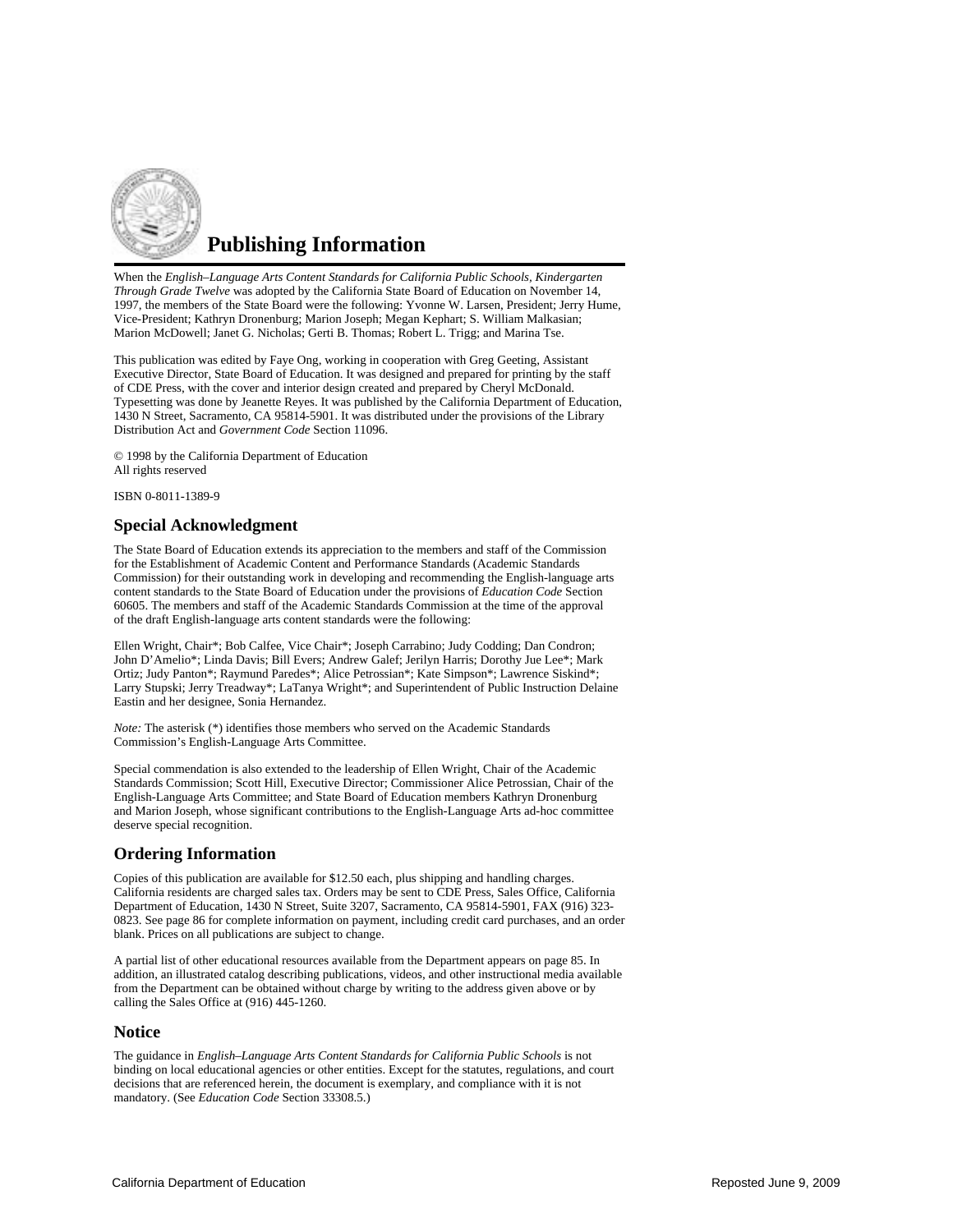

### A Message from the State Board of Education and the State Superintendent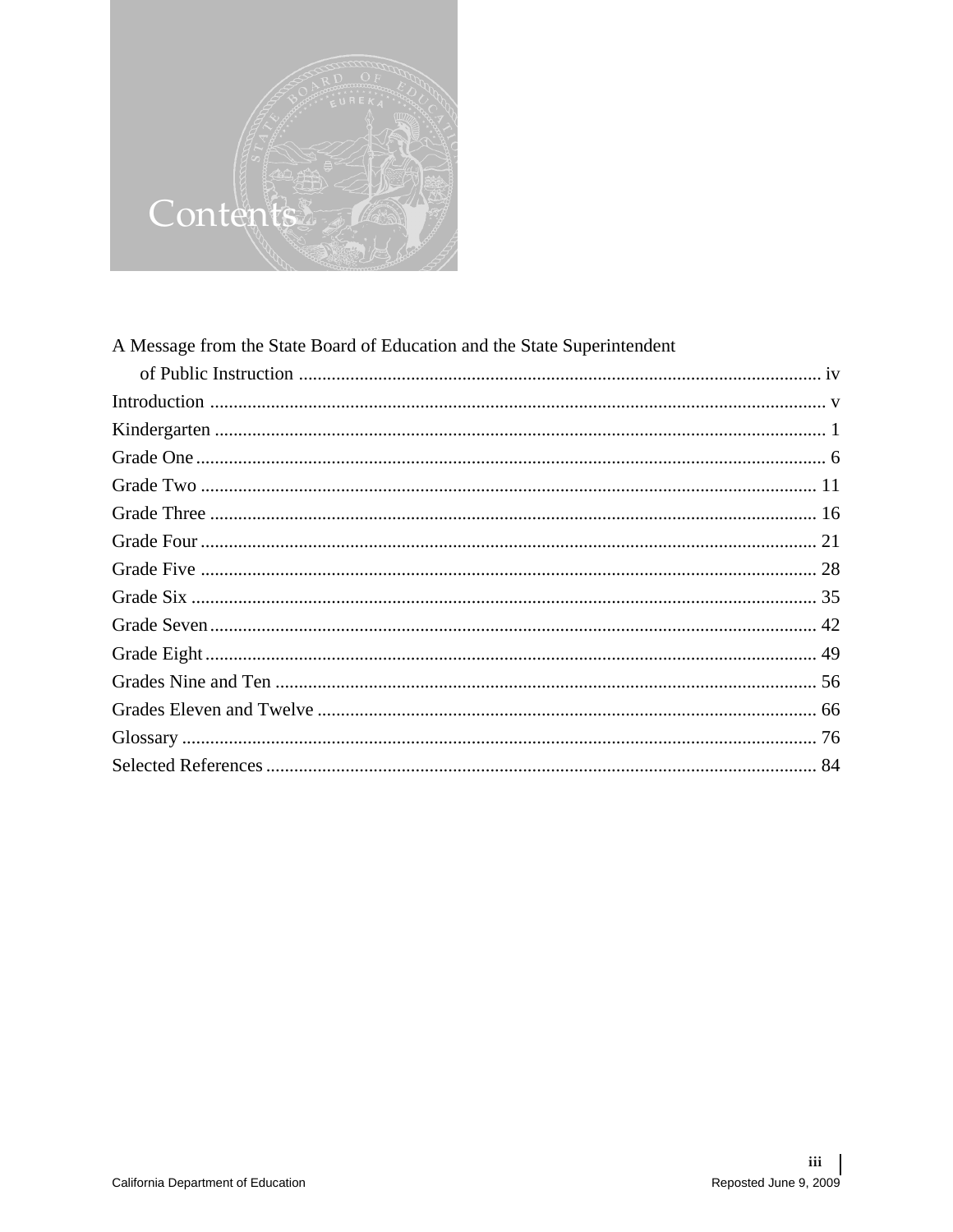## **A Message from the State Board of Education and the State Superintendent of Public Instruction**

With the adoption of these English–language arts content standards in 1997, California set forth for the first time a uniform and specific vision of what students should know and be able to do in this subject area. Reflecting a strong consensus among educators, these standards establish high expectations for all students. They embody our collective hope that all students become effective language users so that they can succeed academically, pursue higher education, find challenging and rewarding work, participate in our democracy as informed citizens, appreciate and contribute to our culture, and pursue their own goals and interests throughout their lives.

#### *Standards create a vision of a comprehensive language arts program.*

Before the creation of content standards, school reform efforts were guided by the desire to improve student achievement without agreement as to the content of that achievement. These standards set forth the content that students need to acquire by grade level. At every grade level the standards cover reading, writing, written and oral English language conventions, and listening and speaking. Grade by grade, the standards create a vision of a balanced and comprehensive language arts program.

#### *Knowledge acquisition is a part of literacy development.*

Reading, writing, listening, and speaking are related processes, which should be nurtured within a rich core curriculum. Literacy competencies are the gateways to knowledge across the disciplines. Prior knowledge is the strongest predictor of a student's ability to make inferences about text, and writing about content helps students acquire knowledge. Thus, literacy and the acquisition of knowledge are inextricably connected. Educators should take every opportunity to link reading and writing to other core curricula, including history, social science, mathematics, science, and the visual and performing arts, to help students achieve success in all areas.

#### *Standards are central to literacy reforms.*

The standards continue to serve as the centerpiece of language arts reform in California. They continue to provide a focus for the development of documents such as the *Reading/Language Arts Framework* and literacy handbooks; criteria used for the selection of textbooks; the language arts portions of tests used in

state assessments*;* and an array of professional development activities. Just as the standards drive numerous statewide initiatives, they are also being used extensively throughout California as teachers and administrators strengthen local programs and create schoolwide literacy programs to meet the needs of all students.

#### *Standards describe what, not how, to teach.*

Standards-based education maintains California's tradition of respect for local control of schools. To help students achieve at high levels, local school officials, literacy and library leaders, and teachers—in collaboration with families and community partners—are encouraged to continue using these standards to evaluate and implement the best and most powerful practices. These standards provide ample room for the innovation, creativity, and reflection essential to teaching and learning.

#### *Standards help to ensure equity and access for all.*

The diversity of California's students presents both opportunities and challenges for instruction. Language and literacy growth begins before children enter school as they learn to communicate, listen to stories, look at books, and play with other children. Students come to school with a wide variety of abilities and interests, as well as varying proficiency in English and other languages. The vision guiding these standards is that all students must have the opportunities, resources, time, and support needed to achieve mastery. Literacy is a gateway skill, opening a world of possibilities to students. Our goal is to ensure that every student graduating from high school is prepared to transition successfully to postsecondary education and careers. These standards represent our commitment to excellence for *all* children.

RUTH E. GREEN, *President* California State Board of Education

JACK O'CONNELL State Superintendent of Public Instruction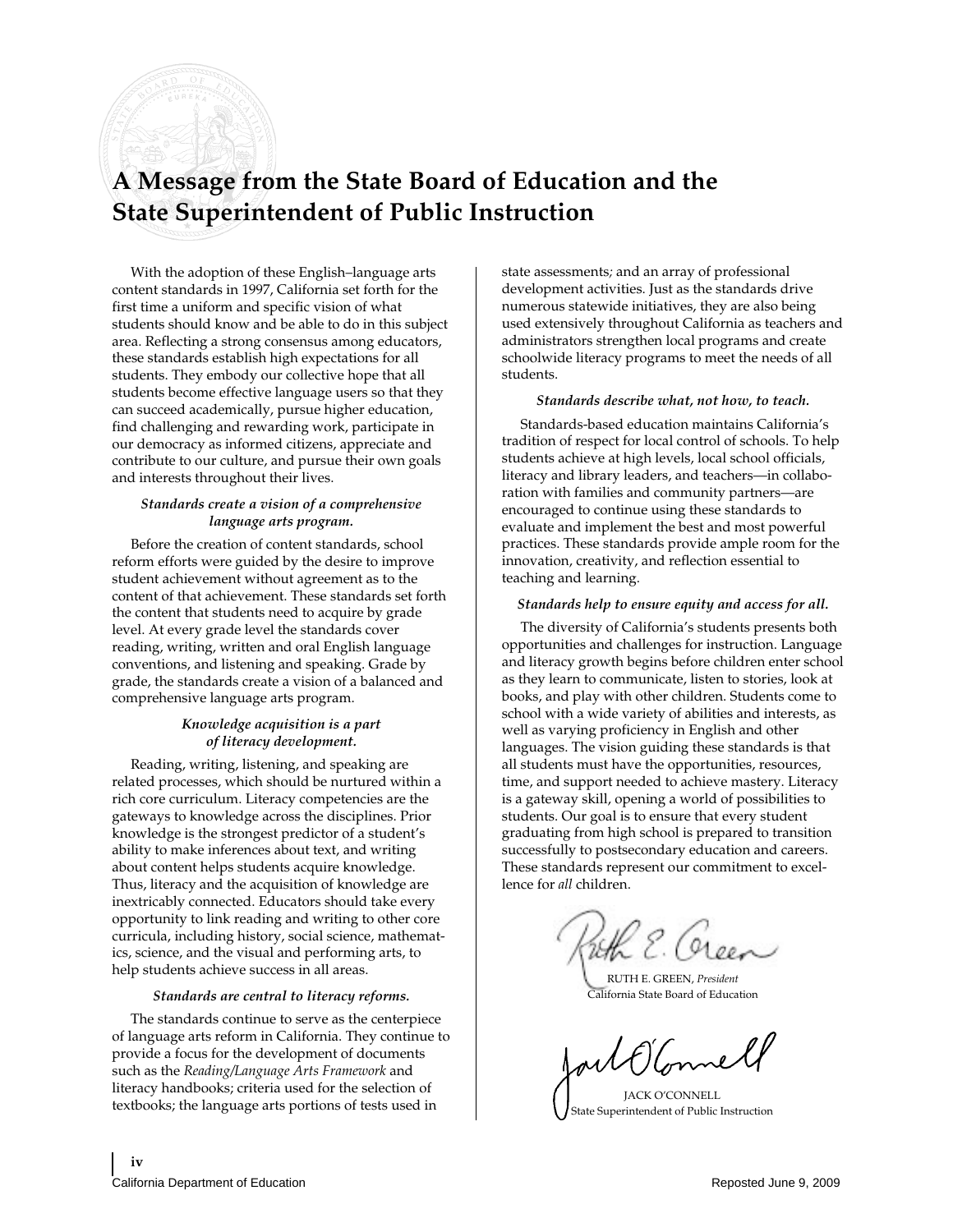# Introduction

The *English–Language Arts Content Standards for California Public Schools, Kindergarten Through Grade Twelve* represents a strong consensus on the skills, knowledge, and abilities that all students should be able to master in language arts at specific grade levels during 13 years in the California public school system. Each standard describes the content students need to master by the end of each grade level (kindergarten through grade eight) or cluster of grade levels (grades nine and ten and grades eleven and twelve). In accordance with *Education Code* Section 60603, as added by Assembly Bill 265 (Chapter 975, Statutes of 1995), the Leroy Greene California Assessment of Academic Achievement Act, there will be performance standards that define various levels of competence at each grade level and gauge the degree to which a student has met the content standards that are measured.

The *Reading/Language Arts Framework for California Public Schools* (California Department of Education, 1999) aligns the curriculum and instructional program to the *English–Language Arts Content Standards.*  The framework serves as a guide for teachers, administrators, parents, and other support personnel on when to introduce knowledge and how to sustain the practice of skills leading all students to mastery. It also provides ways in which to assess and

monitor student progress; design systematic support and intervention programs; and encourage parent involvement. In addition, the framework identifies instructional and student resources; promotes professional development; and suggests strategies for improving communication between school, home, and community. Finally, the framework addresses the delivery of content-rich curriculum to special-needs students, especially English learners, students with disabilities, and learners at risk of failure.

#### **An Essential Discipline**

The ability to communicate well—to read, write, listen, and speak—runs to the core of human experience. Language skills are essential tools not only because they serve as the necessary basis for further learning and career development but also because they enable the human spirit to be enriched, foster responsible citizenship, and preserve the collective memory of a nation.

Students who read well learn the tempo and structure of language early in their development. They master vocabulary, variance in expression, and organization and skill in marshaling evidence to support an idea. National Institutes of Health studies indicate that students who are behind in reading in grade three have only a 12 to 20 percent chance of ever catching up.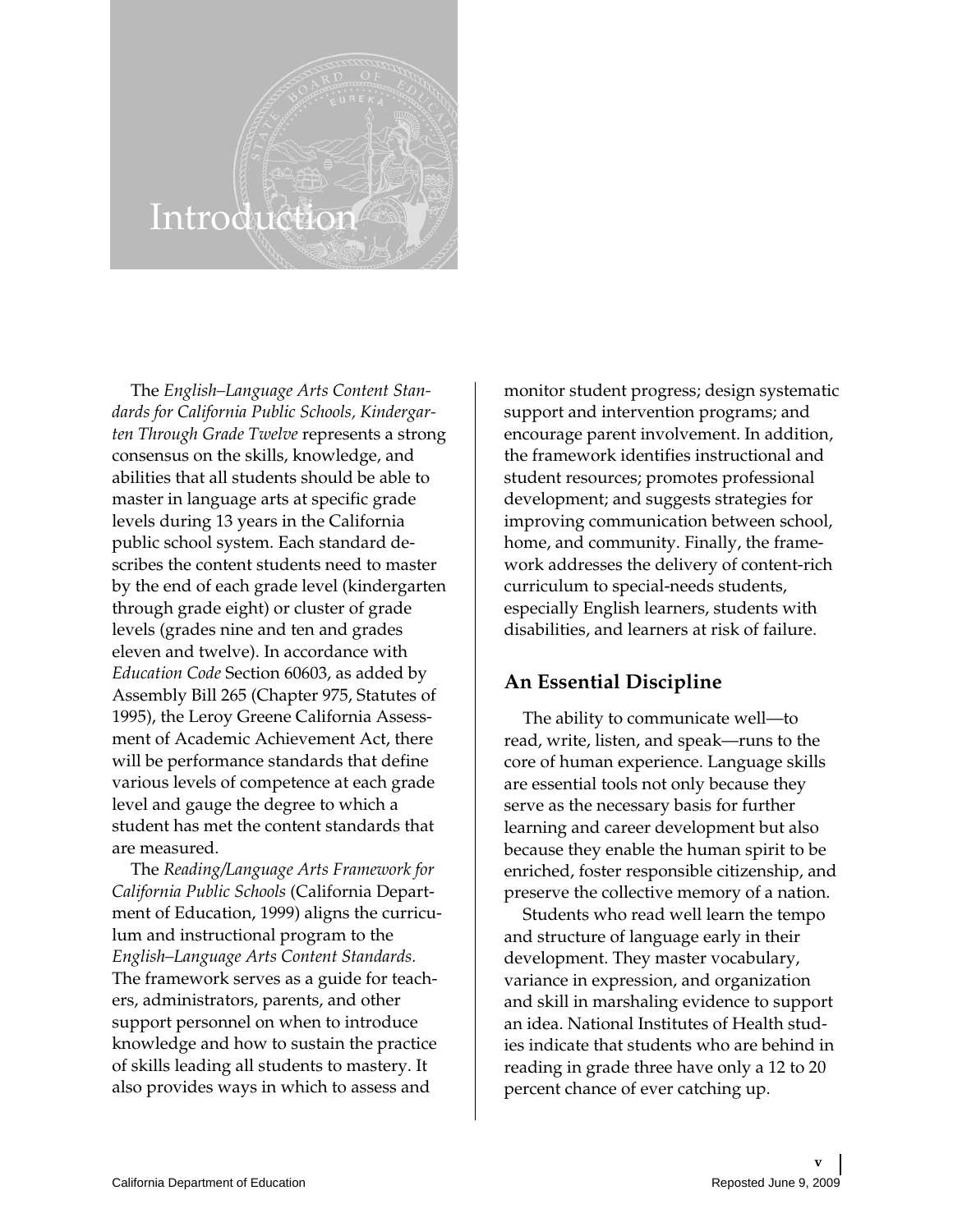### **Fluent Readers and Skilled Writers**

Students must read a broad variety of quality texts to develop proficiency in, and derive pleasure from, the act of reading. Students must also have experience in a broad range of writing applications, from the poetic to the technical.

 Musicians cannot compose concertos (or play those composed by others) without first learning the scales and practicing them as well as reading and playing the music of the great composers who have survived the test of time. The same is true of young readers and writers and their relationships with the great writers who have preceded them.

Reading and writing technical materials, moreover, are critical life skills. Participation in society—filling out forms, voting, understanding the daily newspaper requires solid reading and writing competencies. Similarly, most jobs demand the abilities to read and write well. Collegiate and technical courses generally require a high level of proficiency in both abilities. In an emergency, reading and writing with speed and accuracy may literally mean the difference between life and death.

Reading and writing offer the power to inform and to enlighten as well as to bridge time and place. For example, interpreting and creating literary texts help students to understand the people who have lived before them and to participate in, and contribute to, a common literary heritage. Through literature, moreover, students experience the unique history of the United States in an immediate way and encounter many cultures that exist both within and beyond this nation's borders. Through reading and writing students may share perspectives on enduring questions, under-

stand and learn how to impart essential information, and even obtain a glimpse of human motivation. Reading and writing offer incomparable experiences of shared conflict, wisdom, understanding, and beauty.

In selecting both literary and informational texts for required reading and in giving writing assignments (as well as in helping students choose their own reading and writing experiences), local governing boards, schools, and teachers should take advantage of every opportunity to link that reading and writing to other core curricula, including history, social science, mathematics, and science. By understanding and creating literary and technical writing, students explore the interrelationships of their own existence with those of others.

Students need to read and write often, particularly in their early academic careers. Reading and writing something of literary or technical substance in all disciplines, every day, both in and out of school, are the principal goals of these standards.

### **Confident Speakers and Thoughtful Listeners**

Speaking and listening skills have never been more important. Most Americans now talk for a living at least part of the time. The abilities to express ideas cogently and to construct valid and truthful arguments are as important to speaking well as to writing well. Honing the ability to express defensible reflections about literature will ensure comprehension and understanding. Not long ago listening and speaking occupied central places in the curriculum, but only a few schools have maintained this tradition. The time has come to restore it.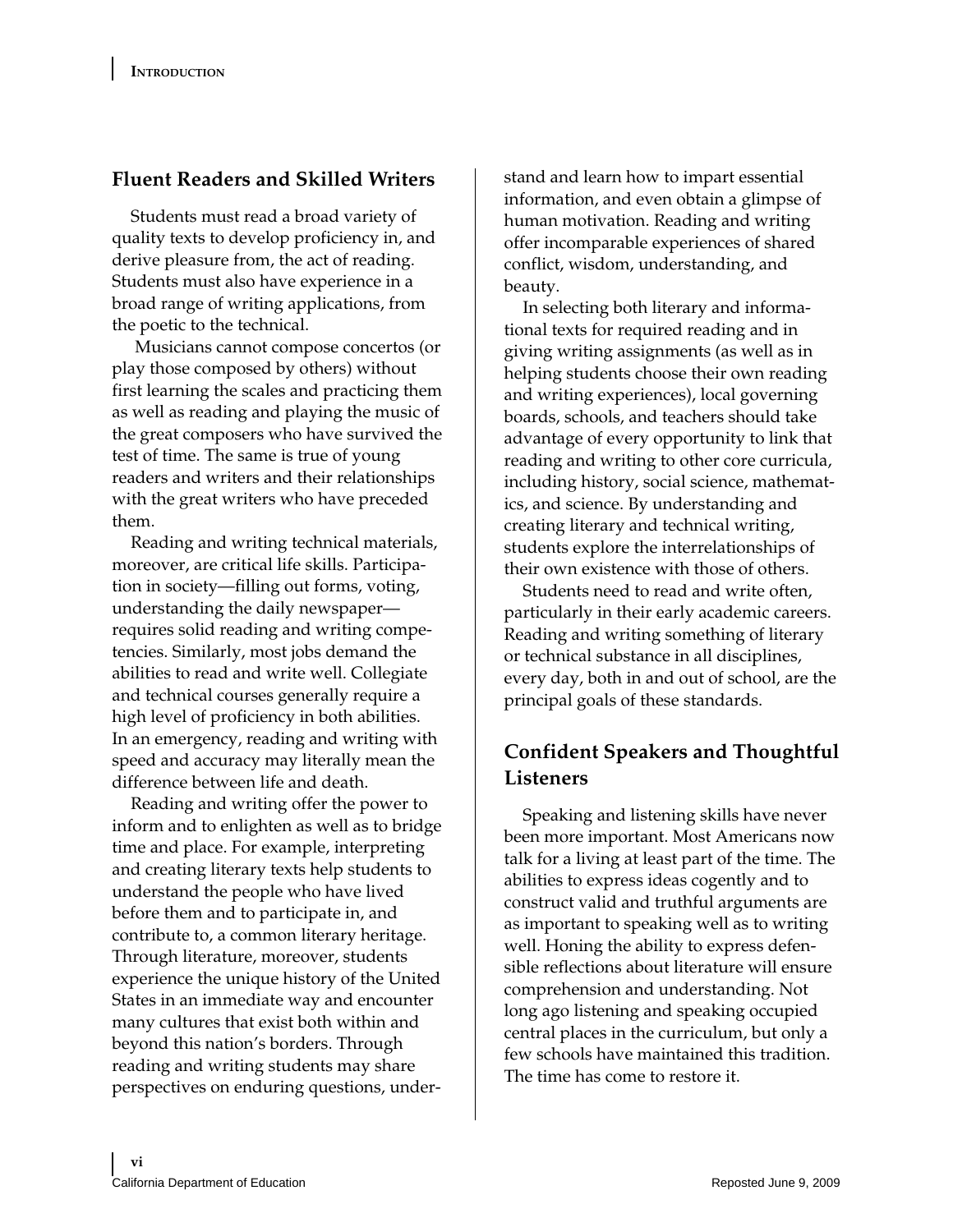### **English Learners**

Approximately 25 percent of students in California are English learners. The standards in this document have been designed to encourage the highest achievement of every student. No student is incapable of reaching them. The standards must not be altered for English learners, because doing so would deny these students the opportunity to reach them. Rather, local education authorities must seize this chance to align specialized education programs for English learners with the standards so that all children in California are working toward the same goal. Administrators must also work very hard to deliver the appropriate support that English learners will need to meet the standards.

### **A Comprehensive Synergy**

Reading, writing, listening, and speaking are not disembodied skills. Each exists in context and in relation to the others. These

skills must not be taught independently of one another. Rather, they need to be developed in the context of a rich, substantive core curriculum that is geared not only toward achieving these standards per se but also toward applying language arts skills to achieve success in other curricular areas. The good news is that reading, writing, listening, and speaking are skills that invariably improve with study and practice. Mastery of these standards will ensure that children in California enter the worlds of higher education and the workplace armed with the tools they need to be literate, confident communicators.

### **Organization of This Document**

This document is organized by grade level, beginning with kindergarten. A glossary at the back of the book provides definitions of terms used. Full information on publications cited is found in "Selected References."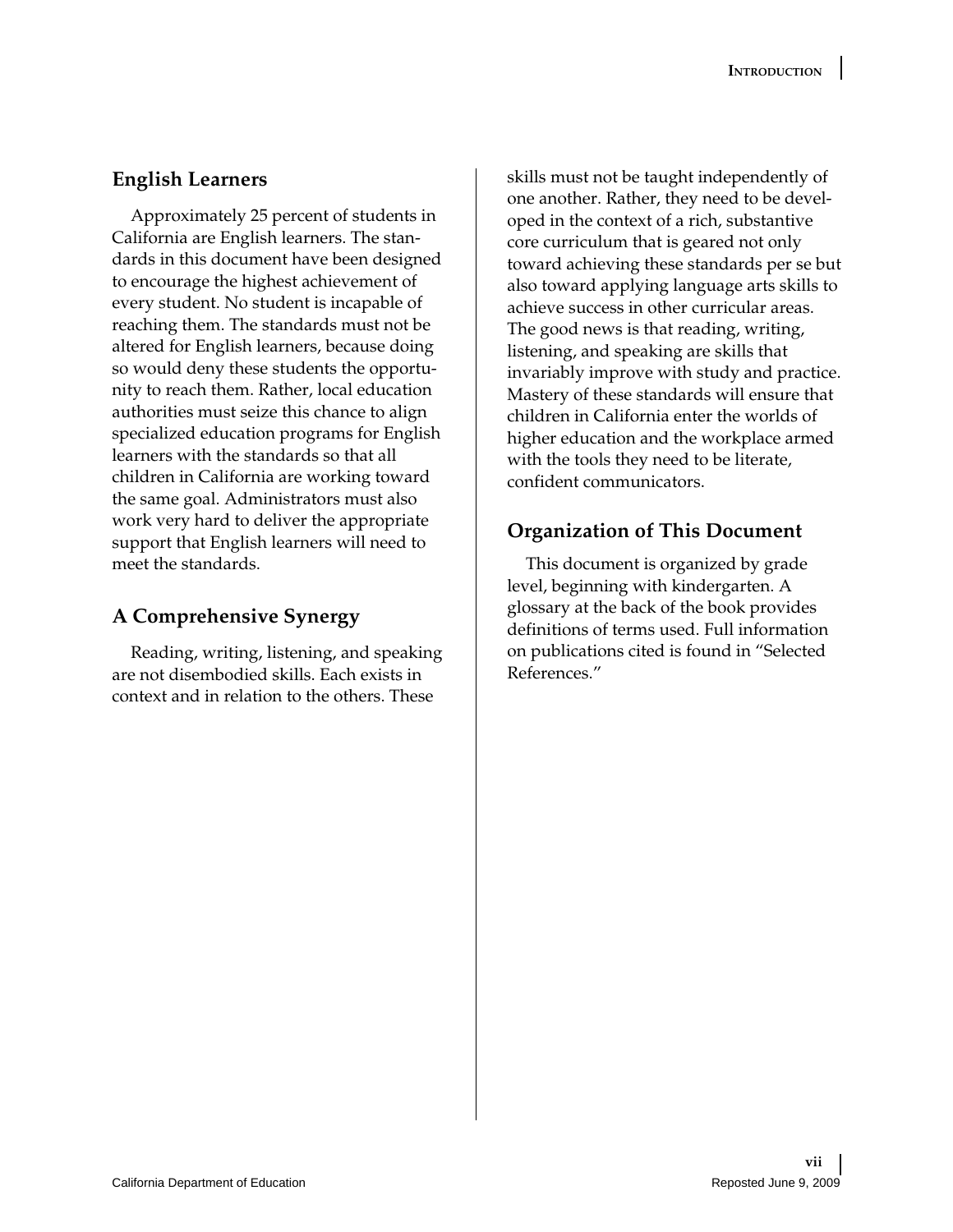

## **READING**

### **1.0 Word Analysis, Fluency, and Systematic Vocabulary Development**

Students know about letters, words, and sounds. They apply this knowledge to read simple sentences.

#### *Concepts About Print*

- 1.1 Identify the front cover, back cover, and title page of a book.
- 1.2 Follow words from left to right and from top to bottom on the printed page.
- 1.3 Understand that printed materials provide information.
- 1.4 Recognize that sentences in print are made up of separate words.
- 1.5 Distinguish letters from words.
- 1.6 Recognize and name all uppercase and lowercase letters of the alphabet.

#### *Phonemic Awareness*

- 1.7 Track (move sequentially from sound to sound) and represent the number, sameness/ difference, and order of two and three isolated phonemes (e.g., */f, s, th/, /j, d, j/).*
- 1.8 Track (move sequentially from sound to sound) and represent changes in simple syllables and words with two and three sounds as one sound is added, substituted, omitted, shifted, or repeated (e.g., vowel-consonant, consonant-vowel, or consonant-vowelconsonant).
- 1.9 Blend vowel-consonant sounds orally to make words or syllables.
- 1.10 Identify and produce rhyming words in response to an oral prompt.
- 1.11 Distinguish orally stated one-syllable words and separate into beginning or ending sounds.
- 1.12 Track auditorily each word in a sentence and each syllable in a word.
- 1.13 Count the number of sounds in syllables and syllables in words.

#### *Decoding and Word Recognition*

- 1.14 Match all consonant and short-vowel sounds to appropriate letters.
- 1.15 Read simple one-syllable and high-frequency words (i.e., sight words).
- 1.16 Understand that as letters of words change, so do the sounds (i.e., the alphabetic principle).

#### *Vocabulary and Concept Development*

- 1.17 Identify and sort common words in basic categories (e.g., colors, shapes, foods).
- 1.18 Describe common objects and events in both general and specific language.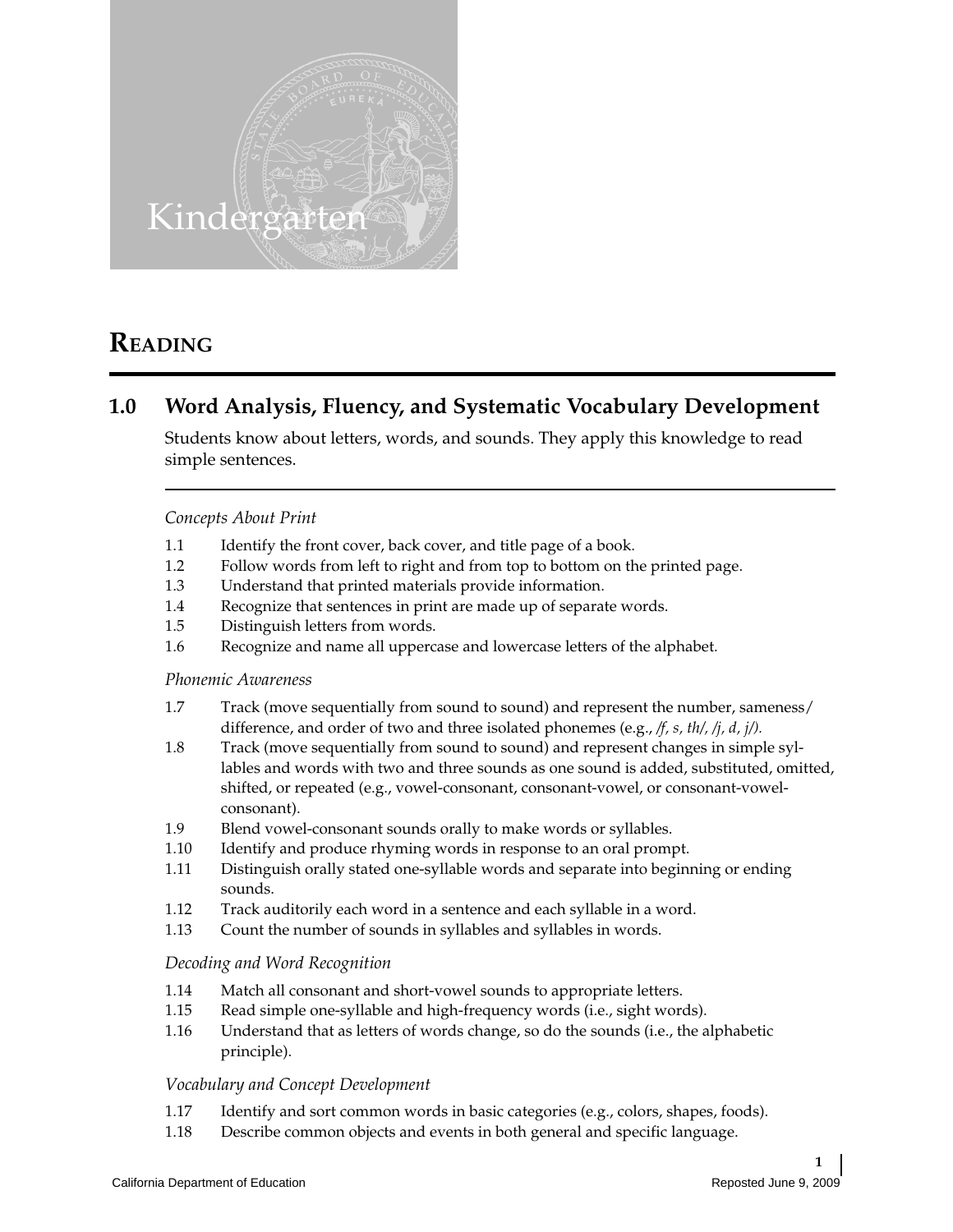### **2.0 Reading Comprehension**

Students identify the basic facts and ideas in what they have read, heard, or viewed. They use comprehension strategies (e.g., generating and responding to questions, comparing new information to what is already known). The selections in *Recommended Literature, Kindergarten Through Grade Twelve* (California Department of Education, 2002) illustrate the quality and complexity of the materials to be read by students.

*Structural Features of Informational Materials* 

2.1 Locate the title, table of contents, name of author, and name of illustrator.

*Comprehension and Analysis of Grade-Level-Appropriate Text* 

- 2.2 Use pictures and context to make predictions about story content.
- 2.3 Connect to life experiences the information and events in texts.
- 2.4 Retell familiar stories.
- 2.5 Ask and answer questions about essential elements of a text.

### **3.0 Literary Response and Analysis**

Students listen and respond to stories based on well-known characters, themes, plots, and settings. The selections in *Recommended Literature, Kindergarten Through Grade Twelve*  illustrate the quality and complexity of the materials to be read by students.

*Narrative Analysis of Grade-Level-Appropriate Text* 

- 3.1 Distinguish fantasy from realistic text.
- 3.2 Identify types of everyday print materials (e.g., storybooks, poems, newspapers, signs, labels).
- 3.3 Identify characters, settings, and important events.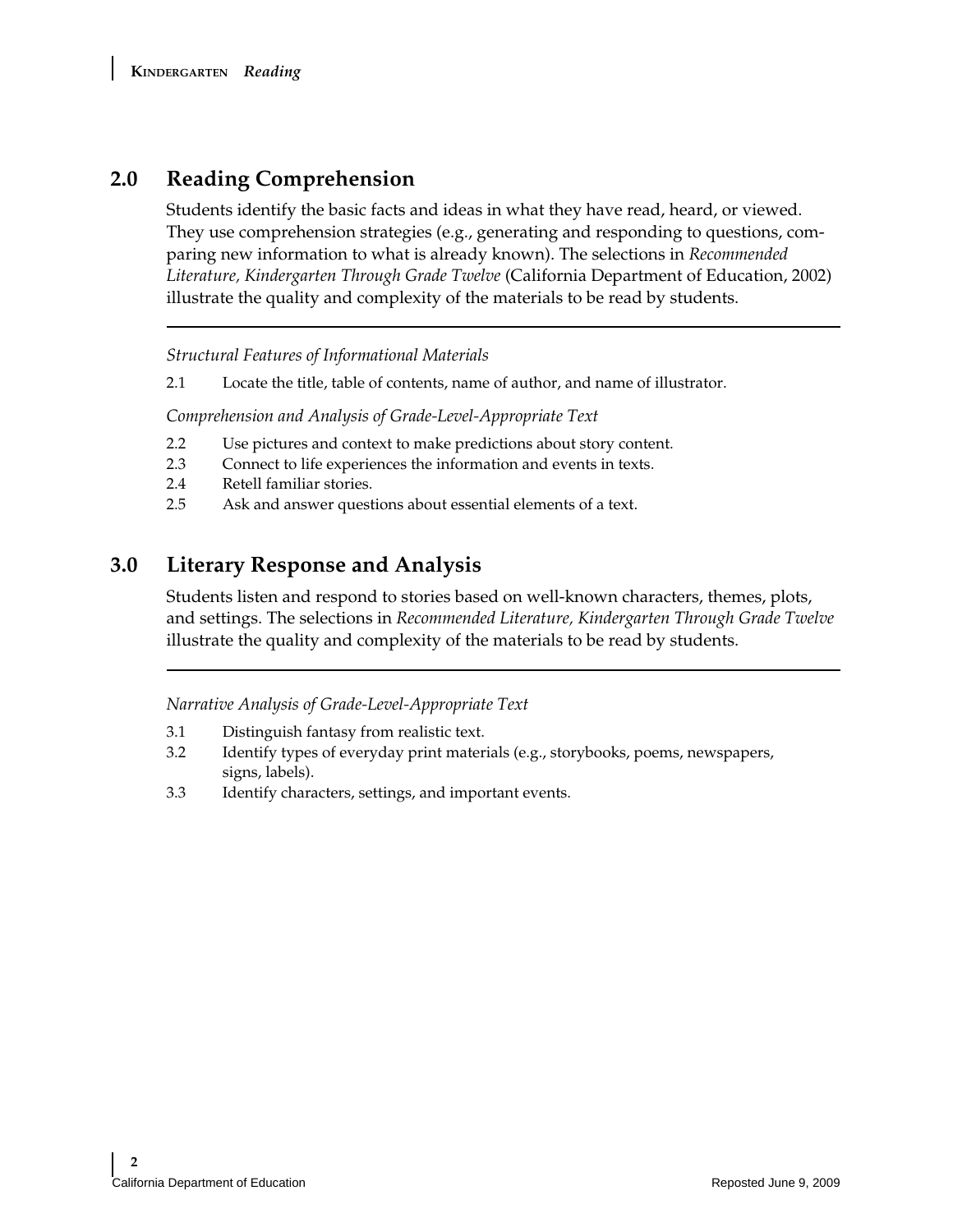## **WRITING**

### **1.0 Writing Strategies**

Students write words and brief sentences that are legible.

#### *Organization and Focus*

- 1.1 Use letters and phonetically spelled words to write about experiences, stories, people, objects, or events.
- 1.2 Write consonant-vowel-consonant words (i.e., demonstrate the alphabetic principle).
- 1.3 Write by moving from left to right and from top to bottom.

#### *Penmanship*

1.4 Write uppercase and lowercase letters of the alphabet independently, attending to the form and proper spacing of the letters.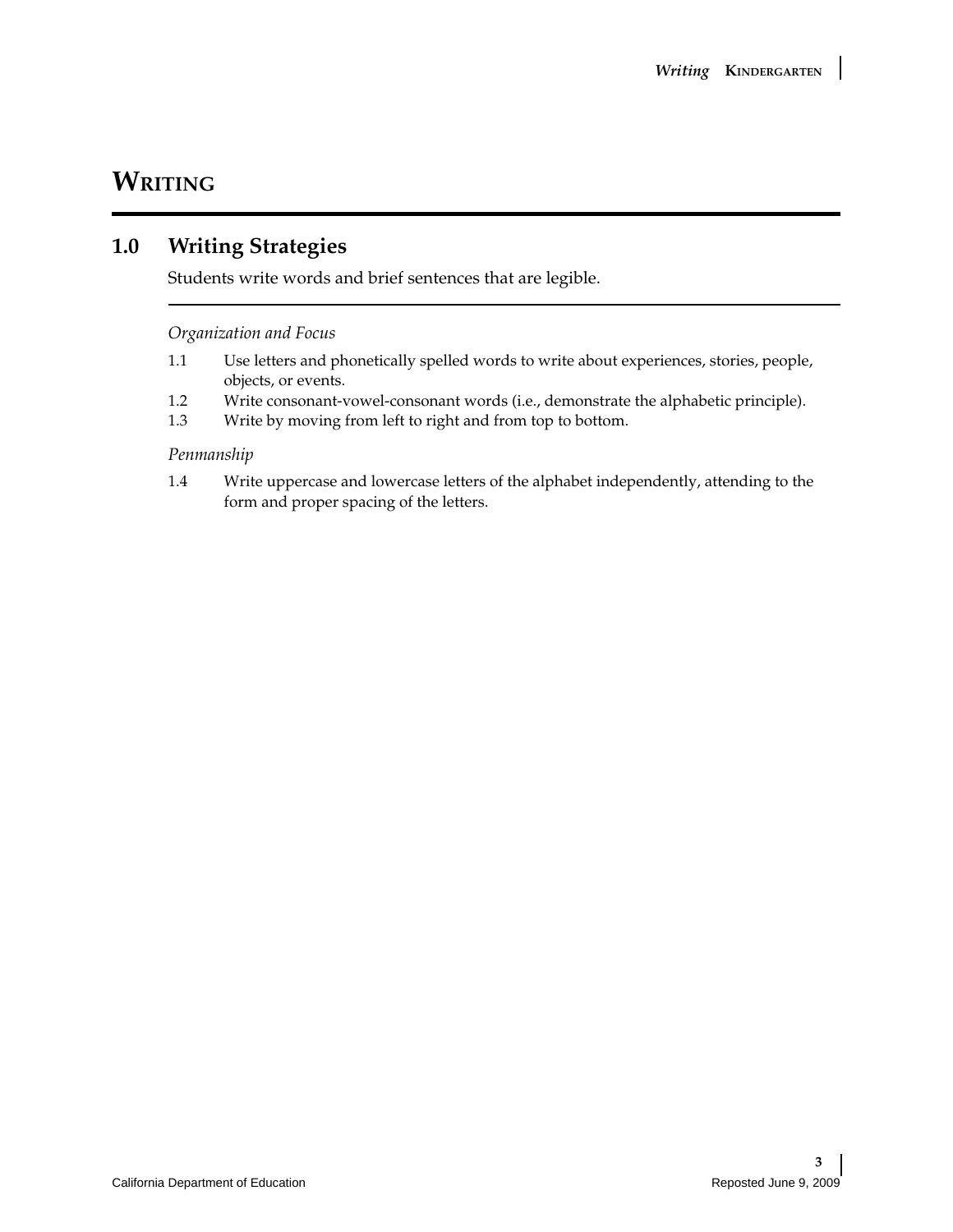## **WRITTEN AND ORAL ENGLISH LANGUAGE CONVENTIONS**

The standards for written and oral English language conventions have been placed between those for writing and for listening and speaking because these conventions are essential to both sets of skills.

### **1.0 Written and Oral English Language Conventions**

Students write and speak with a command of standard English conventions.

#### *Sentence Structure*

1.1 Recognize and use complete, coherent sentences when speaking.

#### *Spelling*

1.2 Spell independently by using pre-phonetic knowledge, sounds of the alphabet, and knowledge of letter names.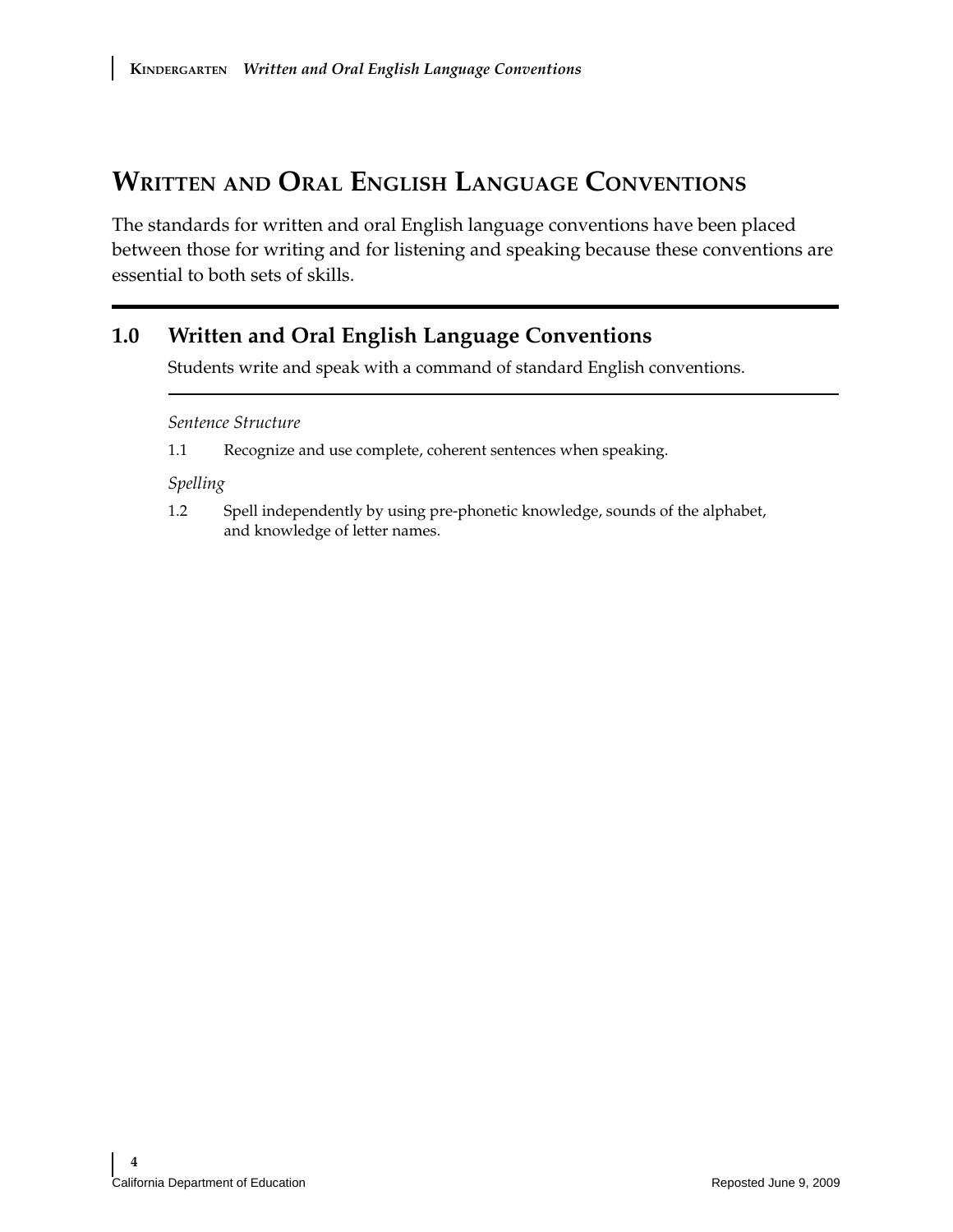## **LISTENING AND SPEAKING**

### **1.0 Listening and Speaking Strategies**

Students listen and respond to oral communication. They speak in clear and coherent sentences.

*Comprehension* 

- 1.1 Understand and follow one- and two-step oral directions.
- 1.2 Share information and ideas, speaking audibly in complete, coherent sentences.

### **2.0 Speaking Applications (Genres and Their Characteristics)**

Students deliver brief recitations and oral presentations about familiar experiences or interests, demonstrating command of the organization and delivery strategies outlined in Listening and Speaking Standard 1.0.

Using the listening and speaking strategies of kindergarten outlined in Listening and Speaking Standard 1.0, students:

- 2.1 Describe people, places, things (e.g., size, color, shape), locations, and actions.
- 2.2 Recite short poems, rhymes, and songs.
- 2.3 Relate an experience or creative story in a logical sequence.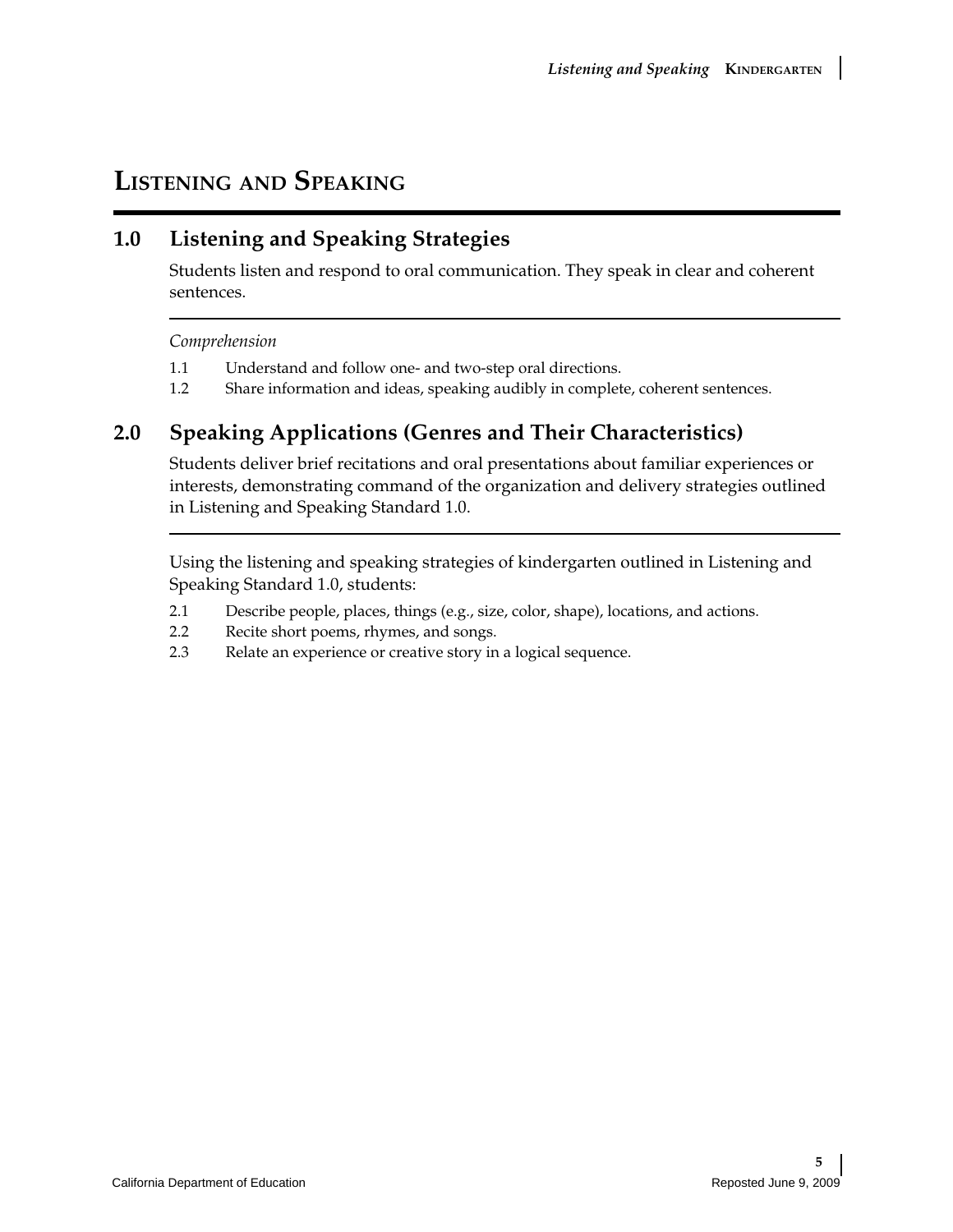

## **READING**

### **1.0 Word Analysis, Fluency, and Systematic Vocabulary Development**

Students understand the basic features of reading. They select letter patterns and know how to translate them into spoken language by using phonics, syllabication, and word parts. They apply this knowledge to achieve fluent oral and silent reading.

#### *Concepts About Print*

- 1.1 Match oral words to printed words.
- 1.2 Identify the title and author of a reading selection.
- 1.3 Identify letters, words, and sentences.

#### *Phonemic Awareness*

- 1.4 Distinguish initial, medial, and final sounds in single-syllable words.
- 1.5 Distinguish long- and short-vowel sounds in orally stated single-syllable words (e.g., *bit/bite*).
- 1.6 Create and state a series of rhyming words, including consonant blends.
- 1.7 Add, delete, or change target sounds to change words (e.g., change *cow* to *how; pan* to *an*).
- 1.8 Blend two to four phonemes into recognizable words (e.g., */c/a/t/* = cat; */f/l/a/t/* = flat).
- 1.9 Segment single-syllable words into their components (e.g., cat = */c/a/t/*; splat = */s/p/l/a/t/*; rich = */r/i/ch/*).

#### *Decoding and Word Recognition*

- 1.10 Generate the sounds from all the letters and letter patterns, including consonant blends and long- and short-vowel patterns (i.e., phonograms), and blend those sounds into recognizable words.
- 1.11 Read common, irregular sight words (e.g., *the, have, said, come, give, of*).
- 1.12 Use knowledge of vowel digraphs and *r*-controlled letter-sound associations to read words.
- 1.13 Read compound words and contractions.
- 1.14 Read inflectional forms (e.g., *-s, -ed, -ing*) and root words (e.g., *look, looked, looking*).
- 1.15 Read common word families (e.g., *-ite, -ate*).
- 1.16 Read aloud with fluency in a manner that sounds like natural speech.

#### *Vocabulary and Concept Development*

1.17 Classify grade-appropriate categories of words (e.g., concrete collections of animals, foods, toys).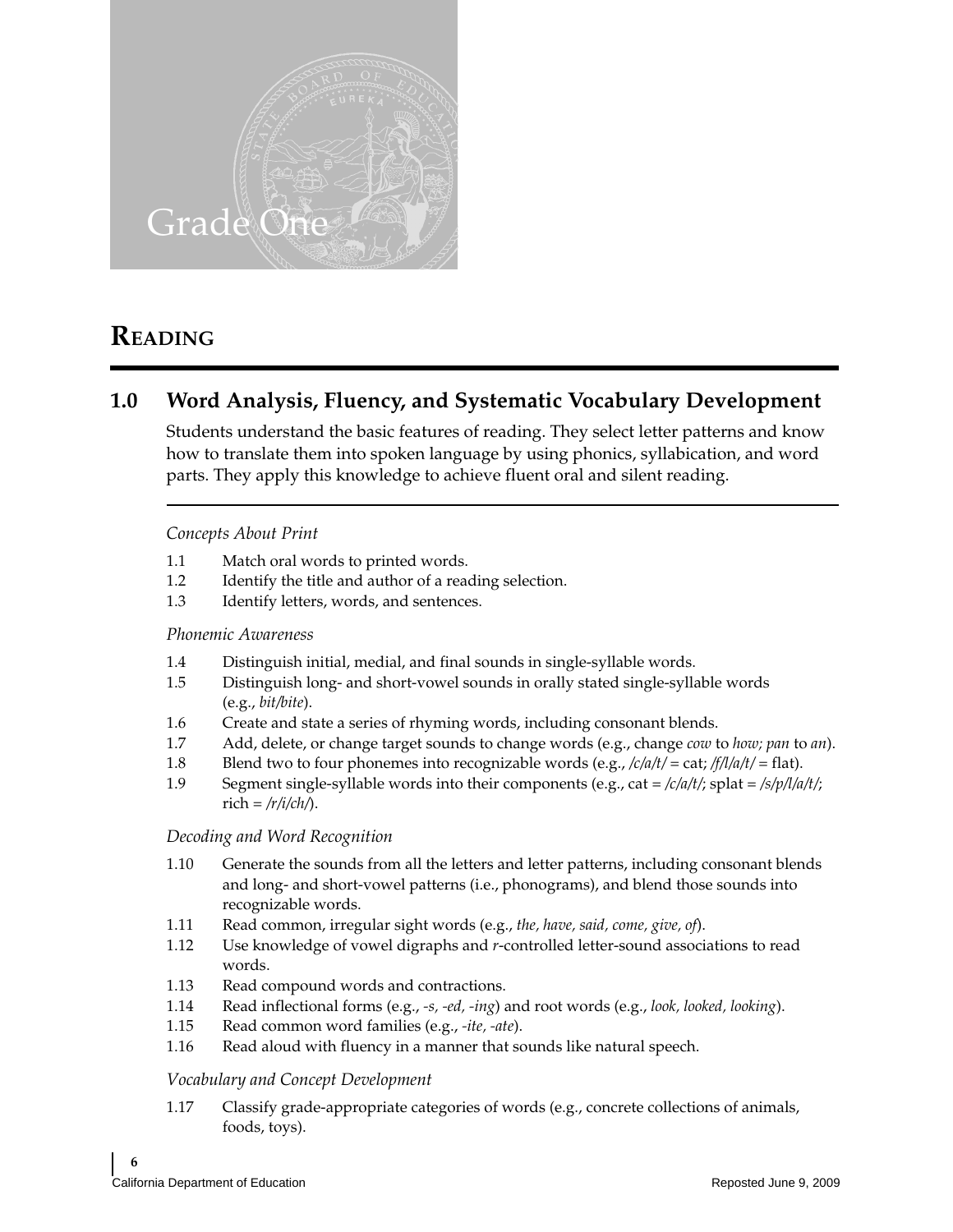### **2.0 Reading Comprehension**

Students read and understand grade-level-appropriate material. They draw upon a variety of comprehension strategies as needed (e.g., generating and responding to essential questions, making predictions, comparing information from several sources). The selections in *Recommended Literature, Kindergarten Through Grade Twelve* illustrate the quality and complexity of the materials to be read by students. In addition to their regular school reading, by grade four, students read one-half million words annually, including a good representation of grade-level-appropriate narrative and expository text (e.g., classic and contemporary literature, magazines, newspapers, online information). In grade one, students begin to make progress toward this goal.

#### *Structural Features of Informational Materials*

2.1 Identify text that uses sequence or other logical order.

*Comprehension and Analysis of Grade-Level-Appropriate Text* 

- 2.2 Respond to *who, what, when, where,* and *how* questions.
- 2.3 Follow one-step written instructions.
- 2.4 Use context to resolve ambiguities about word and sentence meanings.
- 2.5 Confirm predictions about what will happen next in a text by identifying key words (i.e., signpost words).
- 2.6 Relate prior knowledge to textual information.
- 2.7 Retell the central ideas of simple expository or narrative passages.

### **3.0 Literary Response and Analysis**

Students read and respond to a wide variety of significant works of children's literature. They distinguish between the structural features of the text and the literary terms or elements (e.g., theme, plot, setting, characters). The selections in *Recommended Literature, Kindergarten Through Grade Twelve* illustrate the quality and complexity of the materials to be read by students.

*Narrative Analysis of Grade-Level-Appropriate Text* 

- 3.1 Identify and describe the elements of plot, setting, and character(s) in a story, as well as the story's beginning, middle, and ending.
- 3.2 Describe the roles of authors and illustrators and their contributions to print materials.
- 3.3 Recollect, talk, and write about books read during the school year.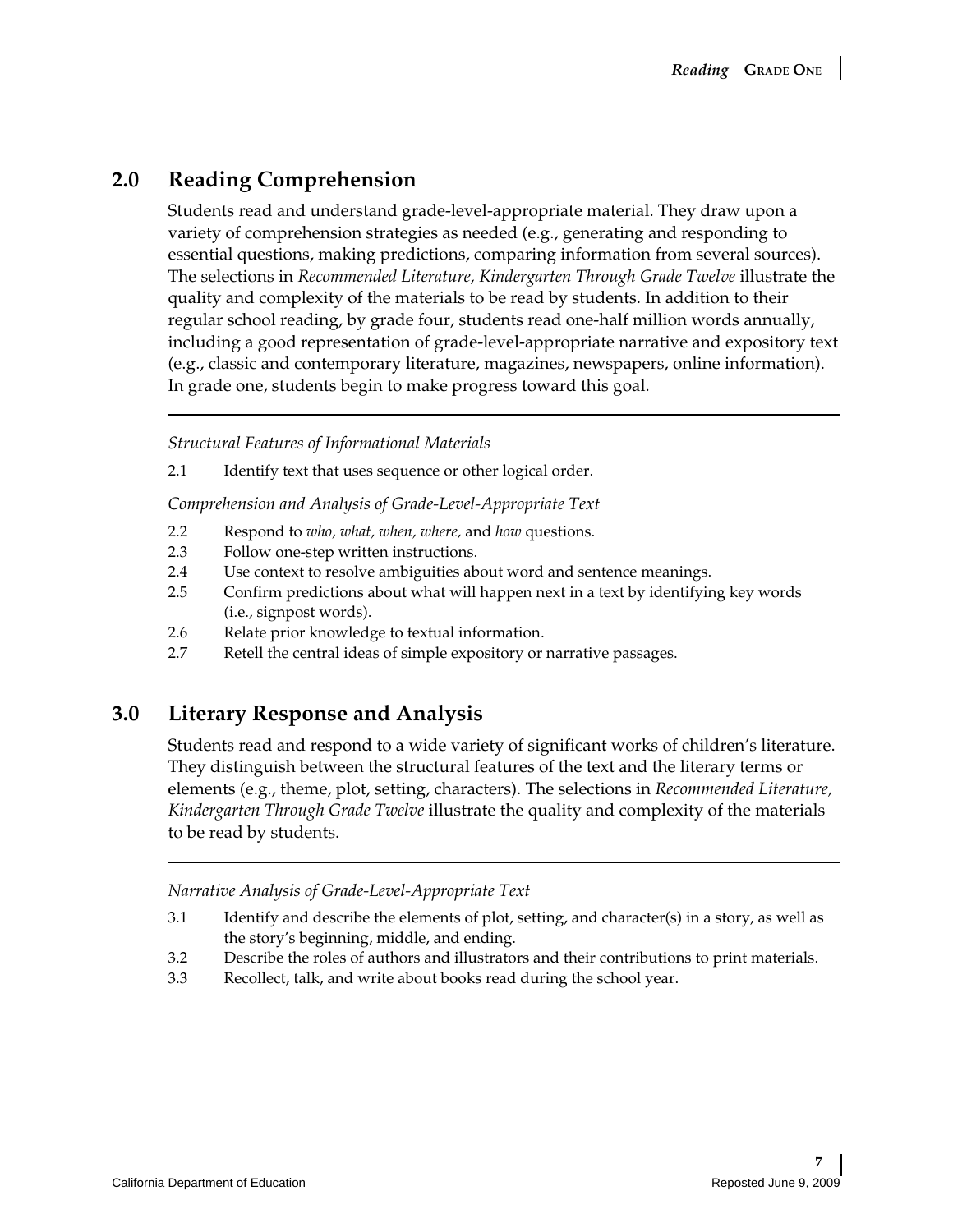## **WRITING**

### **1.0 Writing Strategies**

Students write clear and coherent sentences and paragraphs that develop a central idea. Their writing shows they consider the audience and purpose. Students progress through the stages of the writing process (e.g., prewriting, drafting, revising, editing successive versions).

*Organization and Focus* 

- 1.1 Select a focus when writing.
- 1.2 Use descriptive words when writing.

#### *Penmanship*

1.3 Print legibly and space letters, words, and sentences appropriately.

### **2.0 Writing Applications (Genres and Their Characteristics)**

Students write compositions that describe and explain familiar objects, events, and experiences. Student writing demonstrates a command of standard American English and the drafting, research, and organizational strategies outlined in Writing Standard 1.0.

Using the writing strategies of grade one outlined in Writing Standard 1.0, students:

- 2.1 Write brief narratives (e.g., fictional, autobiographical) describing an experience.
- 2.2 Write brief expository descriptions of a real object, person, place, or event, using sensory details.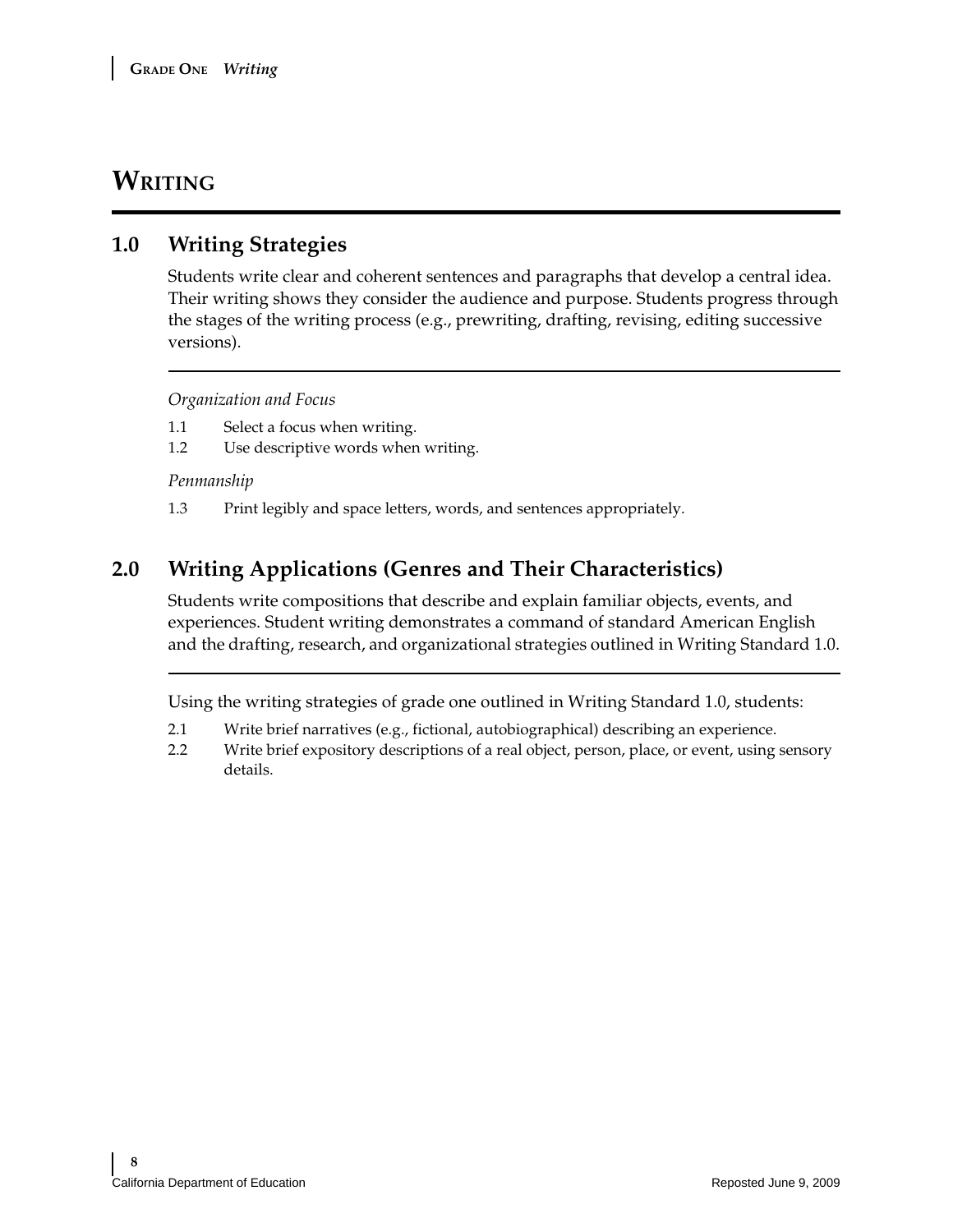## **WRITTEN AND ORAL ENGLISH LANGUAGE CONVENTIONS**

The standards for written and oral English language conventions have been placed between those for writing and for listening and speaking because these conventions are essential to both sets of skills.

### **1.0 Written and Oral English Language Conventions**

Students write and speak with a command of standard English conventions appropriate to this grade level.

#### *Sentence Structure*

1.1 Write and speak in complete, coherent sentences.

#### *Grammar*

- 1.2 Identify and correctly use singular and plural nouns.
- 1.3 Identify and correctly use contractions (e.g., *isn't, aren't, can't, won't*) and singular possessive pronouns (e.g., *my/mine, his/her, hers, your/s*) in writing and speaking.

#### *Punctuation*

- 1.4 Distinguish between declarative, exclamatory, and interrogative sentences.
- 1.5 Use a period, exclamation point, or question mark at the end of sentences.
- 1.6 Use knowledge of the basic rules of punctuation and capitalization when writing.

#### *Capitalization*

1.7 Capitalize the first word of a sentence, names of people, and the pronoun *I.* 

#### *Spelling*

1.8 Spell three- and four-letter short-vowel words and grade-level-appropriate sight words correctly.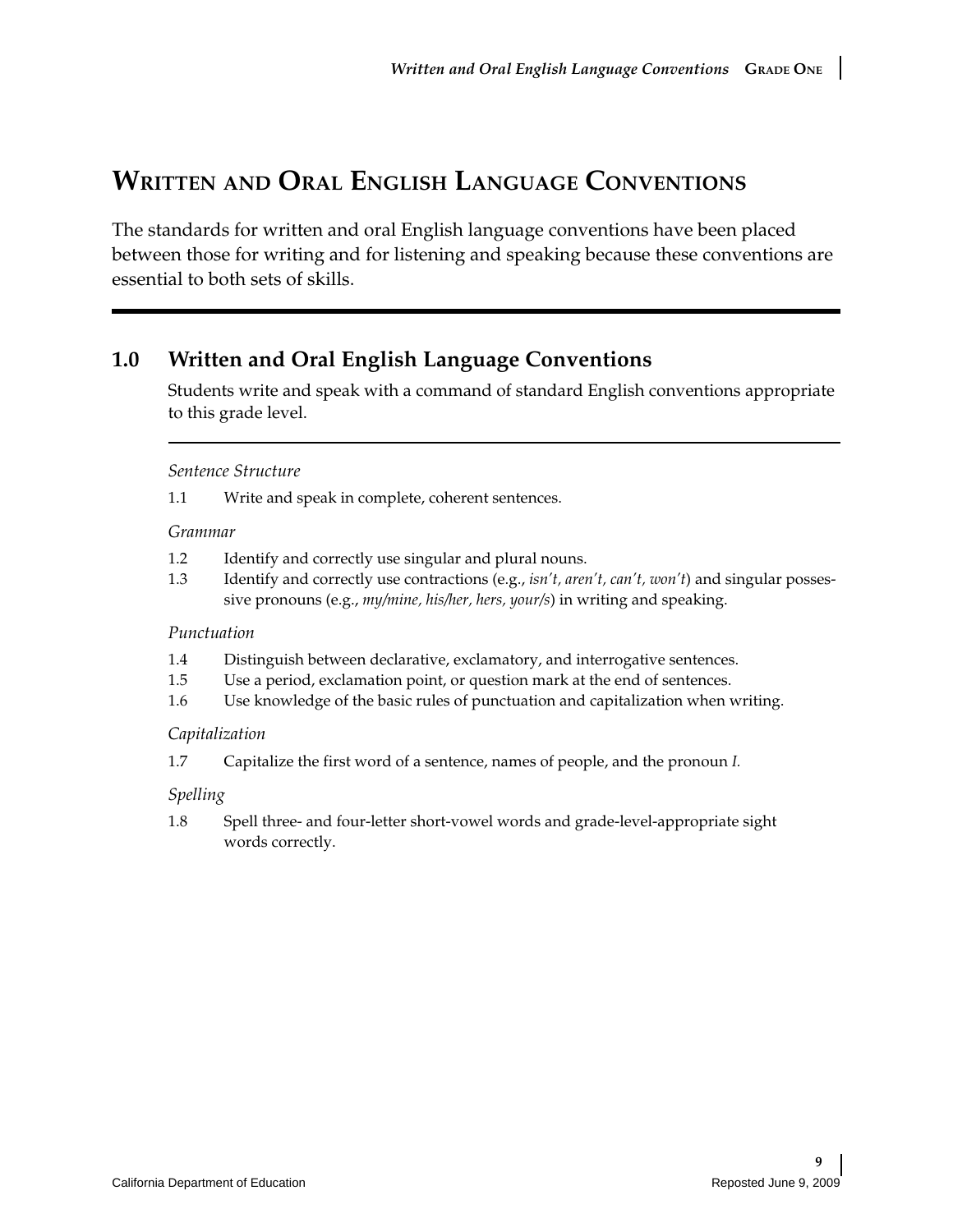## **LISTENING AND SPEAKING**

### **1.0 Listening and Speaking Strategies**

Students listen critically and respond appropriately to oral communication. They speak in a manner that guides the listener to understand important ideas by using proper phrasing, pitch, and modulation.

#### *Comprehension*

- 1.1 Listen attentively.
- 1.2 Ask questions for clarification and understanding.
- 1.3 Give, restate, and follow simple two-step directions.

*Organization and Delivery of Oral Communication* 

- 1.4 Stay on the topic when speaking.
- 1.5 Use descriptive words when speaking about people, places, things, and events.

### **2.0 Speaking Applications (Genres and Their Characteristics)**

Students deliver brief recitations and oral presentations about familiar experiences or interests that are organized around a coherent thesis statement. Student speaking demonstrates a command of standard American English and the organizational and delivery strategies outlined in Listening and Speaking Standard 1.0.

Using the speaking strategies of grade one outlined in Listening and Speaking Standard 1.0, students:

- 2.1 Recite poems, rhymes, songs, and stories.
- 2.2 Retell stories using basic story grammar and relating the sequence of story events by answering *who, what, when, where, why,* and *how* questions.
- 2.3 Relate an important life event or personal experience in a simple sequence.
- 2.4 Provide descriptions with careful attention to sensory detail.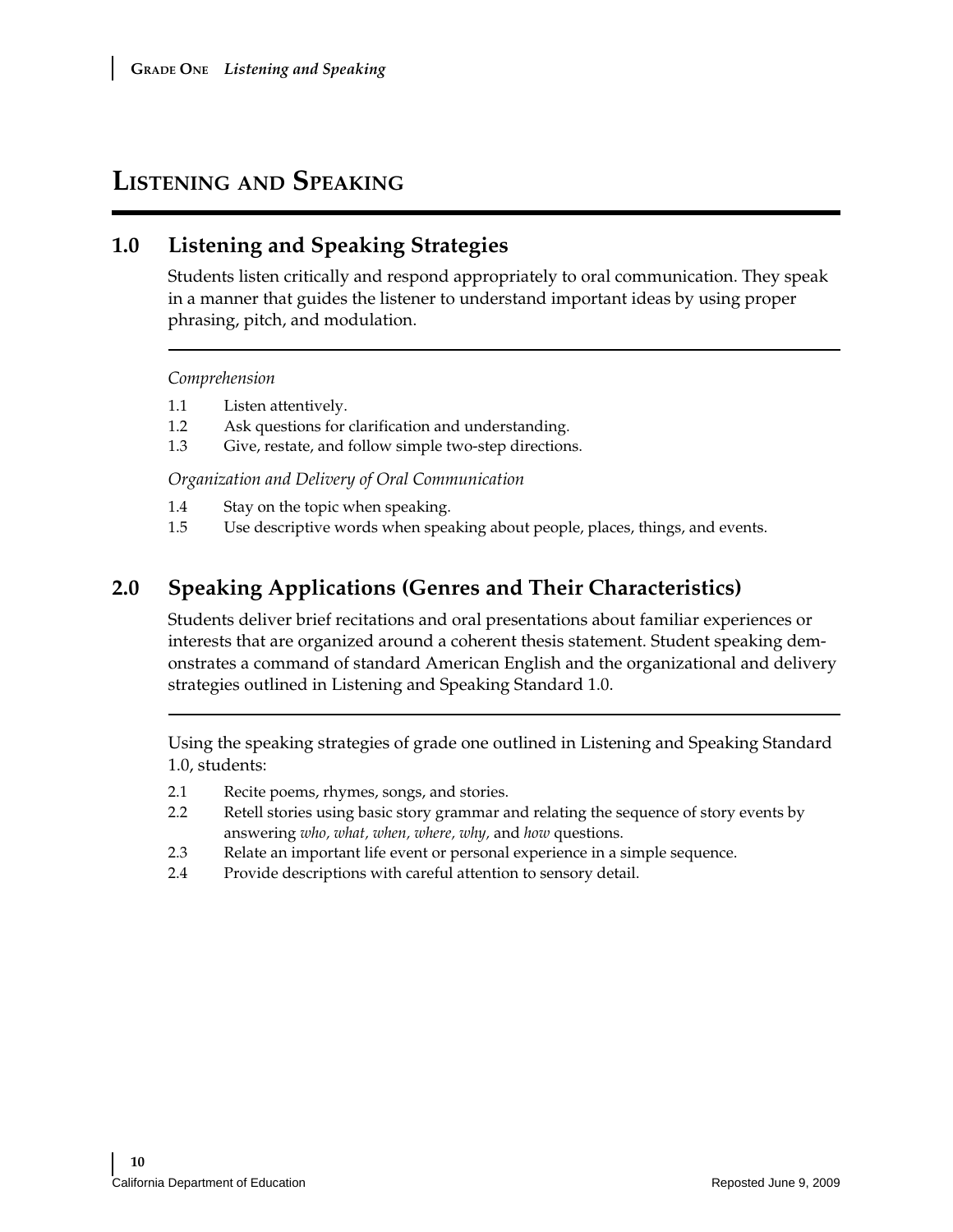

## **READING**

### **1.0 Word Analysis, Fluency, and Systematic Vocabulary Development**

Students understand the basic features of reading. They select letter patterns and know how to translate them into spoken language by using phonics, syllabication, and word parts. They apply this knowledge to achieve fluent oral and silent reading.

#### *Decoding and Word Recognition*

- 1.1 Recognize and use knowledge of spelling patterns (e.g., diphthongs, special vowel spellings) when reading.
- 1.2 Apply knowledge of basic syllabication rules when reading (e.g., vowel-consonant-vowel = *su/per;* vowel-consonant/consonant-vowel = *sup/per*).
- 1.3 Decode two-syllable nonsense words and regular multisyllable words.
- 1.4 Recognize common abbreviations (e.g., *Jan., Sun., Mr., St.*).
- 1.5 Identify and correctly use regular plurals (e.g., *-s, -es, -ies*) and irregular plurals (e.g., *fly/ flies, wife/wives*).
- 1.6 Read aloud fluently and accurately and with appropriate intonation and expression.

*Vocabulary and Concept Development* 

- 1.7 Understand and explain common antonyms and synonyms.
- 1.8 Use knowledge of individual words in unknown compound words to predict their meaning.
- 1.9 Know the meaning of simple prefixes and suffixes (e.g., *over-, un-, ing, -ly*).
- 1.10 Identify simple multiple-meaning words.

### **2.0 Reading Comprehension**

Students read and understand grade-level-appropriate material. They draw upon a variety of comprehension strategies as needed (e.g., generating and responding to essential questions, making predictions, comparing information from several sources). The selections in *Recommended Literature, Kindergarten Through Grade Twelve* illustrate the quality and complexity of the materials to be read by students. In addition to their regular school reading, by grade four, students read one-half million words annually,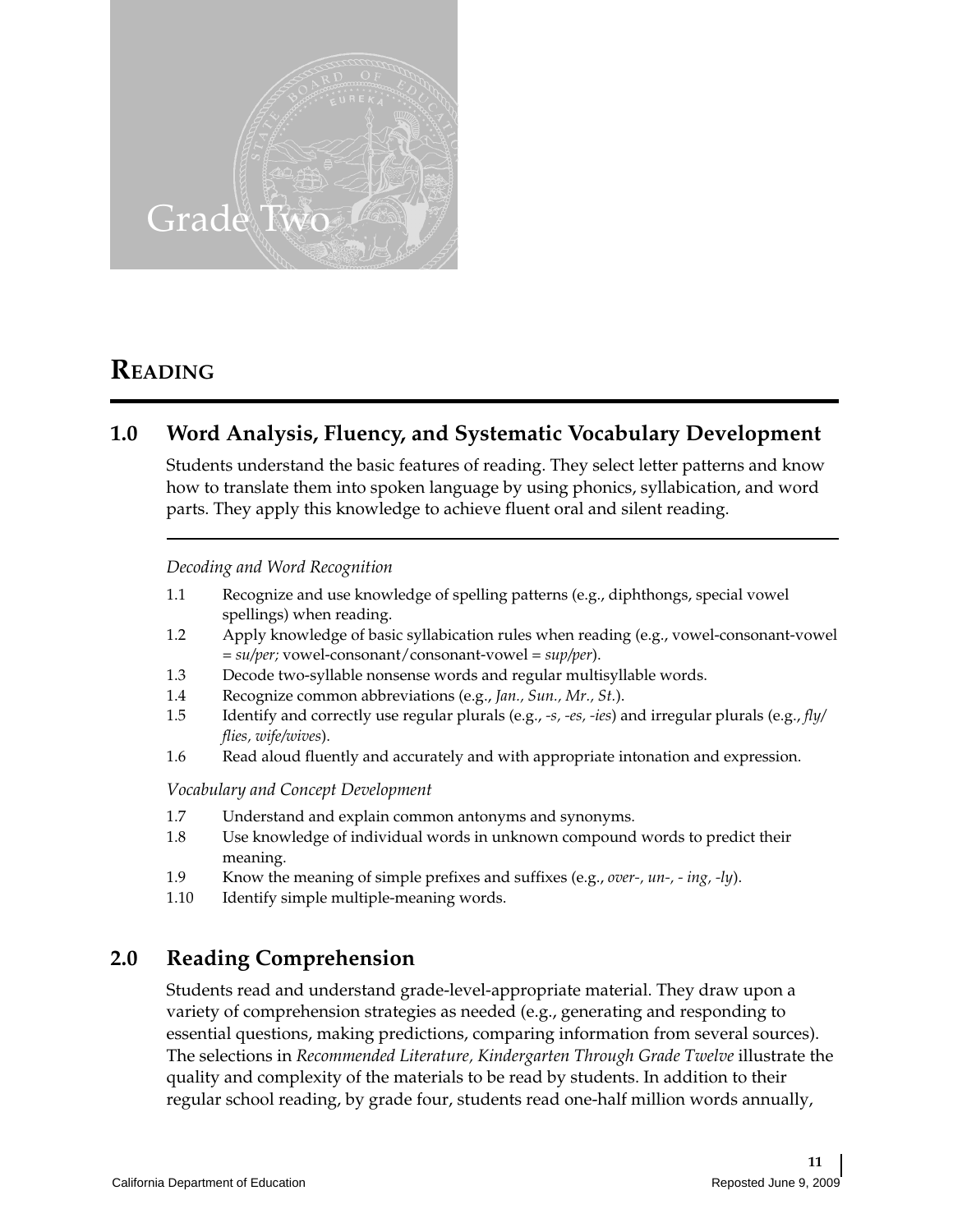including a good representation of grade-level-appropriate narrative and expository text (e.g., classic and contemporary literature, magazines, newspapers, online information). In grade two, students continue to make progress toward this goal.

#### *Structural Features of Informational Materials*

2.1 Use titles, tables of contents, and chapter headings to locate information in expository text.

*Comprehension and Analysis of Grade-Level-Appropriate Text* 

- 2.2 State the purpose in reading (i.e., tell what information is sought).
- 2.3 Use knowledge of the author's purpose(s) to comprehend informational text.
- 2.4 Ask clarifying questions about essential textual elements of exposition (e.g., *why, what if, how*).
- 2.5 Restate facts and details in the text to clarify and organize ideas.
- 2.6 Recognize cause-and-effect relationships in a text.
- 2.7 Interpret information from diagrams, charts, and graphs.
- 2.8 Follow two-step written instructions.

### **3.0. Literary Response and Analysis**

Students read and respond to a wide variety of significant works of children's literature. They distinguish between the structural features of the text and the literary terms or elements (e.g., theme, plot, setting, characters). The selections in *Recommended Literature, Kindergarten Through Grade Twelve* illustrate the quality and complexity of the materials to be read by students.

*Narrative Analysis of Grade-Level-Appropriate Text* 

- 3.1 Compare and contrast plots, settings, and characters presented by different authors.
- 3.2 Generate alternative endings to plots and identify the reason or reasons for, and the impact of, the alternatives.
- 3.3 Compare and contrast different versions of the same stories that reflect different cultures.
- 3.4 Identify the use of rhythm, rhyme, and alliteration in poetry.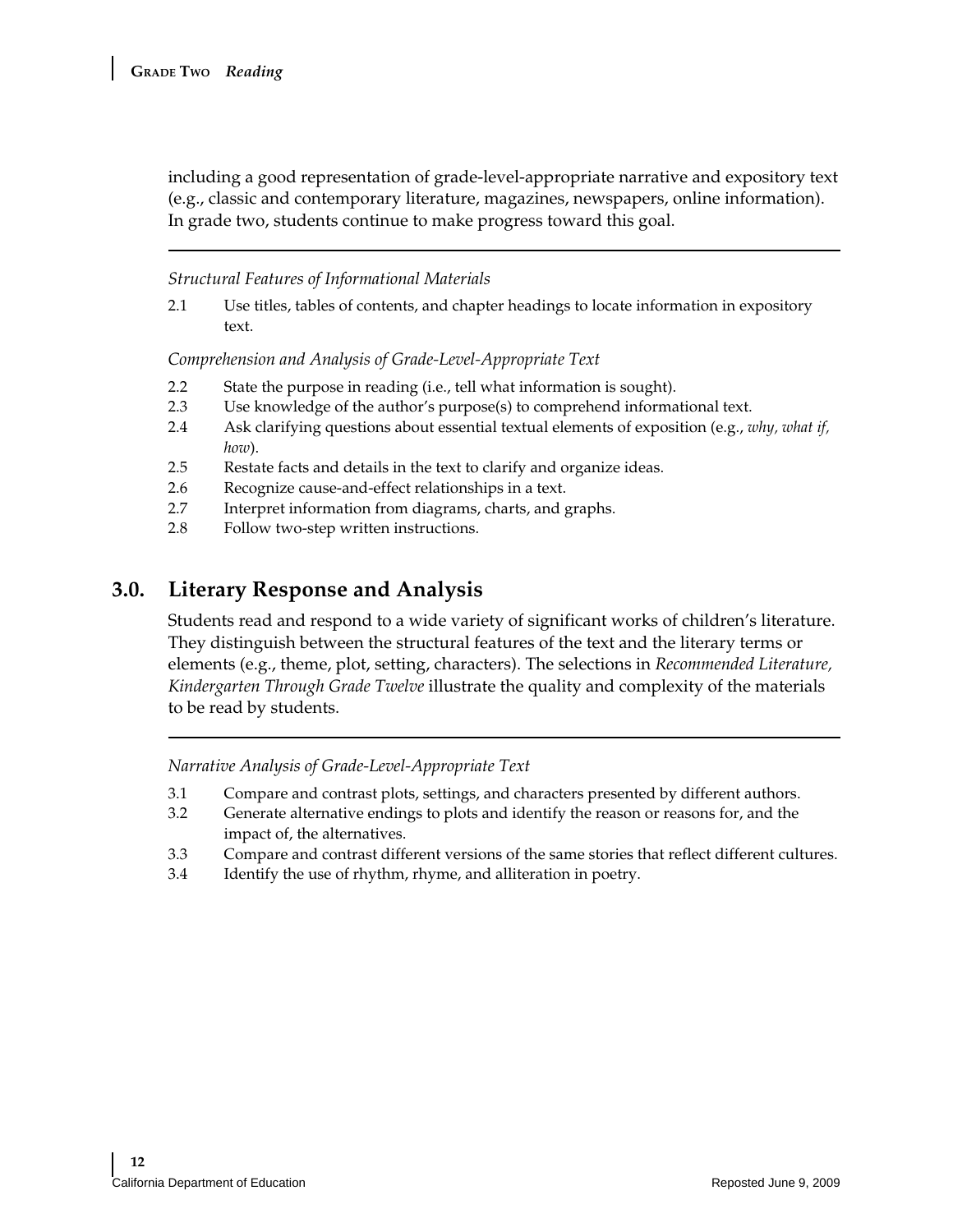## **WRITING**

### **1.0 Writing Strategies**

Students write clear and coherent sentences and paragraphs that develop a central idea. Their writing shows they consider the audience and purpose. Students progress through the stages of the writing process (e.g., prewriting, drafting, revising, editing successive versions).

*Organization and Focus* 

1.1 Group related ideas and maintain a consistent focus.

#### *Penmanship*

1.2 Create readable documents with legible handwriting.

*Research* 

1.3 Understand the purposes of various reference materials (e.g., dictionary, thesaurus, atlas).

*Evaluation and Revision* 

1.4 Revise original drafts to improve sequence and provide more descriptive detail.

### **2.0 Writing Applications (Genres and Their Characteristics)**

Students write compositions that describe and explain familiar objects, events, and experiences. Student writing demonstrates a command of standard American English and the drafting, research, and organizational strategies outlined in Writing Standard 1.0.

Using the writing strategies of grade two outlined in Writing Standard 1.0, students:

- 2.1 Write brief narratives based on their experiences:
	- a. Move through a logical sequence of events.
	- b. Describe the setting, characters, objects, and events in detail.
- 2.2 Write a friendly letter complete with the date, salutation, body, closing, and signature.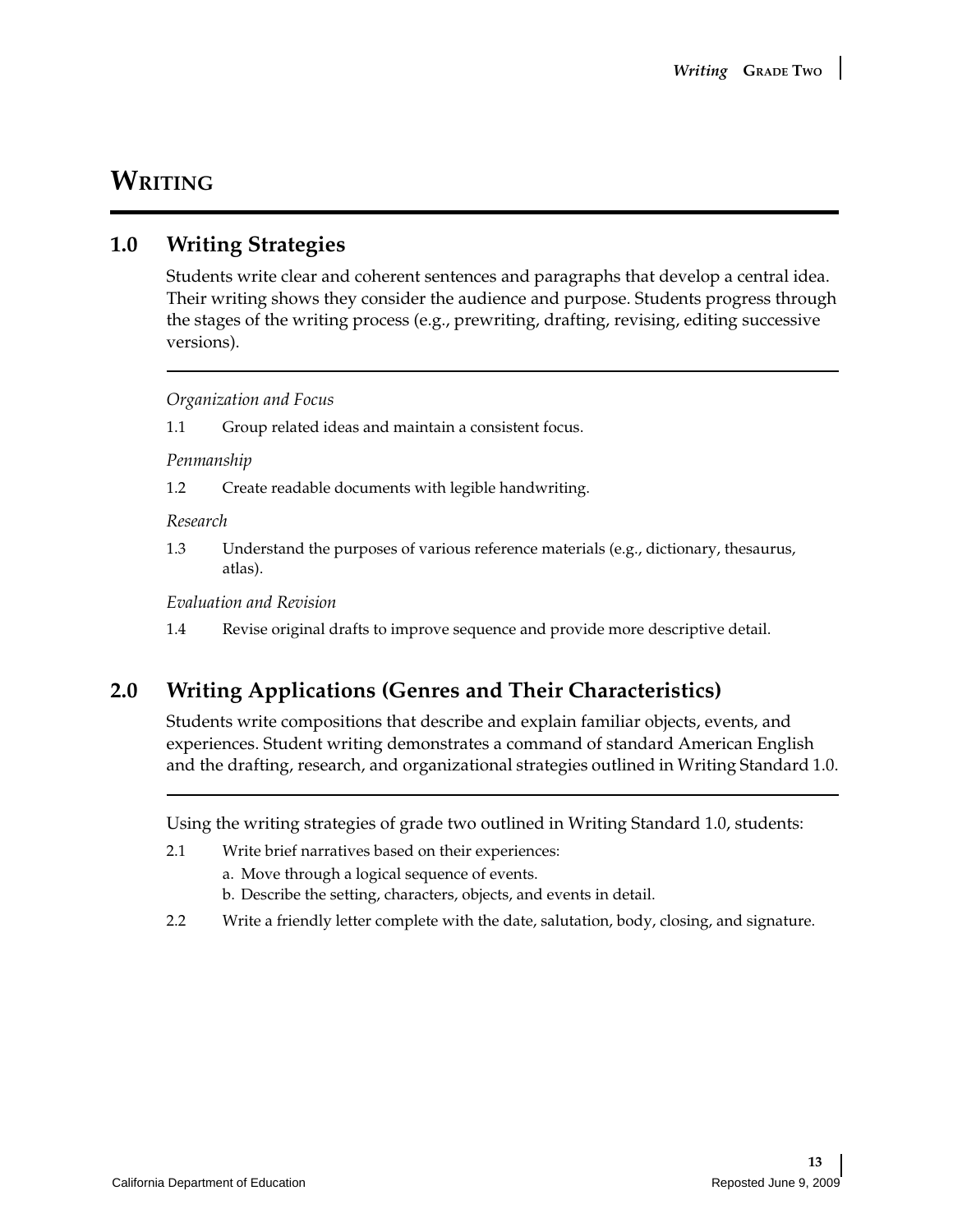## **WRITTEN AND ORAL ENGLISH LANGUAGE CONVENTIONS**

The standards for written and oral English language conventions have been placed between those for writing and for listening and speaking because these conventions are essential to both sets of skills.

### **1.0 Written and Oral English Language Conventions**

Students write and speak with a command of standard English conventions appropriate to this grade level.

#### *Sentence Structure*

- 1.1 Distinguish between complete and incomplete sentences.
- 1.2 Recognize and use the correct word order in written sentences.

#### *Grammar*

1.3 Identify and correctly use various parts of speech, including nouns and verbs, in writing and speaking.

#### *Punctuation*

- 1.4 Use commas in the greeting and closure of a letter and with dates and items in a series.
- 1.5 Use quotation marks correctly.

#### *Capitalization*

1.6 Capitalize all proper nouns, words at the beginning of sentences and greetings, months and days of the week, and titles and initials of people.

#### *Spelling*

- 1.7 Spell frequently used, irregular words correctly (e.g., *was, were, says, said, who, what, why).*
- 1.8 Spell basic short-vowel, long-vowel, *r*-controlled, and consonant-blend patterns correctly.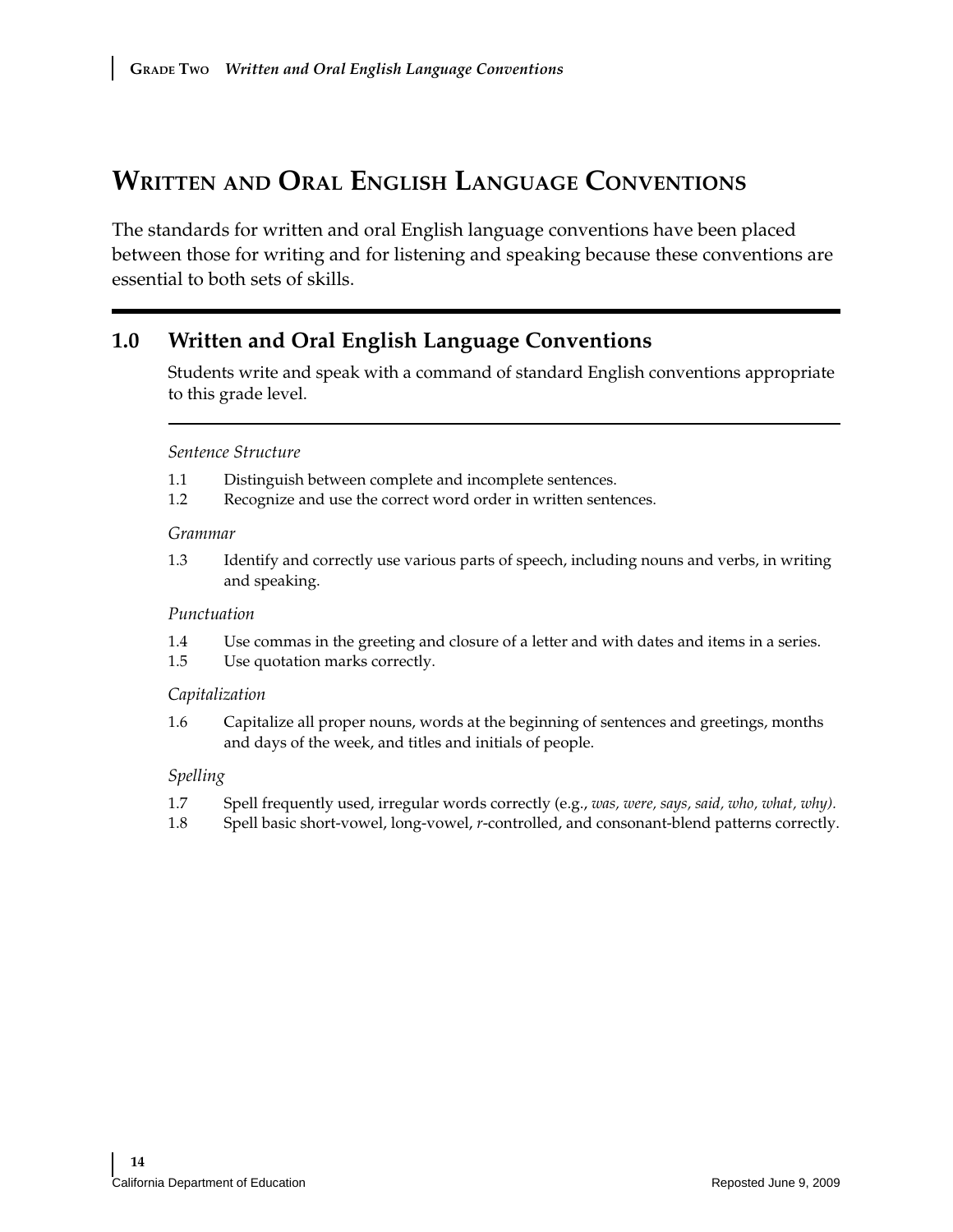## **LISTENING AND SPEAKING**

### **1.0 Listening and Speaking Strategies**

Students listen critically and respond appropriately to oral communication. They speak in a manner that guides the listener to understand important ideas by using proper phrasing, pitch, and modulation.

#### *Comprehension*

- 1.1 Determine the purpose or purposes of listening (e.g., to obtain information, to solve problems, for enjoyment).
- 1.2 Ask for clarification and explanation of stories and ideas.
- 1.3 Paraphrase information that has been shared orally by others.
- 1.4 Give and follow three- and four-step oral directions.

*Organization and Delivery of Oral Communication* 

- 1.5 Organize presentations to maintain a clear focus.
- 1.6 Speak clearly and at an appropriate pace for the type of communication (e.g., informal discussion, report to class).
- 1.7 Recount experiences in a logical sequence.
- 1.8 Retell stories, including characters, setting, and plot.
- 1.9 Report on a topic with supportive facts and details.

### **2.0 Speaking Applications (Genres and Their Characteristics)**

Students deliver brief recitations and oral presentations about familiar experiences or interests that are organized around a coherent thesis statement. Student speaking demonstrates a command of standard American English and the organizational and delivery strategies outlined in Listening and Speaking Standard 1.0.

Using the speaking strategies of grade two outlined in Listening and Speaking Standard 1.0, students:

- 2.1 Recount experiences or present stories:
	- a. Move through a logical sequence of events.
	- b. Describe story elements (e.g., characters, plot, setting).
- 2.2 Report on a topic with facts and details, drawing from several sources of information.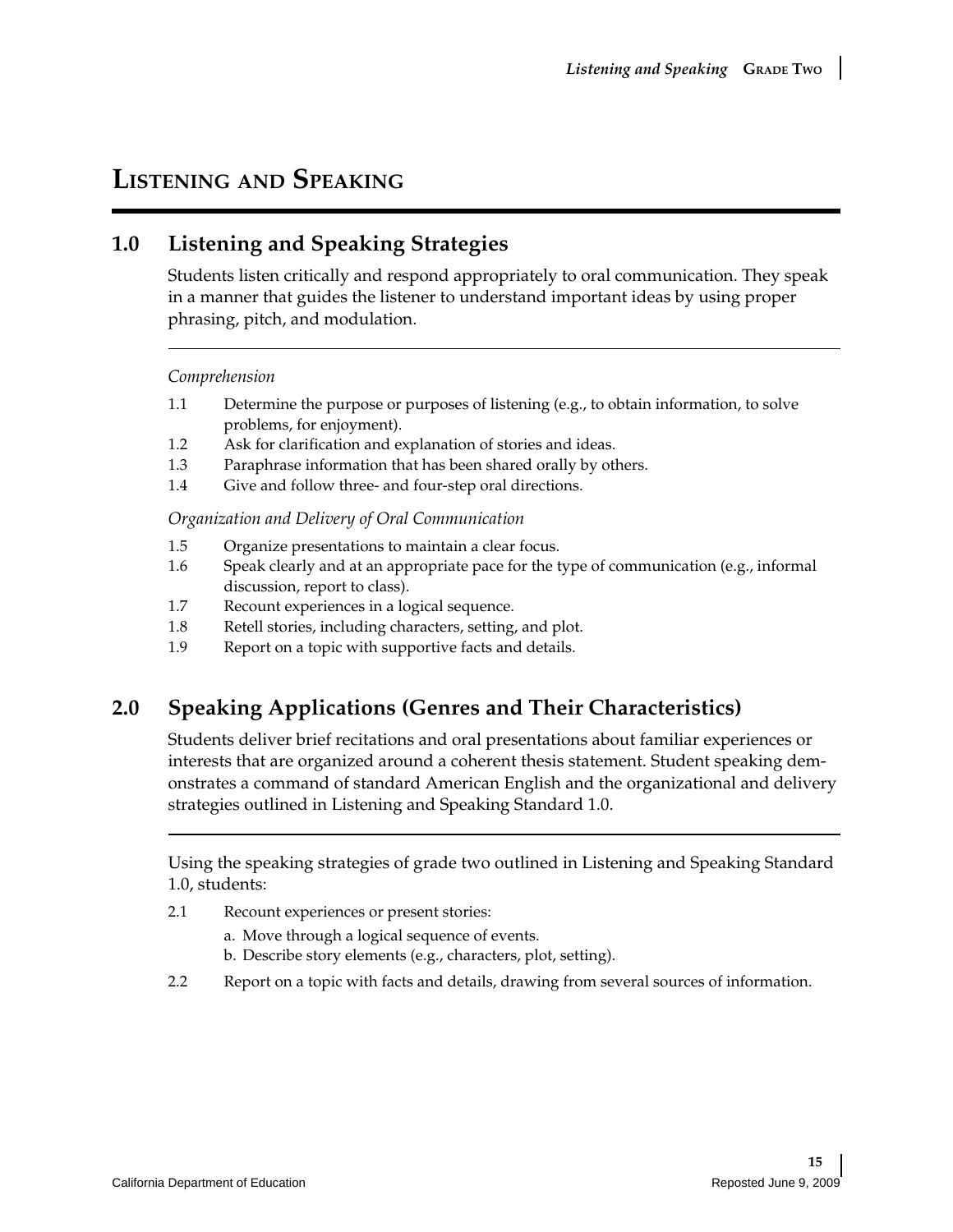

## **READING**

### **1.0 Word Analysis, Fluency, and Systematic Vocabulary Development**

Students understand the basic features of reading. They select letter patterns and know how to translate them into spoken language by using phonics, syllabication, and word parts. They apply this knowledge to achieve fluent oral and silent reading.

#### *Decoding and Word Recognition*

- 1.1 Know and use complex word families when reading (e.g., *-ight*) to decode unfamiliar words.
- 1.2 Decode regular multisyllabic words.
- 1.3 Read aloud narrative and expository text fluently and accurately and with appropriate pacing, intonation, and expression.

*Vocabulary and Concept Development* 

- 1.4 Use knowledge of antonyms, synonyms, homophones, and homographs to determine the meanings of words.
- 1.5 Demonstrate knowledge of levels of specificity among grade-appropriate words and explain the importance of these relations (e.g., *dog/mammal/animal/living things*).
- 1.6 Use sentence and word context to find the meaning of unknown words.
- 1.7 Use a dictionary to learn the meaning and other features of unknown words.
- 1.8 Use knowledge of prefixes (e.g., *un-, re-, pre-, bi-, mis-, dis-)* and suffixes (e.g., *-er, -est, -ful*) to determine the meaning of words.

### **2.0 Reading Comprehension**

Students read and understand grade-level-appropriate material. They draw upon a variety of comprehension strategies as needed (e.g., generating and responding to essential questions, making predictions, comparing information from several sources). The selections in *Recommended Literature, Kindergarten Through Grade Twelve* illustrate the quality and complexity of the materials to be read by students. In addition to their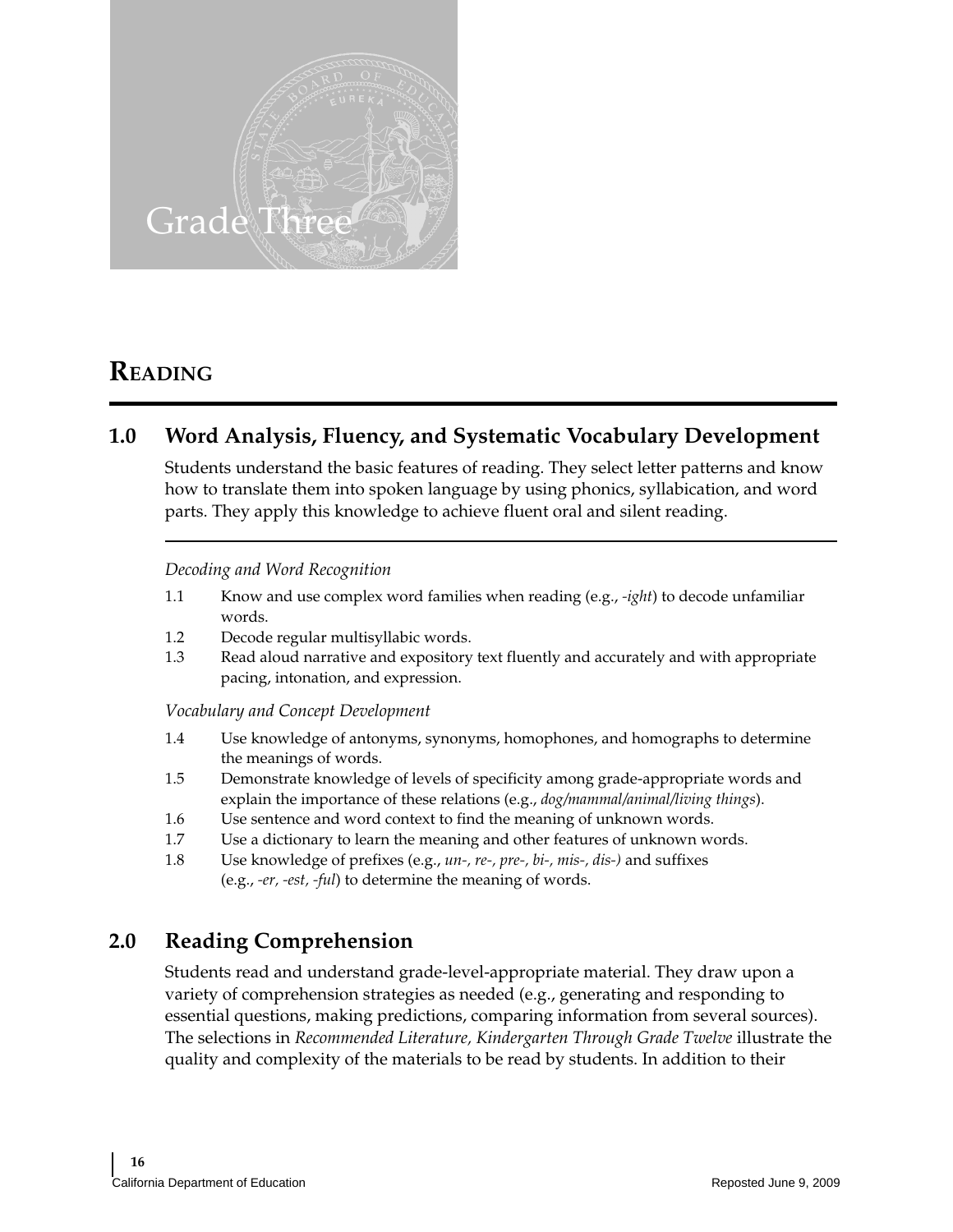regular school reading, by grade four, students read one-half million words annually, including a good representation of grade-level-appropriate narrative and expository text (e.g., classic and contemporary literature, magazines, newspapers, online information). In grade three, students make substantial progress toward this goal.

#### *Structural Features of Informational Materials*

2.1 Use titles, tables of contents, chapter headings, glossaries, and indexes to locate information in text.

*Comprehension and Analysis of Grade-Level-Appropriate Text* 

- 2.2 Ask questions and support answers by connecting prior knowledge with literal information found in, and inferred from, the text.
- 2.3 Demonstrate comprehension by identifying answers in the text.
- 2.4 Recall major points in the text and make and modify predictions about forthcoming information.
- 2.5 Distinguish the main idea and supporting details in expository text.
- 2.6 Extract appropriate and significant information from the text, including problems and solutions.
- 2.7 Follow simple multiple-step written instructions (e.g., how to assemble a product or play a board game).

### **3.0 Literary Response and Analysis**

Students read and respond to a wide variety of significant works of children's literature. They distinguish between the structural features of the text and literary terms or elements (e.g., theme, plot, setting, characters). The selections in *Recommended Literature, Kindergarten Through Grade Twelve* illustrate the quality and complexity of the materials to be read by students.

*Structural Features of Literature* 

3.1 Distinguish common forms of literature (e.g., poetry, drama, fiction, nonfiction).

*Narrative Analysis of Grade-Level-Appropriate Text* 

- 3.2 Comprehend basic plots of classic fairy tales, myths, folktales, legends, and fables from around the world.
- 3.3 Determine what characters are like by what they say or do and by how the author or illustrator portrays them.
- 3.4 Determine the underlying theme or author's message in fiction and nonfiction text.
- 3.5 Recognize the similarities of sounds in words and rhythmic patterns (e.g., alliteration, onomatopoeia) in a selection.
- 3.6 Identify the speaker or narrator in a selection.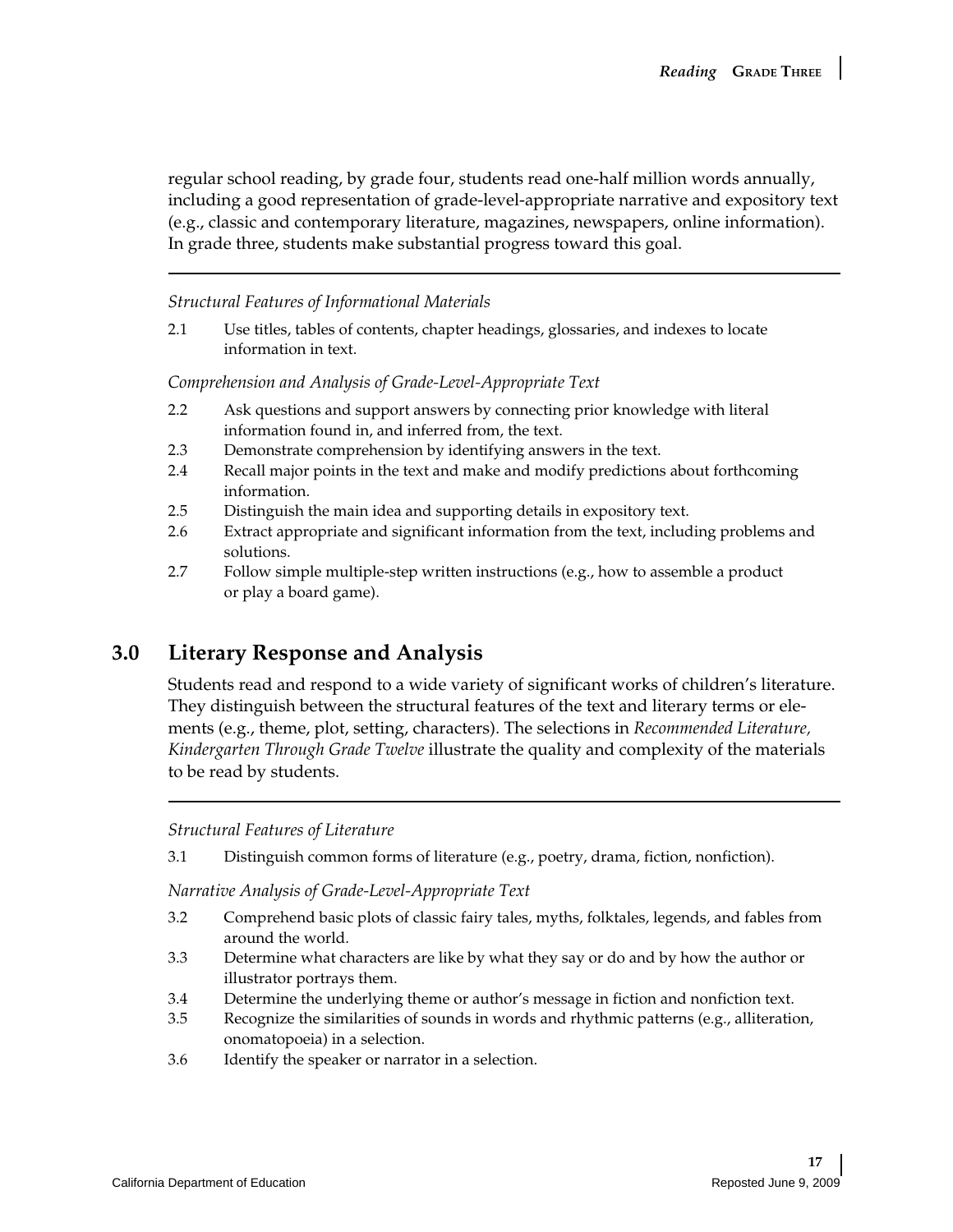## **WRITING**

### **1.0 Writing Strategies**

Students write clear and coherent sentences and paragraphs that develop a central idea. Their writing shows they consider the audience and purpose. Students progress through the stages of the writing process (e.g., prewriting, drafting, revising, editing successive versions).

#### *Organization and Focus*

- 1.1 Create a single paragraph:
	- a. Develop a topic sentence.
	- b. Include simple supporting facts and details.

#### *Penmanship*

1.2 Write legibly in cursive or joined italic, allowing margins and correct spacing between letters in a word and words in a sentence.

#### *Research*

1.3 Understand the structure and organization of various reference materials (e.g., dictionary, thesaurus, atlas, encyclopedia).

#### *Evaluation and Revision*

1.4 Revise drafts to improve the coherence and logical progression of ideas by using an established rubric.

### **2.0 Writing Applications (Genres and Their Characteristics)**

Students write compositions that describe and explain familiar objects, events, and experiences. Student writing demonstrates a command of standard American English and the drafting, research, and organizational strategies outlined in Writing Standard 1.0.

Using the writing strategies of grade three outlined in Writing Standard 1.0, students:

- 2.1 Write narratives:
	- a. Provide a context within which an action takes place.
	- b. Include well-chosen details to develop the plot.
	- c. Provide insight into why the selected incident is memorable.
- 2.2 Write descriptions that use concrete sensory details to present and support unified impressions of people, places, things, or experiences.
- 2.3 Write personal and formal letters, thank-you notes, and invitations:
	- a. Show awareness of the knowledge and interests of the audience and establish a purpose and context.
	- b. Include the date, proper salutation, body, closing, and signature.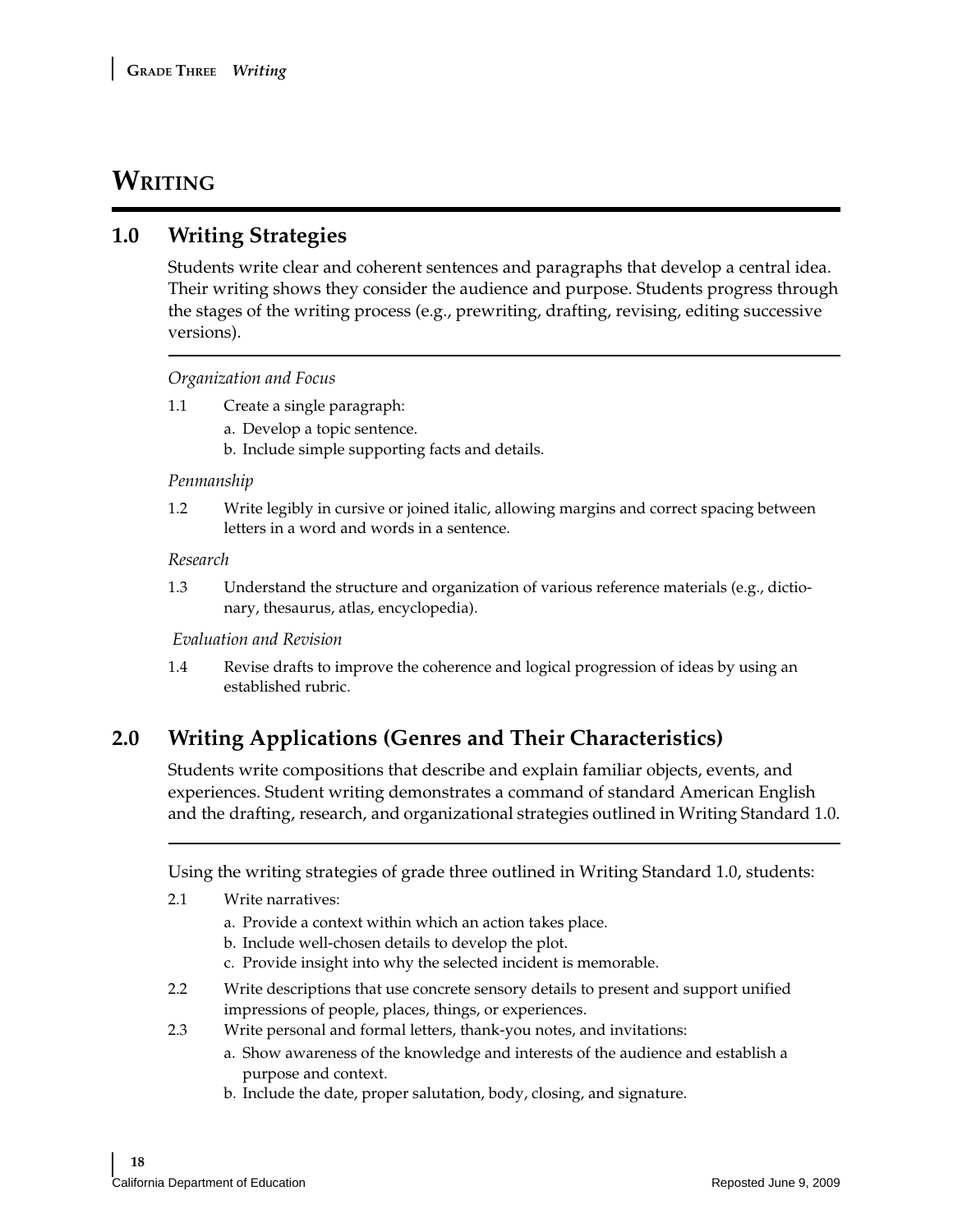## **WRITTEN AND ORAL ENGLISH LANGUAGE CONVENTIONS**

The standards for written and oral English language conventions have been placed between those for writing and for listening and speaking because these conventions are essential to both sets of skills.

### **1.0 Written and Oral English Language Conventions**

Students write and speak with a command of standard English conventions appropriate to this grade level.

#### *Sentence Structure*

1.1 Understand and be able to use complete and correct declarative, interrogative, imperative, and exclamatory sentences in writing and speaking.

#### *Grammar*

- 1.2 Identify subjects and verbs that are in agreement and identify and use pronouns, adjectives, compound words, and articles correctly in writing and speaking.
- 1.3 Identify and use past, present, and future verb tenses properly in writing and speaking.
- 1.4 Identify and use subjects and verbs correctly in speaking and writing simple sentences.

#### *Punctuation*

- 1.5 Punctuate dates, city and state, and titles of books correctly.
- 1.6 Use commas in dates, locations, and addresses and for items in a series.

#### *Capitalization*

1.7 Capitalize geographical names, holidays, historical periods, and special events correctly.

#### *Spelling*

- 1.8 Spell correctly one-syllable words that have blends, contractions, compounds, orthographic patterns (e.g., *qu*, consonant doubling, changing the ending of a word from -*y* to -*ies* when forming the plural), and common homophones (e.g., *hair-hare*).
- 1.9 Arrange words in alphabetic order.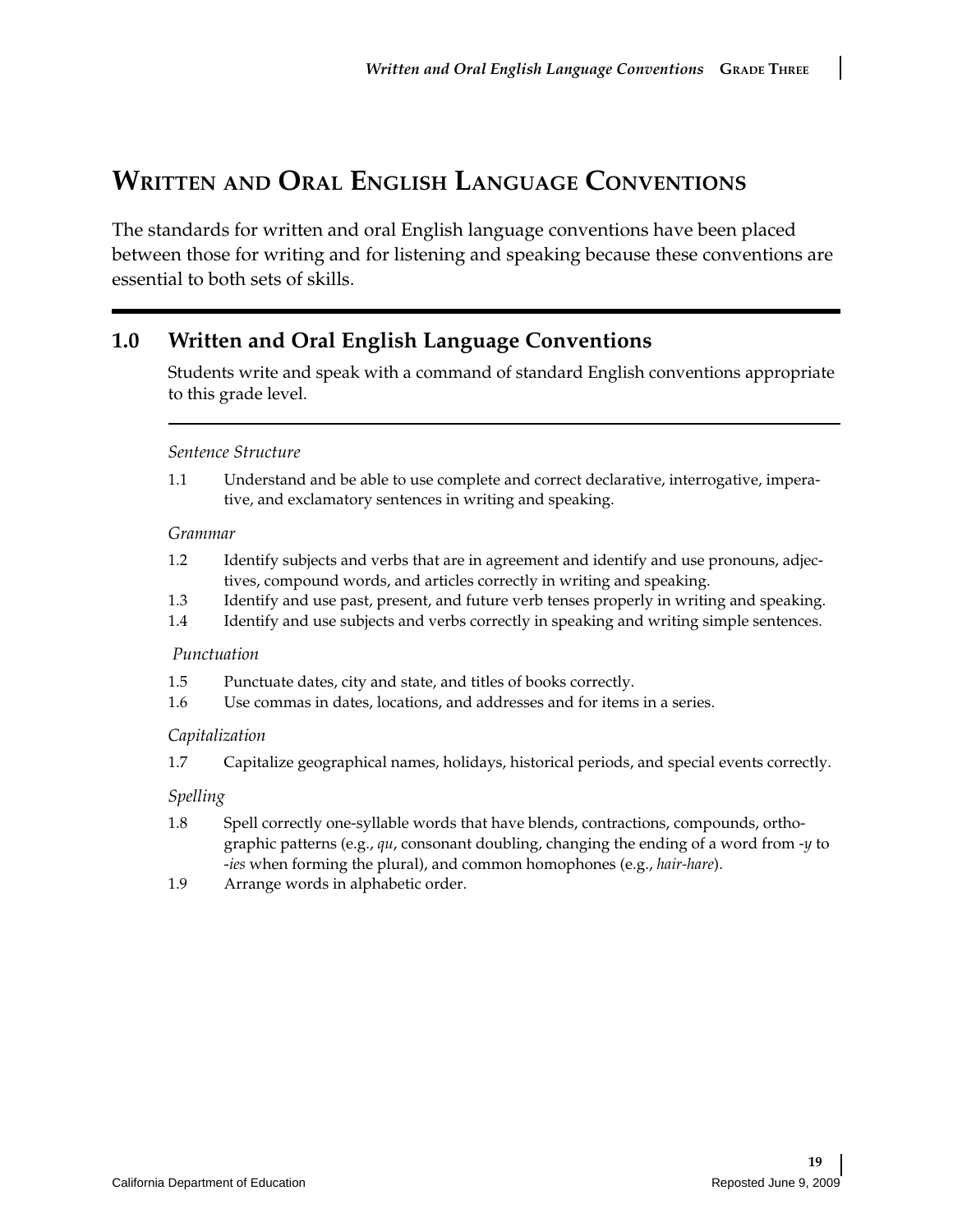## **LISTENING AND SPEAKING**

### **1.0 Listening and Speaking Strategies**

Students listen critically and respond appropriately to oral communication. They speak in a manner that guides the listener to understand important ideas by using proper phrasing, pitch, and modulation.

#### *Comprehension*

- 1.1 Retell, paraphrase, and explain what has been said by a speaker.
- 1.2 Connect and relate prior experiences, insights, and ideas to those of a speaker.
- 1.3 Respond to questions with appropriate elaboration.
- 1.4 Identify the musical elements of literary language (e.g., rhymes, repeated sounds, instances of onomatopoeia).

#### *Organization and Delivery of Oral Communication*

- 1.5 Organize ideas chronologically or around major points of information.
- 1.6 Provide a beginning, a middle, and an end, including concrete details that develop a central idea.
- 1.7 Use clear and specific vocabulary to communicate ideas and establish the tone.
- 1.8 Clarify and enhance oral presentations through the use of appropriate props (e.g., objects, pictures, charts).
- 1.9 Read prose and poetry aloud with fluency, rhythm, and pace, using appropriate intonation and vocal patterns to emphasize important passages of the text being read.

*Analysis and Evaluation of Oral and Media Communications* 

- 1.10 Compare ideas and points of view expressed in broadcast and print media.
- 1.11 Distinguish between the speaker's opinions and verifiable facts.

### **2.0 Speaking Applications (Genres and Their Characteristics)**

Students deliver brief recitations and oral presentations about familiar experiences or interests that are organized around a coherent thesis statement. Student speaking demonstrates a command of standard American English and the organizational and delivery strategies outlined in Listening and Speaking Standard 1.0.

Using the speaking strategies of grade three outlined in Listening and Speaking Standard 1.0, students:

- 2.1 Make brief narrative presentations:
	- a. Provide a context for an incident that is the subject of the presentation.
	- b. Provide insight into why the selected incident is memorable.
	- c. Include well-chosen details to develop character, setting, and plot.
- 2.2 Plan and present dramatic interpretations of experiences, stories, poems, or plays with clear diction, pitch, tempo, and tone.
- 2.3 Make descriptive presentations that use concrete sensory details to set forth and support unified impressions of people, places, things, or experiences.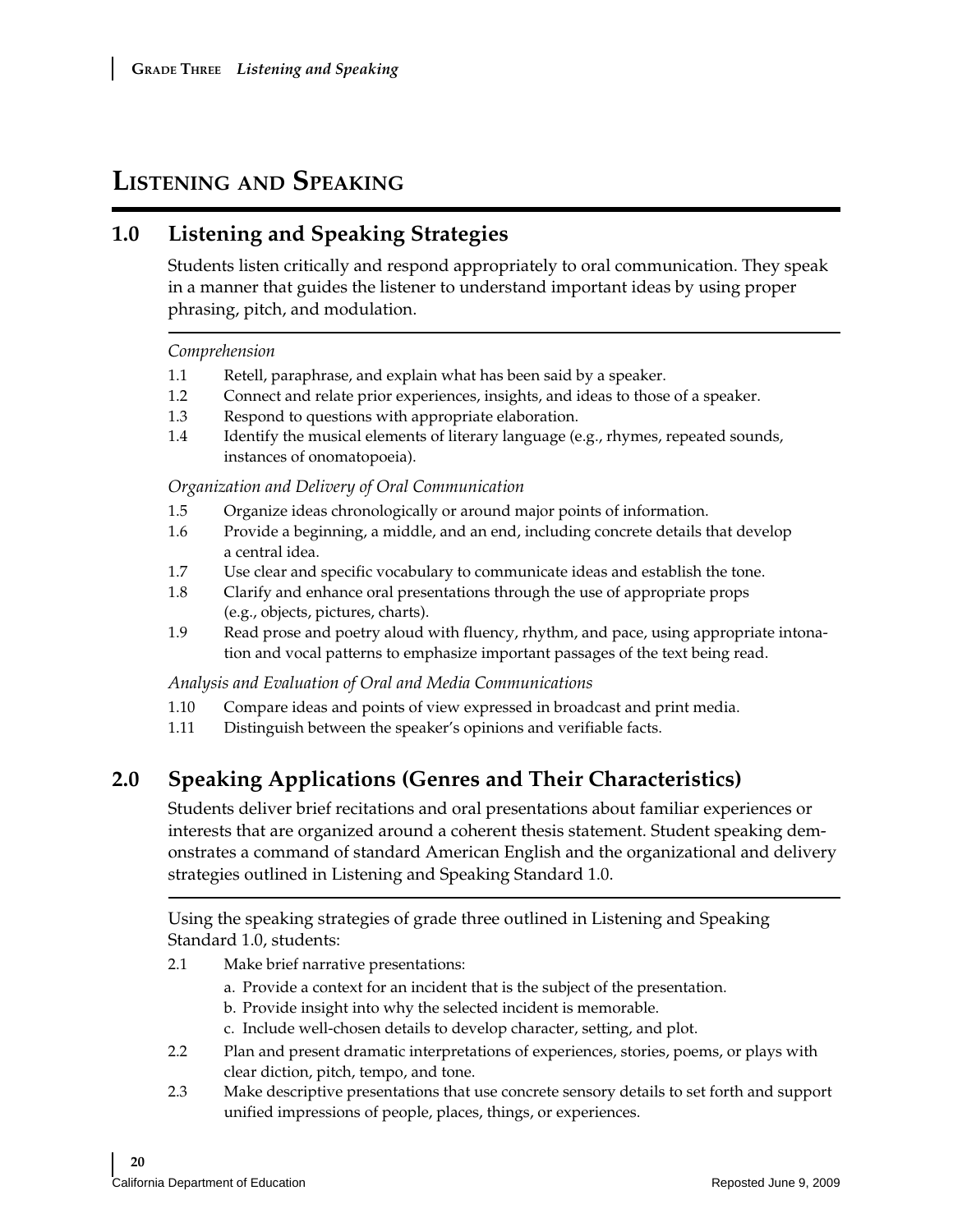

## **READING**

### **1.0 Word Analysis, Fluency, and Systematic Vocabulary Development**

Students understand the basic features of reading. They select letter patterns and know how to translate them into spoken language by using phonics, syllabication, and word parts. They apply this knowledge to achieve fluent oral and silent reading.

#### *Word Recognition*

1.1 Read narrative and expository text aloud with grade-appropriate fluency and accuracy and with appropriate pacing, intonation, and expression.

*Vocabulary and Concept Development* 

- 1.2 Apply knowledge of word origins, derivations, synonyms, antonyms, and idioms to determine the meaning of words and phrases.
- 1.3 Use knowledge of root words to determine the meaning of unknown words within a passage.
- 1.4 Know common roots and affixes derived from Greek and Latin and use this knowledge to analyze the meaning of complex words (e.g., *international*).
- 1.5 Use a thesaurus to determine related words and concepts.
- 1.6 Distinguish and interpret words with multiple meanings.

### **2.0 Reading Comprehension**

Students read and understand grade-level-appropriate material. They draw upon a variety of comprehension strategies as needed (e.g., generating and responding to essential questions, making predictions, comparing information from several sources). The selections in *Recommended Literature, Kindergarten Through Grade Twelve* illustrate the quality and complexity of the materials to be read by students. In addition to their regular school reading, students read one-half million words annually, including a good representation of grade-level-appropriate narrative and expository text (e.g., classic and contemporary literature, magazines, newspapers, online information).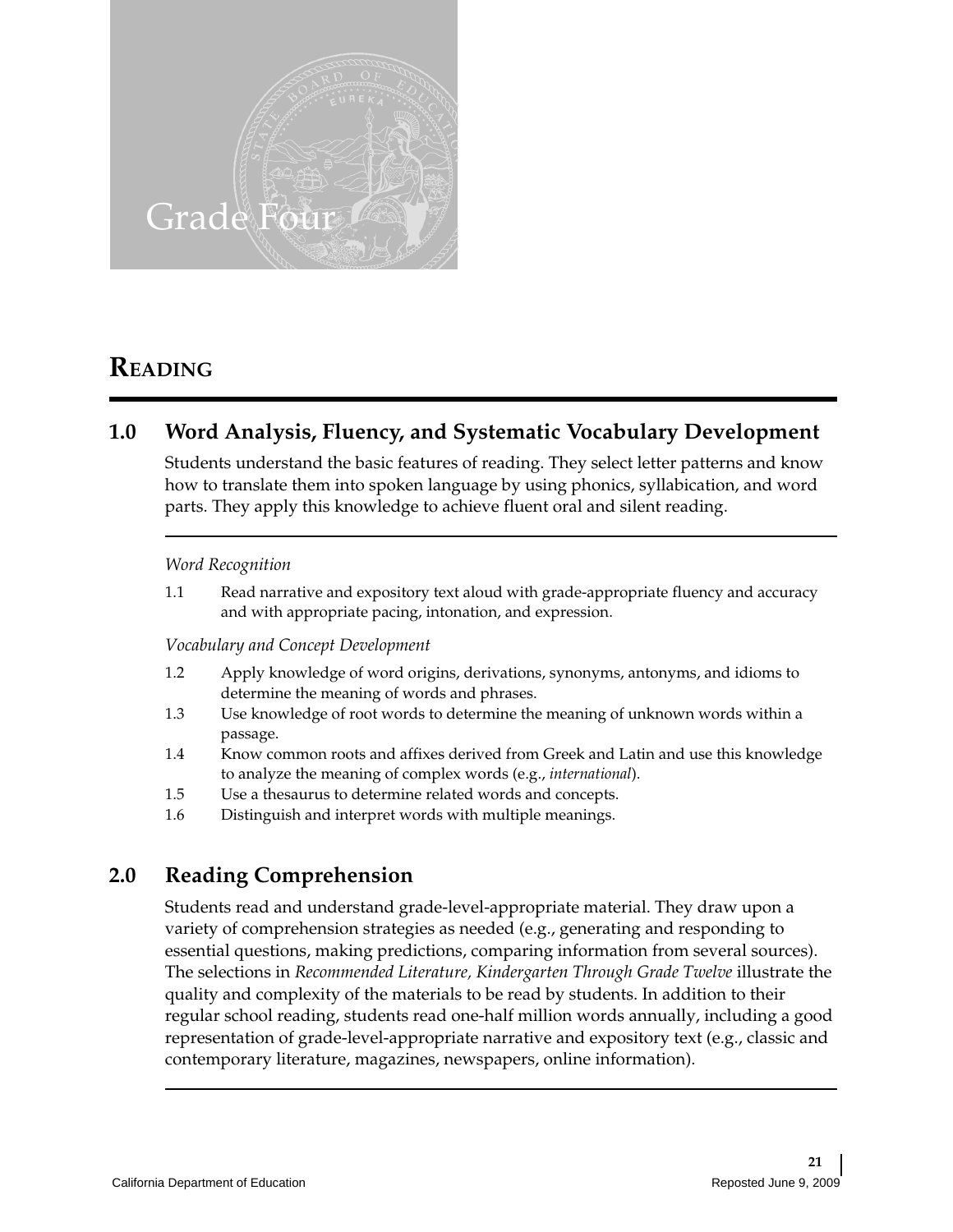#### *Structural Features of Informational Materials*

2.1 Identify structural patterns found in informational text (e.g., compare and contrast, cause and effect, sequential or chronological order, proposition and support) to strengthen comprehension.

#### *Comprehension and Analysis of Grade-Level-Appropriate Text*

- 2.2 Use appropriate strategies when reading for different purposes (e.g., full comprehension, location of information, personal enjoyment).
- 2.3 Make and confirm predictions about text by using prior knowledge and ideas presented in the text itself, including illustrations, titles, topic sentences, important words, and foreshadowing clues.
- 2.4 Evaluate new information and hypotheses by testing them against known information and ideas.
- 2.5 Compare and contrast information on the same topic after reading several passages or articles.
- 2.6 Distinguish between cause and effect and between fact and opinion in expository text.
- 2.7 Follow multiple-step instructions in a basic technical manual (e.g., how to use computer commands or video games).

### **3.0 Literary Response and Analysis**

Students read and respond to a wide variety of significant works of children's literature. They distinguish between the structural features of the text and the literary terms or elements (e.g., theme, plot, setting, characters). The selections in *Recommended Literature, Kindergarten Through Grade Twelve* illustrate the quality and complexity of the materials to be read by students.

*Structural Features of Literature* 

3.1 Describe the structural differences of various imaginative forms of literature, including fantasies, fables, myths, legends, and fairy tales.

*Narrative Analysis of Grade-Level-Appropriate Text* 

- 3.2 Identify the main events of the plot, their causes, and the influence of each event on future actions.
- 3.3 Use knowledge of the situation and setting and of a character's traits and motivations to determine the causes for that character's actions.
- 3.4 Compare and contrast tales from different cultures by tracing the exploits of one character type and develop theories to account for similar tales in diverse cultures (e.g., trickster tales).
- 3.5 Define figurative language (e.g., simile, metaphor, hyperbole, personification) and identify its use in literary works.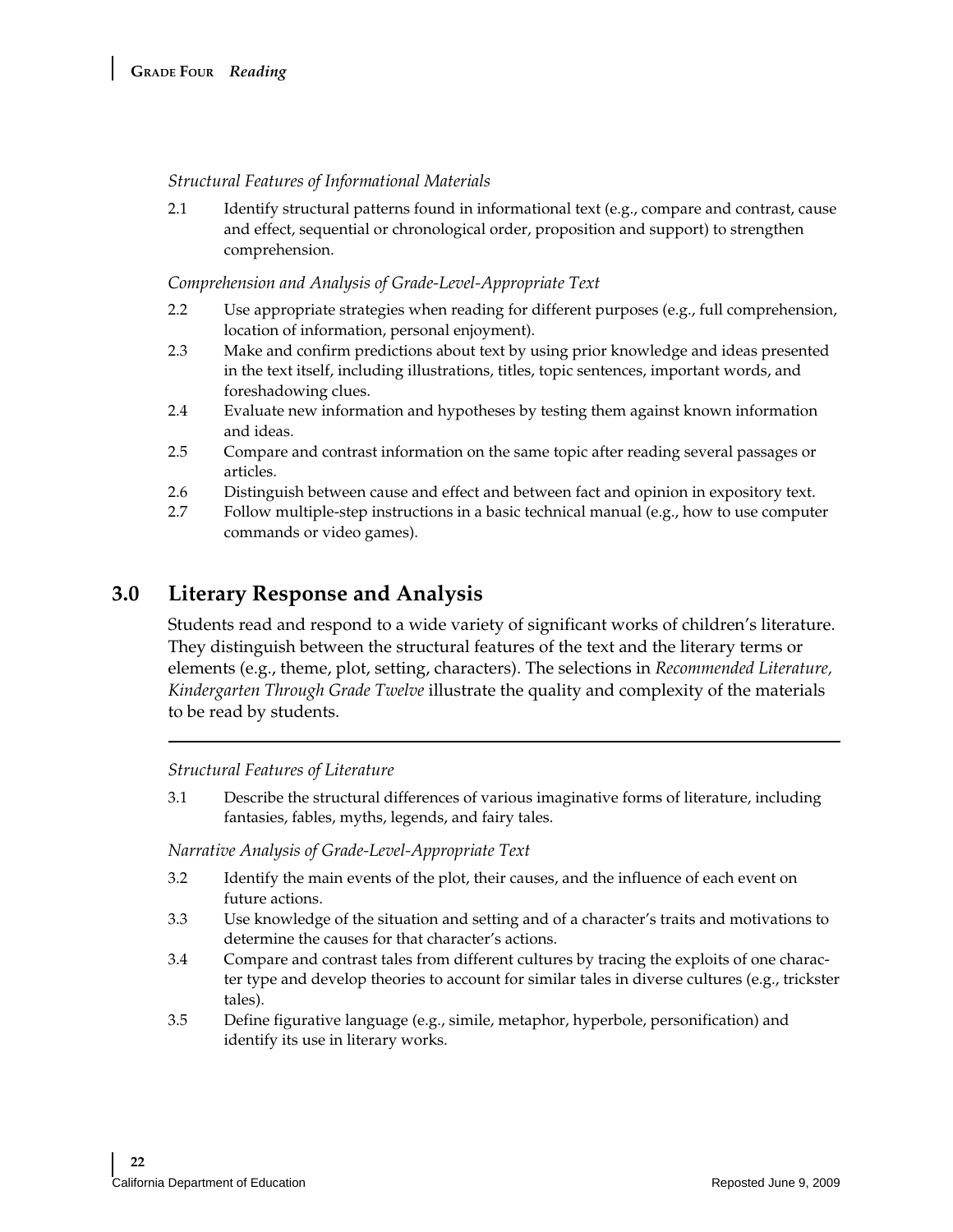## **WRITING**

### **1.0 Writing Strategies**

Students write clear, coherent sentences and paragraphs that develop a central idea. Their writing shows they consider the audience and purpose. Students progress through the stages of the writing process (e.g., prewriting, drafting, revising, editing successive versions).

#### *Organization and Focus*

- 1.1 Select a focus, an organizational structure, and a point of view based upon purpose, audience, length, and format requirements.
- 1.2 Create multiple-paragraph compositions:
	- a. Provide an introductory paragraph.
	- b. Establish and support a central idea with a topic sentence at or near the beginning of the first paragraph.
	- c. Include supporting paragraphs with simple facts, details, and explanations.
	- d. Conclude with a paragraph that summarizes the points.
	- e. Use correct indention.
- 1.3 Use traditional structures for conveying information (e.g., chronological order, cause and effect, similarity and difference, posing and answering a question).

#### *Penmanship*

1.4 Write fluidly and legibly in cursive or joined italic.

#### *Research and Technology*

- 1.5 Quote or paraphrase information sources, citing them appropriately.
- 1.6 Locate information in reference texts by using organizational features (e.g., prefaces, appendixes).
- 1.7 Use various reference materials (e.g., dictionary, thesaurus, card catalog, encyclopedia, online information) as an aid to writing.
- 1.8 Understand the organization of almanacs, newspapers, and periodicals and how to use those print materials.
- 1.9 Demonstrate basic keyboarding skills and familiarity with computer terminology (e.g., cursor, software, memory, disk drive, hard drive).

#### *Evaluation and Revision*

1.10 Edit and revise selected drafts to improve coherence and progression by adding, deleting, consolidating, and rearranging text.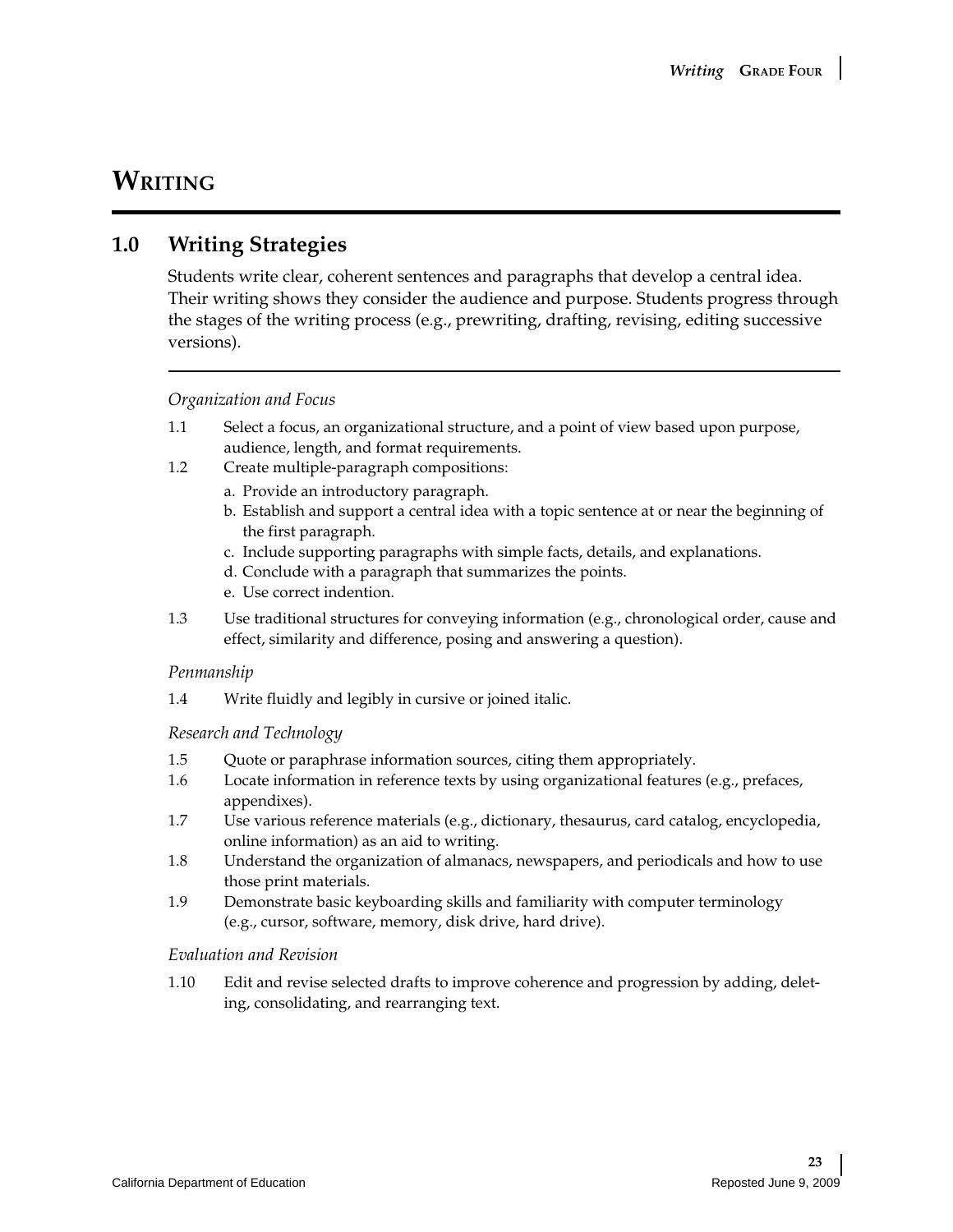### **2.0 Writing Applications (Genres and Their Characteristics)**

Students write compositions that describe and explain familiar objects, events, and experiences. Student writing demonstrates a command of standard American English and the drafting, research, and organizational strategies outlined in Writing Standard 1.0.

Using the writing strategies of grade four outlined in Writing Standard 1.0, students:

- 2.1 Write narratives:
	- a. Relate ideas, observations, or recollections of an event or experience.
	- b. Provide a context to enable the reader to imagine the world of the event or experience.
	- c. Use concrete sensory details.
	- d. Provide insight into why the selected event or experience is memorable.
- 2.2 Write responses to literature:
	- a. Demonstrate an understanding of the literary work.
	- b. Support judgments through references to both the text and prior knowledge.
- 2.3 Write information reports:
	- a. Frame a central question about an issue or situation.
	- b. Include facts and details for focus.
	- c. Draw from more than one source of information (e.g., speakers, books, newspapers, other media sources).
- 2.4 Write summaries that contain the main ideas of the reading selection and the most significant details.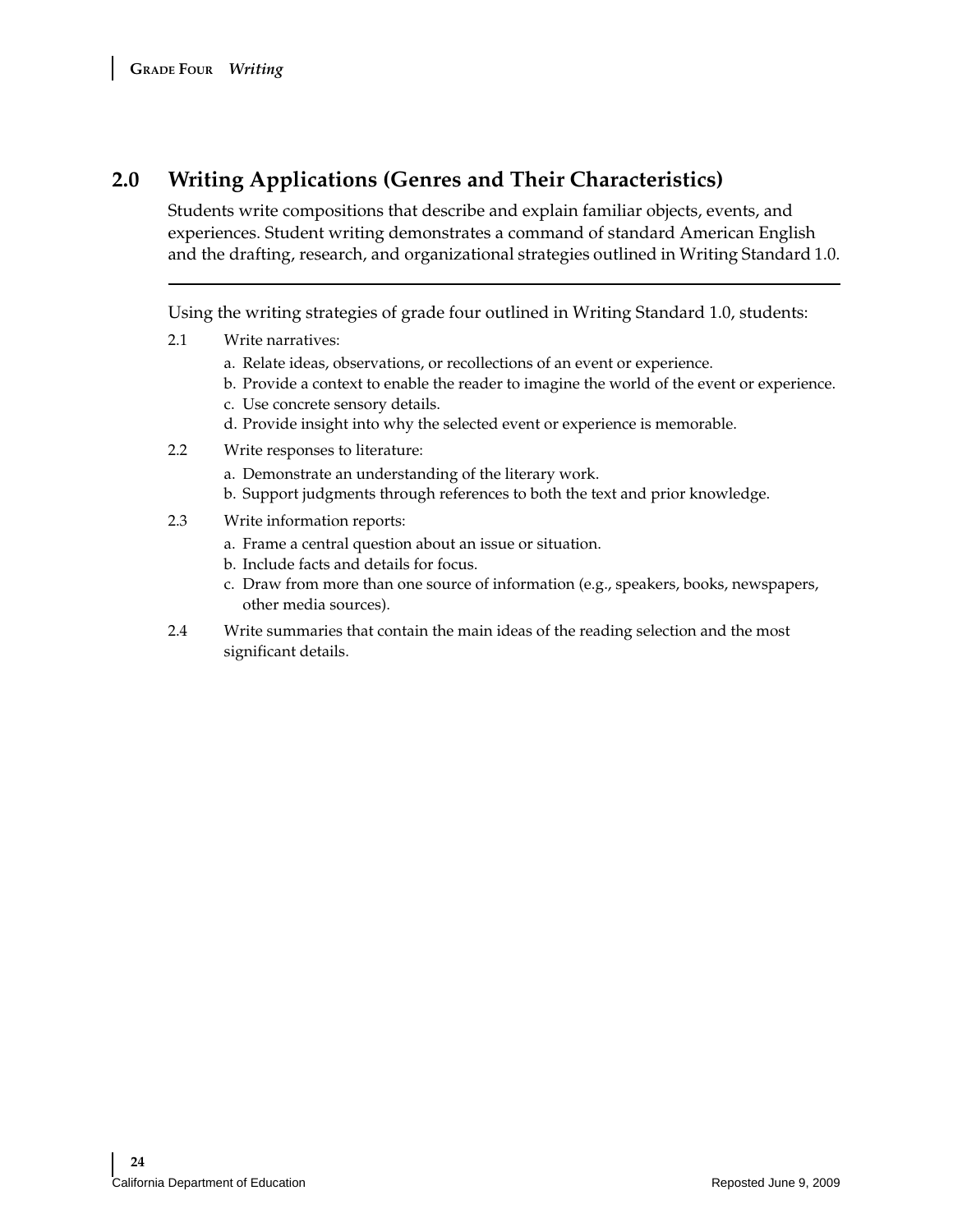## **WRITTEN AND ORAL ENGLISH LANGUAGE CONVENTIONS**

The standards for written and oral English language conventions have been placed between those for writing and for listening and speaking because these conventions are essential to both sets of skills.

### **1.0 Written and Oral English Language Conventions**

Students write and speak with a command of standard English conventions appropriate to this grade level.

#### *Sentence Structure*

- 1.1 Use simple and compound sentences in writing and speaking.
- 1.2 Combine short, related sentences with appositives, participial phrases, adjectives, adverbs, and prepositional phrases.

#### *Grammar*

1.3 Identify and use regular and irregular verbs, adverbs, prepositions, and coordinating conjunctions in writing and speaking.

#### *Punctuation*

- 1.4 Use parentheses, commas in direct quotations, and apostrophes in the possessive case of nouns and in contractions.
- 1.5 Use underlining, quotation marks, or italics to identify titles of documents.

#### *Capitalization*

1.6 Capitalize names of magazines, newspapers, works of art, musical compositions, organizations, and the first word in quotations when appropriate.

#### *Spelling*

1.7 Spell correctly roots, inflections, suffixes and prefixes, and syllable constructions.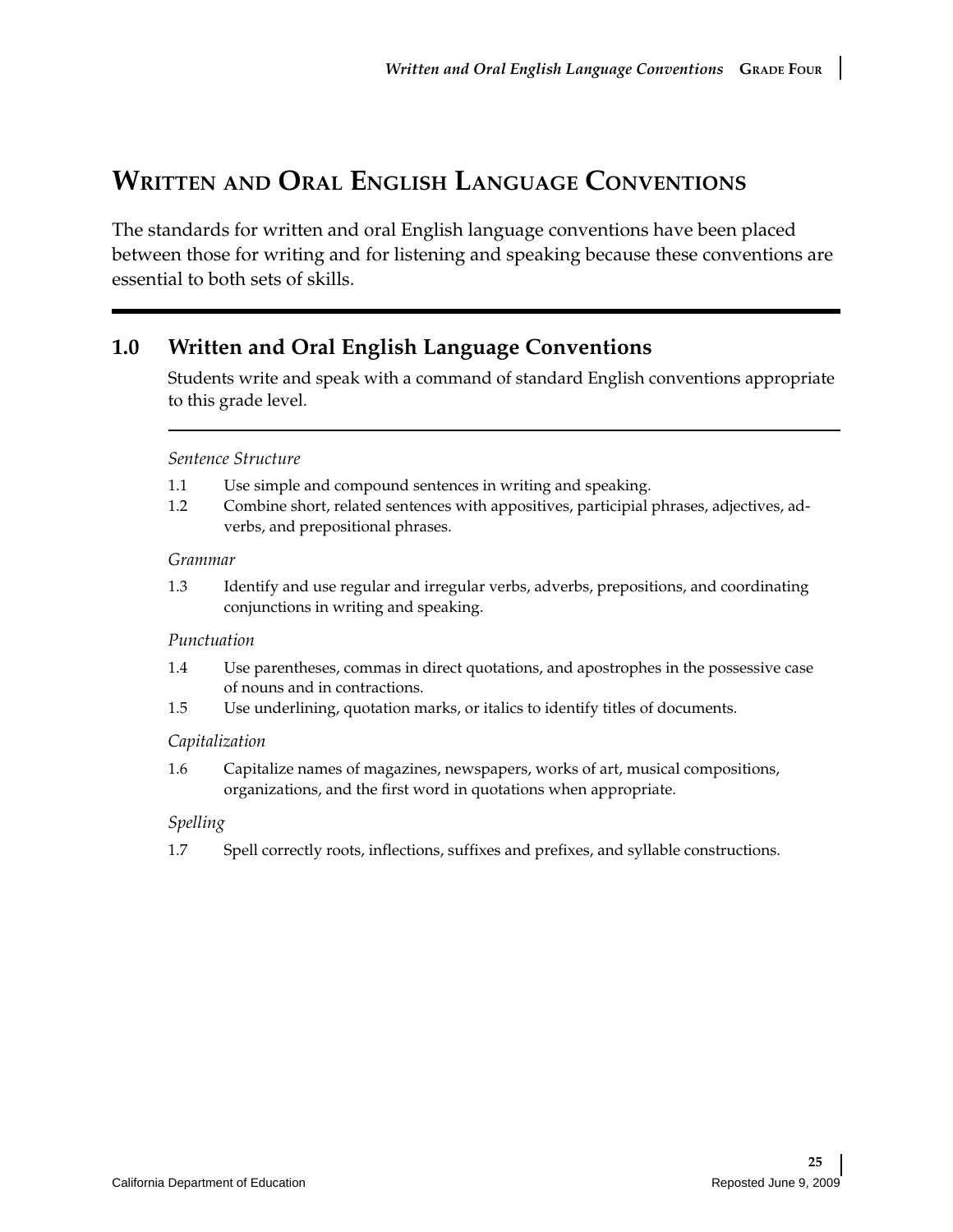## **LISTENING AND SPEAKING**

### **1.0 Listening and Speaking Strategies**

Students listen critically and respond appropriately to oral communication. They speak in a manner that guides the listener to understand important ideas by using proper phrasing, pitch, and modulation.

#### *Comprehension*

- 1.1 Ask thoughtful questions and respond to relevant questions with appropriate elaboration in oral settings.
- 1.2 Summarize major ideas and supporting evidence presented in spoken messages and formal presentations.
- 1.3 Identify how language usages (e.g., sayings, expressions) reflect regions and cultures.
- 1.4 Give precise directions and instructions.

#### *Organization and Delivery of Oral Communication*

- 1.5 Present effective introductions and conclusions that guide and inform the listener's understanding of important ideas and evidence.
- 1.6 Use traditional structures for conveying information (e.g., cause and effect, similarity and difference, posing and answering a question).
- 1.7 Emphasize points in ways that help the listener or viewer to follow important ideas and concepts.
- 1.8 Use details, examples, anecdotes, or experiences to explain or clarify information.
- 1.9 Use volume, pitch, phrasing, pace, modulation, and gestures appropriately to enhance meaning.

#### *Analysis and Evaluation of Oral Media Communication*

1.10 Evaluate the role of the media in focusing attention on events and in forming opinions on issues.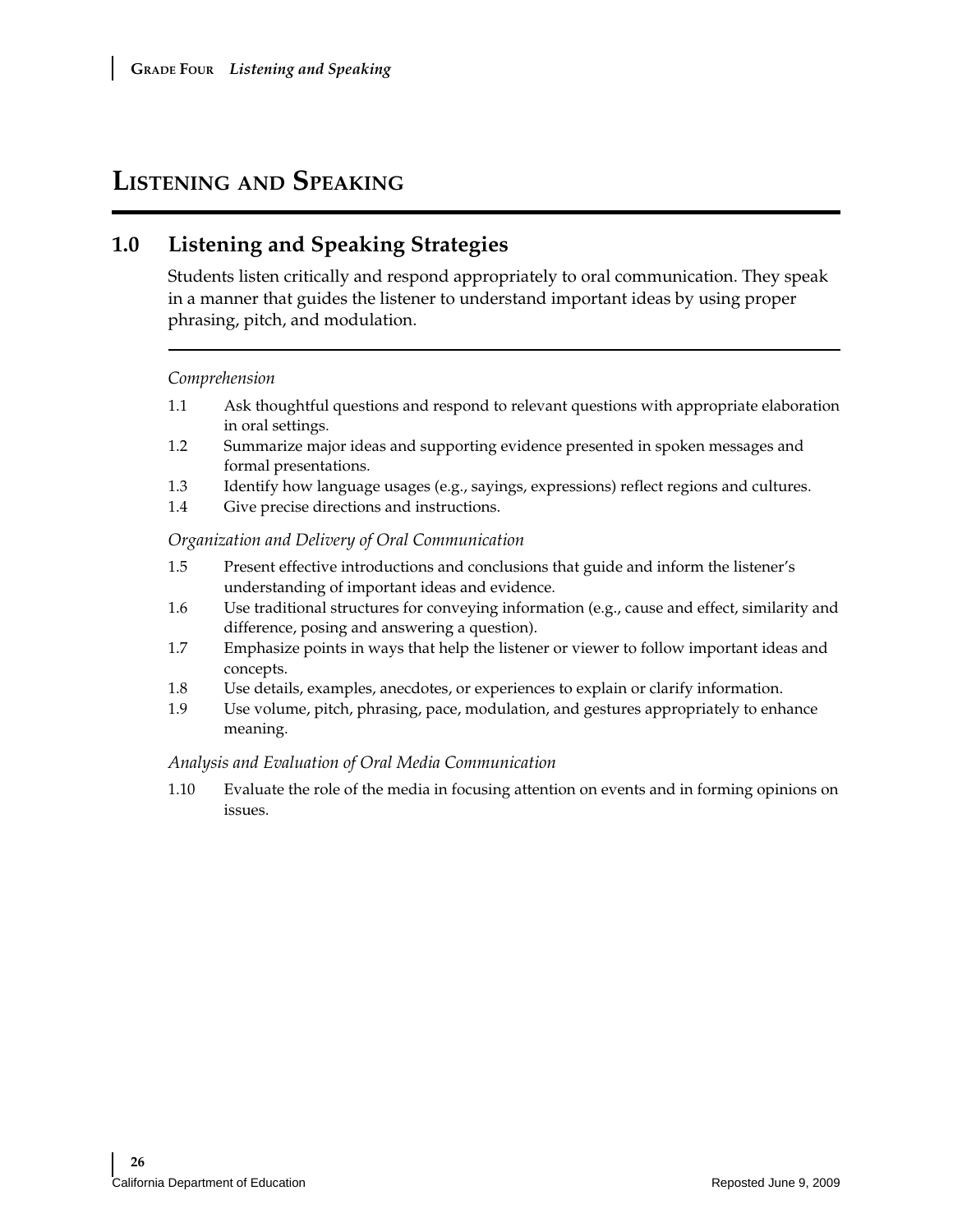### **2.0 Speaking Applications (Genres and Their Characteristics)**

Students deliver brief recitations and oral presentations about familiar experiences or interests that are organized around a coherent thesis statement. Student speaking demonstrates a command of standard American English and the organizational and delivery strategies outlined in Listening and Speaking Standard 1.0.

Using the speaking strategies of grade four outlined in Listening and Speaking Standard 1.0, students:

- 2.1 Make narrative presentations:
	- a. Relate ideas, observations, or recollections about an event or experience.
	- b. Provide a context that enables the listener to imagine the circumstances of the event or experience.
	- c. Provide insight into why the selected event or experience is memorable.
- 2.2 Make informational presentations:
	- a. Frame a key question.
	- b. Include facts and details that help listeners to focus.
	- c. Incorporate more than one source of information (e.g., speakers, books, newspapers, television or radio reports).
- 2.3 Deliver oral summaries of articles and books that contain the main ideas of the event or article and the most significant details.
- 2.4 Recite brief poems (i.e., two or three stanzas), soliloquies, or dramatic dialogues, using clear diction, tempo, volume, and phrasing.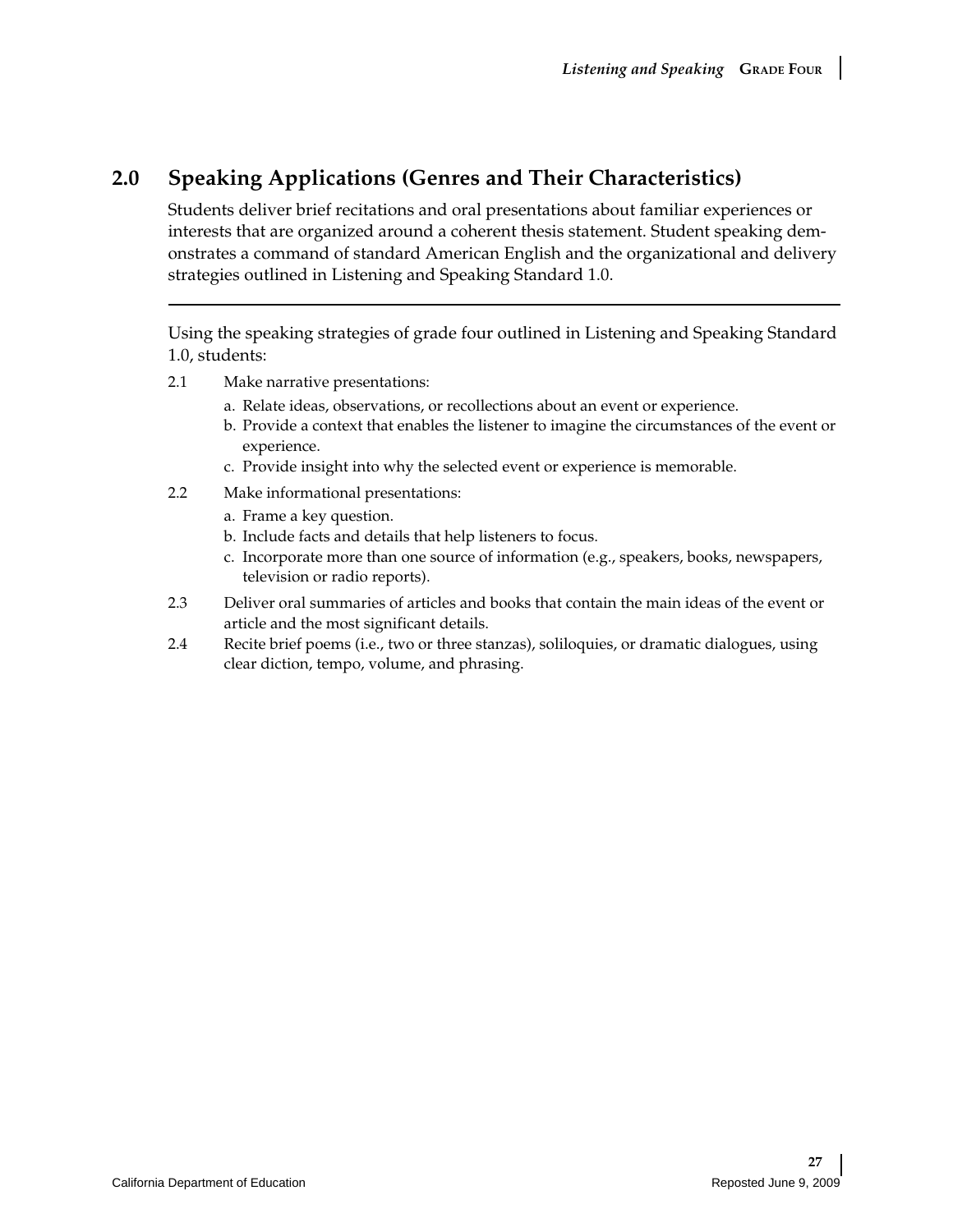

## **READING**

### **1.0 Word Analysis, Fluency, and Systematic Vocabulary Development**

Students use their knowledge of word origins and word relationships, as well as historical and literary context clues, to determine the meaning of specialized vocabulary and to understand the precise meaning of grade-level-appropriate words.

#### *Word Recognition*

1.1 Read aloud narrative and expository text fluently and accurately and with appropriate pacing, intonation, and expression.

#### *Vocabulary and Concept Development*

- 1.2 Use word origins to determine the meaning of unknown words.
- 1.3 Understand and explain frequently used synonyms, antonyms, and homographs.
- 1.4 Know abstract, derived roots and affixes from Greek and Latin and use this knowledge to analyze the meaning of complex words (e.g., *controversial).*
- 1.5 Understand and explain the figurative and metaphorical use of words in context.

### **2.0 Reading Comprehension (Focus on Informational Materials)**

Students read and understand grade-level-appropriate material. They describe and connect the essential ideas, arguments, and perspectives of the text by using their knowledge of text structure, organization, and purpose. The selections in *Recommended Literature, Kindergarten Through Grade Twelve* illustrate the quality and complexity of the materials to be read by students. In addition, by grade eight, students read one million words annually on their own, including a good representation of grade-level-appropriate narrative and expository text (e.g., classic and contemporary literature, magazines, newspapers, online information). In grade five, students make progress toward this goal.

#### *Structural Features of Informational Materials*

- 2.1 Understand how text features (e.g., format, graphics, sequence, diagrams, illustrations, charts, maps) make information accessible and usable.
- 2.2 Analyze text that is organized in sequential or chronological order.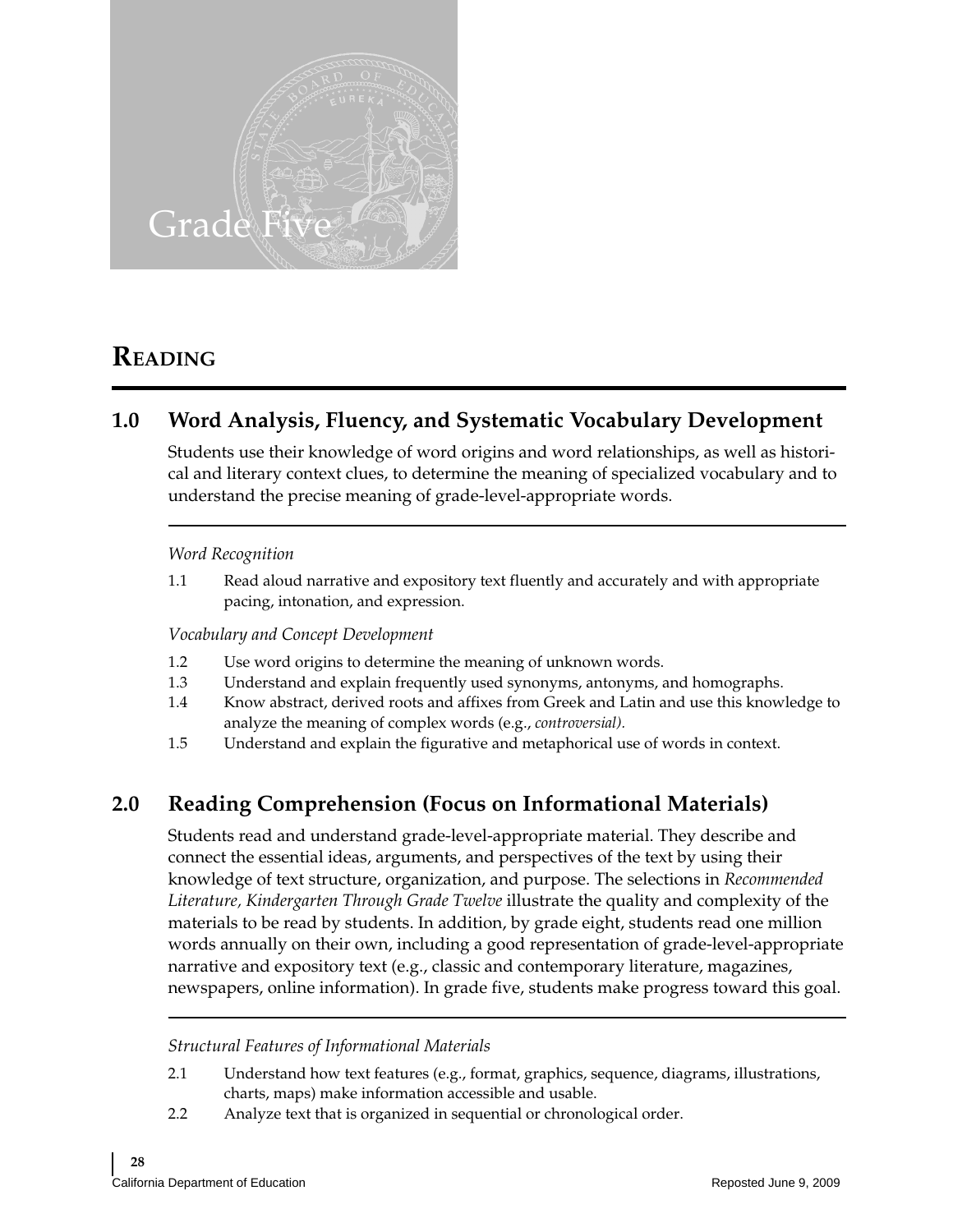### *Comprehension and Analysis of Grade-Level-Appropriate Text*

- 2.3 Discern main ideas and concepts presented in texts, identifying and assessing evidence that supports those ideas.
- 2.4 Draw inferences, conclusions, or generalizations about text and support them with textual evidence and prior knowledge.

### *Expository Critique*

2.5 Distinguish facts, supported inferences, and opinions in text.

### **3.0 Literary Response and Analysis**

Students read and respond to historically or culturally significant works of literature. They begin to find ways to clarify the ideas and make connections between literary works. The selections in *Recommended Literature, Kindergarten Through Grade Twelve*  illustrate the quality and complexity of the materials to be read by students.

### *Structural Features of Literature*

3.1 Identify and analyze the characteristics of poetry, drama, fiction, and nonfiction and explain the appropriateness of the literary forms chosen by an author for a specific purpose.

### *Narrative Analysis of Grade-Level-Appropriate Text*

- 3.2 Identify the main problem or conflict of the plot and explain how it is resolved.
- 3.3 Contrast the actions, motives (e.g., loyalty, selfishness, conscientiousness), and appearances of characters in a work of fiction and discuss the importance of the contrasts to the plot or theme.
- 3.4 Understand that *theme* refers to the meaning or moral of a selection and recognize themes (whether implied or stated directly) in sample works.
- 3.5 Describe the function and effect of common literary devices (e.g., imagery, metaphor, symbolism).

### *Literary Criticism*

- 3.6 Evaluate the meaning of archetypal patterns and symbols that are found in myth and tradition by using literature from different eras and cultures.
- 3.7 Evaluate the author's use of various techniques (e.g., appeal of characters in a picture book, logic and credibility of plots and settings, use of figurative language) to influence readers' perspectives.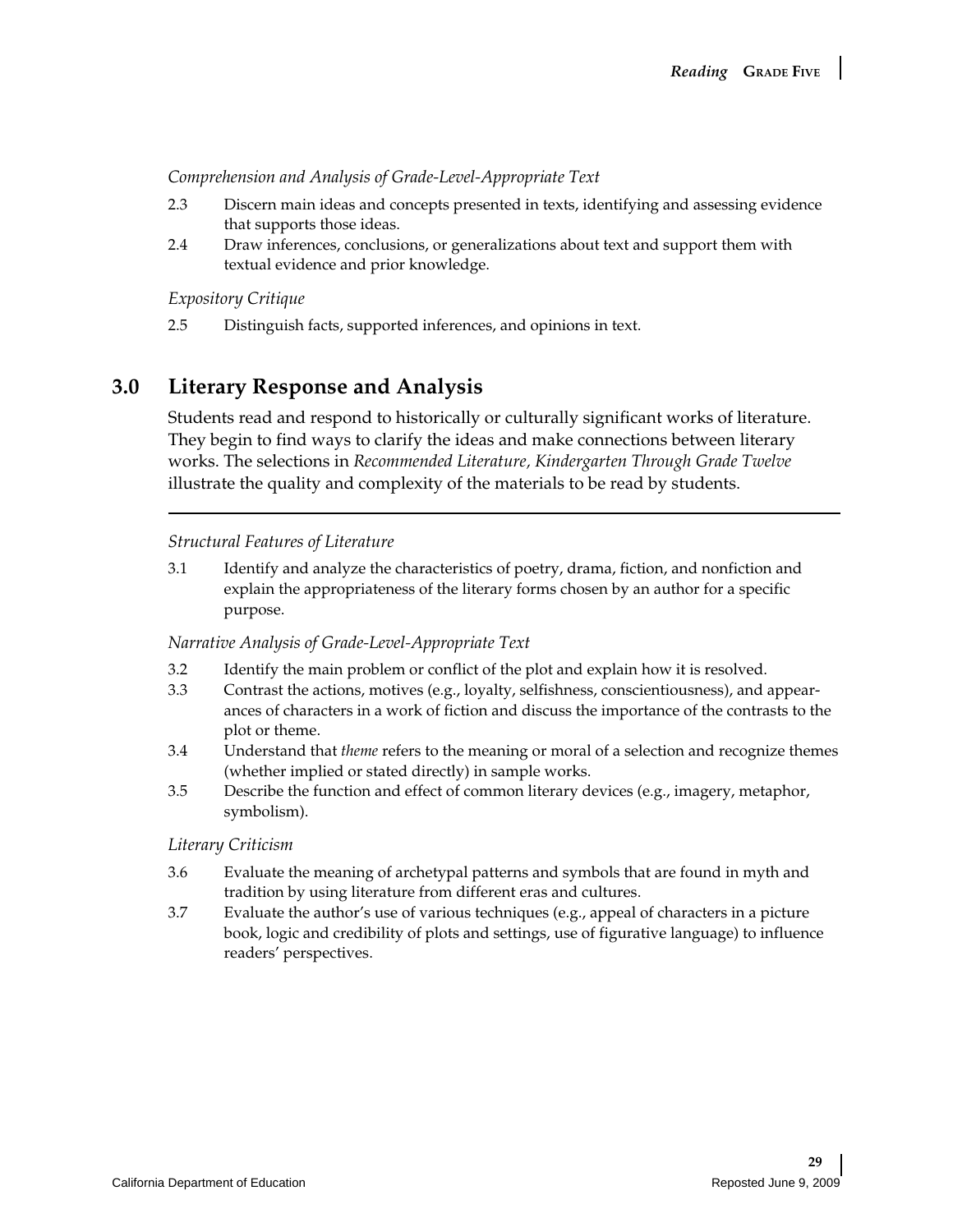## **WRITING**

### **1.0 Writing Strategies**

Students write clear, coherent, and focused essays. The writing exhibits the students' awareness of the audience and purpose. Essays contain formal introductions, supporting evidence, and conclusions. Students progress through the stages of the writing process as needed.

### *Organization and Focus*

- 1.1 Create multiple-paragraph narrative compositions:
	- a. Establish and develop a situation or plot.
	- b. Describe the setting.
	- c. Present an ending.
- 1.2 Create multiple-paragraph expository compositions:
	- a. Establish a topic, important ideas, or events in sequence or chronological order.
	- b. Provide details and transitional expressions that link one paragraph to another in a clear line of thought.
	- c. Offer a concluding paragraph that summarizes important ideas and details.

### *Research and Technology*

- 1.3 Use organizational features of printed text (e.g., citations, end notes, bibliographic references) to locate relevant information.
- 1.4 Create simple documents by using electronic media and employing organizational features (e.g., passwords, entry and pull-down menus, word searches, a thesaurus, spell checks).
- 1.5 Use a thesaurus to identify alternative word choices and meanings.

### *Evaluation and Revision*

1.6 Edit and revise manuscripts to improve the meaning and focus of writing by adding, deleting, consolidating, clarifying, and rearranging words and sentences.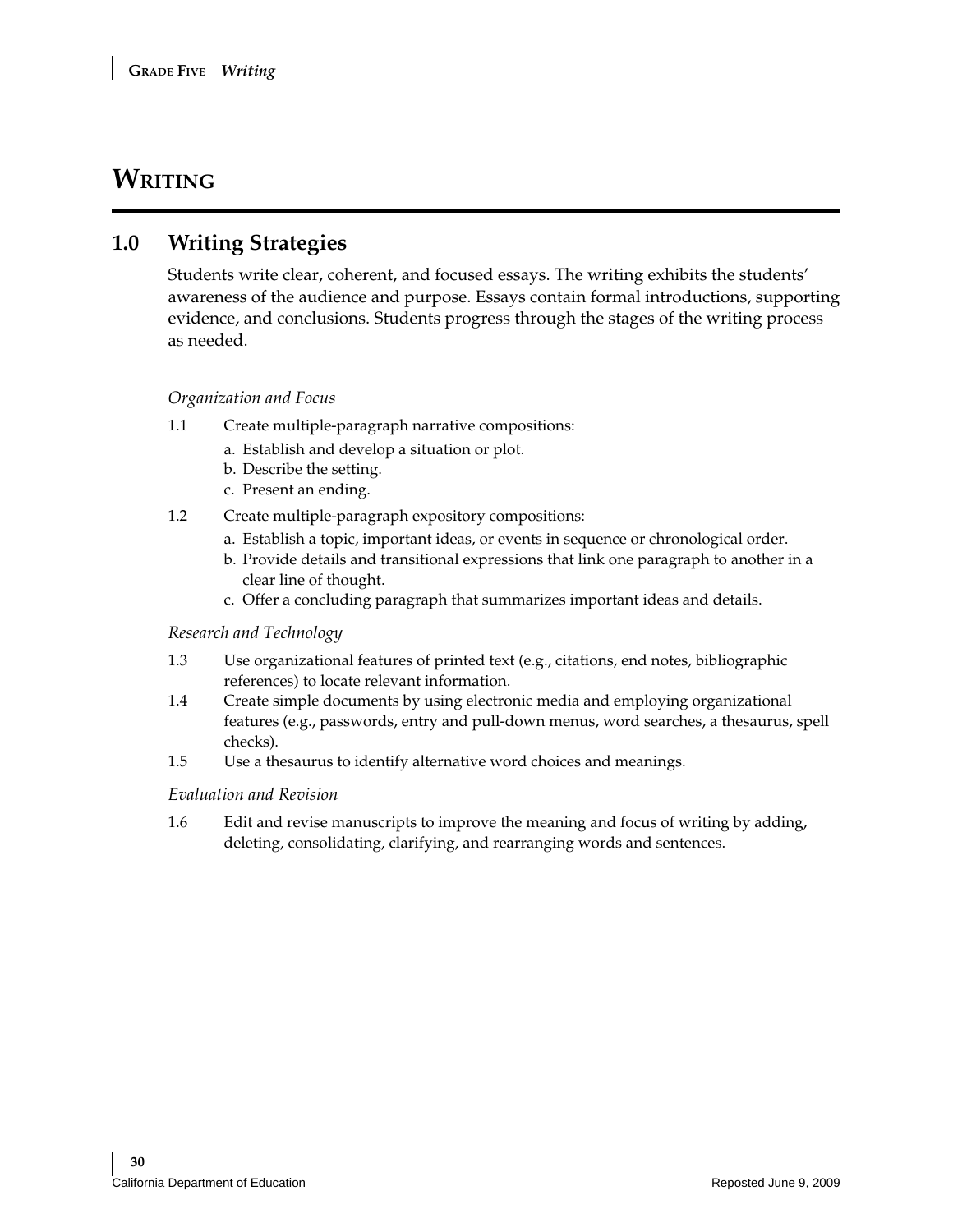### **2.0 Writing Applications (Genres and Their Characteristics)**

Students write narrative, expository, persuasive, and descriptive texts of at least 500 to 700 words in each genre. Student writing demonstrates a command of standard American English and the research, organizational, and drafting strategies outlined in Writing Standard 1.0.

Using the writing strategies of grade five outlined in Writing Standard 1.0, students:

- 2.1 Write narratives:
	- a. Establish a plot, point of view, setting, and conflict.
	- b. Show, rather than tell, the events of the story.
- 2.2 Write responses to literature:
	- a. Demonstrate an understanding of a literary work.
	- b. Support judgments through references to the text and to prior knowledge.
	- c. Develop interpretations that exhibit careful reading and understanding.
- 2.3 Write research reports about important ideas, issues, or events by using the following guidelines:
	- a. Frame questions that direct the investigation.
	- b. Establish a controlling idea or topic.
	- c. Develop the topic with simple facts, details, examples, and explanations.
- 2.4 Write persuasive letters or compositions:
	- a. State a clear position in support of a proposal.
	- b. Support a position with relevant evidence.
	- c. Follow a simple organizational pattern.
	- d. Address reader concerns.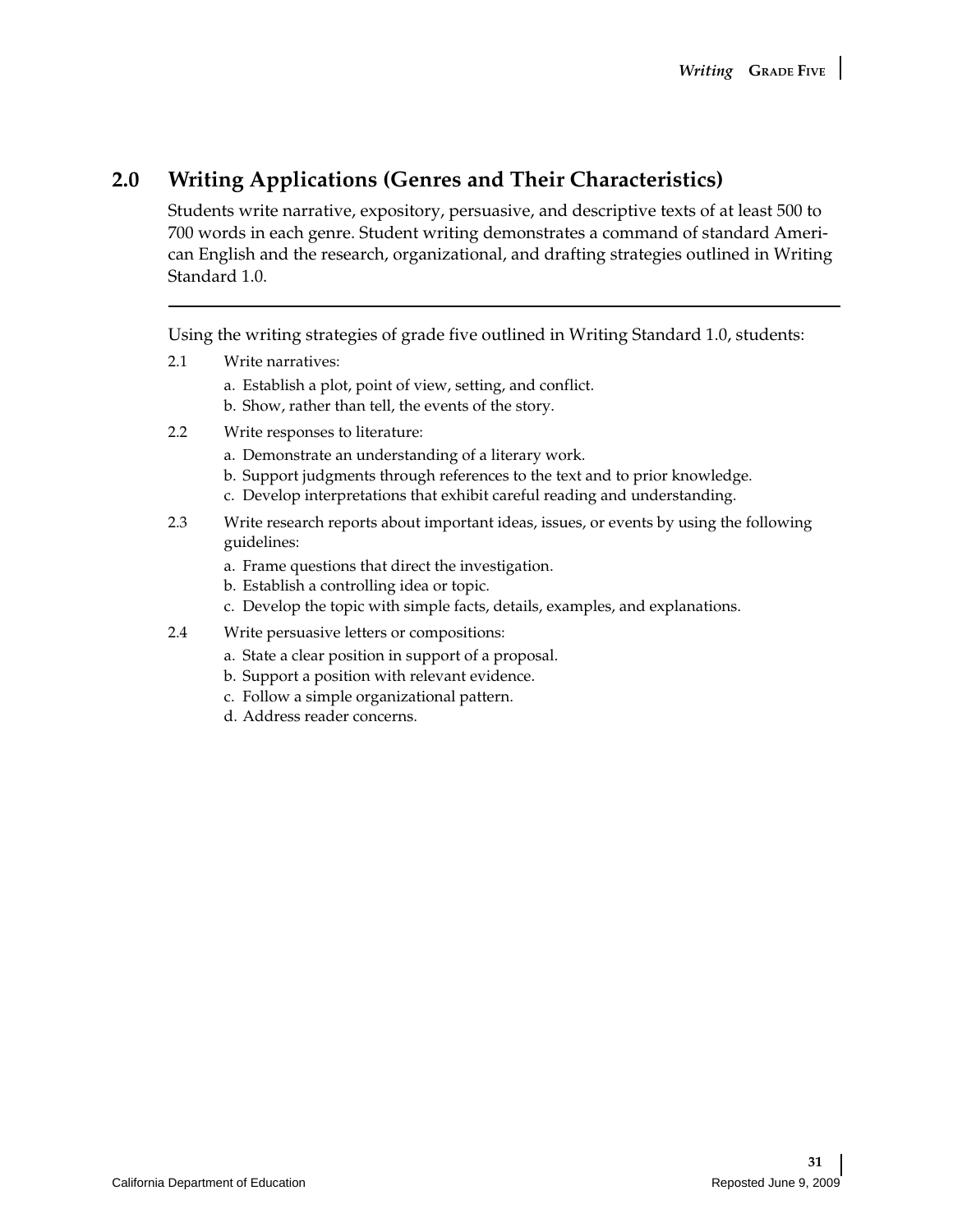# **WRITTEN AND ORAL ENGLISH LANGUAGE CONVENTIONS**

The standards for written and oral English language conventions have been placed between those for writing and for listening and speaking because these conventions are essential to both sets of skills.

### **1.0 Written and Oral English Language Conventions**

Students write and speak with a command of standard English conventions appropriate to this grade level.

### *Sentence Structure*

1.1 Identify and correctly use prepositional phrases, appositives, and independent and dependent clauses; use transitions and conjunctions to connect ideas.

### *Grammar*

1.2 Identify and correctly use verbs that are often misused (e.g., *lie/lay, sit/set, rise/raise*), modifiers, and pronouns.

### *Punctuation*

1.3 Use a colon to separate hours and minutes and to introduce a list; use quotation marks around the exact words of a speaker and titles of poems, songs, short stories, and so forth.

### *Capitalization*

1.4 Use correct capitalization.

### *Spelling*

1.5 Spell roots, suffixes, prefixes, contractions, and syllable constructions correctly.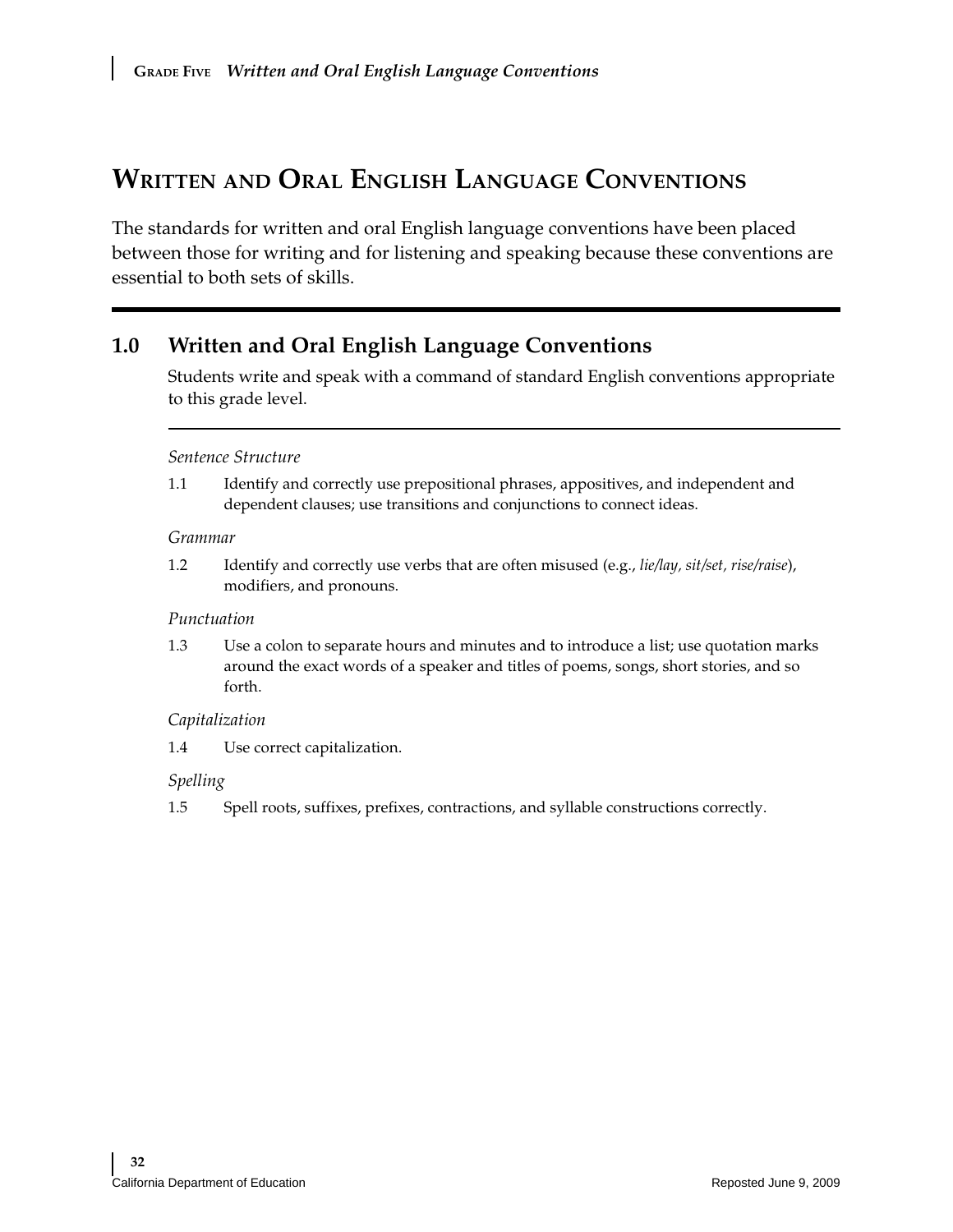# **LISTENING AND SPEAKING**

### **1.0 Listening and Speaking Strategies**

Students deliver focused, coherent presentations that convey ideas clearly and relate to the background and interests of the audience. They evaluate the content of oral communication.

### *Comprehension*

- 1.1 Ask questions that seek information not already discussed.
- 1.2 Interpret a speaker's verbal and nonverbal messages, purposes, and perspectives.
- 1.3 Make inferences or draw conclusions based on an oral report.

### *Organization and Delivery of Oral Communication*

- 1.4 Select a focus, organizational structure, and point of view for an oral presentation.
- 1.5 Clarify and support spoken ideas with evidence and examples.
- 1.6 Engage the audience with appropriate verbal cues, facial expressions, and gestures.

### *Analysis and Evaluation of Oral and Media Communications*

- 1.7 Identify, analyze, and critique persuasive techniques (e.g., promises, dares, flattery, glittering generalities); identify logical fallacies used in oral presentations and media messages.
- 1.8 Analyze media as sources for information, entertainment, persuasion, interpretation of events, and transmission of culture.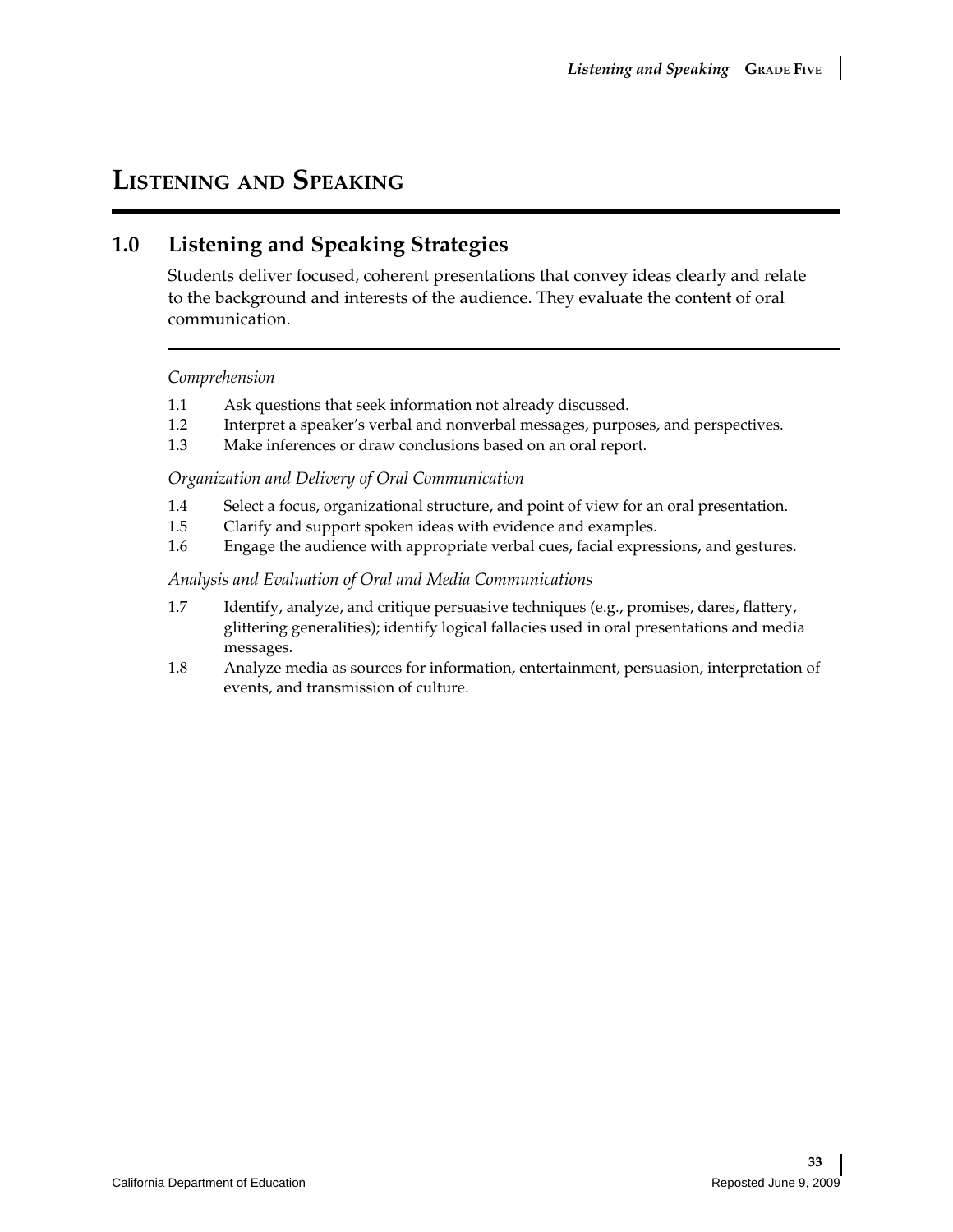### **2.0 Speaking Applications (Genres and Their Characteristics)**

Students deliver well-organized formal presentations employing traditional rhetorical strategies (e.g., narration, exposition, persuasion, description). Student speaking demonstrates a command of standard American English and the organizational and delivery strategies outlined in Listening and Speaking Standard 1.0.

Using the speaking strategies of grade five outlined in Listening and Speaking Standard 1.0, students:

- 2.1 Deliver narrative presentations:
	- a. Establish a situation, plot, point of view, and setting with descriptive words and phrases.
	- b. Show, rather than tell, the listener what happens.
- 2.2 Deliver informative presentations about an important idea, issue, or event by the following means:
	- a. Frame questions to direct the investigation.
	- b. Establish a controlling idea or topic.
	- c. Develop the topic with simple facts, details, examples, and explanations.
- 2.3 Deliver oral responses to literature:
	- a. Summarize significant events and details.
	- b. Articulate an understanding of several ideas or images communicated by the literary work.
	- c. Use examples or textual evidence from the work to support conclusions.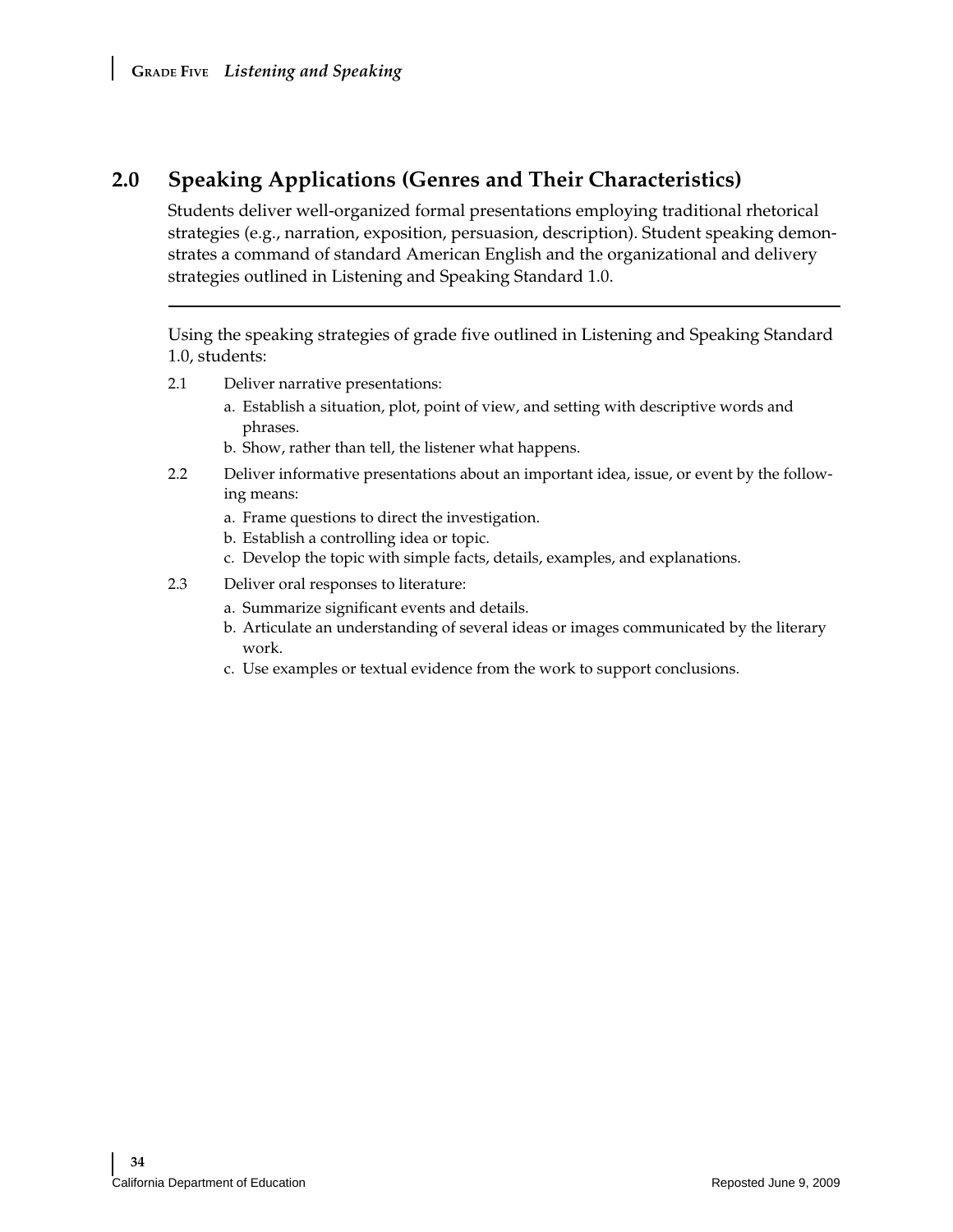

# **READING**

### **1.0 Word Analysis, Fluency, and Systematic Vocabulary Development**

Students use their knowledge of word origins and word relationships, as well as historical and literary context clues, to determine the meaning of specialized vocabulary and to understand the precise meaning of grade-level-appropriate words.

### *Word Recognition*

1.1 Read aloud narrative and expository text fluently and accurately and with appropriate pacing, intonation, and expression.

### *Vocabulary and Concept Development*

- 1.2 Identify and interpret figurative language and words with multiple meanings.
- 1.3 Recognize the origins and meanings of frequently used foreign words in English and use these words accurately in speaking and writing.
- 1.4 Monitor expository text for unknown words or words with novel meanings by using word, sentence, and paragraph clues to determine meaning.
- 1.5 Understand and explain "shades of meaning" in related words (e.g., *softly* and *quietly*).

### **2.0 Reading Comprehension (Focus on Informational Materials)**

Students read and understand grade-level-appropriate material. They describe and connect the essential ideas, arguments, and perspectives of the text by using their knowledge of text structure, organization, and purpose. The selections in *Recommended Literature, Kindergarten Through Grade Twelve* illustrate the quality and complexity of the materials to be read by students. In addition, by grade eight, students read one million words annually on their own, including a good representation of grade-level-appropriate narrative and expository text (e.g., classic and contemporary literature, magazines, newspapers, online information). In grade six, students continue to make progress toward this goal.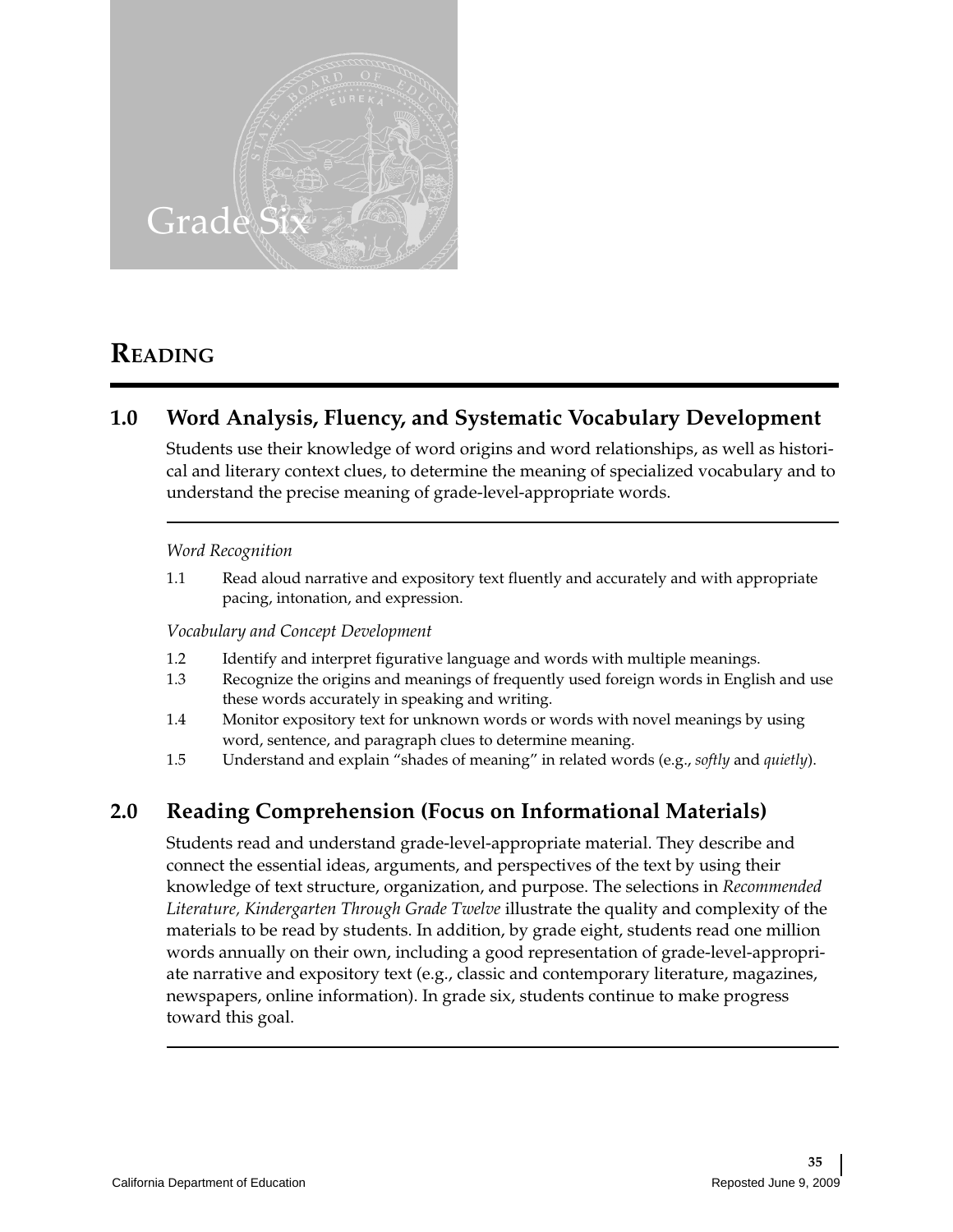#### *Structural Features of Informational Materials*

- 2.1 Identify the structural features of popular media (e.g., newspapers, magazines, online information) and use the features to obtain information.
- 2.2 Analyze text that uses the compare-and-contrast organizational pattern.

#### *Comprehension and Analysis of Grade-Level-Appropriate Text*

- 2.3 Connect and clarify main ideas by identifying their relationships to other sources and related topics.
- 2.4 Clarify an understanding of texts by creating outlines, logical notes, summaries, or reports.
- 2.5 Follow multiple-step instructions for preparing applications (e.g., for a public library card, bank savings account, sports club, league membership).

#### *Expository Critique*

- 2.6 Determine the adequacy and appropriateness of the evidence for an author's conclusions.
- 2.7 Make reasonable assertions about a text through accurate, supporting citations.
- 2.8 Note instances of unsupported inferences, fallacious reasoning, persuasion, and propaganda in text.

### **3.0 Literary Response and Analysis**

Students read and respond to historically or culturally significant works of literature that reflect and enhance their studies of history and social science. They clarify the ideas and connect them to other literary works. The selections in *Recommended Literature, Kindergarten Through Grade Twelve* illustrate the quality and complexity of the materials to be read by students.

#### *Structural Features of Literature*

3.1 Identify the forms of fiction and describe the major characteristics of each form.

### *Narrative Analysis of Grade-Level-Appropriate Text*

- 3.2 Analyze the effect of the qualities of the character (e.g., courage or cowardice, ambition or laziness) on the plot and the resolution of the conflict.
- 3.3 Analyze the influence of setting on the problem and its resolution.
- 3.4 Define how tone or meaning is conveyed in poetry through word choice, figurative language, sentence structure, line length, punctuation, rhythm, repetition, and rhyme.
- 3.5 Identify the speaker and recognize the difference between first- and third-person narration (e.g., autobiography compared with biography).
- 3.6 Identify and analyze features of themes conveyed through characters, actions, and images.
- 3.7 Explain the effects of common literary devices (e.g., symbolism, imagery, metaphor) in a variety of fictional and nonfictional texts.

#### *Literary Criticism*

3.8 Critique the credibility of characterization and the degree to which a plot is contrived or realistic (e.g., compare use of fact and fantasy in historical fiction).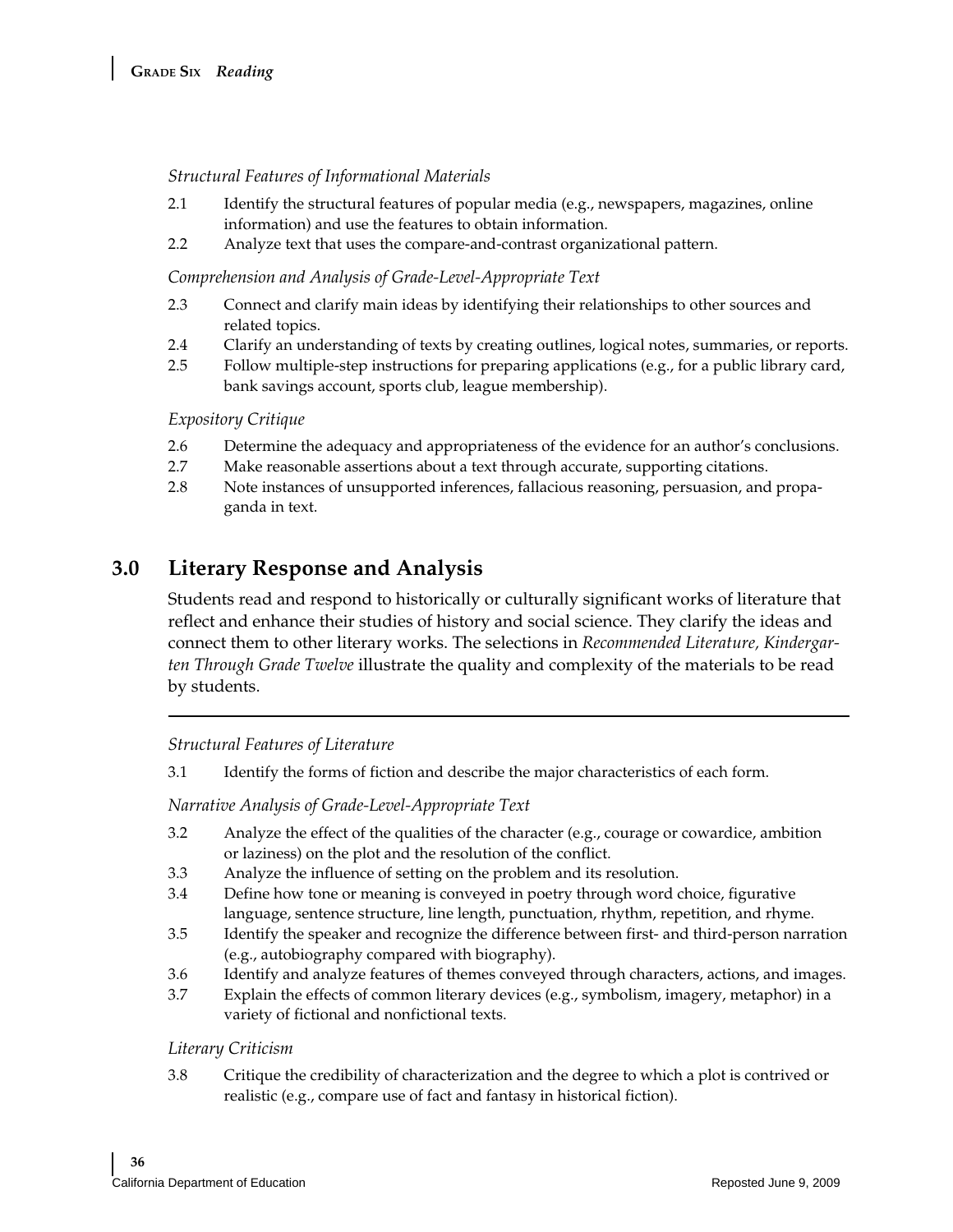## **WRITING**

### **1.0 Writing Strategies**

Students write clear, coherent, and focused essays. The writing exhibits students' awareness of the audience and purpose. Essays contain formal introductions, supporting evidence, and conclusions. Students progress through the stages of the writing process as needed.

### *Organization and Focus*

- 1.1 Choose the form of writing (e.g., personal letter, letter to the editor, review, poem, report, narrative) that best suits the intended purpose.
- 1.2 Create multiple-paragraph expository compositions:
	- a. Engage the interest of the reader and state a clear purpose.
	- b. Develop the topic with supporting details and precise verbs, nouns, and adjectives to paint a visual image in the mind of the reader.
	- c. Conclude with a detailed summary linked to the purpose of the composition.
- 1.3 Use a variety of effective and coherent organizational patterns, including comparison and contrast; organization by categories; and arrangement by spatial order, order of importance, or climactic order.

### *Research and Technology*

- 1.4 Use organizational features of electronic text (e.g., bulletin boards, databases, keyword searches, e-mail addresses) to locate information.
- 1.5 Compose documents with appropriate formatting by using word-processing skills and principles of design (e.g., margins, tabs, spacing, columns, page orientation).

### *Evaluation and Revision*

1.6 Revise writing to improve the organization and consistency of ideas within and between paragraphs.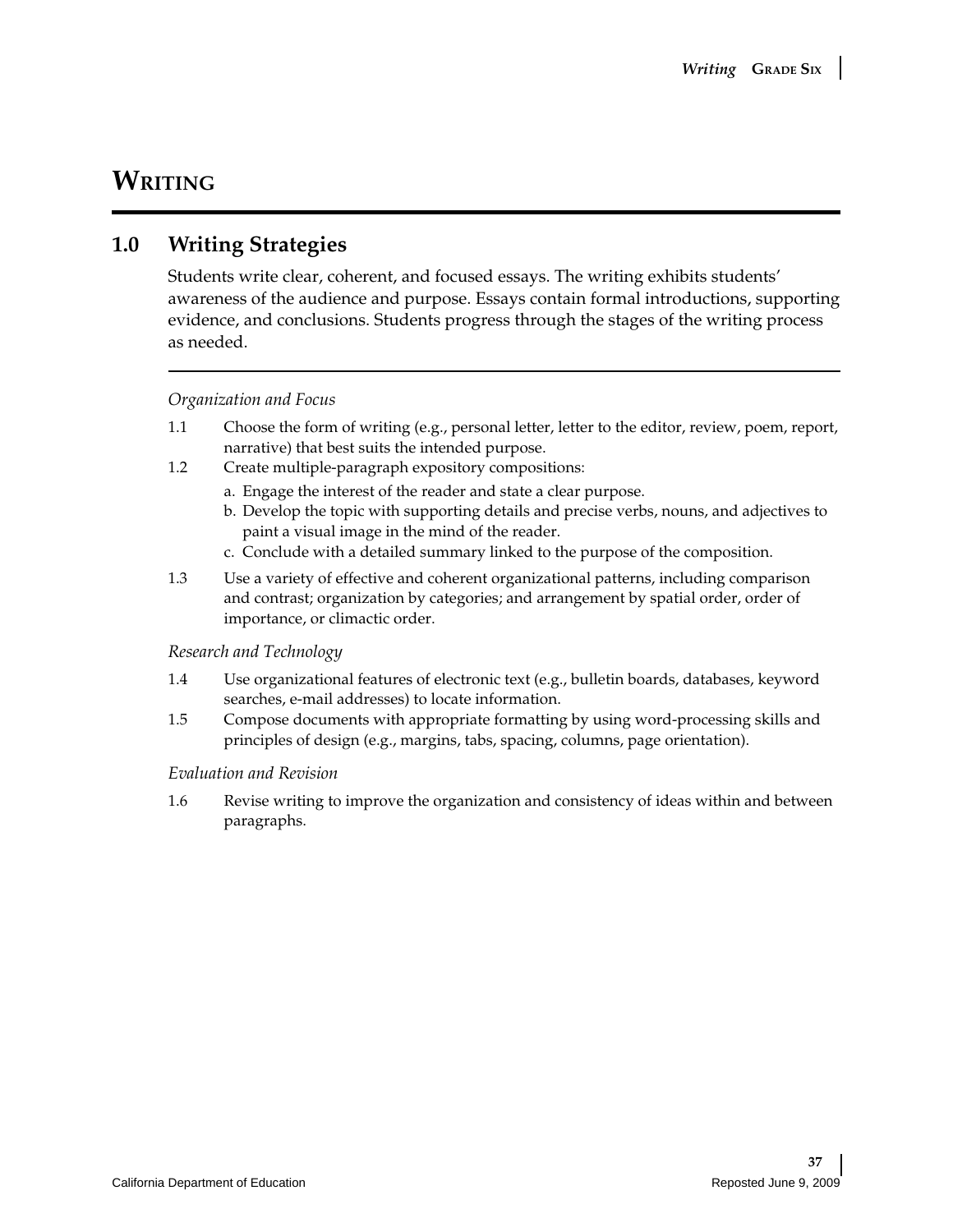### **2.0 Writing Applications (Genres and Their Characteristics)**

Students write narrative, expository, persuasive, and descriptive texts of at least 500 to 700 words in each genre. Student writing demonstrates a command of standard American English and the research, organizational, and drafting strategies outlined in Writing Standard 1.0.

Using the writing strategies of grade six outlined in Writing Standard 1.0, students:

- 2.1 Write narratives:
	- a. Establish and develop a plot and setting and present a point of view that is appropriate to the stories.
	- b. Include sensory details and concrete language to develop plot and character.
	- c. Use a range of narrative devices (e.g., dialogue, suspense).
- 2.2 Write expository compositions (e.g., description, explanation, comparison and contrast, problem and solution):
	- a. State the thesis or purpose.
	- b. Explain the situation.
	- c. Follow an organizational pattern appropriate to the type of composition.
	- d. Offer persuasive evidence to validate arguments and conclusions as needed.
- 2.3 Write research reports:
	- a. Pose relevant questions with a scope narrow enough to be thoroughly covered.
	- b. Support the main idea or ideas with facts, details, examples, and explanations from multiple authoritative sources (e.g., speakers, periodicals, online information searches).
	- c. Include a bibliography.
- 2.4 Write responses to literature:
	- a. Develop an interpretation exhibiting careful reading, understanding, and insight.
	- b. Organize the interpretation around several clear ideas, premises, or images.
	- c. Develop and justify the interpretation through sustained use of examples and textual evidence.
- 2.5 Write persuasive compositions:
	- a. State a clear position on a proposition or proposal.
	- b. Support the position with organized and relevant evidence.
	- c. Anticipate and address reader concerns and counterarguments.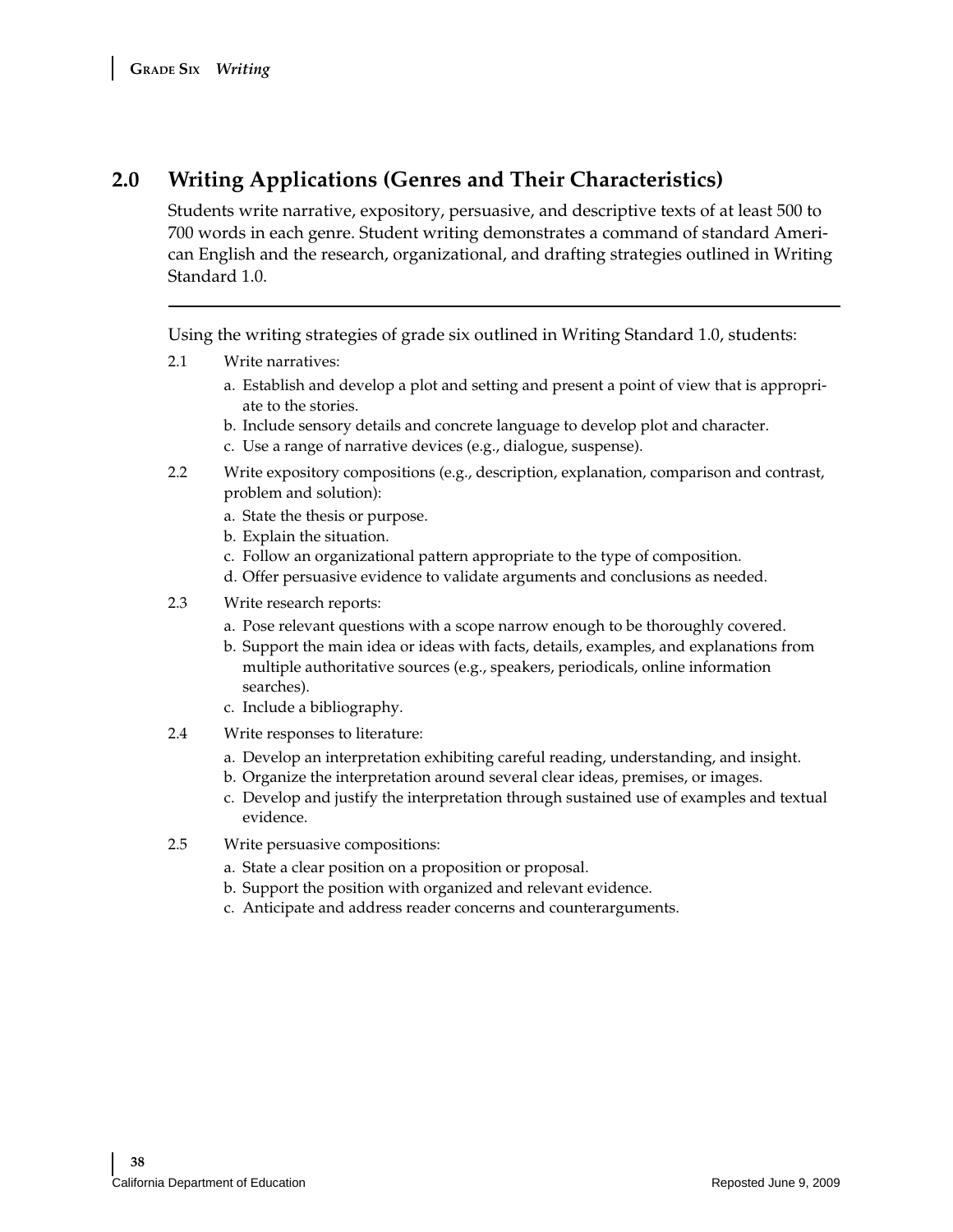# **WRITTEN AND ORAL ENGLISH LANGUAGE CONVENTIONS**

The standards for written and oral English language conventions have been placed between those for writing and for listening and speaking because these conventions are essential to both sets of skills.

### **1.0 Written and Oral English Language Conventions**

Students write and speak with a command of standard English conventions appropriate to this grade level.

### *Sentence Structure*

1.1 Use simple, compound, and compound-complex sentences; use effective coordination and subordination of ideas to express complete thoughts.

### *Grammar*

1.2 Identify and properly use indefinite pronouns and present perfect, past perfect, and future perfect verb tenses; ensure that verbs agree with compound subjects.

### *Punctuation*

1.3 Use colons after the salutation in business letters, semicolons to connect independent clauses, and commas when linking two clauses with a conjunction in compound sentences.

### *Capitalization*

1.4 Use correct capitalization.

### *Spelling*

1.5 Spell frequently misspelled words correctly (e.g., *their, they're, there*).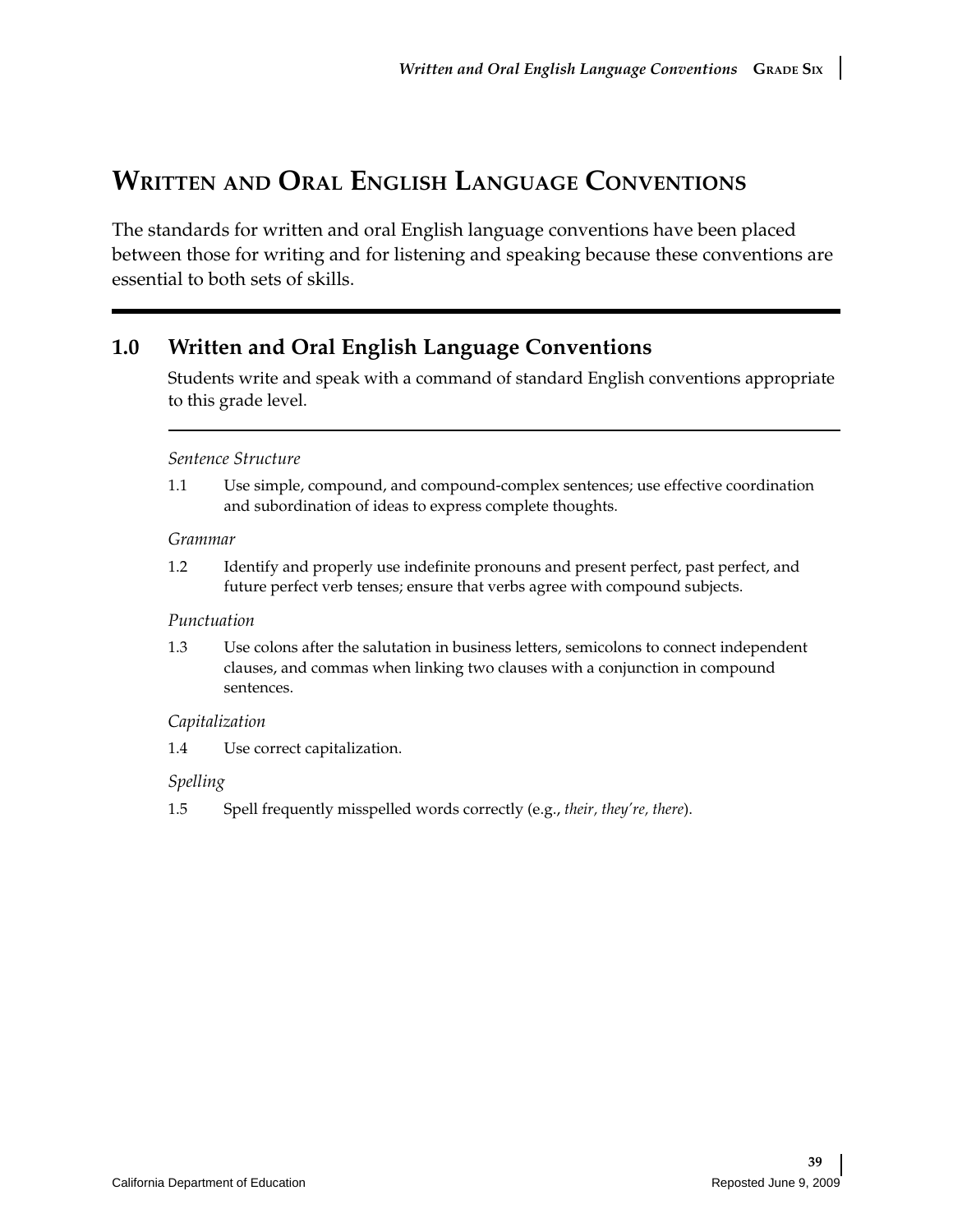## **LISTENING AND SPEAKING**

### **1.0 Listening and Speaking Strategies**

Students deliver focused, coherent presentations that convey ideas clearly and relate to the background and interests of the audience. They evaluate the content of oral communication.

#### *Comprehension*

- 1.1 Relate the speaker's verbal communication (e.g., word choice, pitch, feeling, tone) to the nonverbal message (e.g., posture, gesture).
- 1.2 Identify the tone, mood, and emotion conveyed in the oral communication.
- 1.3 Restate and execute multiple-step oral instructions and directions.

#### *Organization and Delivery of Oral Communication*

- 1.4 Select a focus, an organizational structure, and a point of view, matching the purpose, message, occasion, and vocal modulation to the audience.
- 1.5 Emphasize salient points to assist the listener in following the main ideas and concepts.
- 1.6 Support opinions with detailed evidence and with visual or media displays that use appropriate technology.
- 1.7 Use effective rate, volume, pitch, and tone and align nonverbal elements to sustain audience interest and attention.

#### *Analysis and Evaluation of Oral and Media Communications*

- 1.8 Analyze the use of rhetorical devices (e.g., cadence, repetitive patterns, use of onomatopoeia) for intent and effect.
- 1.9 Identify persuasive and propaganda techniques used in television and identify false and misleading information.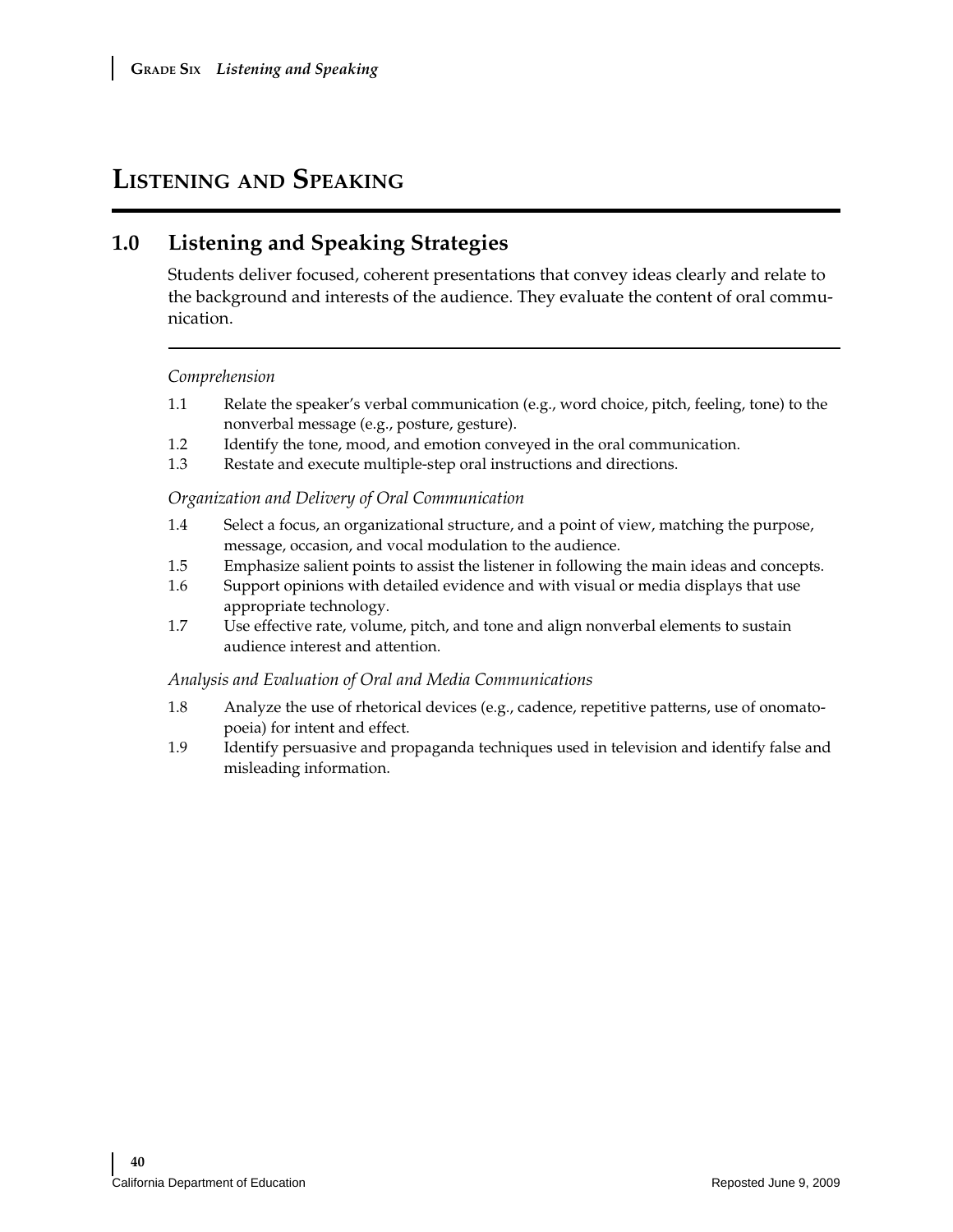### **2.0 Speaking Applications (Genres and Their Characteristics)**

Students deliver well-organized formal presentations employing traditional rhetorical strategies (e.g., narration, exposition, persuasion, description). Student speaking demonstrates a command of standard American English and the organizational and delivery strategies outlined in Listening and Speaking Standard 1.0.

Using the speaking strategies of grade six outlined in Listening and Speaking Standard 1.0, students:

- 2.1 Deliver narrative presentations:
	- a. Establish a context, plot, and point of view.
	- b. Include sensory details and concrete language to develop the plot and character.
	- c. Use a range of narrative devices (e.g., dialogue, tension, or suspense).
- 2.2 Deliver informative presentations:
	- a. Pose relevant questions sufficiently limited in scope to be completely and thoroughly answered.
	- b. Develop the topic with facts, details, examples, and explanations from multiple authoritative sources (e.g., speakers, periodicals, online information).
- 2.3 Deliver oral responses to literature:
	- a. Develop an interpretation exhibiting careful reading, understanding, and insight.
	- b. Organize the selected interpretation around several clear ideas, premises, or images.
	- c. Develop and justify the selected interpretation through sustained use of examples and textual evidence.
- 2.4 Deliver persuasive presentations:
	- a. Provide a clear statement of the position.
	- b. Include relevant evidence.
	- c. Offer a logical sequence of information.
	- d. Engage the listener and foster acceptance of the proposition or proposal.
- 2.5 Deliver presentations on problems and solutions:
	- a. Theorize on the causes and effects of each problem and establish connections between the defined problem and at least one solution.
	- b. Offer persuasive evidence to validate the definition of the problem and the proposed solutions.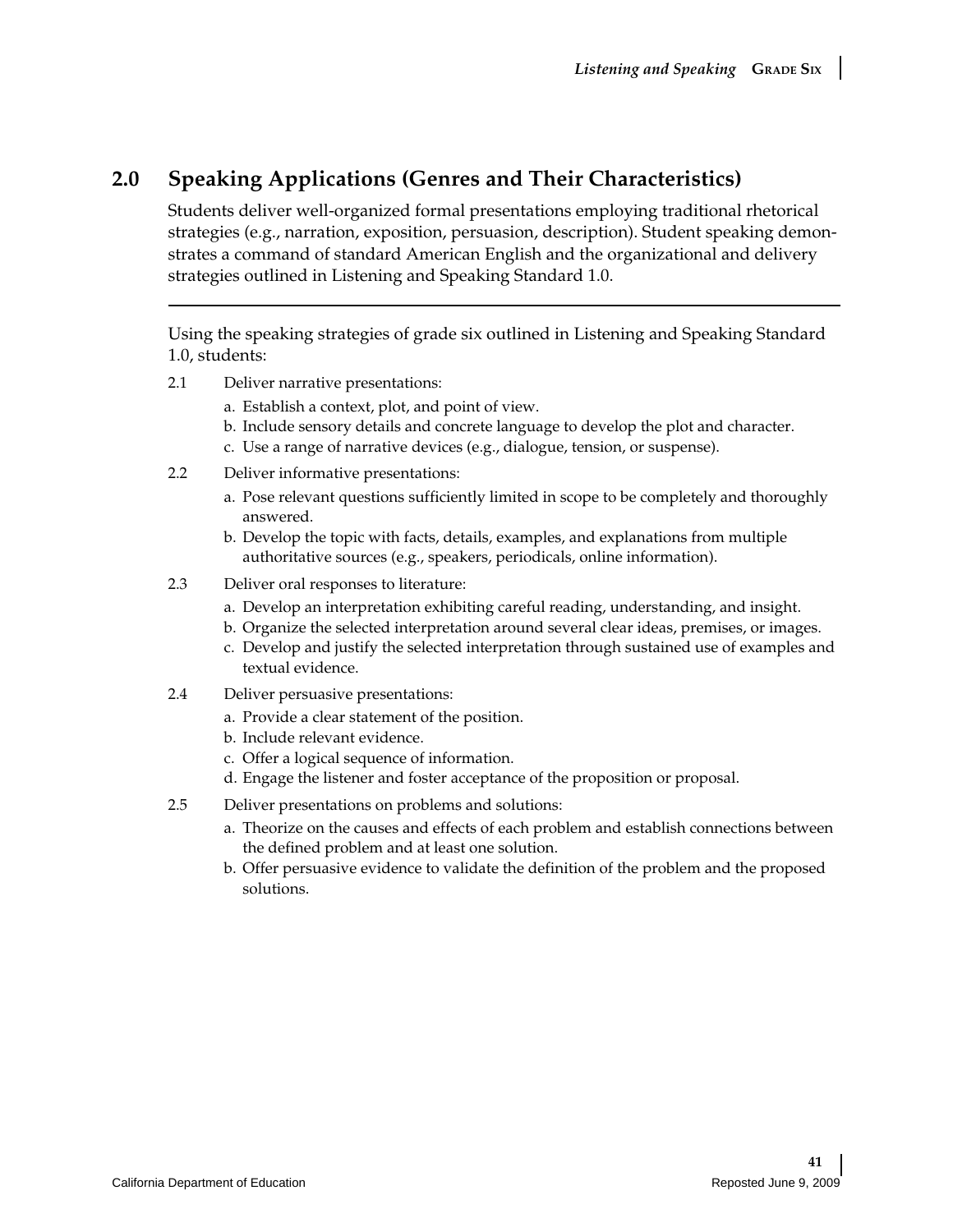

# **READING**

### **1.0 Word Analysis, Fluency, and Systematic Vocabulary Development**

Students use their knowledge of word origins and word relationships, as well as historical and literary context clues, to determine the meaning of specialized vocabulary and to understand the precise meaning of grade-level-appropriate words.

*Vocabulary and Concept Development* 

- 1.1 Identify idioms, analogies, metaphors, and similes in prose and poetry.
- 1.2 Use knowledge of Greek, Latin, and Anglo-Saxon roots and affixes to understand content-area vocabulary.
- 1.3 Clarify word meanings through the use of definition, example, restatement, or contrast.

### **2.0 Reading Comprehension (Focus on Informational Materials)**

Students read and understand grade-level-appropriate material. They describe and connect the essential ideas, arguments, and perspectives of the text by using their knowledge of text structure, organization, and purpose. The selections in *Recommended Literature, Kindergarten Through Grade Twelve* illustrate the quality and complexity of the materials to be read by students. In addition, by grade eight, students read one million words annually on their own, including a good representation of grade-level-appropriate narrative and expository text (e.g., classic and contemporary literature, magazines, newspapers, online information). In grade seven, students make substantial progress toward this goal.

*Structural Features of Informational Materials* 

- 2.1 Understand and analyze the differences in structure and purpose between various categories of informational materials (e.g., textbooks, newspapers, instructional manuals, signs).
- 2.2 Locate information by using a variety of consumer, workplace, and public documents.
- 2.3 Analyze text that uses the cause-and-effect organizational pattern.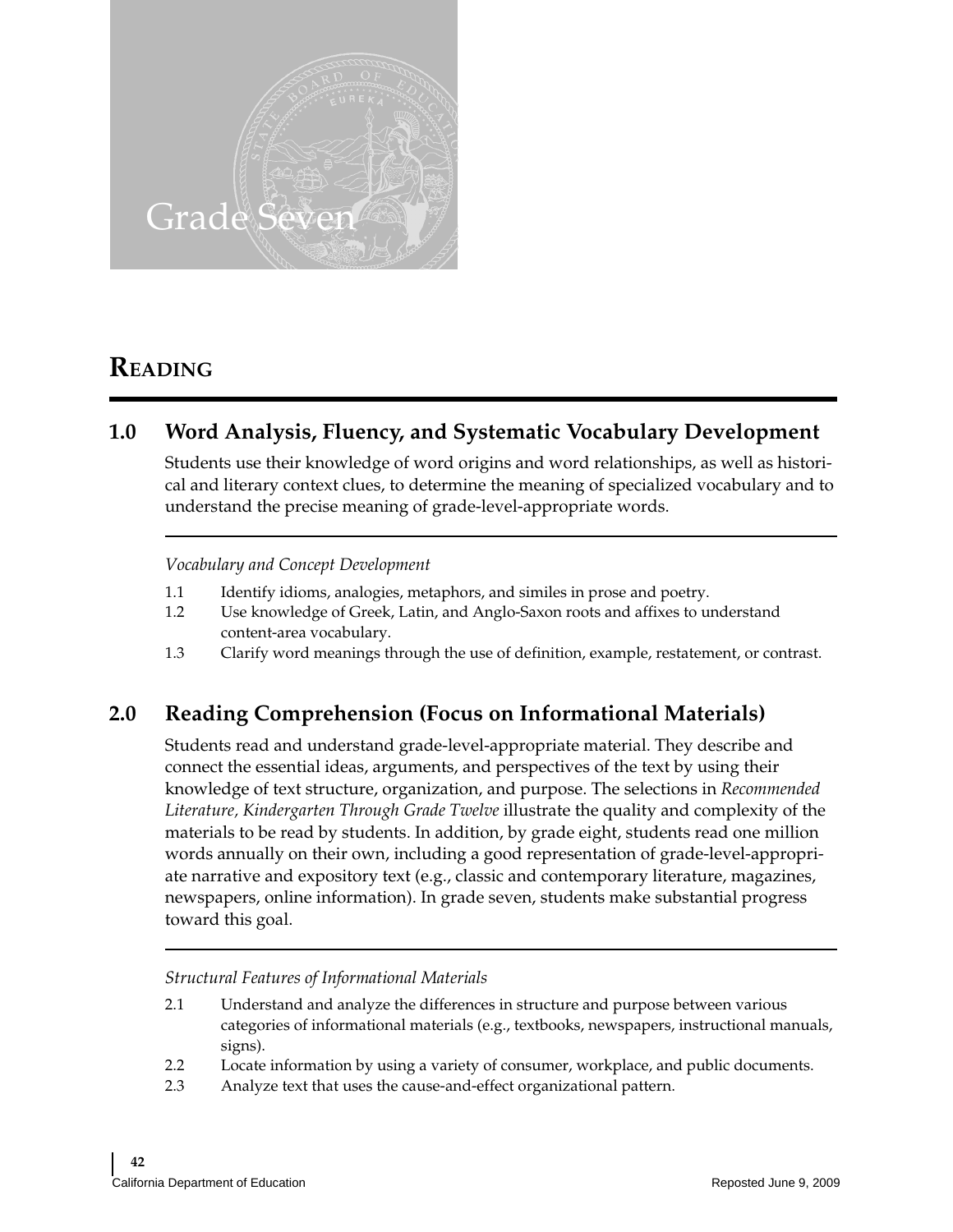*Comprehension and Analysis of Grade-Level-Appropriate Text* 

- 2.4 Identify and trace the development of an author's argument, point of view, or perspective in text.
- 2.5 Understand and explain the use of a simple mechanical device by following technical directions.

#### *Expository Critique*

2.6 Assess the adequacy, accuracy, and appropriateness of the author's evidence to support claims and assertions, noting instances of bias and stereotyping.

### **3.0 Literary Response and Analysis**

Students read and respond to historically or culturally significant works of literature that reflect and enhance their studies of history and social science. They clarify the ideas and connect them to other literary works. The selections in *Recommended Literature, Kindergarten Through Grade Twelve* illustrate the quality and complexity of the materials to be read by students.

### *Structural Features of Literature*

3.1 Articulate the expressed purposes and characteristics of different forms of prose (e.g., short story, novel, novella, essay).

### *Narrative Analysis of Grade-Level-Appropriate Text*

- 3.2 Identify events that advance the plot and determine how each event explains past or present action(s) or foreshadows future action(s).
- 3.3 Analyze characterization as delineated through a character's thoughts, words, speech patterns, and actions; the narrator's description; and the thoughts, words, and actions of other characters.
- 3.4 Identify and analyze recurring themes across works (e.g., the value of bravery, loyalty, and friendship; the effects of loneliness).
- 3.5 Contrast points of view (e.g., first and third person, limited and omniscient, subjective and objective) in narrative text and explain how they affect the overall theme of the work.

### *Literary Criticism*

3.6 Analyze a range of responses to a literary work and determine the extent to which the literary elements in the work shaped those responses.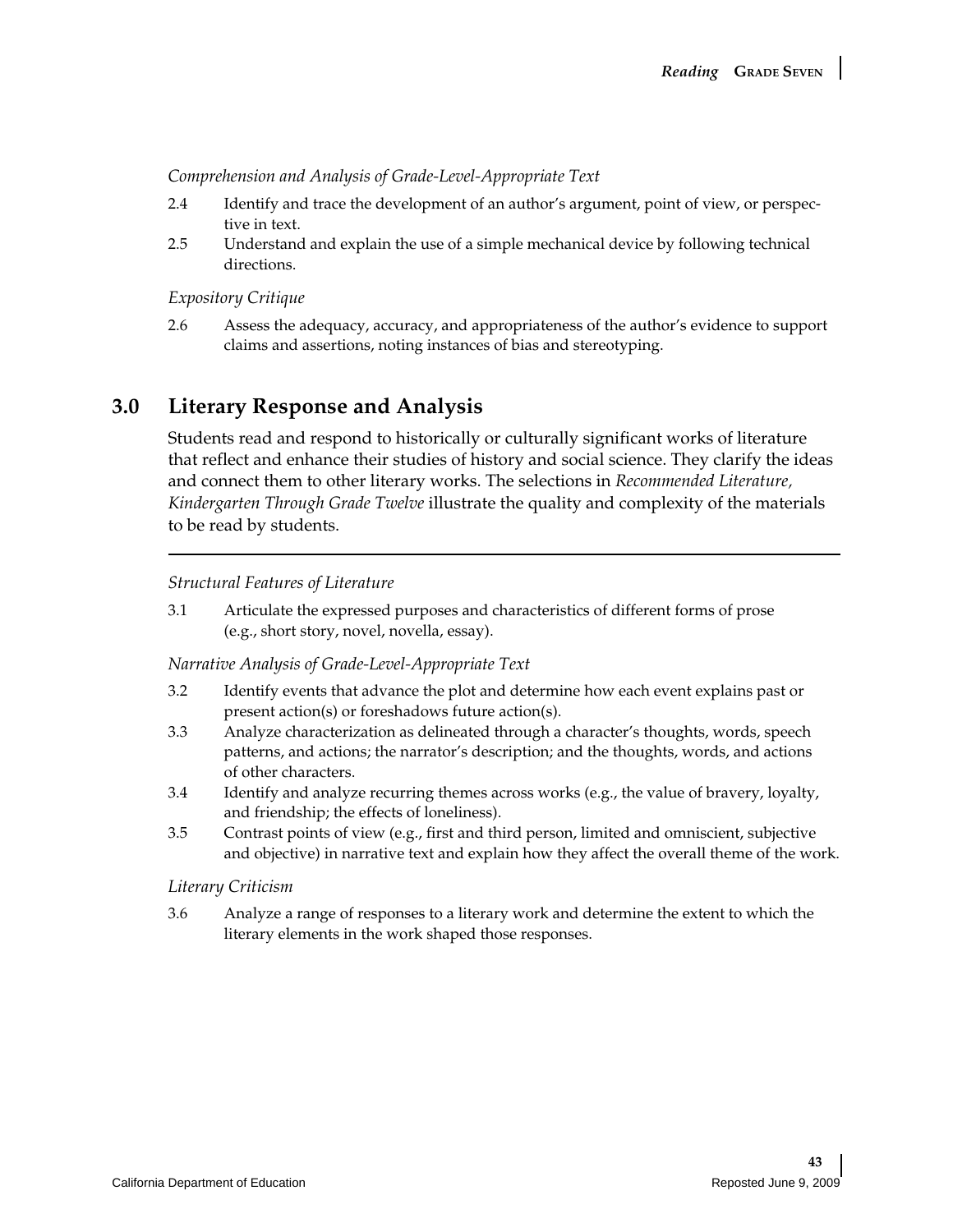## **WRITING**

### **1.0 Writing Strategies**

Students write clear, coherent, and focused essays. The writing exhibits students' awareness of the audience and purpose. Essays contain formal introductions, supporting evidence, and conclusions. Students progress through the stages of the writing process as needed.

### *Organization and Focus*

- 1.1 Create an organizational structure that balances all aspects of the composition and uses effective transitions between sentences to unify important ideas.
- 1.2 Support all statements and claims with anecdotes, descriptions, facts and statistics, and specific examples.
- 1.3 Use strategies of notetaking, outlining, and summarizing to impose structure on composition drafts.

### *Research and Technology*

- 1.4 Identify topics; ask and evaluate questions; and develop ideas leading to inquiry, investigation, and research.
- 1.5 Give credit for both quoted and paraphrased information in a bibliography by using a consistent and sanctioned format and methodology for citations.
- 1.6 Create documents by using word-processing skills and publishing programs; develop simple databases and spreadsheets to manage information and prepare reports.

### *Evaluation and Revision*

1.7 Revise writing to improve organization and word choice after checking the logic of the ideas and the precision of the vocabulary.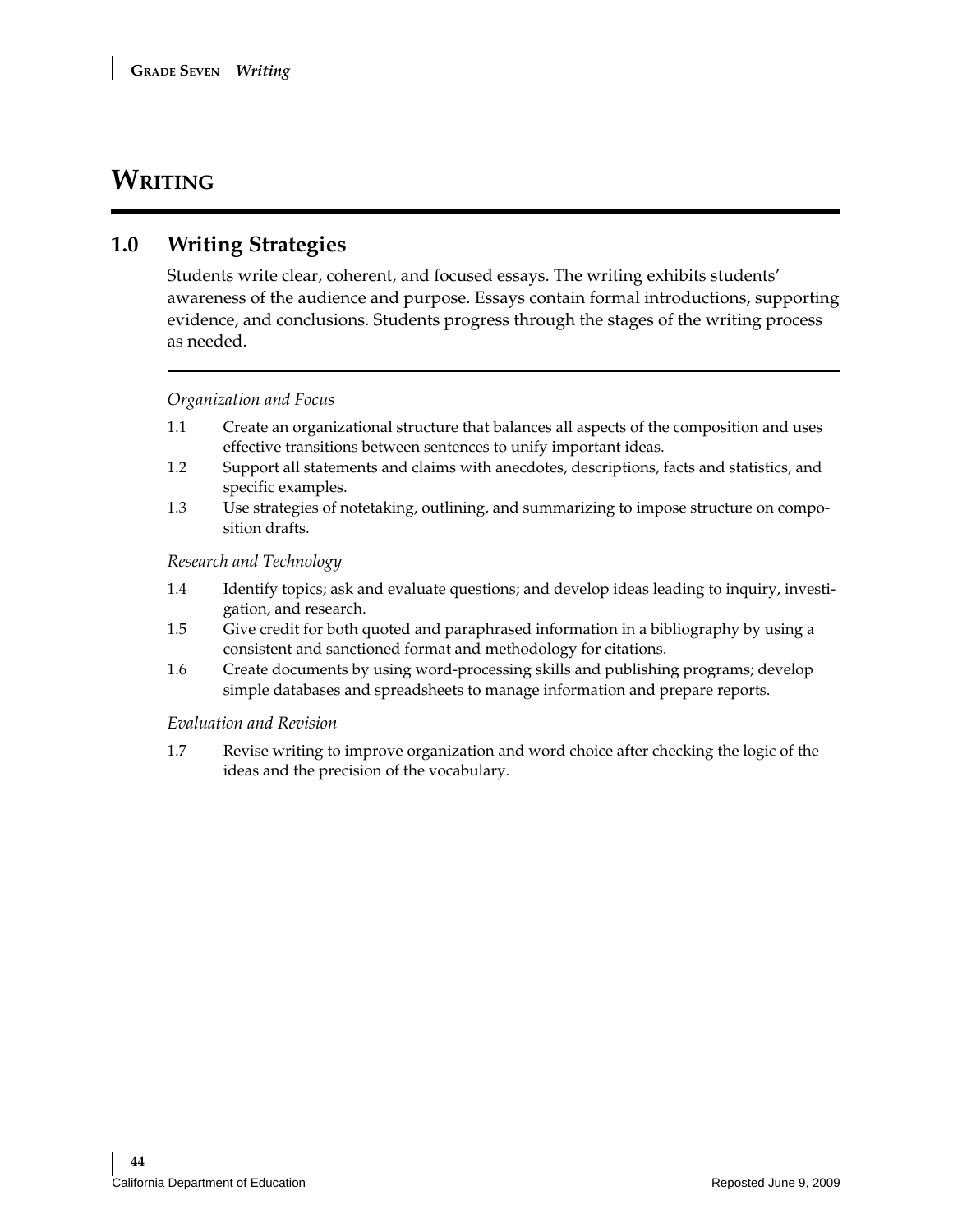### **2.0 Writing Applications (Genres and Their Characteristics)**

Students write narrative, expository, persuasive, and descriptive texts of at least 500 to 700 words in each genre. The writing demonstrates a command of standard American English and the research, organizational, and drafting strategies outlined in Writing Standard 1.0.

Using the writing strategies of grade seven outlined in Writing Standard 1.0, students:

- 2.1 Write fictional or autobiographical narratives:
	- a. Develop a standard plot line (having a beginning, conflict, rising action, climax, and denouement) and point of view.
	- b. Develop complex major and minor characters and a definite setting.
	- c. Use a range of appropriate strategies (e.g., dialogue; suspense; naming of specific narrative action, including movement, gestures, and expressions).
- 2.2 Write responses to literature:
	- a. Develop interpretations exhibiting careful reading, understanding, and insight.
	- b. Organize interpretations around several clear ideas, premises, or images from the literary work.
	- c. Justify interpretations through sustained use of examples and textual evidence.
- 2.3 Write research reports:
	- a. Pose relevant and tightly drawn questions about the topic.
	- b. Convey clear and accurate perspectives on the subject.
	- c. Include evidence compiled through the formal research process (e.g., use of a card catalog, *Reader's Guide to Periodical Literature*, a computer catalog, magazines, newspapers, dictionaries).
	- d. Document reference sources by means of footnotes and a bibliography.
- 2.4 Write persuasive compositions:
	- a. State a clear position or perspective in support of a proposition or proposal.
	- b. Describe the points in support of the proposition, employing well-articulated evidence.
	- c. Anticipate and address reader concerns and counterarguments.
- 2.5 Write summaries of reading materials:
	- a. Include the main ideas and most significant details.
	- b. Use the student's own words, except for quotations.
	- c. Reflect underlying meaning, not just the superficial details.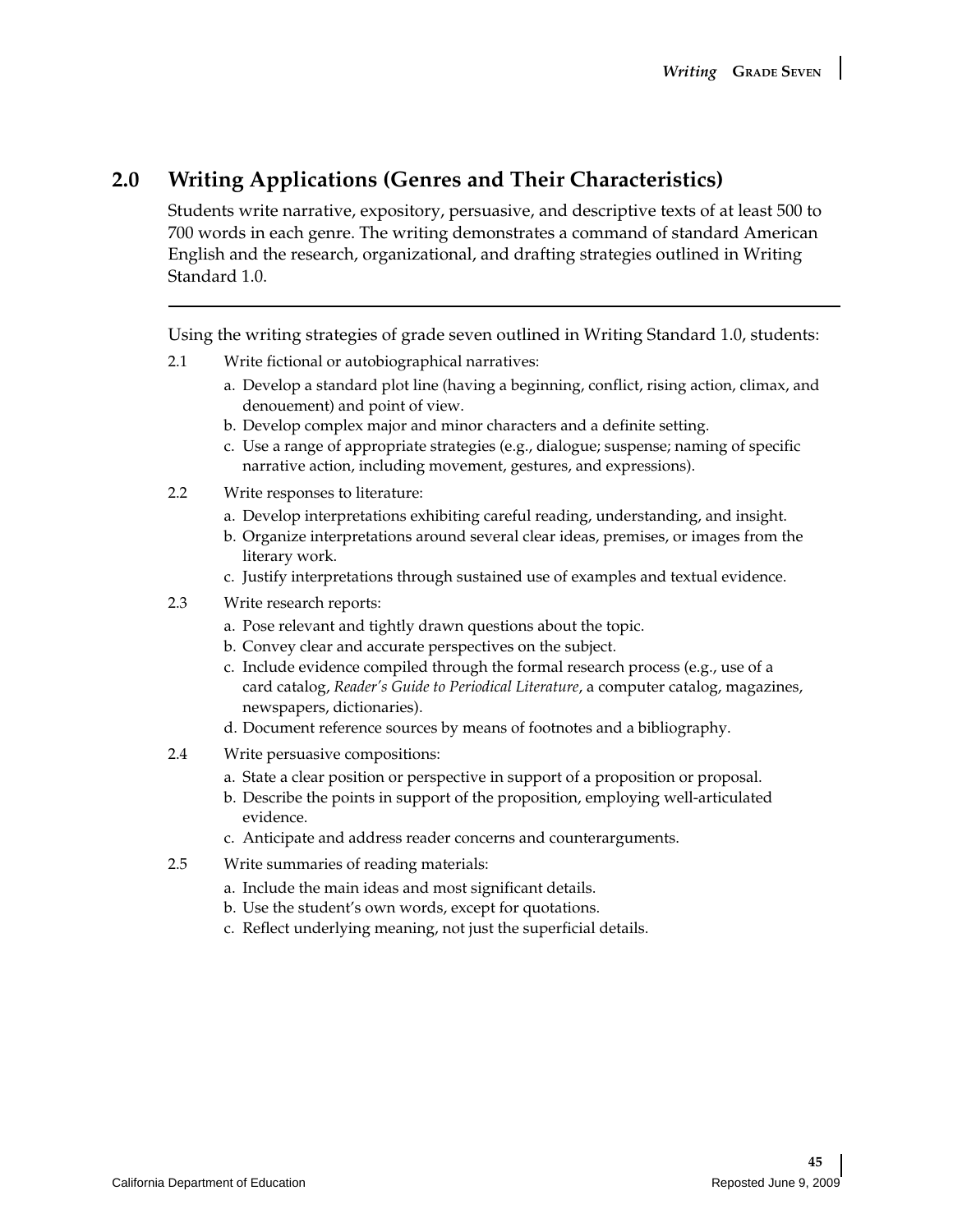# **WRITTEN AND ORAL ENGLISH LANGUAGE CONVENTIONS**

The standards for written and oral English language conventions have been placed between those for writing and for listening and speaking because these conventions are essential to both sets of skills.

### **1.0 Written and Oral English Language Conventions**

Students write and speak with a command of standard English conventions appropriate to the grade level.

### *Sentence Structure*

1.1 Place modifiers properly and use the active voice.

### *Grammar*

- 1.2 Identify and use infinitives and participles and make clear references between pronouns and antecedents.
- 1.3 Identify all parts of speech and types and structure of sentences.
- 1.4 Demonstrate the mechanics of writing (e.g., quotation marks, commas at end of dependent clauses) and appropriate English usage (e.g., pronoun reference).

### *Punctuation*

1.5 Identify hyphens, dashes, brackets, and semicolons and use them correctly.

### *Capitalization*

1.6 Use correct capitalization.

### *Spelling*

1.7 Spell derivatives correctly by applying the spellings of bases and affixes.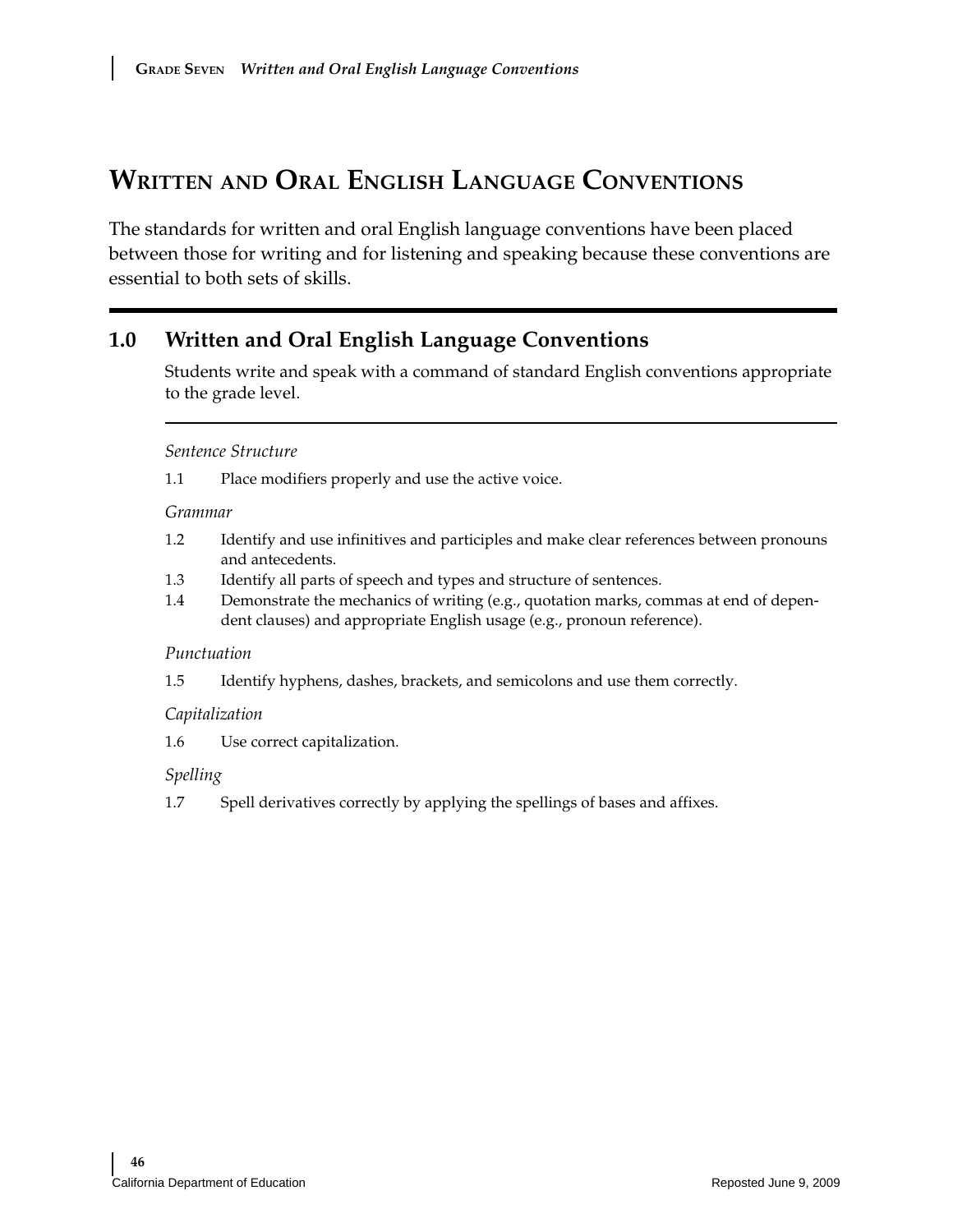## **LISTENING AND SPEAKING**

### **1.0 Listening and Speaking Strategies**

Deliver focused, coherent presentations that convey ideas clearly and relate to the background and interests of the audience. Students evaluate the content of oral communication.

### *Comprehension*

- 1.1 Ask probing questions to elicit information, including evidence to support the speaker's claims and conclusions.
- 1.2 Determine the speaker's attitude toward the subject.
- 1.3 Respond to persuasive messages with questions, challenges, or affirmations.

### *Organization and Delivery of Oral Communication*

- 1.4 Organize information to achieve particular purposes and to appeal to the background and interests of the audience.
- 1.5 Arrange supporting details, reasons, descriptions, and examples effectively and persuasively in relation to the audience.
- 1.6 Use speaking techniques, including voice modulation, inflection, tempo, enunciation, and eye contact, for effective presentations.

### *Analysis and Evaluation of Oral and Media Communications*

- 1.7 Provide constructive feedback to speakers concerning the coherence and logic of a speech's content and delivery and its overall impact upon the listener.
- 1.8 Analyze the effect on the viewer of images, text, and sound in electronic journalism; identify the techniques used to achieve the effects in each instance studied.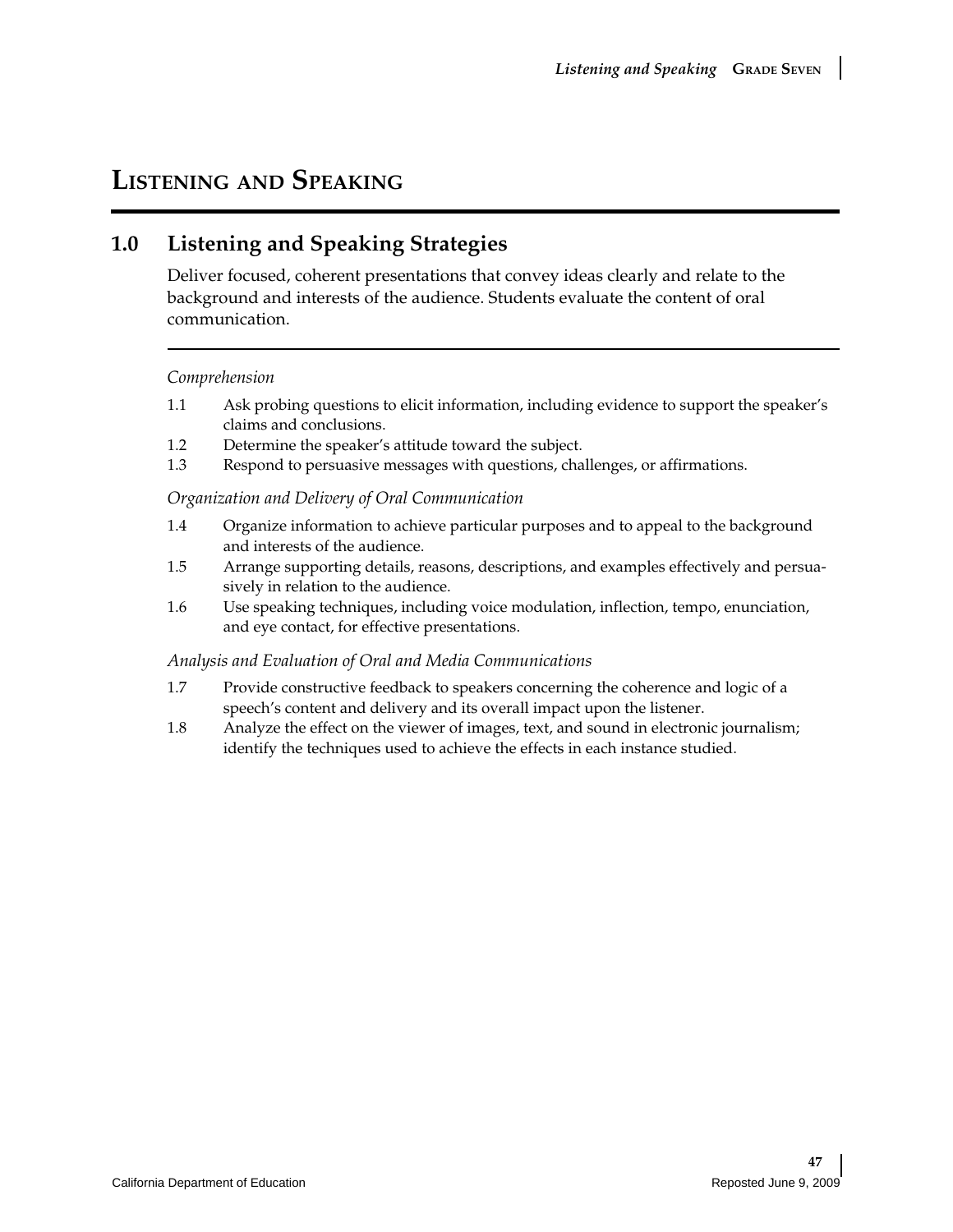### **2.0 Speaking Applications (Genres and Their Characteristics)**

Students deliver well-organized formal presentations employing traditional rhetorical strategies (e.g., narration, exposition, persuasion, description). Student speaking demonstrates a command of standard American English and the organizational and delivery strategies outlined in Listening and Speaking Standard 1.0.

Using the speaking strategies of grade seven outlined in Listening and Speaking Standard 1.0, students:

- 2.1 Deliver narrative presentations:
	- a. Establish a context, standard plot line (having a beginning, conflict, rising action, climax, and denouement), and point of view.
	- b. Describe complex major and minor characters and a definite setting.
	- c. Use a range of appropriate strategies, including dialogue, suspense, and naming of specific narrative action (e.g., movement, gestures, expressions).
- 2.2 Deliver oral summaries of articles and books:
	- a. Include the main ideas of the event or article and the most significant details.
	- b. Use the student's own words, except for material quoted from sources.
	- c. Convey a comprehensive understanding of sources, not just superficial details.
- 2.3 Deliver research presentations:
	- a. Pose relevant and concise questions about the topic.
	- b. Convey clear and accurate perspectives on the subject.
	- c. Include evidence generated through the formal research process (e.g., use of a card catalog, *Reader's Guide to Periodical Literature*, computer databases, magazines, newspapers, dictionaries).
	- d. Cite reference sources appropriately.
- 2.4 Deliver persuasive presentations:
	- a. State a clear position or perspective in support of an argument or proposal.
	- b. Describe the points in support of the argument and employ well-articulated evidence.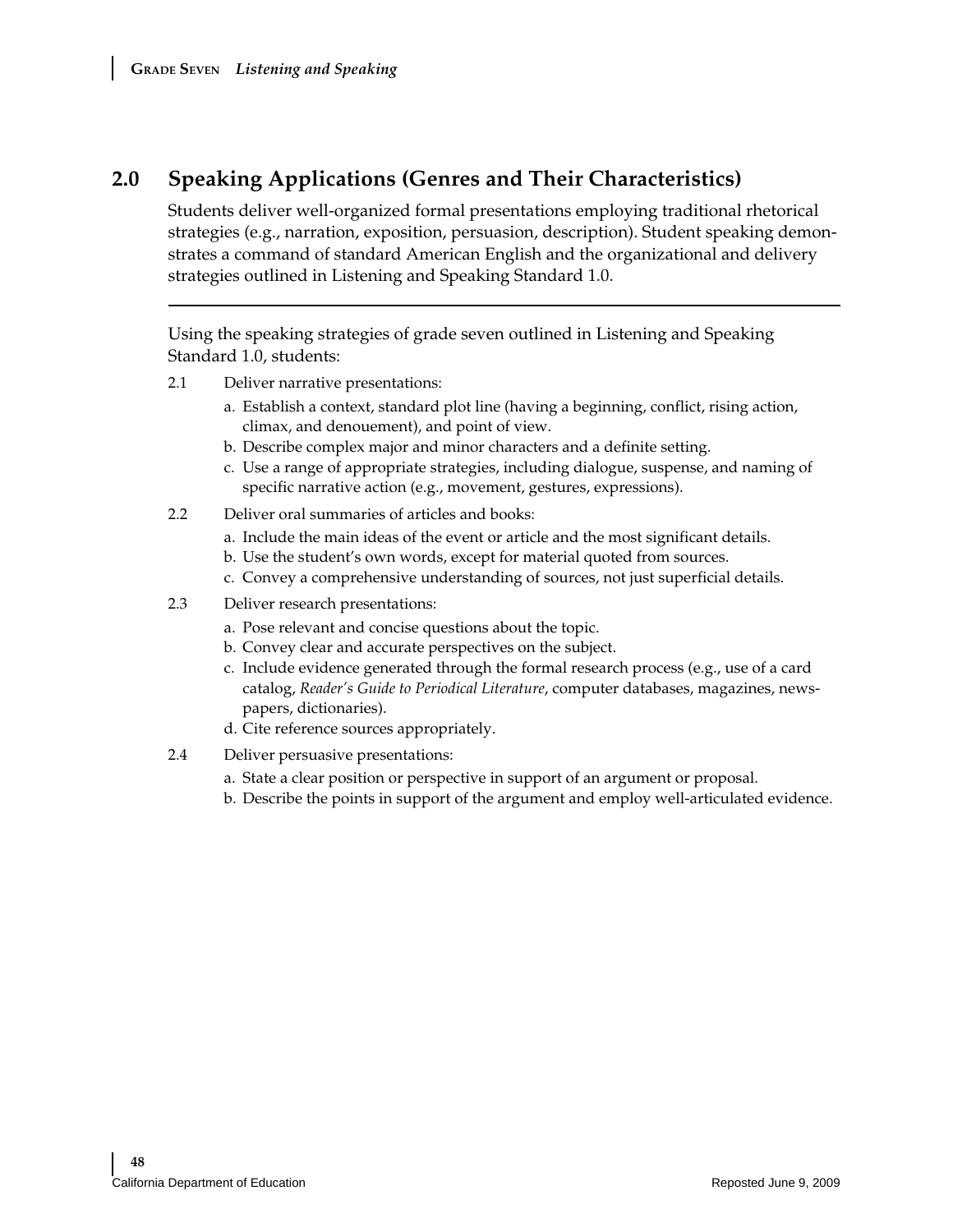

# **READING**

### **1.0 Word Analysis, Fluency, and Systematic Vocabulary Development**

Students use their knowledge of word origins and word relationships, as well as historical and literary context clues, to determine the meaning of specialized vocabulary and to understand the precise meaning of grade-level-appropriate words.

### *Vocabulary and Concept Development*

- 1.1 Analyze idioms, analogies, metaphors, and similes to infer the literal and figurative meanings of phrases.
- 1.2 Understand the most important points in the history of English language and use common word origins to determine the historical influences on English word meanings.
- 1.3 Use word meanings within the appropriate context and show ability to verify those meanings by definition, restatement, example, comparison, or contrast.

### **2.0 Reading Comprehension (Focus on Informational Materials)**

Students read and understand grade-level-appropriate material. They describe and connect the essential ideas, arguments, and perspectives of the text by using their knowledge of text structure, organization, and purpose. The selections in *Recommended Literature, Kindergarten Through Grade Twelve* illustrate the quality and complexity of the materials to be read by students. In addition, students read one million words annually on their own, including a good representation of narrative and expository text (e.g., classic and contemporary literature, magazines, newspapers, online information).

### *Structural Features of Informational Materials*

- 2.1 Compare and contrast the features and elements of consumer materials to gain meaning from documents (e.g., warranties, contracts, product information, instruction manuals).
- 2.2 Analyze text that uses proposition and support patterns.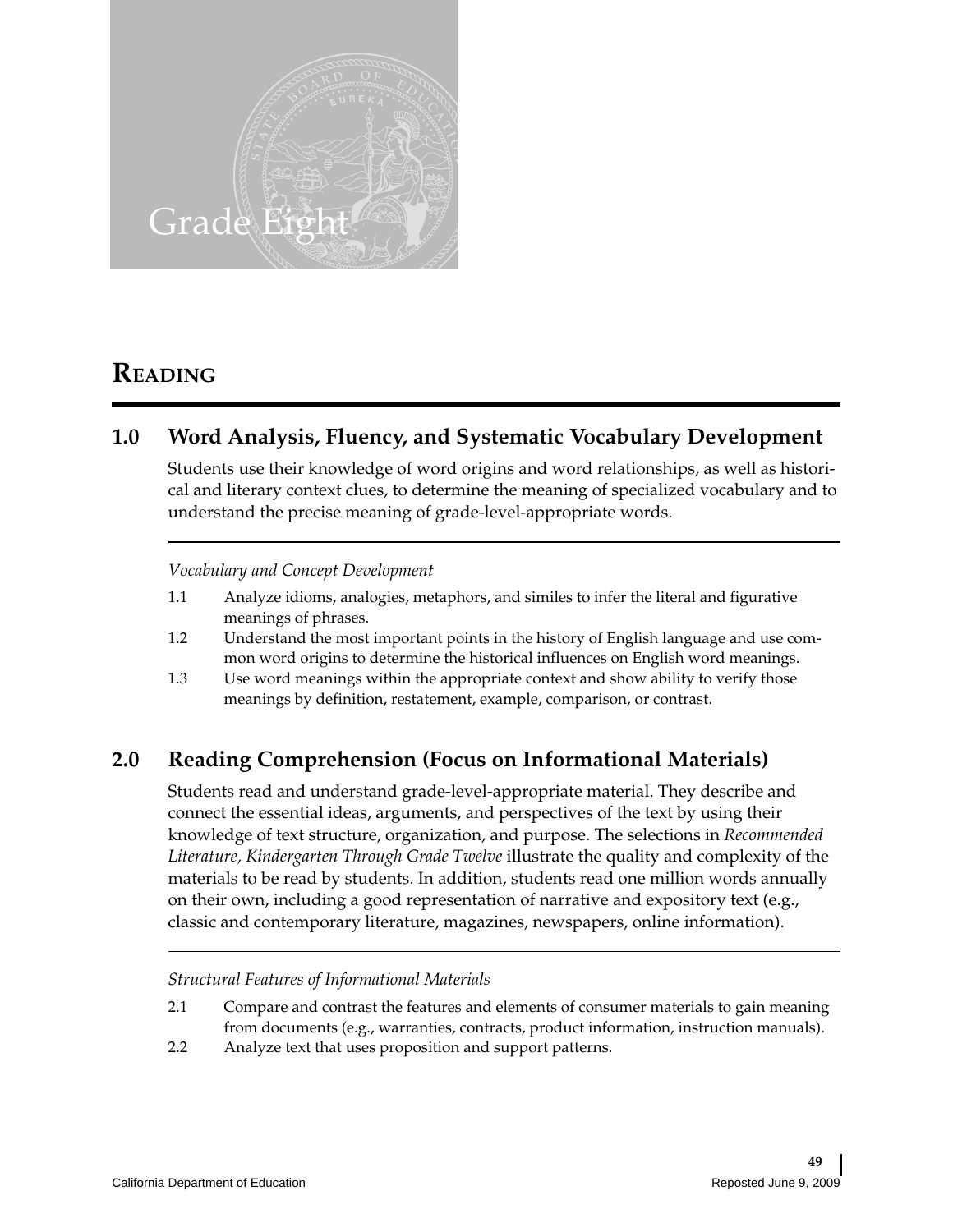*Comprehension and Analysis of Grade-Level-Appropriate Text* 

- 2.3 Find similarities and differences between texts in the treatment, scope, or organization of ideas.
- 2.4 Compare the original text to a summary to determine whether the summary accurately captures the main ideas, includes critical details, and conveys the underlying meaning.
- 2.5 Understand and explain the use of a complex mechanical device by following technical directions.
- 2.6 Use information from a variety of consumer, workplace, and public documents to explain a situation or decision and to solve a problem.

*Expository Critique* 

2.7 Evaluate the unity, coherence, logic, internal consistency, and structural patterns of text.

### **3.0 Literary Response and Analysis**

Students read and respond to historically or culturally significant works of literature that reflect and enhance their studies of history and social science. They clarify the ideas and connect them to other literary works. The selections in *Recommended Literature, Kindergarten Through Grade Twelve* illustrate the quality and complexity of the materials to be read by students.

#### *Structural Features of Literature*

3.1 Determine and articulate the relationship between the purposes and characteristics of different forms of poetry (e.g., ballad, lyric, couplet, epic, elegy, ode, sonnet).

*Narrative Analysis of Grade-Level-Appropriate Text* 

- 3.2 Evaluate the structural elements of the plot (e.g., subplots, parallel episodes, climax), the plot's development, and the way in which conflicts are (or are not) addressed and resolved.
- 3.3 Compare and contrast motivations and reactions of literary characters from different historical eras confronting similar situations or conflicts.
- 3.4 Analyze the relevance of the setting (e.g., place, time, customs) to the mood, tone, and meaning of the text.
- 3.5 Identify and analyze recurring themes (e.g., good versus evil) across traditional and contemporary works.
- 3.6 Identify significant literary devices (e.g., metaphor, symbolism, dialect, irony) that define a writer's style and use those elements to interpret the work.

#### *Literary Criticism*

3.7 Analyze a work of literature, showing how it reflects the heritage, traditions, attitudes, and beliefs of its author. (Biographical approach)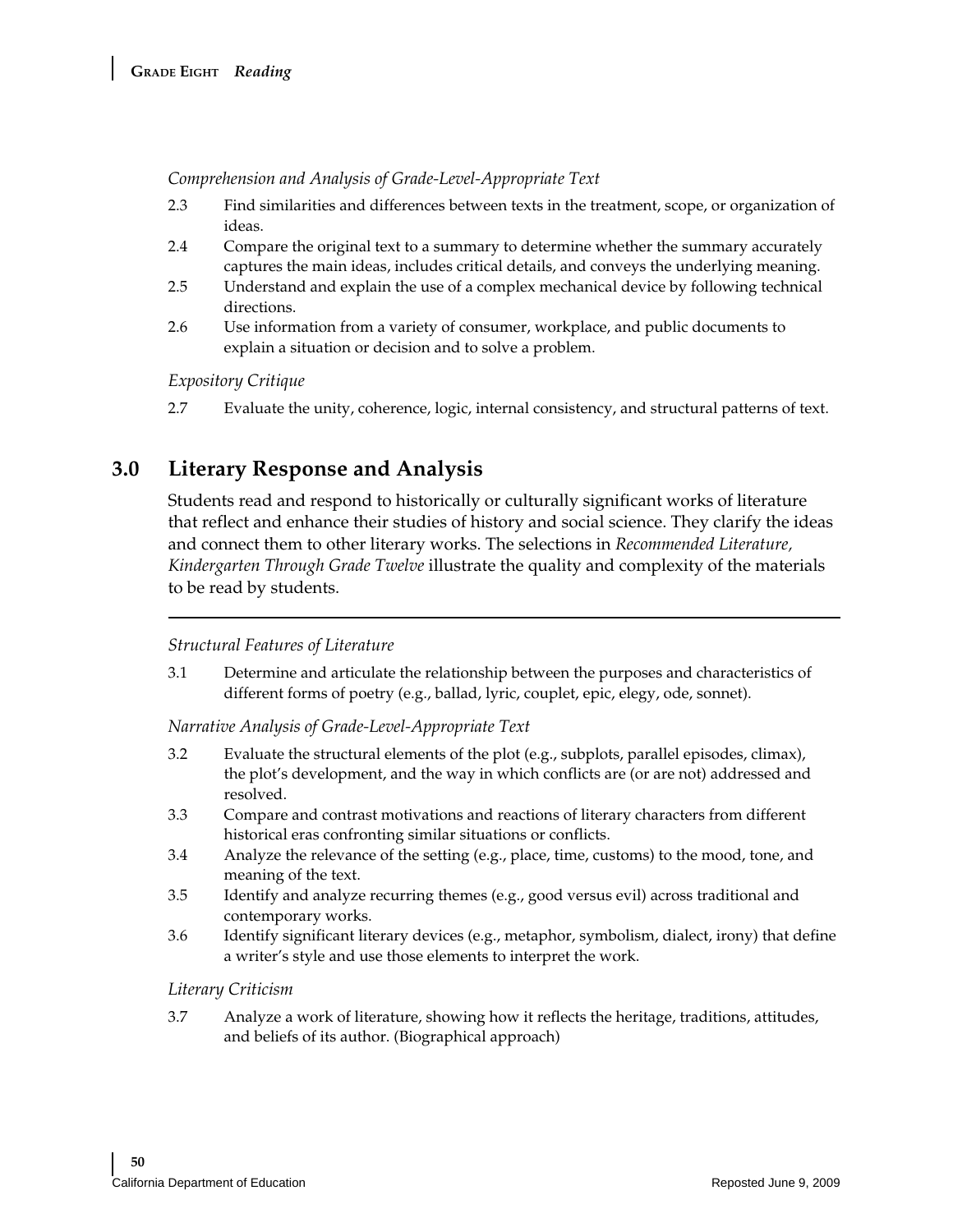## **WRITING**

### **1.0 Writing Strategies**

Students write clear, coherent, and focused essays. The writing exhibits students' awareness of audience and purpose. Essays contain formal introductions, supporting evidence, and conclusions. Students progress through the stages of the writing process as needed.

### *Organization and Focus*

- 1.1 Create compositions that establish a controlling impression, have a coherent thesis, and end with a clear and well-supported conclusion.
- 1.2 Establish coherence within and among paragraphs through effective transitions, parallel structures, and similar writing techniques.
- 1.3 Support theses or conclusions with analogies, paraphrases, quotations, opinions from authorities, comparisons, and similar devices.

### *Research and Technology*

- 1.4 Plan and conduct multiple-step information searches by using computer networks and modems.
- 1.5 Achieve an effective balance between researched information and original ideas.

### *Evaluation and Revision*

1.6 Revise writing for word choice; appropriate organization; consistent point of view; and transitions between paragraphs, passages, and ideas.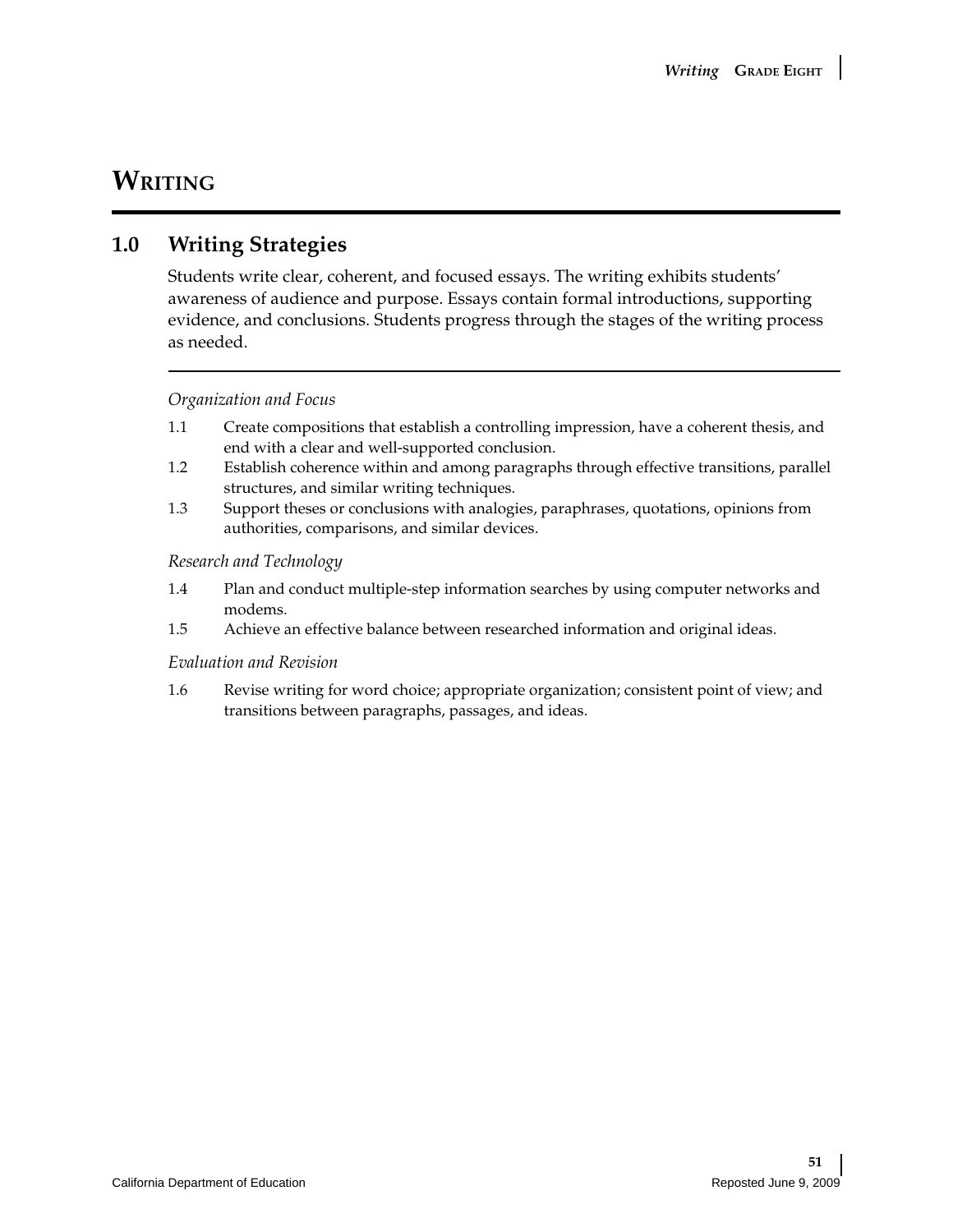### **2.0 Writing Applications (Genres and Their Characteristics)**

Students write narrative, expository, persuasive, and descriptive essays of at least 500 to 700 words in each genre. Student writing demonstrates a command of standard American English and the research, organizational, and drafting strategies outlined in Writing Standard 1.0.

Using the writing strategies of grade eight outlined in Writing Standard 1.0, students:

- 2.1 Write biographies, autobiographies, short stories, or narratives:
	- a. Relate a clear, coherent incident, event, or situation by using well-chosen details.
	- b. Reveal the significance of, or the writer's attitude about, the subject.
	- c. Employ narrative and descriptive strategies (e.g., relevant dialogue, specific action, physical description, background description, comparison or contrast of characters).
- 2.2 Write responses to literature:
	- a. Exhibit careful reading and insight in their interpretations.
	- b. Connect the student's own responses to the writer's techniques and to specific textual references.
	- c. Draw supported inferences about the effects of a literary work on its audience.
	- d. Support judgments through references to the text, other works, other authors, or to personal knowledge.
- 2.3 Write research reports:
	- a. Define a thesis.
	- b. Record important ideas, concepts, and direct quotations from significant information sources and paraphrase and summarize all perspectives on the topic, as appropriate.
	- c. Use a variety of primary and secondary sources and distinguish the nature and value of each.
	- d. Organize and display information on charts, maps, and graphs.
- 2.4 Write persuasive compositions:
	- a. Include a well-defined thesis (i.e., one that makes a clear and knowledgeable judgment).
	- b. Present detailed evidence, examples, and reasoning to support arguments, differentiating between facts and opinion.
	- c. Provide details, reasons, and examples, arranging them effectively by anticipating and answering reader concerns and counterarguments.
- 2.5 Write documents related to career development, including simple business letters and job applications:
	- a. Present information purposefully and succinctly and meet the needs of the intended audience.
	- b. Follow the conventional format for the type of document (e.g., letter of inquiry, memorandum).
- 2.6 Write technical documents:
	- a. Identify the sequence of activities needed to design a system, operate a tool, or explain the bylaws of an organization.
	- b. Include all the factors and variables that need to be considered.
	- c. Use formatting techniques (e.g., headings, differing fonts) to aid comprehension.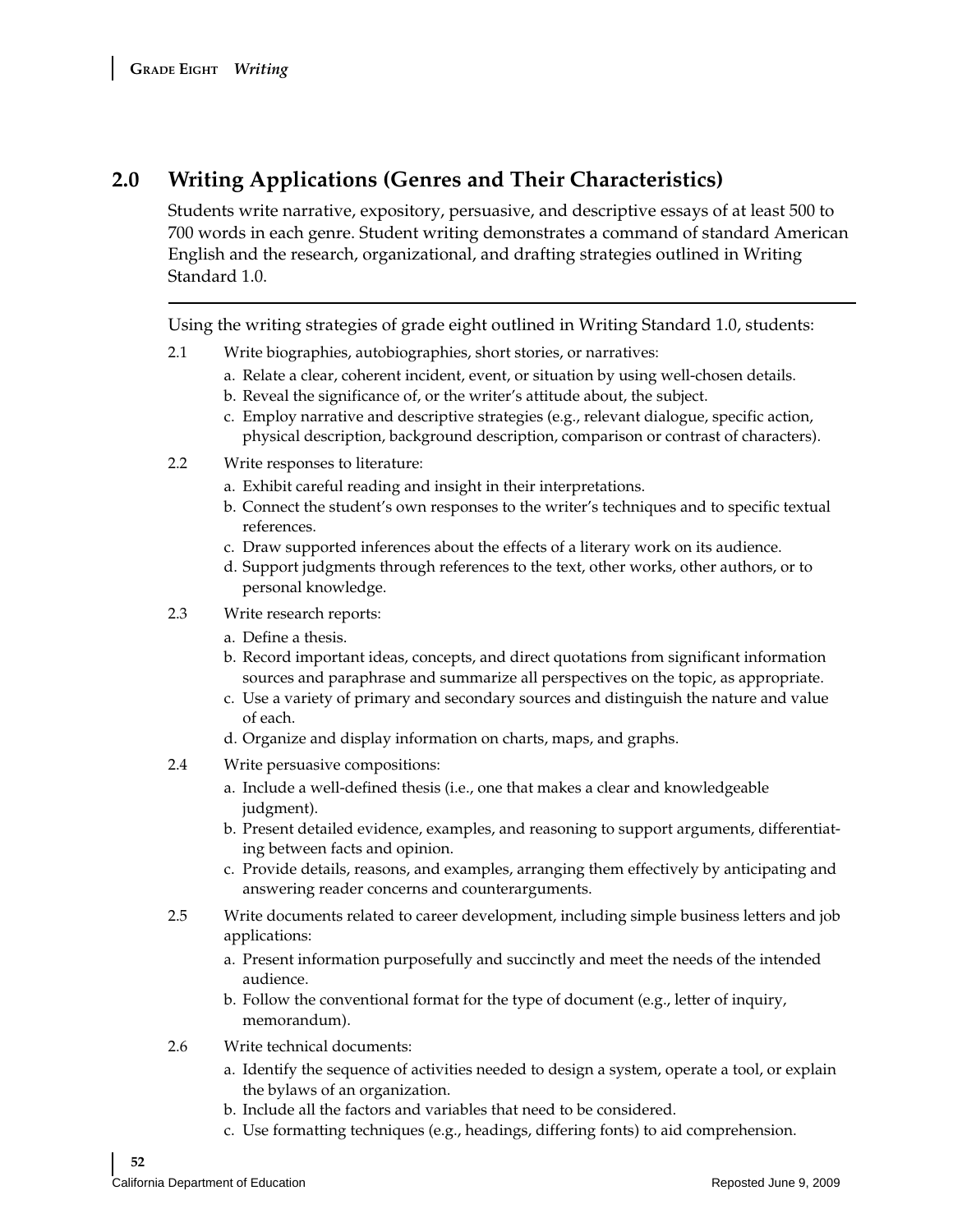# **WRITTEN AND ORAL ENGLISH LANGUAGE CONVENTIONS**

The standards for written and oral English language conventions have been placed between those for writing and for listening and speaking because these conventions are essential to both sets of skills.

### **1.0 Written and Oral English Language Conventions**

Students write and speak with a command of standard English conventions appropriate to this grade level.

### *Sentence Structure*

- 1.1 Use correct and varied sentence types and sentence openings to present a lively and effective personal style.
- 1.2 Identify and use parallelism, including similar grammatical forms, in all written discourse to present items in a series and items juxtaposed for emphasis.
- 1.3 Use subordination, coordination, apposition, and other devices to indicate clearly the relationship between ideas.

### *Grammar*

1.4 Edit written manuscripts to ensure that correct grammar is used.

*Punctuation and Capitalization* 

1.5 Use correct punctuation and capitalization.

### *Spelling*

1.6 Use correct spelling conventions.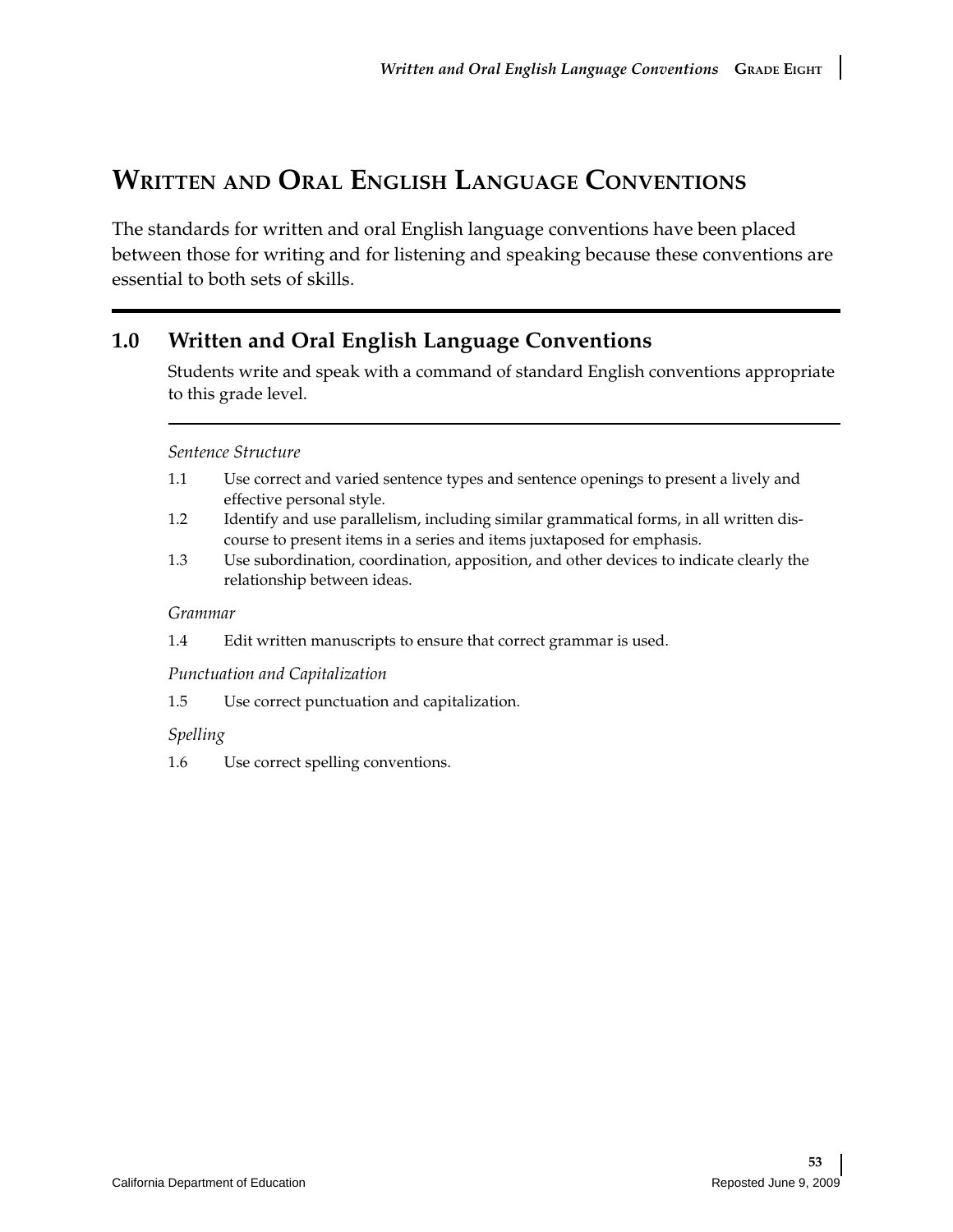## **LISTENING AND SPEAKING**

### **1.0 Listening and Speaking Strategies**

Students deliver focused, coherent presentations that convey ideas clearly and relate to the background and interests of the audience. They evaluate the content of oral communication.

### *Comprehension*

- 1.1 Analyze oral interpretations of literature, including language choice and delivery, and the effect of the interpretations on the listener.
- 1.2 Paraphrase a speaker's purpose and point of view and ask relevant questions concerning the speaker's content, delivery, and purpose.

### *Organization and Delivery of Oral Communication*

- 1.3 Organize information to achieve particular purposes by matching the message, vocabulary, voice modulation, expression, and tone to the audience and purpose.
- 1.4 Prepare a speech outline based upon a chosen pattern of organization, which generally includes an introduction; transitions, previews, and summaries; a logically developed body; and an effective conclusion.
- 1.5 Use precise language, action verbs, sensory details, appropriate and colorful modifiers, and the active rather than the passive voice in ways that enliven oral presentations.
- 1.6 Use appropriate grammar, word choice, enunciation, and pace during formal presentations.
- 1.7 Use audience feedback (e.g., verbal and nonverbal cues):
	- a. Reconsider and modify the organizational structure or plan.
	- b. Rearrange words and sentences to clarify the meaning.

### *Analysis and Evaluation of Oral and Media Communications*

- 1.8 Evaluate the credibility of a speaker (e.g., hidden agendas, slanted or biased material).
- 1.9 Interpret and evaluate the various ways in which visual image makers (e.g., graphic artists, illustrators, news photographers) communicate information and affect impressions and opinions.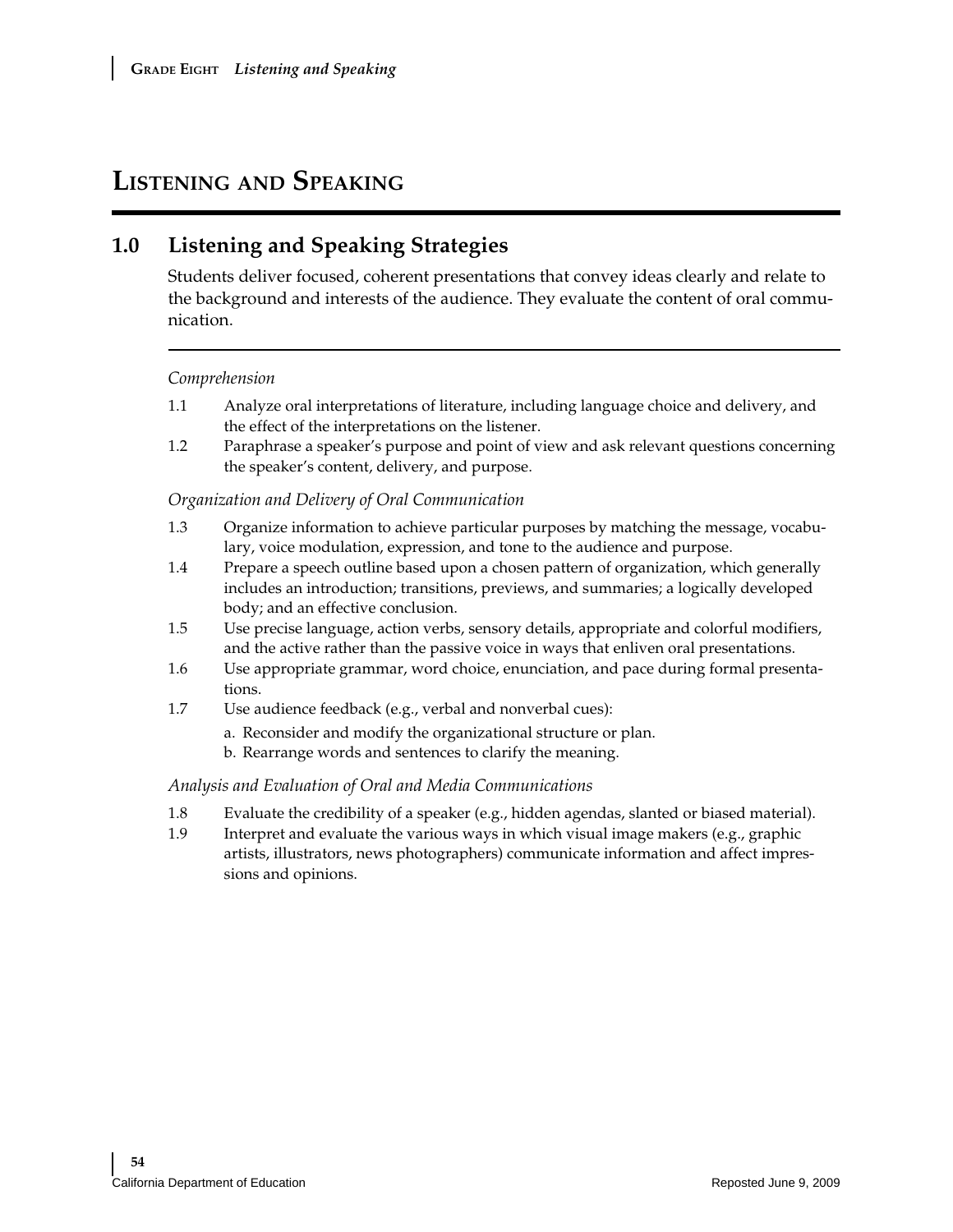### **2.0 Speaking Applications (Genres and Their Characteristics)**

Students deliver well-organized formal presentations employing traditional rhetorical strategies (e.g., narration, exposition, persuasion, description). Student speaking demonstrates a command of standard American English and the organizational and delivery strategies outlined in Listening and Speaking Standard 1.0.

Using the speaking strategies of grade eight outlined in Listening and Speaking Standard 1.0, students:

- 2.1 Deliver narrative presentations (e.g., biographical, autobiographical):
	- a. Relate a clear, coherent incident, event, or situation by using well-chosen details.
	- b. Reveal the significance of, and the subject's attitude about, the incident, event, or situation.
	- c. Employ narrative and descriptive strategies (e.g., relevant dialogue, specific action, physical description, background description, comparison or contrast of characters).
- 2.2 Deliver oral responses to literature:
	- a. Interpret a reading and provide insight.
	- b. Connect the students' own responses to the writer's techniques and to specific textual references.
	- c. Draw supported inferences about the effects of a literary work on its audience.
	- d. Support judgments through references to the text, other works, other authors, or personal knowledge.
- 2.3 Deliver research presentations:
	- a. Define a thesis.
	- b. Record important ideas, concepts, and direct quotations from significant information sources and paraphrase and summarize all relevant perspectives on the topic, as appropriate.
	- c. Use a variety of primary and secondary sources and distinguish the nature and value of each.
	- d. Organize and record information on charts, maps, and graphs.
- 2.4 Deliver persuasive presentations:
	- a. Include a well-defined thesis (i.e., one that makes a clear and knowledgeable judgment).
	- b. Differentiate fact from opinion and support arguments with detailed evidence, examples, and reasoning.
	- c. Anticipate and answer listener concerns and counterarguments effectively through the inclusion and arrangement of details, reasons, examples, and other elements.
	- d. Maintain a reasonable tone.
- 2.5 Recite poems (of four to six stanzas), sections of speeches, or dramatic soliloquies, using voice modulation, tone, and gestures expressively to enhance the meaning.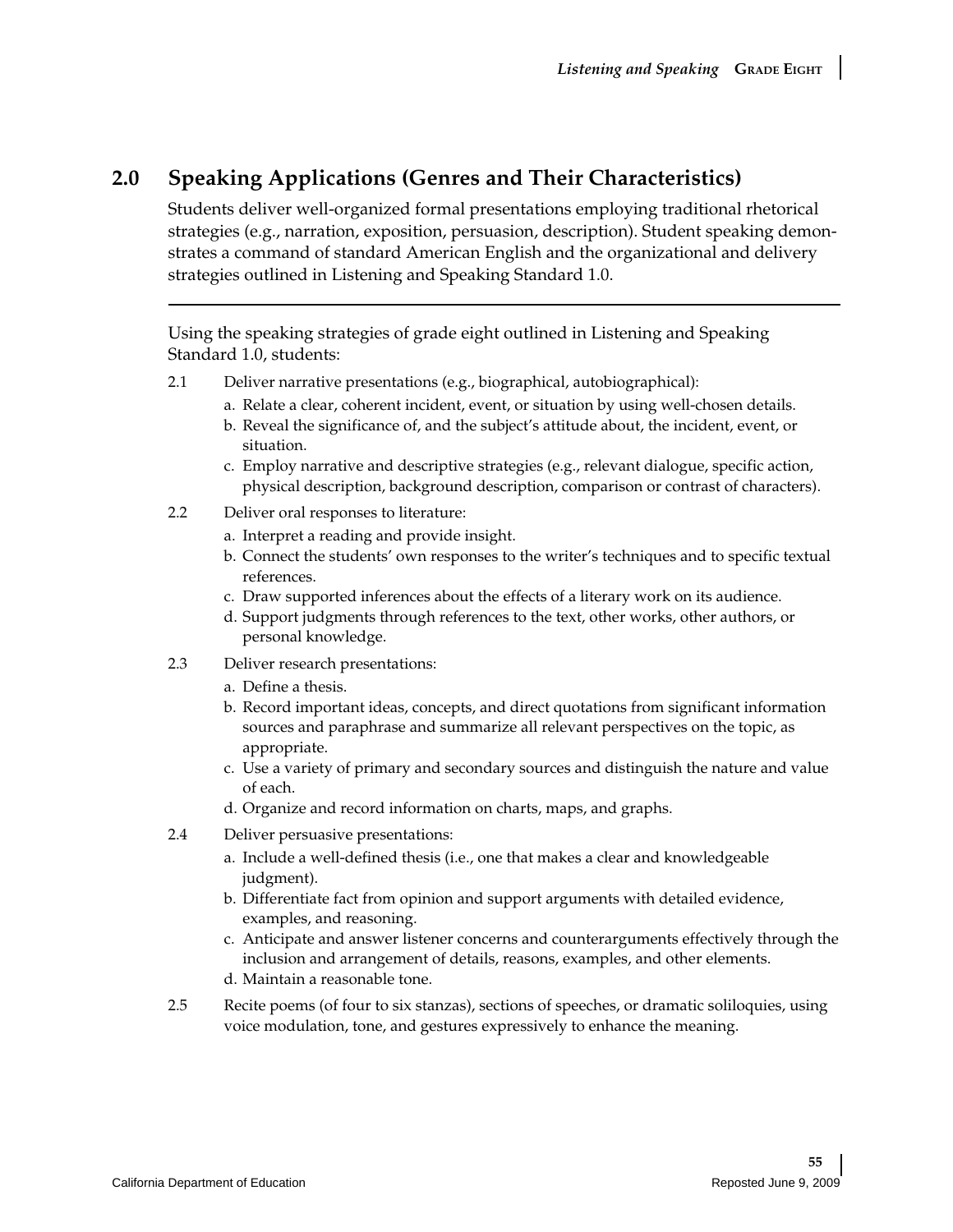

# **READING**

### **1.0 Word Analysis, Fluency, and Systematic Vocabulary Development**

Students apply their knowledge of word origins to determine the meaning of new words encountered in reading materials and use those words accurately.

*Vocabulary and Concept Development* 

- 1.1 Identify and use the literal and figurative meanings of words and understand word derivations.
- 1.2. Distinguish between the denotative and connotative meanings of words and interpret the connotative power of words.
- 1.3 Identify Greek, Roman, and Norse mythology and use the knowledge to understand the origin and meaning of new words (e.g., the word *narcissistic* drawn from the myth of Narcissus and Echo).

### **2.0 Reading Comprehension (Focus on Informational Materials)**

Students read and understand grade-level-appropriate material. They analyze the organizational patterns, arguments, and positions advanced. The selections in *Recommended Literature, Kindergarten Through Grade Twelve* illustrate the quality and complexity of the materials to be read by students. In addition, by grade twelve, students read two million words annually on their own, including a wide variety of classic and contemporary literature, magazines, newspapers, and online information. In grades nine and ten, students make substantial progress toward this goal.

*Structural Features of Informational Materials* 

- 2.1 Analyze the structure and format of functional workplace documents, including the graphics and headers, and explain how authors use the features to achieve their purposes.
- 2.2 Prepare a bibliography of reference materials for a report using a variety of consumer, workplace, and public documents.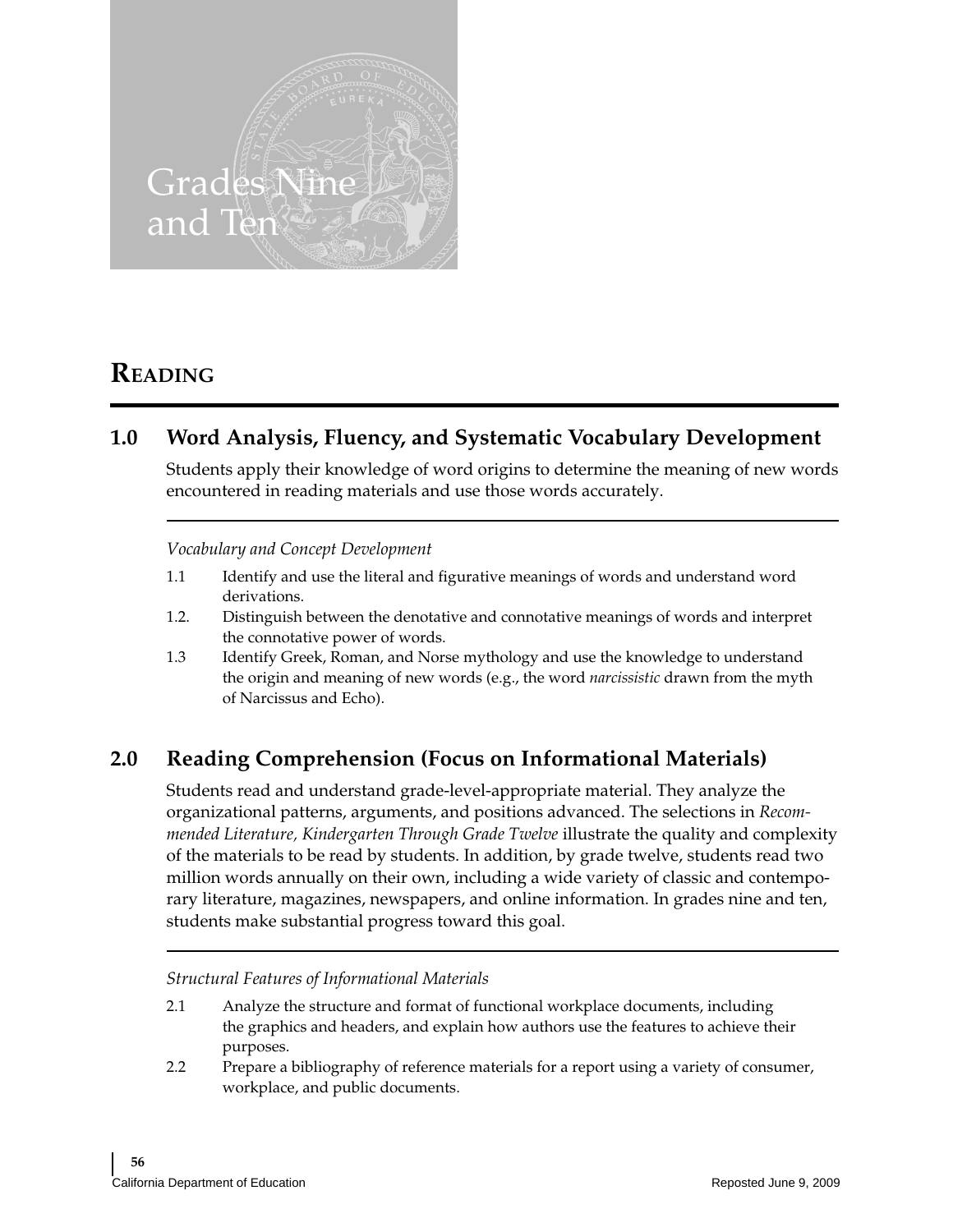### *Comprehension and Analysis of Grade-Level-Appropriate Text*

- 2.3 Generate relevant questions about readings on issues that can be researched.
- 2.4 Synthesize the content from several sources or works by a single author dealing with a single issue; paraphrase the ideas and connect them to other sources and related topics to demonstrate comprehension.
- 2.5 Extend ideas presented in primary or secondary sources through original analysis, evaluation, and elaboration.
- 2.6 Demonstrate use of sophisticated learning tools by following technical directions (e.g., those found with graphic calculators and specialized software programs and in access guides to World Wide Web sites on the Internet).

### *Expository Critique*

- 2.7 Critique the logic of functional documents by examining the sequence of information and procedures in anticipation of possible reader misunderstandings.
- 2.8 Evaluate the credibility of an author's argument or defense of a claim by critiquing the relationship between generalizations and evidence, the comprehensiveness of evidence, and the way in which the author's intent affects the structure and tone of the text (e.g., in professional journals, editorials, political speeches, primary source material).

### **3.0 Literary Response and Analysis**

Students read and respond to historically or culturally significant works of literature that reflect and enhance their studies of history and social science. They conduct indepth analyses of recurrent patterns and themes. The selections in *Recommended Literature, Kindergarten Through Grade Twelve* illustrate the quality and complexity of the materials to be read by students.

#### *Structural Features of Literature*

- 3.1 Articulate the relationship between the expressed purposes and the characteristics of different forms of dramatic literature (e.g., comedy, tragedy, drama, dramatic monologue).
- 3.2 Compare and contrast the presentation of a similar theme or topic across genres to explain how the selection of genre shapes the theme or topic.

#### *Narrative Analysis of Grade-Level-Appropriate Text*

- 3.3 Analyze interactions between main and subordinate characters in a literary text (e.g., internal and external conflicts, motivations, relationships, influences) and explain the way those interactions affect the plot.
- 3.4 Determine characters' traits by what the characters say about themselves in narration, dialogue, dramatic monologue, and soliloquy.
- 3.5 Compare works that express a universal theme and provide evidence to support the ideas expressed in each work.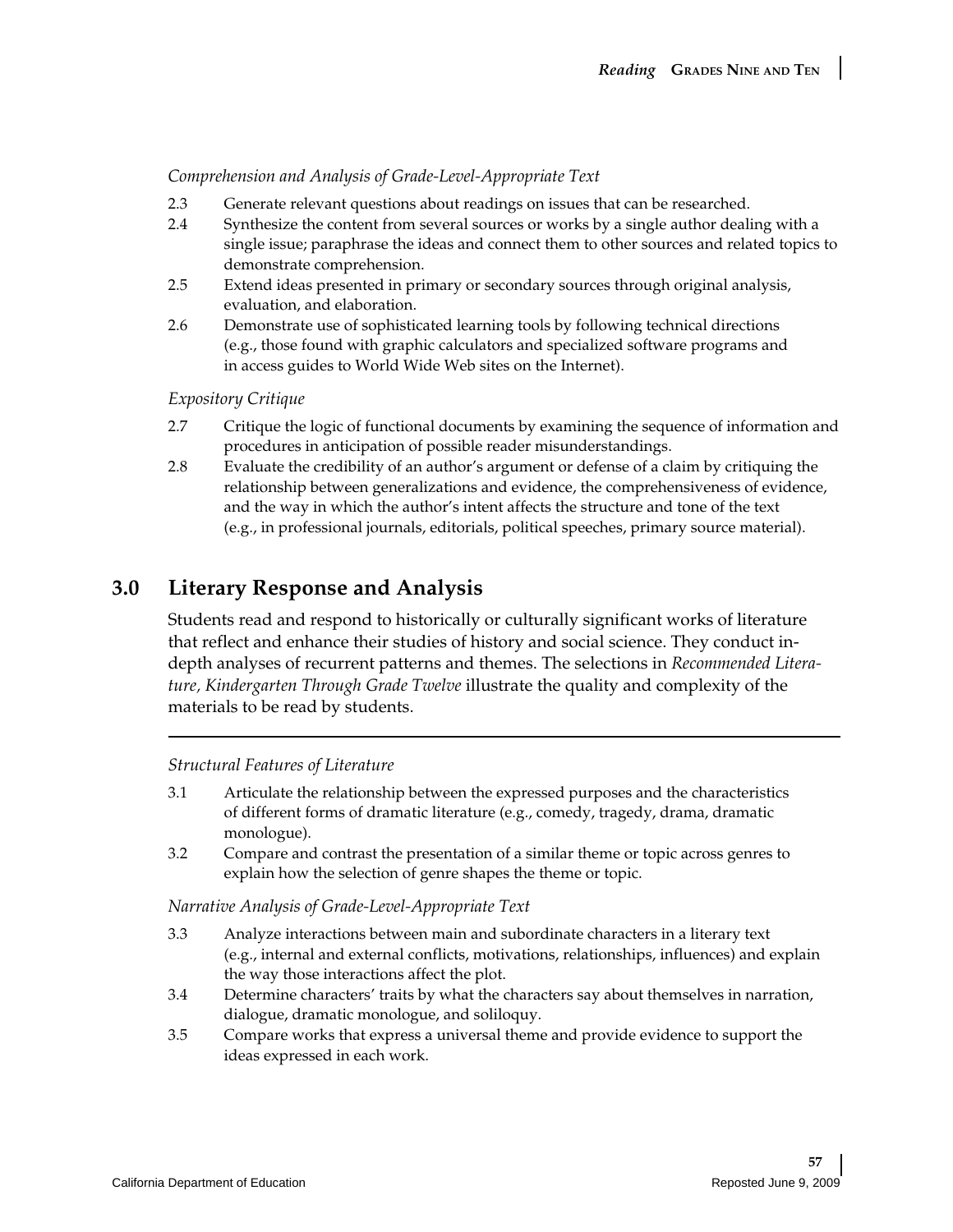- 3.6 Analyze and trace an author's development of time and sequence, including the use of complex literary devices (e.g., foreshadowing, flashbacks).
- 3.7 Recognize and understand the significance of various literary devices, including figurative language, imagery, allegory, and symbolism, and explain their appeal.
- 3.8 Interpret and evaluate the impact of ambiguities, subtleties, contradictions, ironies, and incongruities in a text.
- 3.9 Explain how voice, persona, and the choice of a narrator affect characterization and the tone, plot, and credibility of a text.
- 3.10 Identify and describe the function of dialogue, scene designs, soliloquies, asides, and character foils in dramatic literature.

*Literary Criticism* 

- 3.11 Evaluate the aesthetic qualities of style, including the impact of diction and figurative language on tone, mood, and theme, using the terminology of literary criticism. (Aesthetic approach)
- 3.12 Analyze the way in which a work of literature is related to the themes and issues of its historical period. (Historical approach)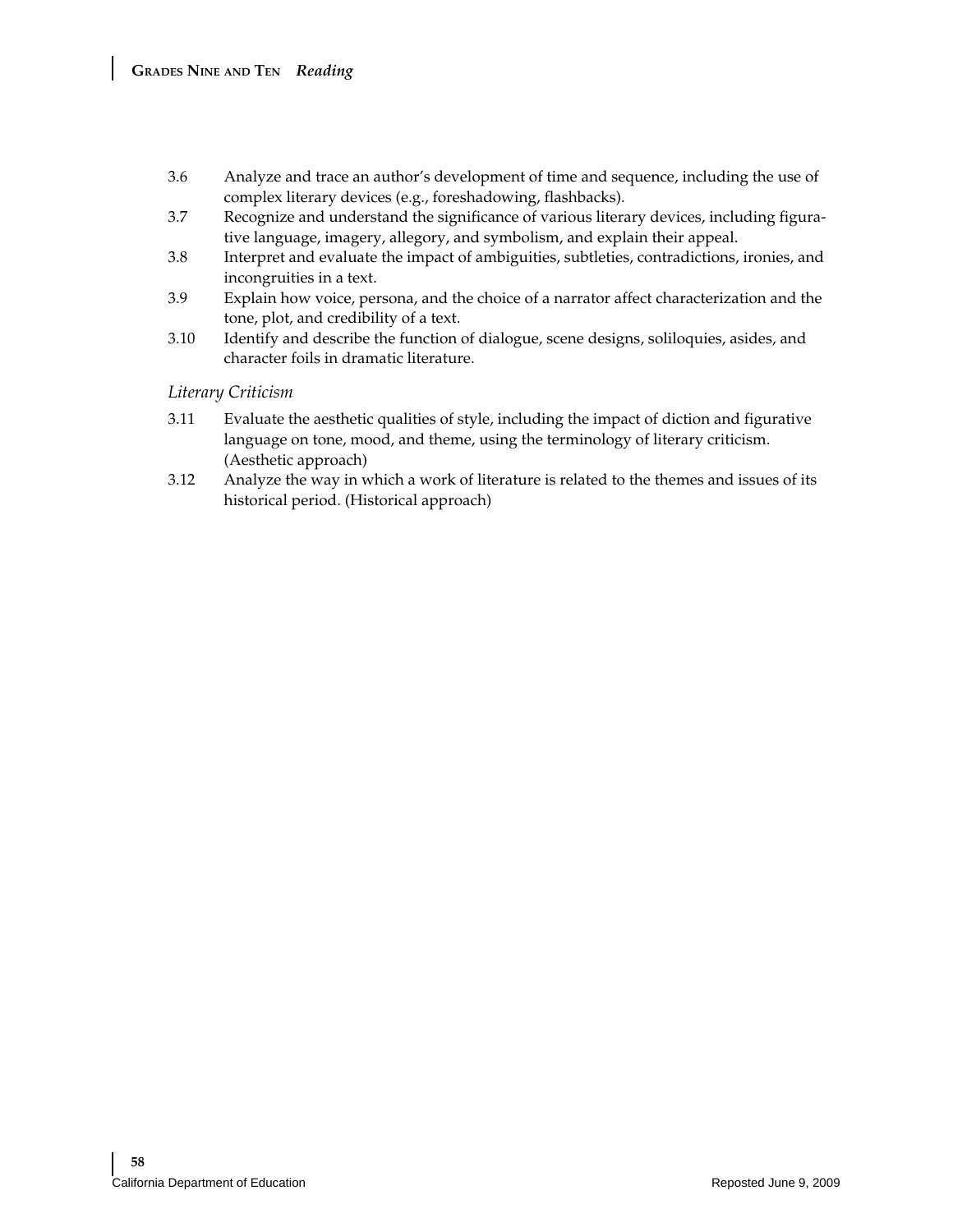## **WRITING**

### **1.0 Writing Strategies**

Students write coherent and focused essays that convey a well-defined perspective and tightly reasoned argument. The writing demonstrates students' awareness of the audience and purpose. Students progress through the stages of the writing process as needed.

### *Organization and Focus*

- 1.1 Establish a controlling impression or coherent thesis that conveys a clear and distinctive perspective on the subject and maintain a consistent tone and focus throughout the piece of writing.
- 1.2 Use precise language, action verbs, sensory details, appropriate modifiers, and the active rather than the passive voice.

### *Research and Technology*

- 1.3 Use clear research questions and suitable research methods (e.g., library, electronic media, personal interview) to elicit and present evidence from primary and secondary sources.
- 1.4 Develop the main ideas within the body of the composition through supporting evidence (e.g., scenarios, commonly held beliefs, hypotheses, definitions).
- 1.5 Synthesize information from multiple sources and identify complexities and discrepancies in the information and the different perspectives found in each medium (e.g., almanacs, microfiche, news sources, in-depth field studies, speeches, journals, technical documents).
- 1.6 Integrate quotations and citations into a written text while maintaining the flow of ideas.
- 1.7 Use appropriate conventions for documentation in the text, notes, and bibliographies by adhering to those in style manuals (e.g., *Modern Language Association Handbook*, *The Chicago Manual of Style*).
- 1.8 Design and publish documents by using advanced publishing software and graphic programs.

### *Evaluation and Revision*

1.9 Revise writing to improve the logic and coherence of the organization and controlling perspective, the precision of word choice, and the tone by taking into consideration the audience, purpose, and formality of the context.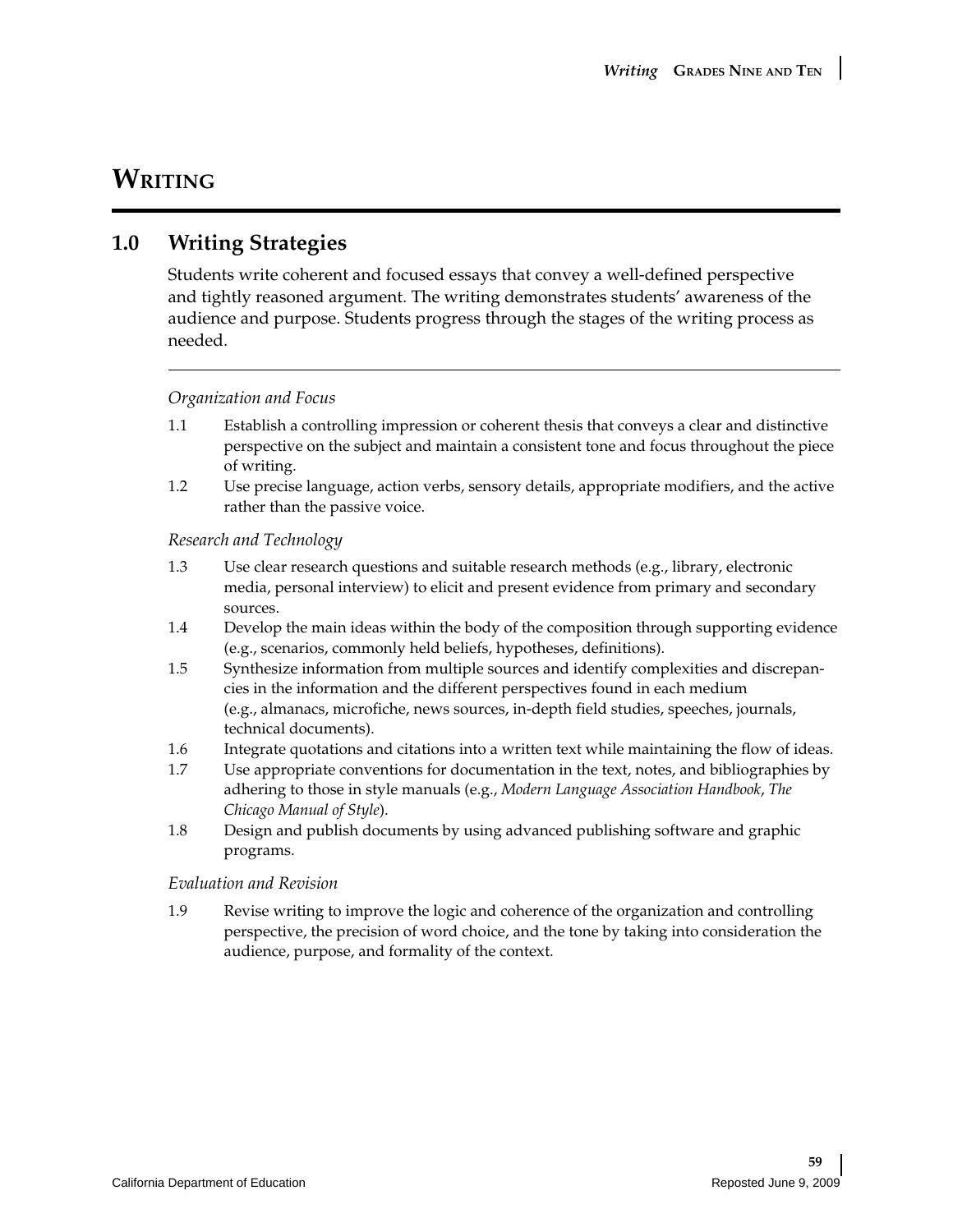### **2.0 Writing Applications (Genres and Their Characteristics)**

Students combine the rhetorical strategies of narration, exposition, persuasion, and description to produce texts of at least 1,500 words each. Student writing demonstrates a command of standard American English and the research, organizational, and drafting strategies outlined in Writing Standard 1.0.

Using the writing strategies of grades nine and ten outlined in Writing Standard 1.0, students:

- 2.1 Write biographical or autobiographical narratives or short stories:
	- a. Relate a sequence of events and communicate the significance of the events to the audience.
	- b. Locate scenes and incidents in specific places.
	- c. Describe with concrete sensory details the sights, sounds, and smells of a scene and the specific actions, movements, gestures, and feelings of the characters; use interior monologue to depict the characters' feelings.
	- d. Pace the presentation of actions to accommodate changes in time and mood.
	- e. Make effective use of descriptions of appearance, images, shifting perspectives, and sensory details.
- 2.2 Write responses to literature:
	- a. Demonstrate a comprehensive grasp of the significant ideas of literary works.
	- b. Support important ideas and viewpoints through accurate and detailed references to the text or to other works.
	- c. Demonstrate awareness of the author's use of stylistic devices and an appreciation of the effects created.
	- d. Identify and assess the impact of perceived ambiguities, nuances, and complexities within the text.
- 2.3 Write expository compositions, including analytical essays and research reports:
	- a. Marshal evidence in support of a thesis and related claims, including information on all relevant perspectives.
	- b. Convey information and ideas from primary and secondary sources accurately and coherently.
	- c. Make distinctions between the relative value and significance of specific data, facts, and ideas.
	- d. Include visual aids by employing appropriate technology to organize and record information on charts, maps, and graphs.
	- e. Anticipate and address readers' potential misunderstandings, biases, and expectations.
	- f. Use technical terms and notations accurately.
- 2.4 Write persuasive compositions:
	- a. Structure ideas and arguments in a sustained and logical fashion.
	- b. Use specific rhetorical devices to support assertions (e.g., appeal to logic through reasoning; appeal to emotion or ethical belief; relate a personal anecdote, case study, or analogy).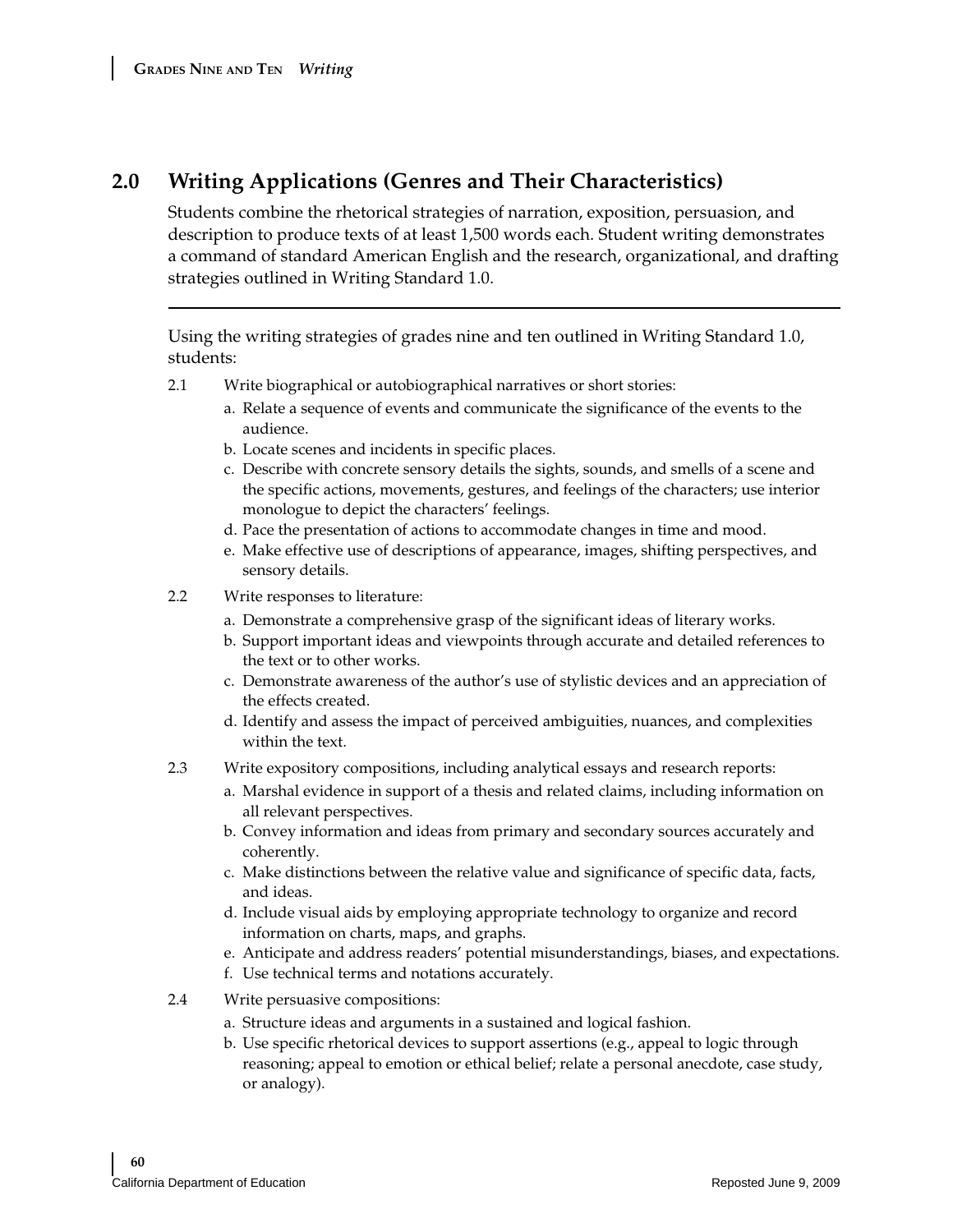- c. Clarify and defend positions with precise and relevant evidence, including facts, expert opinions, quotations, and expressions of commonly accepted beliefs and logical reasoning.
- d. Address readers' concerns, counterclaims, biases, and expectations.
- 2.5 Write business letters:
	- a. Provide clear and purposeful information and address the intended audience appropriately.
	- b. Use appropriate vocabulary, tone, and style to take into account the nature of the relationship with, and the knowledge and interests of, the recipients.
	- c. Highlight central ideas or images.
	- d. Follow a conventional style with page formats, fonts, and spacing that contribute to the documents' readability and impact.
- 2.6 Write technical documents (e.g., a manual on rules of behavior for conflict resolution, procedures for conducting a meeting, minutes of a meeting):
	- a. Report information and convey ideas logically and correctly.
	- b. Offer detailed and accurate specifications.
	- c. Include scenarios, definitions, and examples to aid comprehension (e.g., troubleshooting guide).
	- d. Anticipate readers' problems, mistakes, and misunderstandings.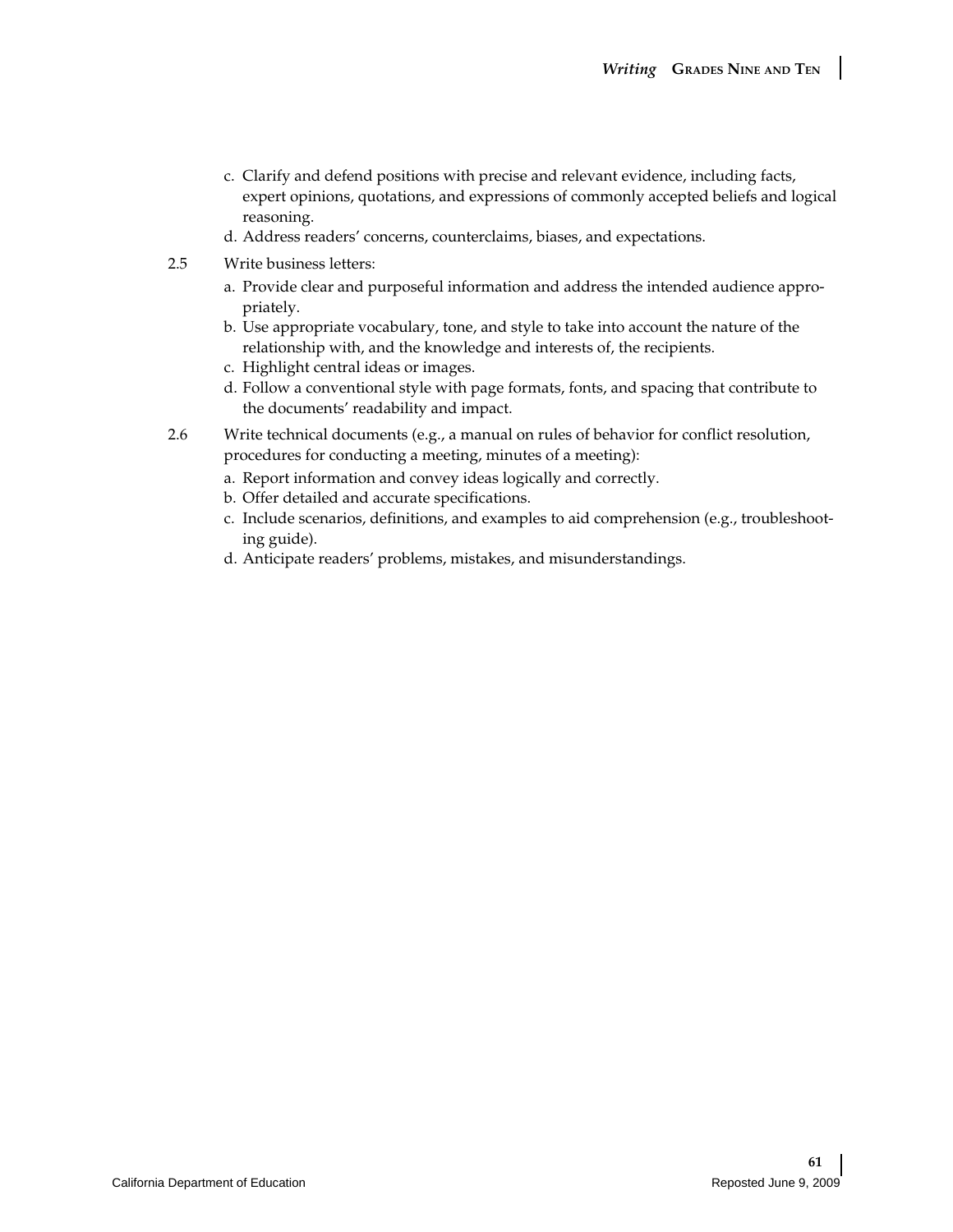## **WRITTEN AND ORAL ENGLISH LANGUAGE CONVENTIONS**

The standards for written and oral English language conventions have been placed between those for writing and for listening and speaking because these conventions are essential to both sets of skills.

### **1.0 Written and Oral English Language Conventions**

Students write and speak with a command of standard English conventions.

### *Grammar and Mechanics of Writing*

- 1.1 Identify and correctly use clauses (e.g., main and subordinate), phrases (e.g., gerund, infinitive, and participial), and mechanics of punctuation (e.g., semicolons, colons, ellipses, hyphens).
- 1.2 Understand sentence construction (e.g., parallel structure, subordination, proper placement of modifiers) and proper English usage (e.g., consistency of verb tenses).
- 1.3 Demonstrate an understanding of proper English usage and control of grammar, paragraph and sentence structure, diction, and syntax.

### *Manuscript Form*

- 1.4 Produce legible work that shows accurate spelling and correct use of the conventions of punctuation and capitalization.
- 1.5 Reflect appropriate manuscript requirements, including title page presentation, pagination, spacing and margins, and integration of source and support material (e.g., in-text citation, use of direct quotations, paraphrasing) with appropriate citations.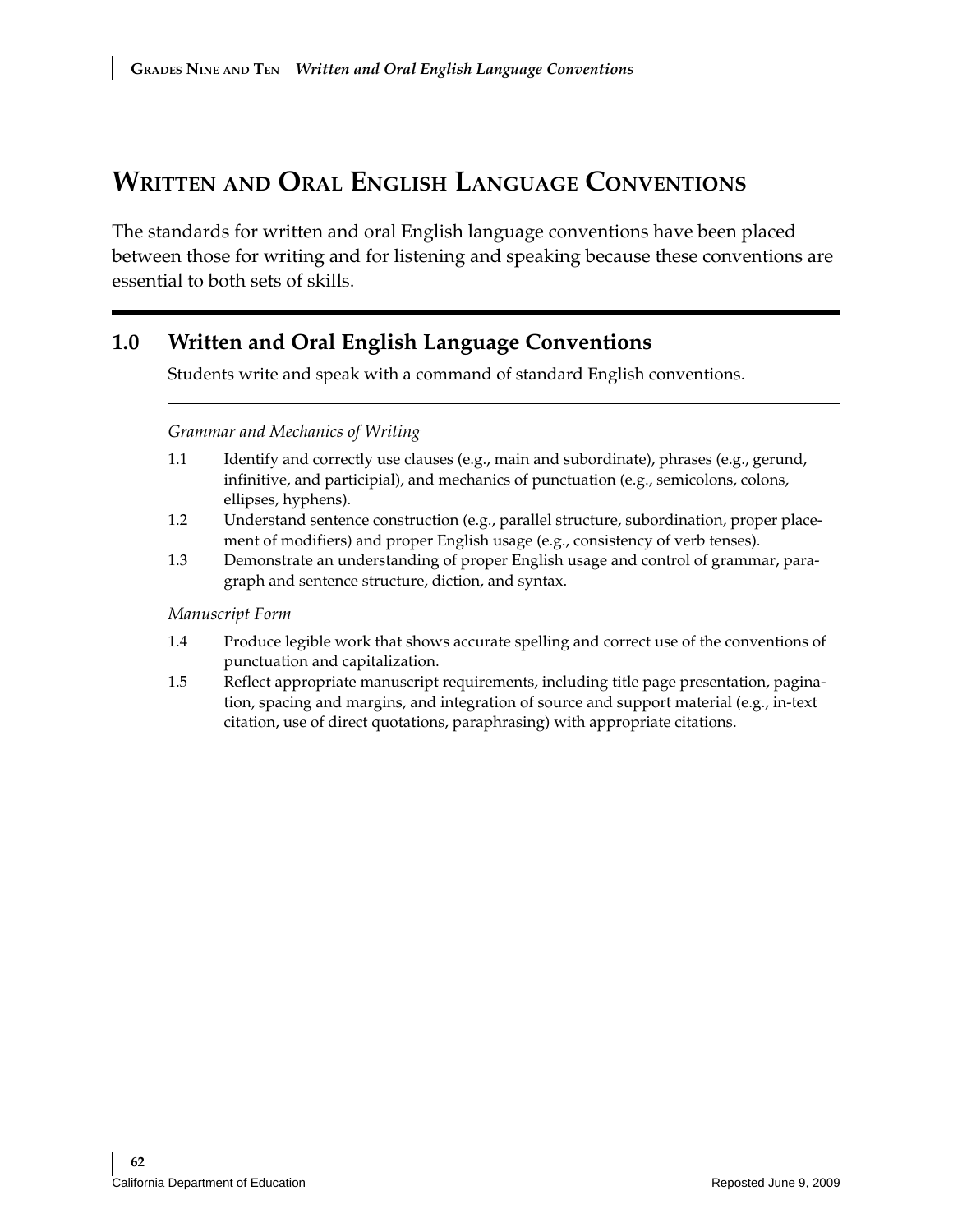## **LISTENING AND SPEAKING**

### **1.0 Listening and Speaking Strategies**

Students formulate adroit judgments about oral communication. They deliver focused and coherent presentations of their own that convey clear and distinct perspectives and solid reasoning. They use gestures, tone, and vocabulary tailored to the audience and purpose.

### *Comprehension*

- 1.1 Formulate judgments about the ideas under discussion and support those judgments with convincing evidence.
- 1.2 Compare and contrast the ways in which media genres (e.g., televised news, news magazines, documentaries, online information) cover the same event.

### *Organization and Delivery of Oral Communication*

- 1.3 Choose logical patterns of organization (e.g., chronological, topical, cause and effect) to inform and to persuade, by soliciting agreement or action, or to unite audiences behind a common belief or cause.
- 1.4 Choose appropriate techniques for developing the introduction and conclusion (e.g., by using literary quotations, anecdotes, references to authoritative sources).
- 1.5 Recognize and use elements of classical speech forms (e.g., introduction, first and second transitions, body, conclusion) in formulating rational arguments and applying the art of persuasion and debate.
- 1.6 Present and advance a clear thesis statement and choose appropriate types of proof (e.g., statistics, testimony, specific instances) that meet standard tests for evidence, including credibility, validity, and relevance.
- 1.7 Use props, visual aids, graphs, and electronic media to enhance the appeal and accuracy of presentations.
- 1.8 Produce concise notes for extemporaneous delivery.
- 1.9 Analyze the occasion and the interests of the audience and choose effective verbal and nonverbal techniques (e.g., voice, gestures, eye contact) for presentations.

*Analysis and Evaluation of Oral and Media Communications* 

- 1.10 Analyze historically significant speeches (e.g., Abraham Lincoln's "Gettysburg Address," Martin Luther King, Jr.'s "I Have a Dream") to find the rhetorical devices and features that make them memorable.
- 1.11 Assess how language and delivery affect the mood and tone of the oral communication and make an impact on the audience.
- 1.12 Evaluate the clarity, quality, effectiveness, and general coherence of a speaker's important points, arguments, evidence, organization of ideas, delivery, diction, and syntax.
- 1.13 Analyze the types of arguments used by the speaker, including argument by causation, analogy, authority, emotion, and logic.
- 1.14 Identify the aesthetic effects of a media presentation and evaluate the techniques used to create them (e.g., compare Shakespeare's *Henry V* with Kenneth Branagh's 1990 film version).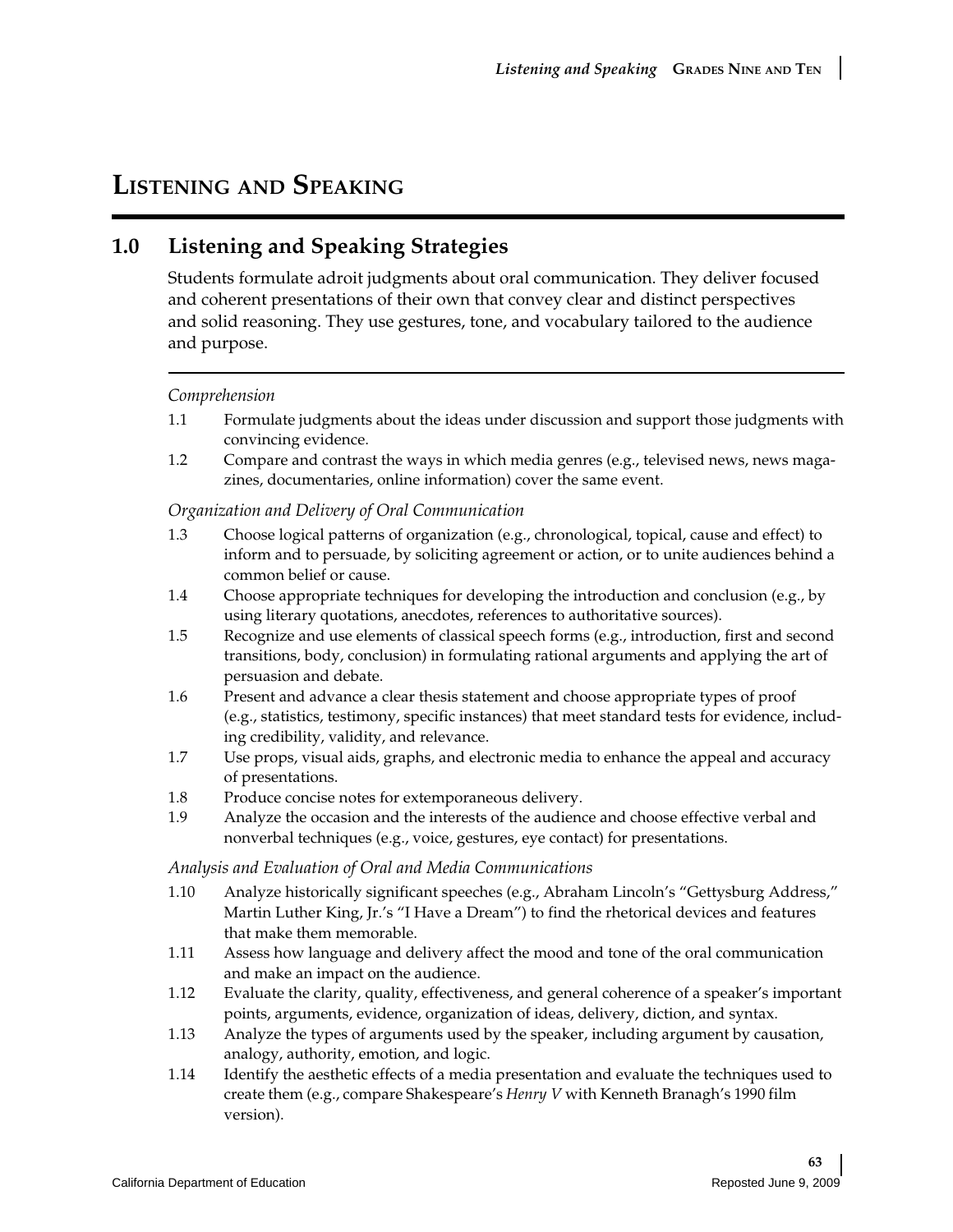### **2.0 Speaking Applications (Genres and Their Characteristics)**

Students deliver polished formal and extemporaneous presentations that combine the traditional rhetorical strategies of narration, exposition, persuasion, and description. Student speaking demonstrates a command of standard American English and the organizational and delivery strategies outlined in Listening and Speaking Standard 1.0.

Using the speaking strategies of grades nine and ten outlined in Listening and Speaking Standard 1.0, students:

- 2.1 Deliver narrative presentations:
	- a. Narrate a sequence of events and communicate their significance to the audience.
	- b. Locate scenes and incidents in specific places.
	- c. Describe with concrete sensory details the sights, sounds, and smells of a scene and the specific actions, movements, gestures, and feelings of characters.
	- d. Pace the presentation of actions to accommodate time or mood changes.
- 2.2 Deliver expository presentations:
	- a. Marshal evidence in support of a thesis and related claims, including information on all relevant perspectives.
	- b. Convey information and ideas from primary and secondary sources accurately and coherently.
	- c. Make distinctions between the relative value and significance of specific data, facts, and ideas.
	- d. Include visual aids by employing appropriate technology to organize and display information on charts, maps, and graphs.
	- e. Anticipate and address the listener's potential misunderstandings, biases, and expectations.
	- f. Use technical terms and notations accurately.
- 2.3 Apply appropriate interviewing techniques:
	- a. Prepare and ask relevant questions.
	- b. Make notes of responses.
	- c. Use language that conveys maturity, sensitivity, and respect.
	- d. Respond correctly and effectively to questions.
	- e. Demonstrate knowledge of the subject or organization.
	- f. Compile and report responses.
	- g. Evaluate the effectiveness of the interview.
- 2.4 Deliver oral responses to literature:
	- a. Advance a judgment demonstrating a comprehensive grasp of the significant ideas of works or passages (i.e., make and support warranted assertions about the text).
	- b. Support important ideas and viewpoints through accurate and detailed references to the text or to other works.
	- c. Demonstrate awareness of the author's use of stylistic devices and an appreciation of the effects created.
	- d. Identify and assess the impact of perceived ambiguities, nuances, and complexities within the text.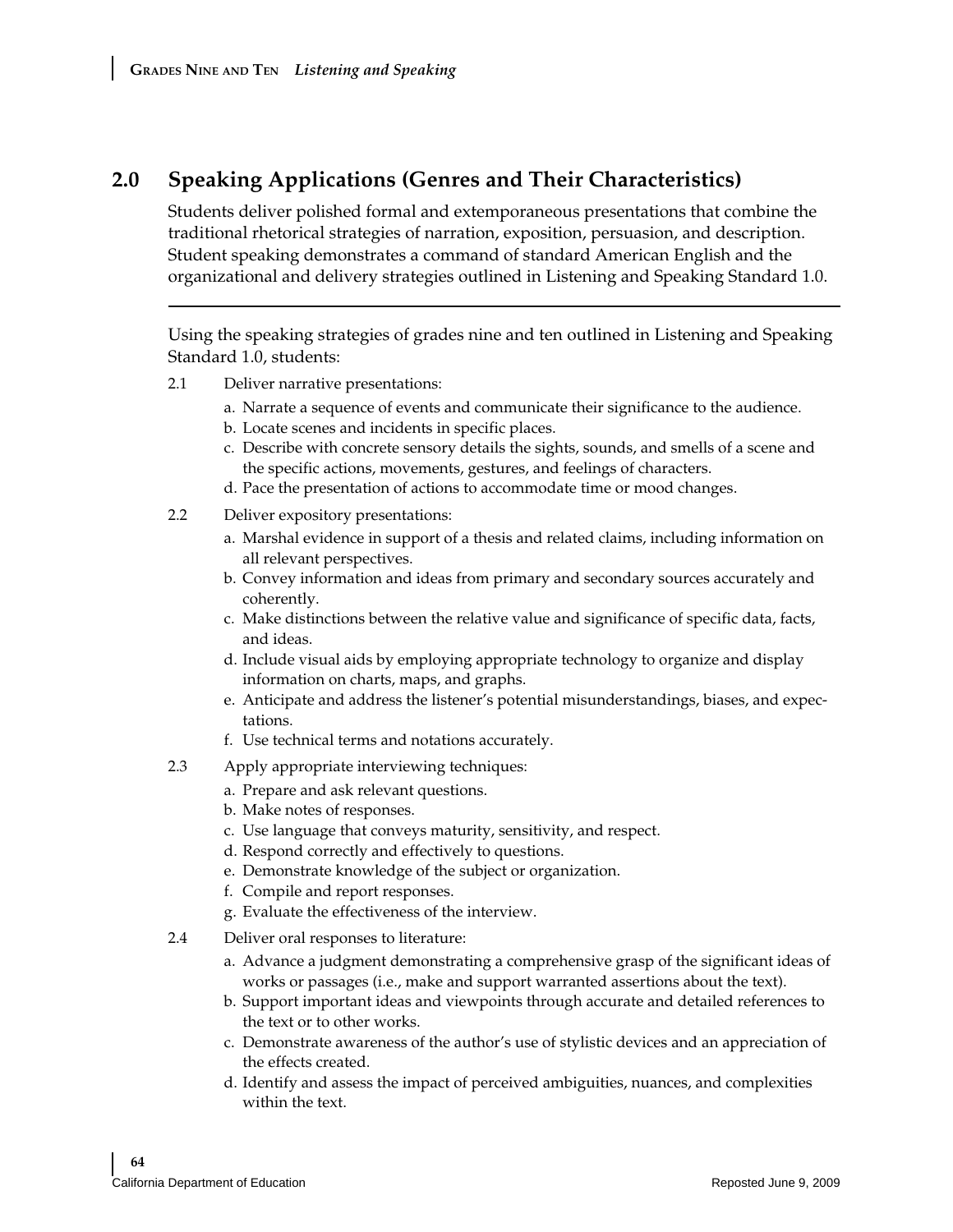- 2.5 Deliver persuasive arguments (including evaluation and analysis of problems and solutions and causes and effects):
	- a. Structure ideas and arguments in a coherent, logical fashion.
	- b. Use rhetorical devices to support assertions (e.g., by appeal to logic through reasoning; by appeal to emotion or ethical belief; by use of personal anecdote, case study, or analogy).
	- c. Clarify and defend positions with precise and relevant evidence, including facts, expert opinions, quotations, expressions of commonly accepted beliefs, and logical reasoning.
	- d. Anticipate and address the listener's concerns and counterarguments.
- 2.6 Deliver descriptive presentations:
	- a. Establish clearly the speaker's point of view on the subject of the presentation.
	- b. Establish clearly the speaker's relationship with that subject (e.g., dispassionate observation, personal involvement).
	- c. Use effective, factual descriptions of appearance, concrete images, shifting perspectives and vantage points, and sensory details.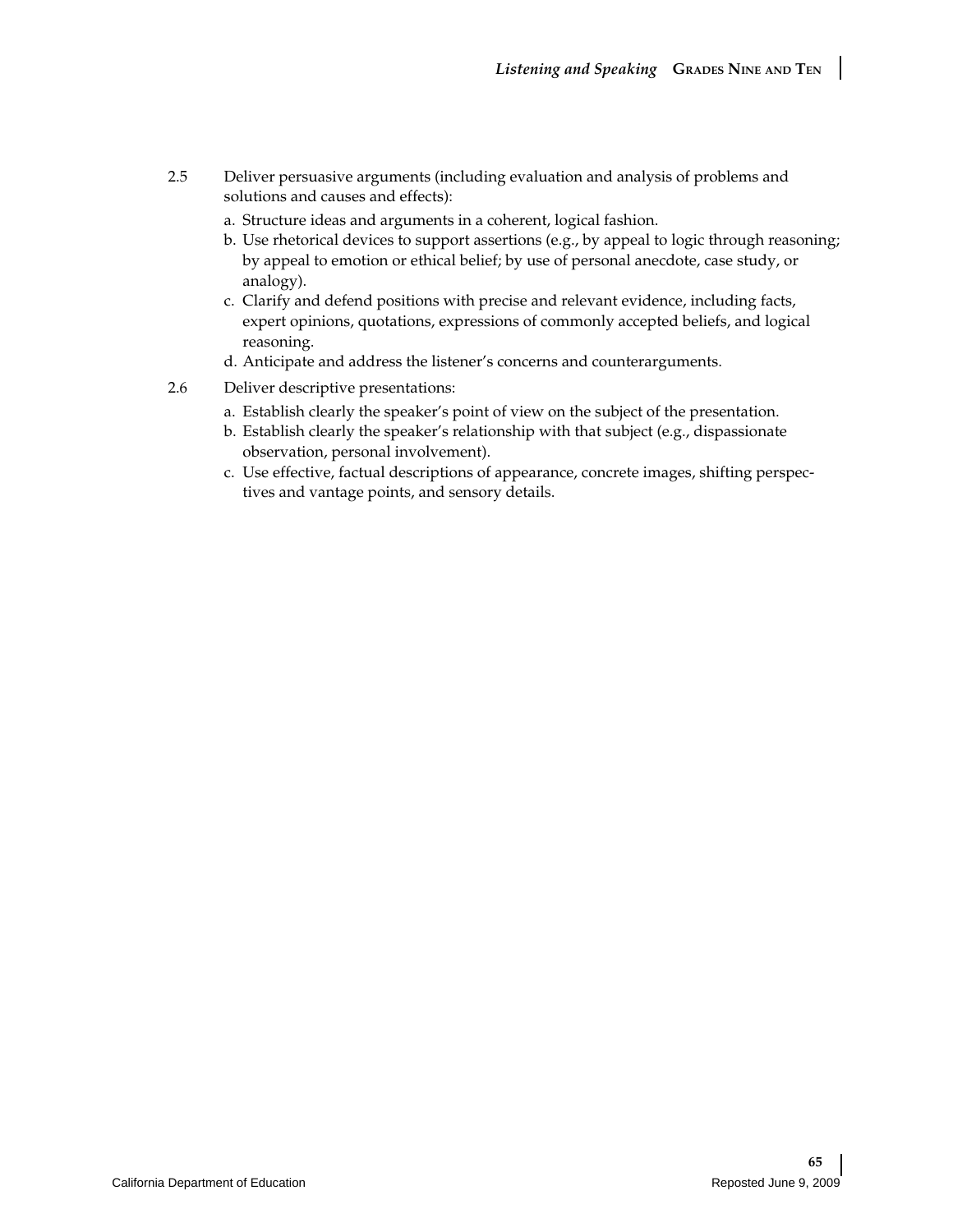

# **READING**

## **1.0 Word Analysis, Fluency, and Systematic Vocabulary Development**

Students apply their knowledge of word origins to determine the meaning of new words encountered in reading materials and use those words accurately.

#### *Vocabulary and Concept Development*

- 1.1 Trace the etymology of significant terms used in political science and history.
- 1.2 Apply knowledge of Greek, Latin, and Anglo-Saxon roots and affixes to draw inferences concerning the meaning of scientific and mathematical terminology.
- 1.3 Discern the meaning of analogies encountered, analyzing specific comparisons as well as relationships and inferences.

## **2.0 Reading Comprehension (Focus on Informational Materials)**

Students read and understand grade-level-appropriate material. They analyze the organizational patterns, arguments, and positions advanced. The selections in *Recommended Literature, Kindergarten Through Grade Twelve* illustrate the quality and complexity of the materials to be read by students. In addition, by grade twelve, students read two million words annually on their own, including a wide variety of classic and contemporary literature, magazines, newspapers, and online information.

*Structural Features of Informational Materials* 

2.1 Analyze both the features and the rhetorical devices of different types of public documents (e.g., policy statements, speeches, debates, platforms) and the way in which authors use those features and devices.

#### *Comprehension and Analysis of Grade-Level-Appropriate Text*

- 2.2 Analyze the way in which clarity of meaning is affected by the patterns of organization, hierarchical structures, repetition of the main ideas, syntax, and word choice in the text.
- 2.3 Verify and clarify facts presented in other types of expository texts by using a variety of consumer, workplace, and public documents.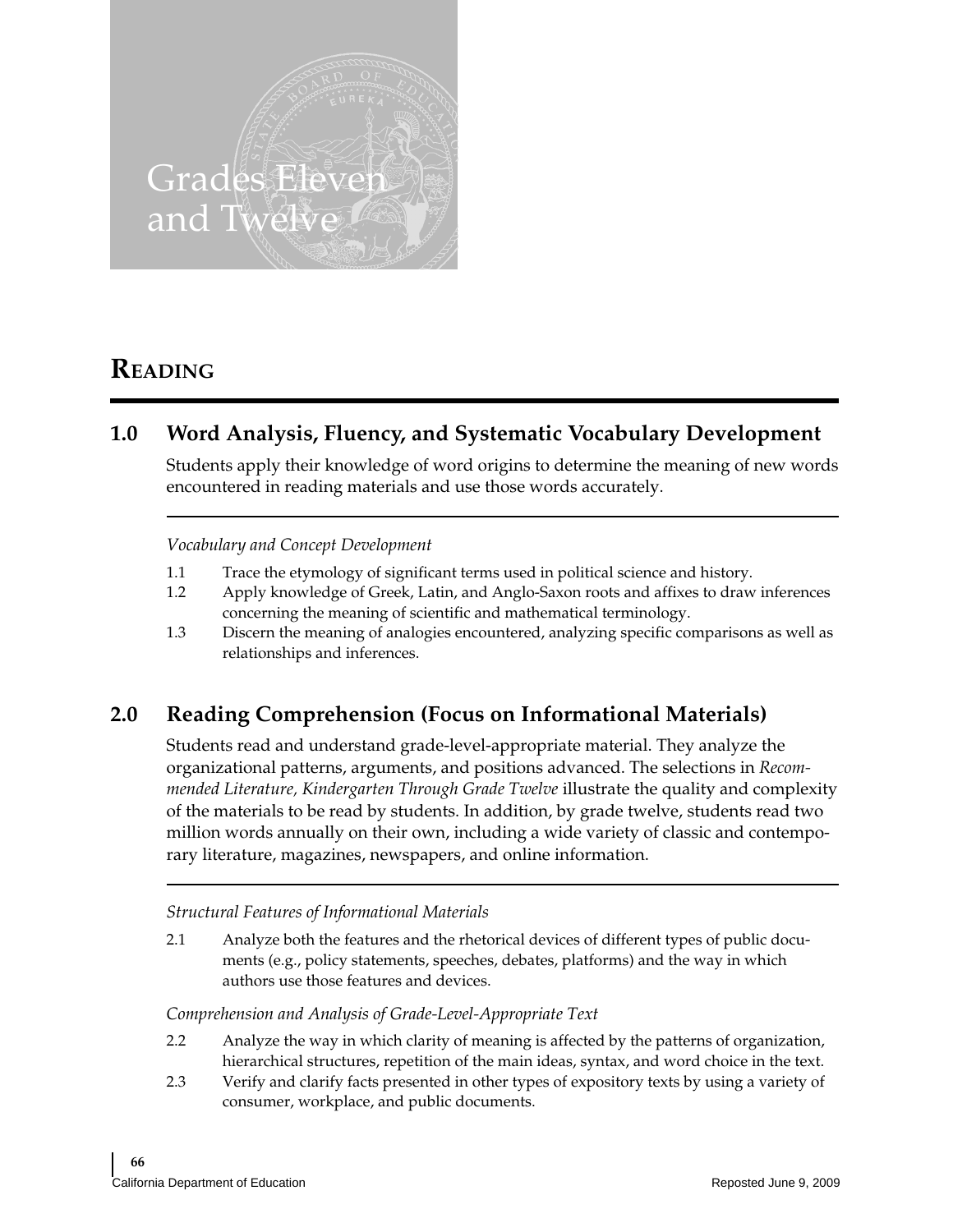- 2.4 Make warranted and reasonable assertions about the author's arguments by using elements of the text to defend and clarify interpretations.
- 2.5 Analyze an author's implicit and explicit philosophical assumptions and beliefs about a subject.

#### *Expository Critique*

2.6 Critique the power, validity, and truthfulness of arguments set forth in public documents; their appeal to both friendly and hostile audiences; and the extent to which the arguments anticipate and address reader concerns and counterclaims (e.g., appeal to reason, to authority, to pathos and emotion).

## **3.0 Literary Response and Analysis**

Students read and respond to historically or culturally significant works of literature that reflect and enhance their studies of history and social science. They conduct indepth analyses of recurrent themes. The selections in *Recommended Literature, Kindergarten Through Grade Twelve* illustrate the quality and complexity of the materials to be read by students.

#### *Structural Features of Literature*

3.1 Analyze characteristics of subgenres (e.g., satire, parody, allegory, pastoral) that are used in poetry, prose, plays, novels, short stories, essays, and other basic genres.

#### *Narrative Analysis of Grade-Level-Appropriate Text*

- 3.2 Analyze the way in which the theme or meaning of a selection represents a view or comment on life, using textual evidence to support the claim.
- 3.3 Analyze the ways in which irony, tone, mood, the author's style, and the "sound" of language achieve specific rhetorical or aesthetic purposes or both.
- 3.4 Analyze ways in which poets use imagery, personification, figures of speech, and sounds to evoke readers' emotions.
- 3.5 Analyze recognized works of American literature representing a variety of genres and traditions:
	- a. Trace the development of American literature from the colonial period forward.
	- b. Contrast the major periods, themes, styles, and trends and describe how works by members of different cultures relate to one another in each period.
	- c. Evaluate the philosophical, political, religious, ethical, and social influences of the historical period that shaped the characters, plots, and settings.
- 3.6 Analyze the way in which authors through the centuries have used archetypes drawn from myth and tradition in literature, film, political speeches, and religious writings (e.g., how the archetypes of banishment from an ideal world may be used to interpret Shakespeare's tragedy *Macbeth*).
- 3.7 Analyze recognized works of world literature from a variety of authors:
	- a. Contrast the major literary forms, techniques, and characteristics of the major literary periods (e.g., Homeric Greece, medieval, romantic, neoclassic, modern).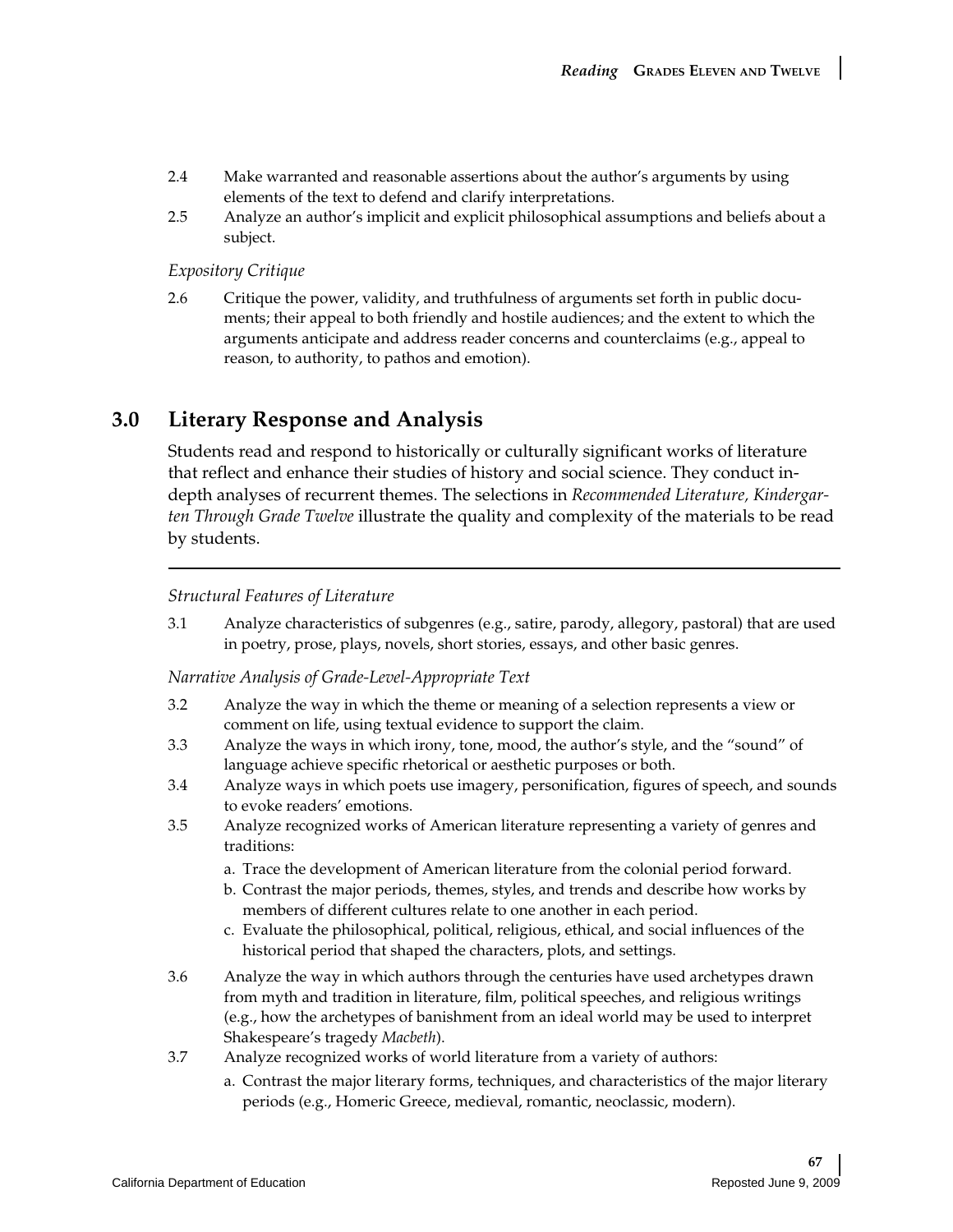- b. Relate literary works and authors to the major themes and issues of their eras.
- c. Evaluate the philosophical, political, religious, ethical, and social influences of the historical period that shaped the characters, plots, and settings.

#### *Literary Criticism*

- 3.8 Analyze the clarity and consistency of political assumptions in a selection of literary works or essays on a topic (e.g., suffrage, women's role in organized labor). (Political approach)
- 3.9 Analyze the philosophical arguments presented in literary works to determine whether the authors' positions have contributed to the quality of each work and the credibility of the characters. (Philosophical approach)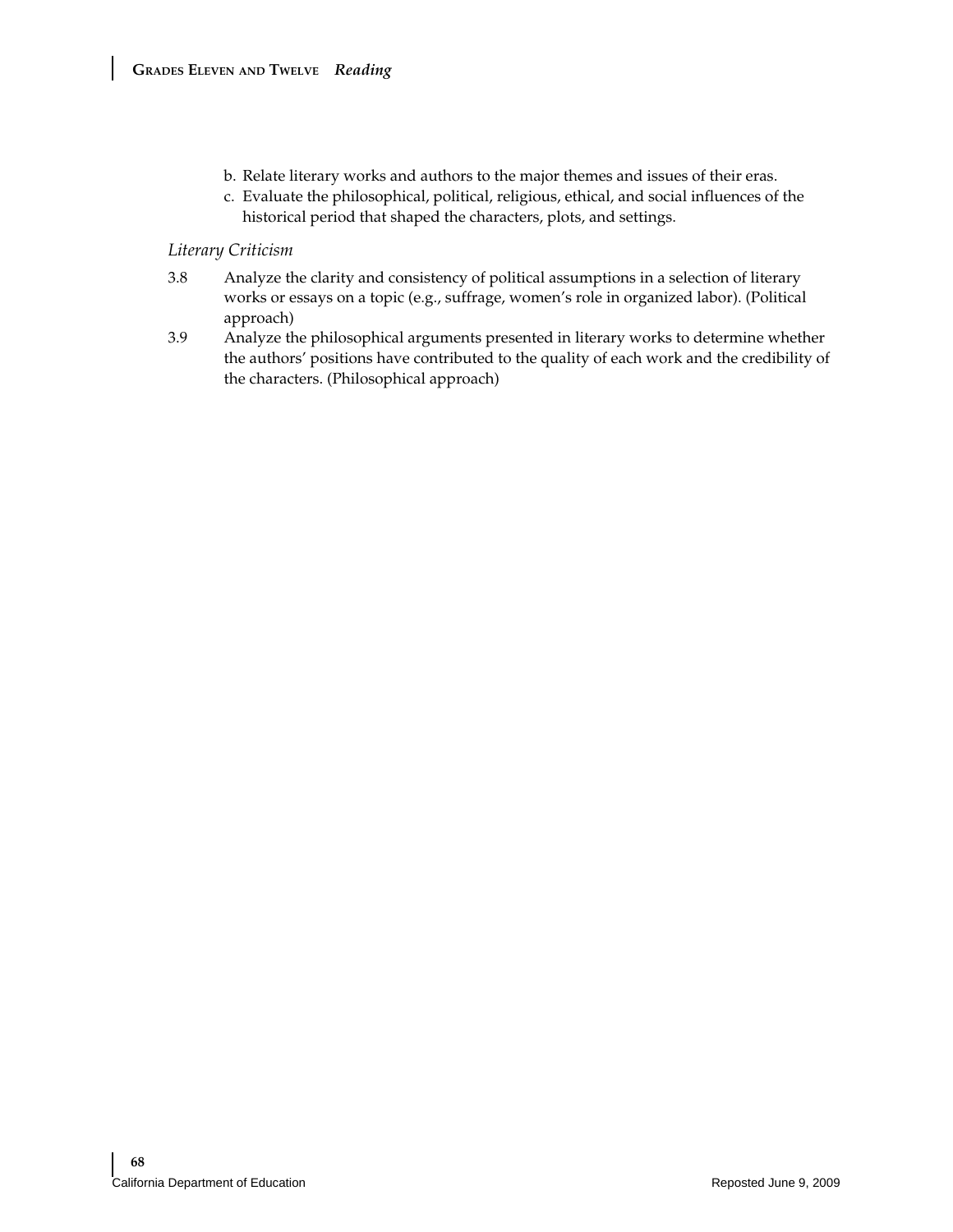# **WRITING**

## **1.0 Writing Strategies**

Students write coherent and focused texts that convey a well-defined perspective and tightly reasoned argument. The writing demonstrates students' awareness of the audience and purpose and progression through the stages of the writing process.

*Organization and Focus* 

- 1.1 Demonstrate an understanding of the elements of discourse (e.g., purpose, speaker, audience, form) when completing narrative, expository, persuasive, or descriptive writing assignments.
- 1.2 Use point of view, characterization, style (e.g., use of irony), and related elements for specific rhetorical and aesthetic purposes.
- 1.3 Structure ideas and arguments in a sustained, persuasive, and sophisticated way and support them with precise and relevant examples.
- 1.4 Enhance meaning by employing rhetorical devices, including the extended use of parallelism, repetition, and analogy; the incorporation of visual aids (e.g., graphs, tables, pictures); and the issuance of a call for action.
- 1.5 Use language in natural, fresh, and vivid ways to establish a specific tone.

#### *Research and Technology*

- 1.6 Develop presentations by using clear research questions and creative and critical research strategies (e.g., field studies, oral histories, interviews, experiments, electronic sources).
- 1.7 Use systematic strategies to organize and record information (e.g., anecdotal scripting, annotated bibliographies).
- 1.8 Integrate databases, graphics, and spreadsheets into word-processed documents.

#### *Evaluation and Revision*

1.9 Revise text to highlight the individual voice, improve sentence variety and style, and enhance subtlety of meaning and tone in ways that are consistent with the purpose, audience, and genre.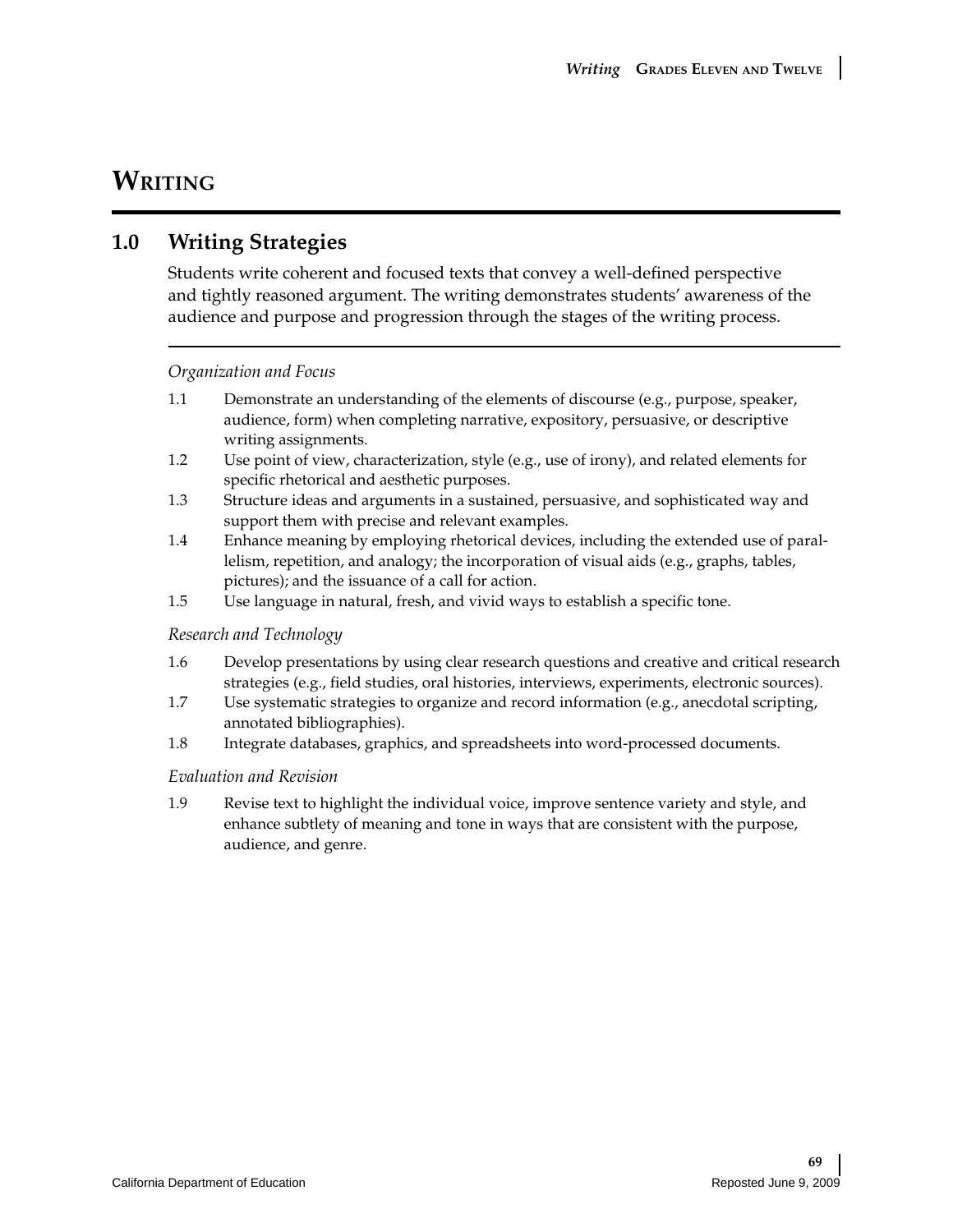### **2.0 Writing Applications (Genres and Their Characteristics)**

Students combine the rhetorical strategies of narration, exposition, persuasion, and description to produce texts of at least 1,500 words each. Student writing demonstrates a command of standard American English and the research, organizational, and drafting strategies outlined in Writing Standard 1.0.

Using the writing strategies of grades eleven and twelve outlined in Writing Standard 1.0, students:

- 2.1 Write fictional, autobiographical, or biographical narratives:
	- a. Narrate a sequence of events and communicate their significance to the audience.
	- b. Locate scenes and incidents in specific places.
	- c. Describe with concrete sensory details the sights, sounds, and smells of a scene and the specific actions, movements, gestures, and feelings of the characters; use interior monologue to depict the characters' feelings.
	- d. Pace the presentation of actions to accommodate temporal, spatial, and dramatic mood changes.
	- e. Make effective use of descriptions of appearance, images, shifting perspectives, and sensory details.
- 2.2 Write responses to literature:
	- a. Demonstrate a comprehensive understanding of the significant ideas in works or passages.
	- b. Analyze the use of imagery, language, universal themes, and unique aspects of the text.
	- c. Support important ideas and viewpoints through accurate and detailed references to the text and to other works.
	- d. Demonstrate an understanding of the author's use of stylistic devices and an appreciation of the effects created.
	- e. Identify and assess the impact of perceived ambiguities, nuances, and complexities within the text.
- 2.3 Write reflective compositions:
	- a. Explore the significance of personal experiences, events, conditions, or concerns by using rhetorical strategies (e.g., narration, description, exposition, persuasion).
	- b. Draw comparisons between specific incidents and broader themes that illustrate the writer's important beliefs or generalizations about life.
	- c. Maintain a balance in describing individual incidents and relate those incidents to more general and abstract ideas.
- 2.4 Write historical investigation reports:
	- a. Use exposition, narration, description, argumentation, or some combination of rhetorical strategies to support the main proposition.
	- b. Analyze several historical records of a single event, examining critical relationships between elements of the research topic.
	- c. Explain the perceived reason or reasons for the similarities and differences in historical records with information derived from primary and secondary sources to support or enhance the presentation.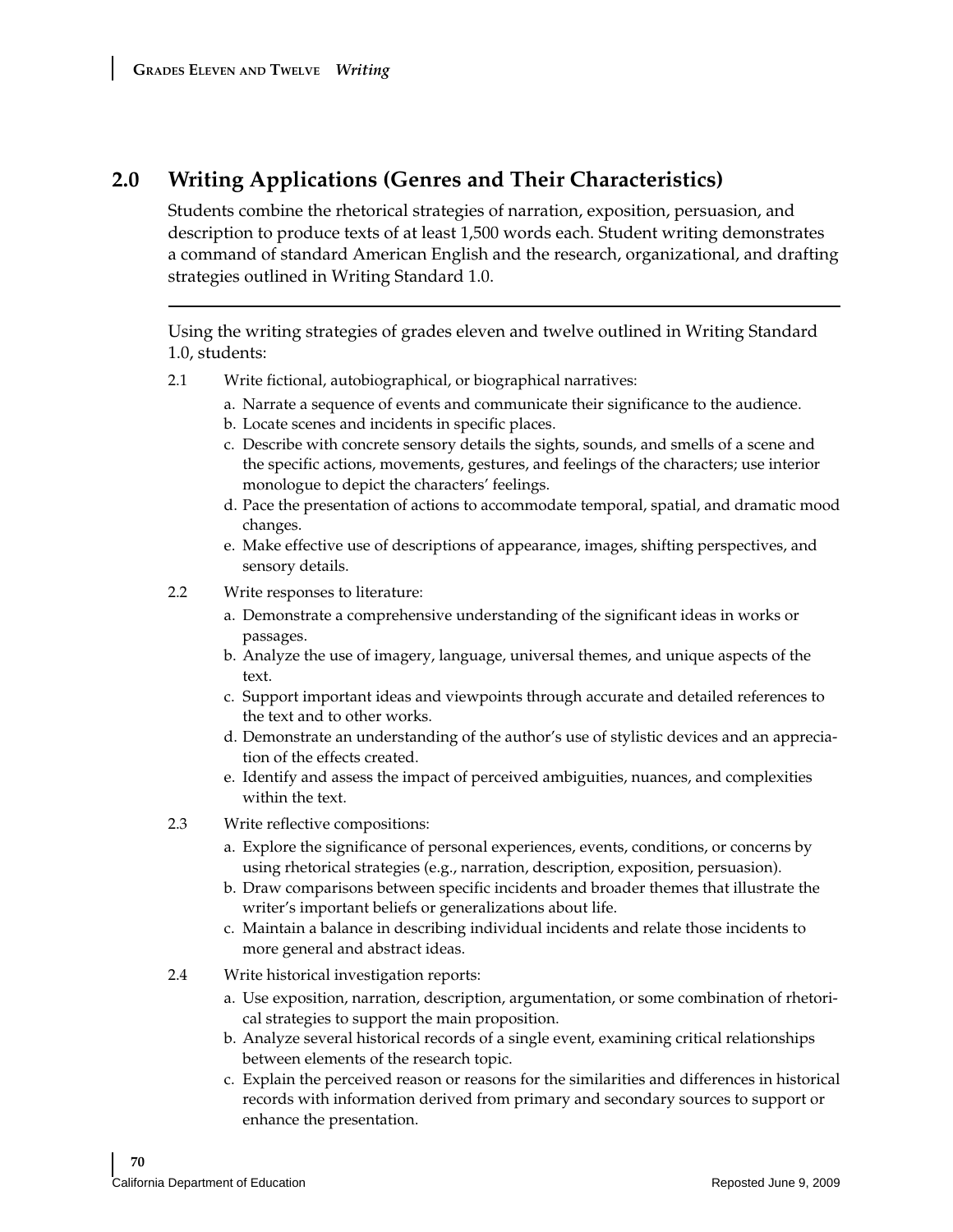- d. Include information from all relevant perspectives and take into consideration the validity and reliability of sources.
- e. Include a formal bibliography.
- 2.5 Write job applications and résumés:
	- a. Provide clear and purposeful information and address the intended audience appropriately.
	- b. Use varied levels, patterns, and types of language to achieve intended effects and aid comprehension.
	- c. Modify the tone to fit the purpose and audience.
	- d. Follow the conventional style for that type of document (e.g., résumé, memorandum) and use page formats, fonts, and spacing that contribute to the readability and impact of the document.
- 2.6 Deliver multimedia presentations:
	- a. Combine text, images, and sound and draw information from many sources (e.g., television broadcasts, videos, films, newspapers, magazines, CD-ROMs, the Internet, electronic media-generated images).
	- b. Select an appropriate medium for each element of the presentation.
	- c. Use the selected media skillfully, editing appropriately and monitoring for quality.
	- d. Test the audience's response and revise the presentation accordingly.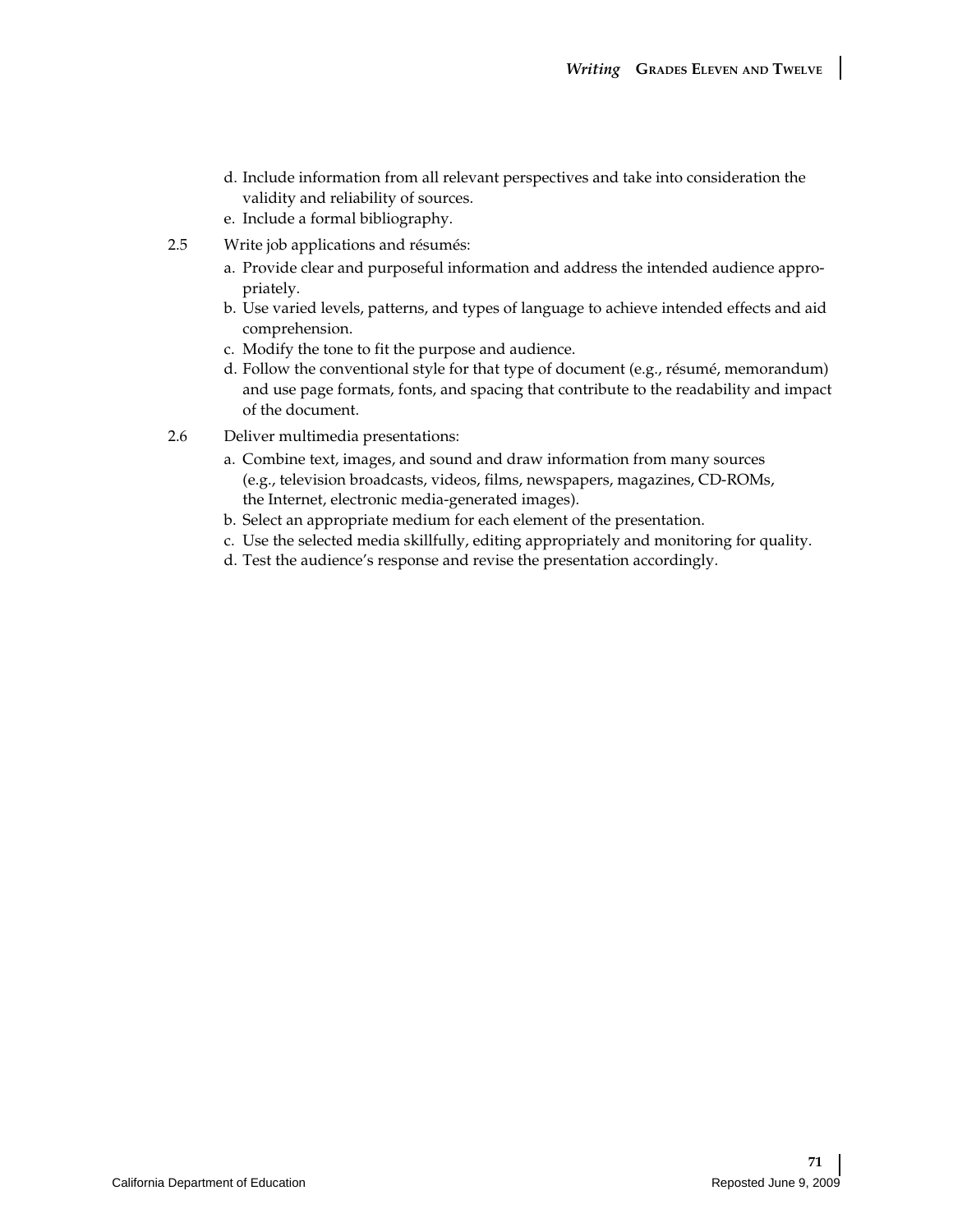# **WRITTEN AND ORAL ENGLISH LANGUAGE CONVENTIONS**

The standards for written and oral English language conventions have been placed between those for writing and for listening and speaking because these conventions are essential to both sets of skills.

## **1.0 Written and Oral English Language Conventions**

Students write and speak with a command of standard English conventions.

- 1.1 Demonstrate control of grammar, diction, and paragraph and sentence structure and an understanding of English usage.
- 1.2 Produce legible work that shows accurate spelling and correct punctuation and capitalization.
- 1.3 Reflect appropriate manuscript requirements in writing.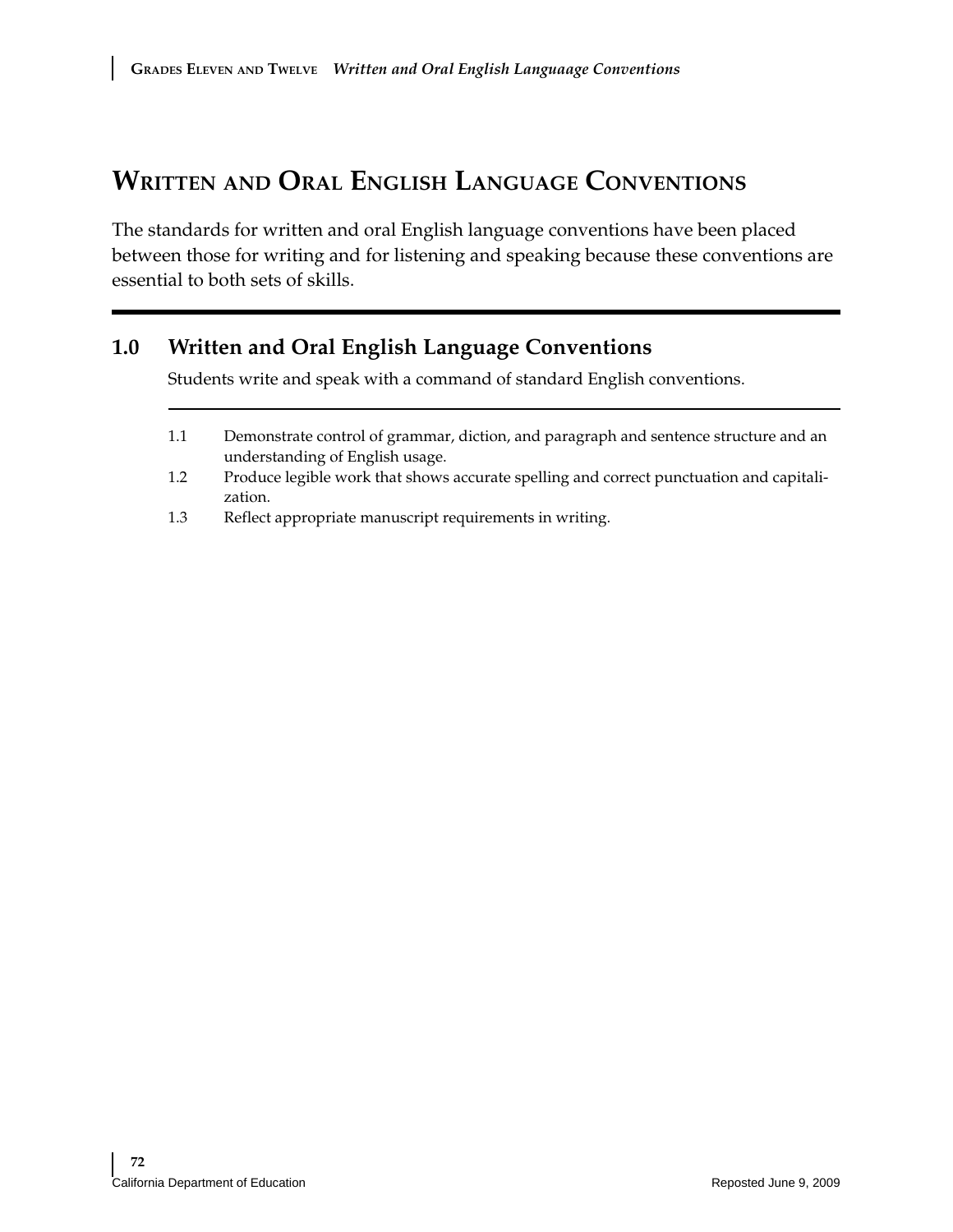# **LISTENING AND SPEAKING**

## **1.0 Listening and Speaking Strategies**

Students formulate adroit judgments about oral communication. They deliver focused and coherent presentations that convey clear and distinct perspectives and demonstrate solid reasoning. They use gestures, tone, and vocabulary tailored to the audience and purpose.

#### *Comprehension*

- 1.1 Recognize strategies used by the media to inform, persuade, entertain, and transmit culture (e.g., advertisements; perpetuation of stereotypes; use of visual representations, special effects, language).
- 1.2 Analyze the impact of the media on the democratic process (e.g., exerting influence on elections, creating images of leaders, shaping attitudes) at the local, state, and national levels.
- 1.3 Interpret and evaluate the various ways in which events are presented and information is communicated by visual image makers (e.g., graphic artists, documentary filmmakers, illustrators, news photographers).

#### *Organization and Delivery of Oral Communication*

- 1.4 Use rhetorical questions, parallel structure, concrete images, figurative language, characterization, irony, and dialogue to achieve clarity, force, and aesthetic effect.
- 1.5 Distinguish between and use various forms of classical and contemporary logical arguments, including:
	- a. Inductive and deductive reasoning
	- b. Syllogisms and analogies
- 1.6 Use logical, ethical, and emotional appeals that enhance a specific tone and purpose.
- 1.7 Use appropriate rehearsal strategies to pay attention to performance details, achieve command of the text, and create skillful artistic staging.
- 1.8 Use effective and interesting language, including:
	- a. Informal expressions for effect
	- b. Standard American English for clarity
	- c. Technical language for specificity
- 1.9 Use research and analysis to justify strategies for gesture, movement, and vocalization, including dialect, pronunciation, and enunciation.
- 1.10 Evaluate when to use different kinds of effects (e.g., visual, music, sound, graphics) to create effective productions.

#### *Analysis and Evaluation of Oral and Media Communications*

- 1.11 Critique a speaker's diction and syntax in relation to the purpose of an oral communication and the impact the words may have on the audience.
- 1.12 Identify logical fallacies used in oral addresses (e.g., attack *ad hominem*, false causality, red herring, overgeneralization, bandwagon effect).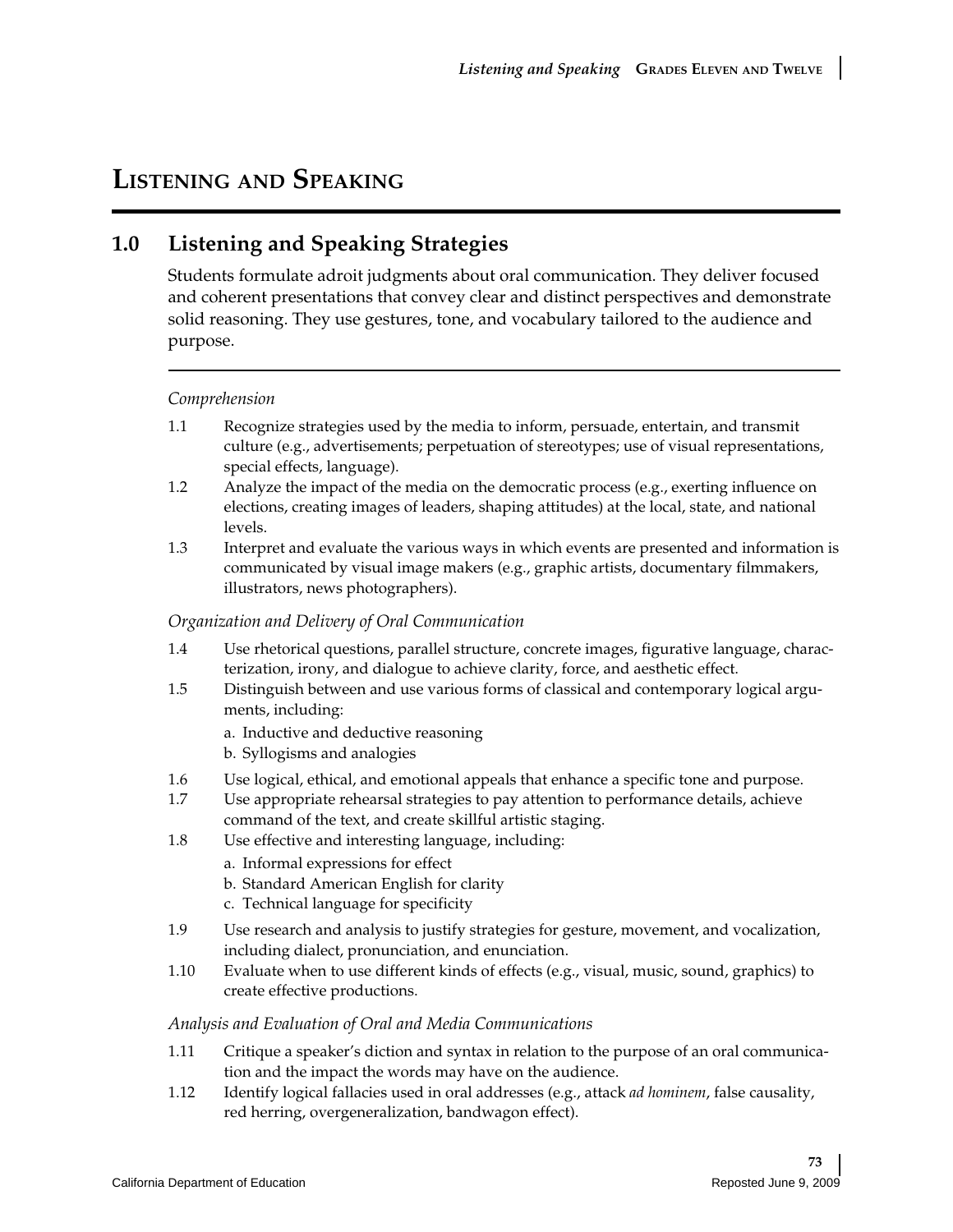- 1.13 Analyze the four basic types of persuasive speech (i.e., propositions of fact, value, problem, or policy) and understand the similarities and differences in their patterns of organization and the use of persuasive language, reasoning, and proof.
- 1.14 Analyze the techniques used in media messages for a particular audience and evaluate their effectiveness (e.g., Orson Welles' radio broadcast "War of the Worlds").

## **2.0 Speaking Applications (Genres and Their Characteristics)**

Students deliver polished formal and extemporaneous presentations that combine traditional rhetorical strategies of narration, exposition, persuasion, and description. Student speaking demonstrates a command of standard American English and the organizational and delivery strategies outlined in Listening and Speaking Standard 1.0.

Using the speaking strategies of grades eleven and twelve outlined in Listening and Speaking Standard 1.0, students:

- 2.1 Deliver reflective presentations:
	- a. Explore the significance of personal experiences, events, conditions, or concerns, using appropriate rhetorical strategies (e.g., narration, description, exposition, persuasion).
	- b. Draw comparisons between the specific incident and broader themes that illustrate the speaker's beliefs or generalizations about life.
	- c. Maintain a balance between describing the incident and relating it to more general, abstract ideas.
- 2.2 Deliver oral reports on historical investigations:
	- a. Use exposition, narration, description, persuasion, or some combination of those to support the thesis.
	- b. Analyze several historical records of a single event, examining critical relationships between elements of the research topic.
	- c. Explain the perceived reason or reasons for the similarities and differences by using information derived from primary and secondary sources to support or enhance the presentation.
	- d. Include information on all relevant perspectives and consider the validity and reliability of sources.
- 2.3 Deliver oral responses to literature:
	- a. Demonstrate a comprehensive understanding of the significant ideas of literary works (e.g., make assertions about the text that are reasonable and supportable).
	- b. Analyze the imagery, language, universal themes, and unique aspects of the text through the use of rhetorical strategies (e.g., narration, description, persuasion, exposition, a combination of those strategies).
	- c. Support important ideas and viewpoints through accurate and detailed references to the text or to other works.
	- d. Demonstrate an awareness of the author's use of stylistic devices and an appreciation of the effects created.
	- e. Identify and assess the impact of perceived ambiguities, nuances, and complexities within the text.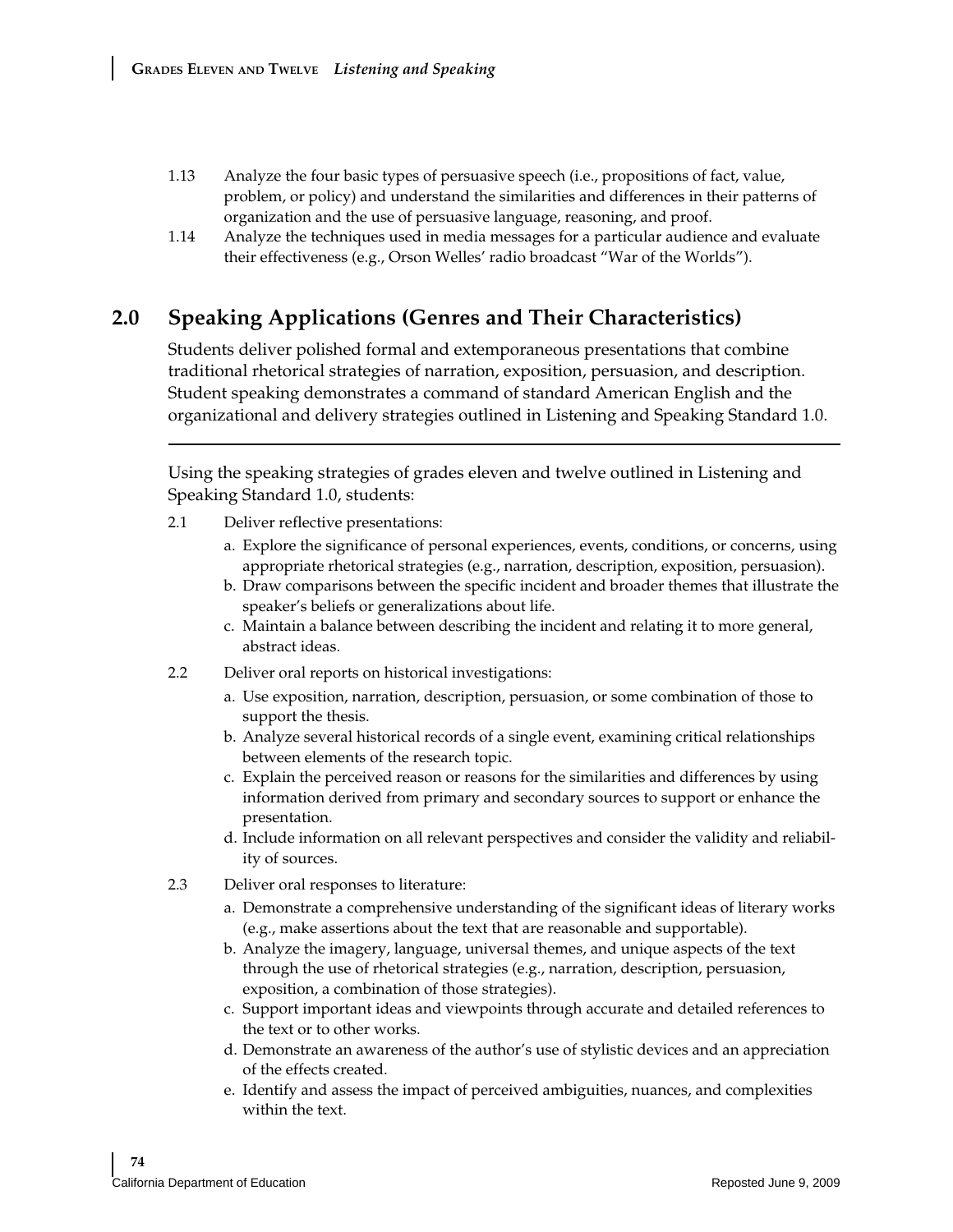- 2.4 Deliver multimedia presentations:
	- a. Combine text, images, and sound by incorporating information from a wide range of media, including films, newspapers, magazines, CD-ROMs, online information, television, videos, and electronic media-generated images.
	- b. Select an appropriate medium for each element of the presentation.
	- c. Use the selected media skillfully, editing appropriately and monitoring for quality.
	- d. Test the audience's response and revise the presentation accordingly.
- 2.5 Recite poems, selections from speeches, or dramatic soliloquies with attention to performance details to achieve clarity, force, and aesthetic effect and to demonstrate an understanding of the meaning (e.g., Hamlet's soliloquy "To Be or Not to Be").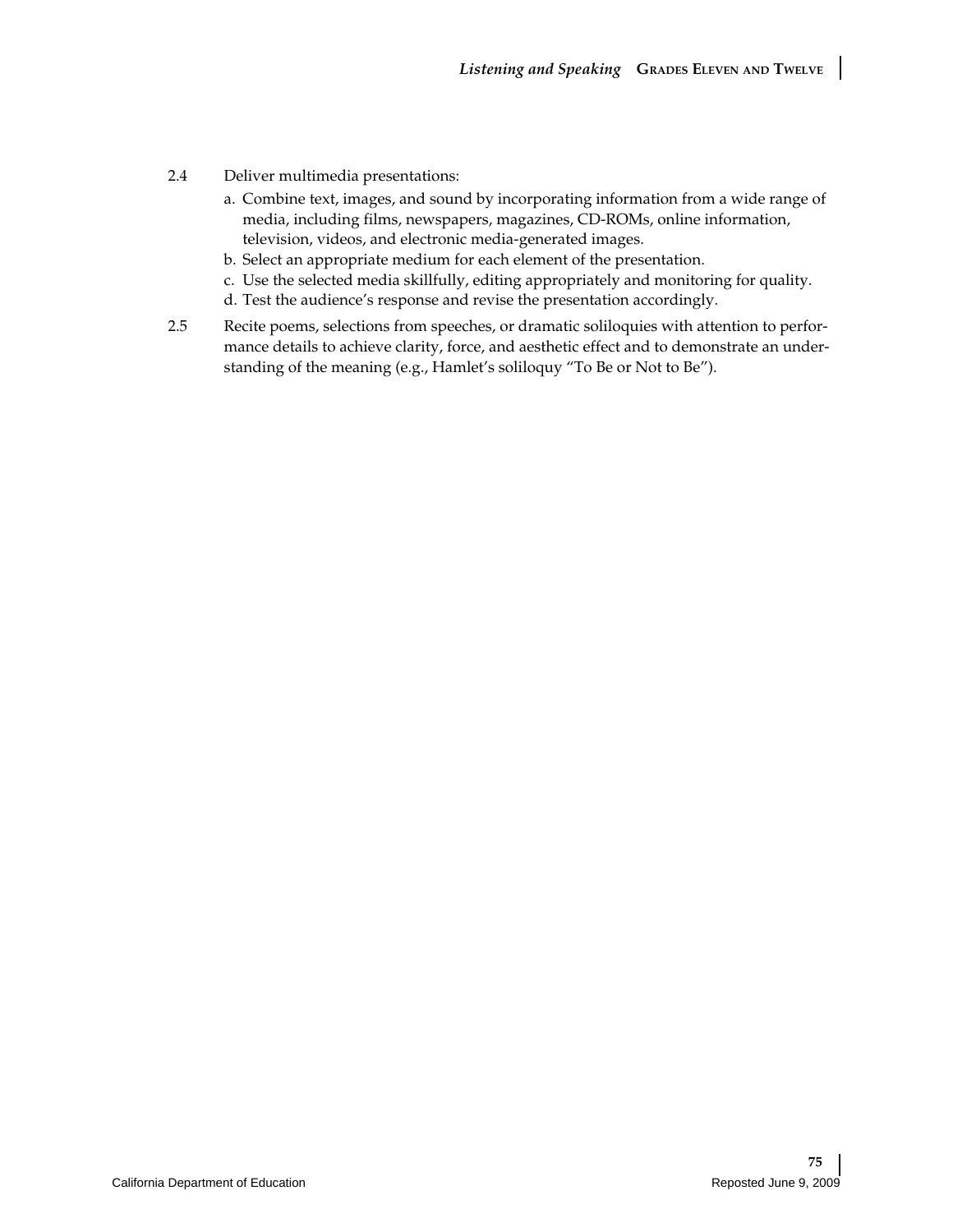

| active voice           | A verb form in which the subject of the verb carries out some action.<br>Example: He hit the ball.                                                                                                                                                    |
|------------------------|-------------------------------------------------------------------------------------------------------------------------------------------------------------------------------------------------------------------------------------------------------|
| affix                  | A bound (nonword) morpheme that changes the meaning or function of<br>a root or stem to which it is attached, such as the prefix ad- and the suffix<br>-ing in adjoining.                                                                             |
| alliteration           | The repetition of the same sound, usually of a consonant, at the begin-<br>ning of two or more words immediately succeeding each other or at<br>short intervals.<br><b>Example:</b> The repetition of f and g in fields ever fresh, groves ever green |
| alphabetic principle   | The assumption underlying alphabetic writing systems that each speech<br>sound or phoneme of a language should have its own distinctive graphic<br>representation.                                                                                    |
| analogy                | A resemblance in some particulars between things otherwise unlike.                                                                                                                                                                                    |
| anecdotal scripting    | The systematic recording of behavioral incidents cited in a literary work<br>for purposes of organization and clarity.                                                                                                                                |
| annotated bibliography | The inclusion of additional comments in the works listed in the standard<br>bibliography.                                                                                                                                                             |
| antecedent             | A word, phrase, or clause to which a following pronoun refers.<br>Example: Iris tried, but she couldn't find the book. Iris is the antecedent of<br>she.                                                                                              |
| appeal to reason       | A call upon the reader's faculty to think in a rational way to persuade his<br>or her thoughts.                                                                                                                                                       |
| appeal to authority    | A call upon an individual or other source as an expert to strengthen an<br>argument made by the author of a work.                                                                                                                                     |
| appeal to emotion      | The ad populum approach is a common fallacy in arguments. Instead of<br>presenting evidence in an argument, it relies on expressive language and<br>other devices calculated to incite enthusiasm, excitement, anger, or<br>hatred.                   |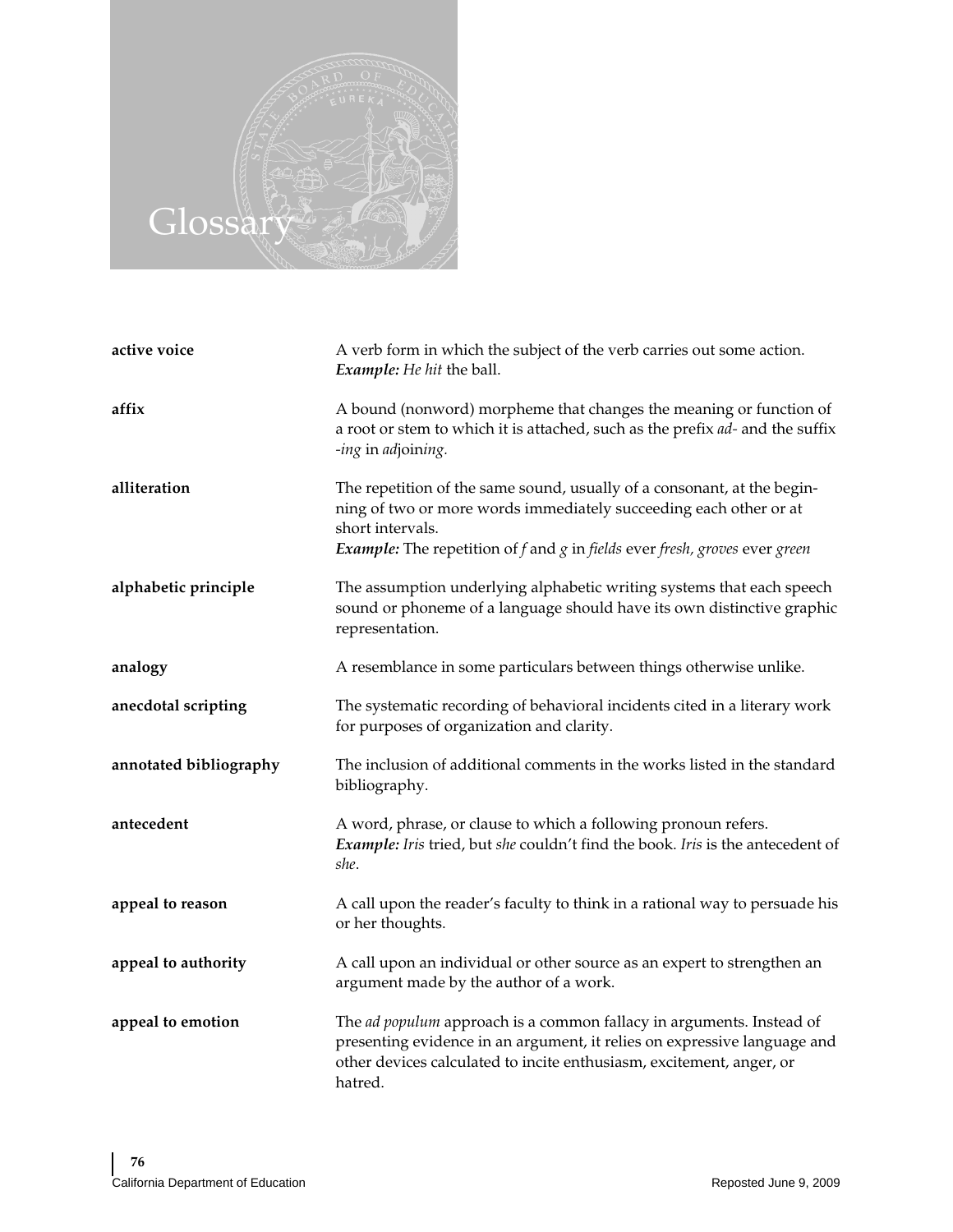| appeal to pathos (pity) | A common fallacy in arguments, the <i>ad misericordiam</i> approach is a<br>special case of the appeal to emotion in which the altruism and mercy of<br>the audience are the special emotions to which the speaker appeals.                                                                                                                                                                                               |
|-------------------------|---------------------------------------------------------------------------------------------------------------------------------------------------------------------------------------------------------------------------------------------------------------------------------------------------------------------------------------------------------------------------------------------------------------------------|
| appositive              | A word or phrase that restates or modifies an immediately preceding<br>noun. Note: An appositive is often useful as a context clue for determin-<br>ing or refining the meaning of the word or words to which it refers.<br>Example: My son Enrico (appositive) is twelve years old.                                                                                                                                      |
| archetypal criticism    | The study of apparent perennial images, themes, symbols, stories, and<br>myths in literature, including narratives that unite the seasons with<br>literary genres.                                                                                                                                                                                                                                                        |
| archetype               | The original pattern or model of which all things of the same type are<br>representations or copies; a perfect example.                                                                                                                                                                                                                                                                                                   |
| attack ad hominem       | An attack "against the man"; a fallacious attack in which the thrust is<br>directed, not at the conclusion one wishes to deny, but at the person who<br>asserts or defends it.                                                                                                                                                                                                                                            |
| bandwagon               | A popular party, faction, or cause that attracts growing support; a<br>current or fashionable trend.                                                                                                                                                                                                                                                                                                                      |
| base word               | A word to which affixes may be added to create related words.<br>Example: Teach in reteach or teaching.                                                                                                                                                                                                                                                                                                                   |
| blend                   | A combination of sounds represented by letters to pronounce a word;<br>sounding out the joining of the sounds represented by two or more<br>letters with minimal change in those sounds, such as the consonant<br>cluster in $\frac{g r}{\sin \theta}$ in grow, $\frac{g r}{\sin \theta}$ in splash.                                                                                                                      |
| boundary                | A division between units of a language, such as between words, word<br>parts, or syllables.                                                                                                                                                                                                                                                                                                                               |
| climax                  | The point of highest dramatic tension or a major turning point in the<br>action (such as in a play, story, or other literary composition).                                                                                                                                                                                                                                                                                |
| clustering              | A content field technique or strategy to help students freely associate<br>ideas in their experience with a keyword proposed by the teacher, thus<br>forming a group of related concepts; a teaching process of relating a<br>target word to a set of synonyms and other word associations.<br>Note: Clustering may be used to stimulate the recall of related ideas in<br>reading and writing, especially in prewriting. |
| complement              | The word (or words) that completes the action in the predicate of a<br>sentence; to complete a grammatical construction in this way.<br>Example: Tom is a policeman (complement).                                                                                                                                                                                                                                         |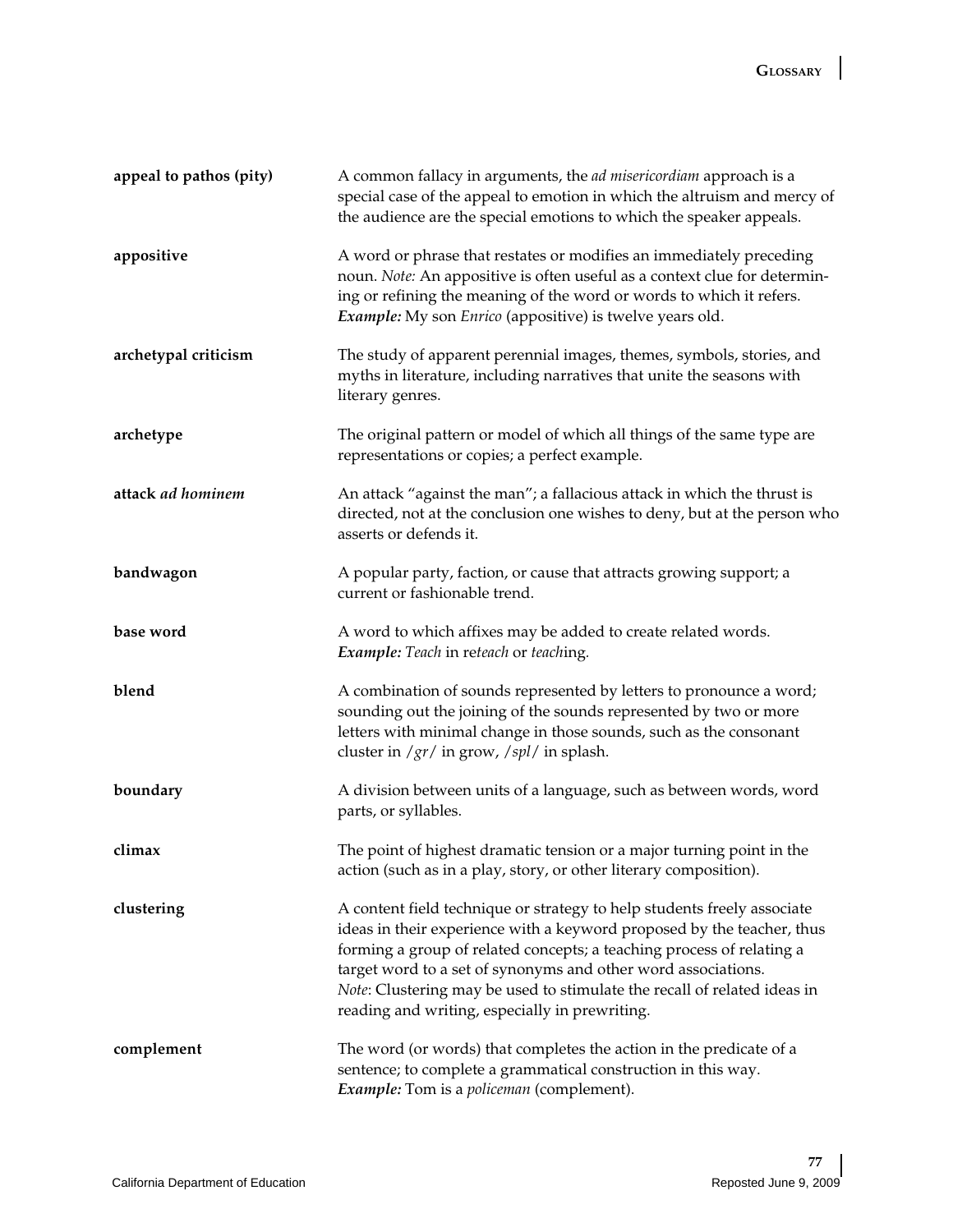| compound sentence  | A sentence consisting of two or more coordinate independent clauses.<br>Example: George talked and Harry listened.                                                                                                                                                                                                                                                                                                                                                                                                                                                                                                                                                  |
|--------------------|---------------------------------------------------------------------------------------------------------------------------------------------------------------------------------------------------------------------------------------------------------------------------------------------------------------------------------------------------------------------------------------------------------------------------------------------------------------------------------------------------------------------------------------------------------------------------------------------------------------------------------------------------------------------|
| concrete image     | A literal representation of a sensory experience or of an object that can be<br>known by more than one of the senses; representation that involves no<br>necessary change or extension in the obvious meaning of the words; the<br>words call up a sensory representation of the literal object or sensation.                                                                                                                                                                                                                                                                                                                                                       |
| consonant doubling | The addition of a consonant in the formation of some gerunds and<br>participles.<br>Example: Running.                                                                                                                                                                                                                                                                                                                                                                                                                                                                                                                                                               |
| context clues      | The information from the immediate textual setting that helps identify a<br>word for decoding (sounding out) and words being read for the first<br>time. The reader's speaking vocabulary is a back-up strategy and is<br>primarily useful to resolve ambiguity (is bread pronounced bred or breed?)<br>and to confirm the accuracy of decoding (does it make sense and does it<br>sound right?). The context helps resolve which shade of meaning is<br>intended (prog-ress or pro-gress) and is used for learning the meaning of<br>new words that can be decoded or pronounced but are not yet in the<br>reader's speaking vocabulary; it is a primary strategy. |
| decoding           | The ability and willingness to sound out words by generating all the<br>sounds into a recognizable word (technically called phonological<br>recoding). The ability to get the meaning of a word quickly, effortlessly,<br>and unconsciously after a brief visual scan, such as in automaticity with<br>individual words (which is the product of initial phonological decoding,<br>followed by the reading of that word successfully several times, prefer-<br>ably in text, until the neural connections among the letters, the sounds,<br>and the meaning of the word are fully established).                                                                     |
| denouement         | The final outcome of the main dramatic event in a literary work.                                                                                                                                                                                                                                                                                                                                                                                                                                                                                                                                                                                                    |
| description        | One of the four traditional forms of composition in speech and writing, it<br>is meant to give a verbal picture of the character and event, including the<br>setting.                                                                                                                                                                                                                                                                                                                                                                                                                                                                                               |
| digraphs           | Two letters that represent one speech sound, such as <i>ch</i> for / <i>ch</i> / in <i>chin</i> or<br>ea for /e/ in bread.                                                                                                                                                                                                                                                                                                                                                                                                                                                                                                                                          |
| discourse          | A conversation; the act or result of making a formal written or spoken<br>presentation on a subject; in linguistics, any form of oral or written<br>communication more extensive than a sentence.                                                                                                                                                                                                                                                                                                                                                                                                                                                                   |
| etymology          | The history of words; the study of the history of words.                                                                                                                                                                                                                                                                                                                                                                                                                                                                                                                                                                                                            |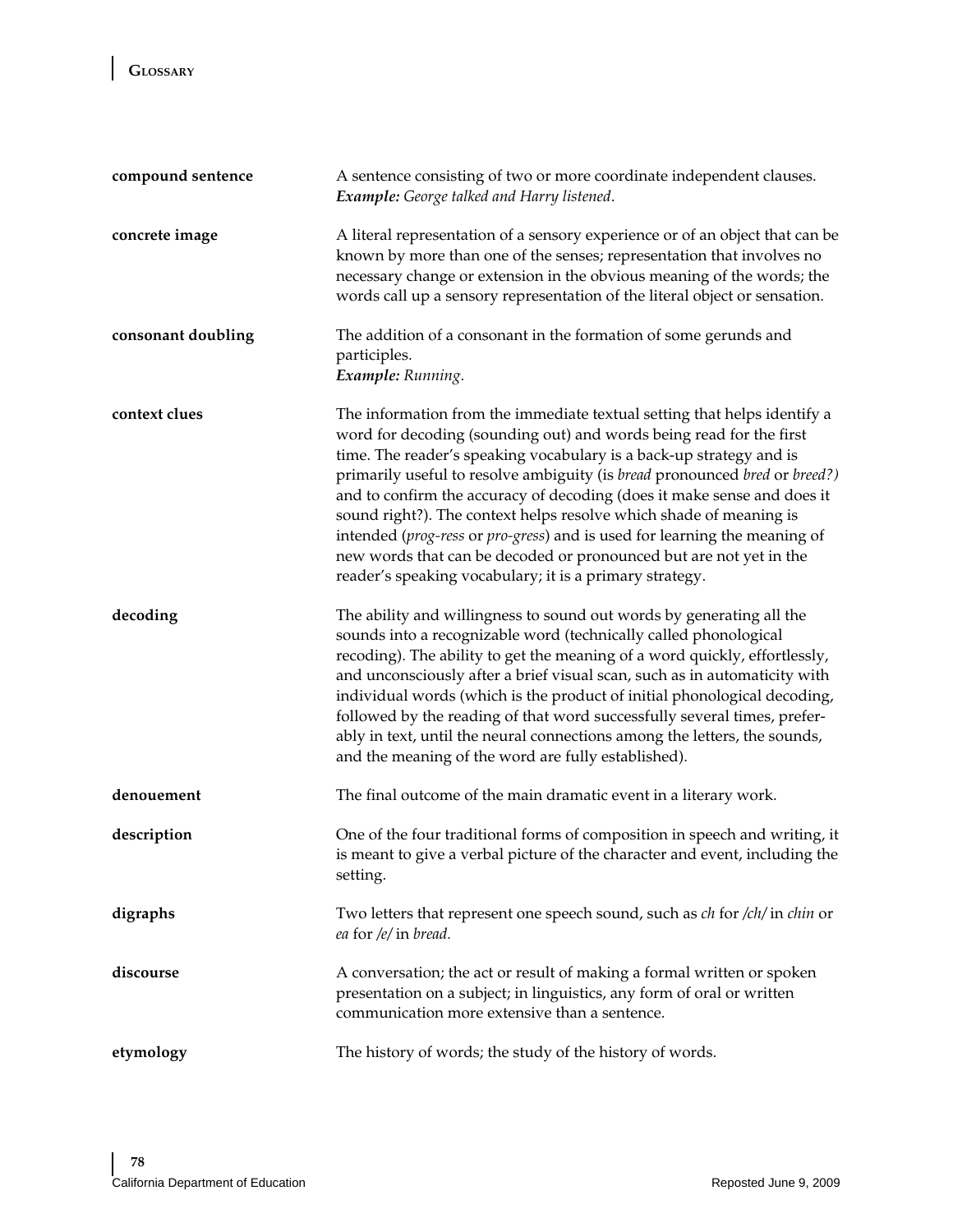| exposition                             | One of the four traditional forms of composition in speech and writing,<br>it is intended to set forth or explain. Note: Good exposition is clear in<br>conception, well organized, and understandable. It may include limited<br>amounts of argumentation, description, and narration to achieve that<br>purpose.                                                                         |
|----------------------------------------|--------------------------------------------------------------------------------------------------------------------------------------------------------------------------------------------------------------------------------------------------------------------------------------------------------------------------------------------------------------------------------------------|
| expressive writing                     | Highly personal writing, such as in diaries, personal letters, and autobi-<br>ographies.                                                                                                                                                                                                                                                                                                   |
| false causality                        | Any reasoning that relies upon treating as the cause of a thing that which<br>is not really its cause (e.g., the error of concluding that an event is caused<br>by another simply because it follows that other).                                                                                                                                                                          |
| fluency                                | The clear, easy, written or spoken expression of ideas; freedom from<br>word-identification problems that might hinder comprehension in silent<br>reading or the expression of ideas in oral reading; automaticity; the<br>ability to execute motor movements smoothly, easily, and readily.                                                                                               |
| high-frequency words                   | A word that appears many more times than most other words in spoken<br>or written language. Note: Basic word lists generally provide words<br>ranked in order of their frequency of occurrence as calculated from a<br>sample of written or spoken text suitable for the level of intended use.                                                                                            |
| historical investigation<br>(reports)  | The techniques used by historians to reconstruct and interpret the past.<br>Note: The data for historical research are the spoken, written, and printed<br>sources or other material originating from those who participated in or<br>witnessed the events studied; the historian must evaluate these data for<br>authenticity, bias, and generalizability and draw conclusions from them. |
| homograph                              | A word with the same spelling as another word but having a different<br>meaning or sometimes a different pronunciation.<br><i>Example: Bow, as in <math>\sim</math> and arrow compared to <math>\sim</math> of a ship.</i>                                                                                                                                                                 |
| homophone                              | A word with a different origin and meaning but having the same pro-<br>nunciation as another word whether or not spelled alike.<br><i>Example: Hair and hare; scale, as in <math>\sim</math> of a fish compared to <math>\sim</math> a ladder.</i><br>Also two or more graphemes that represent the same sound.<br>Example: The /k/ sound in /c/andy, k/ing, and s/ch/ool.                 |
| idiom                                  | A use of words peculiar to a particular language.                                                                                                                                                                                                                                                                                                                                          |
| initial consonants<br>(initial blends) | The joining of two or more consonant sounds, represented by letters,<br>that begin a word without losing the identity of the sounds, such as /bl/<br>in black, /skr/ in scramble; the joining of the first consonant and vowel<br>sounds in a word, such as /b/ and /a/ in baby. Note: This process is re-<br>garded by some to be a crucial step in learning phonics.                     |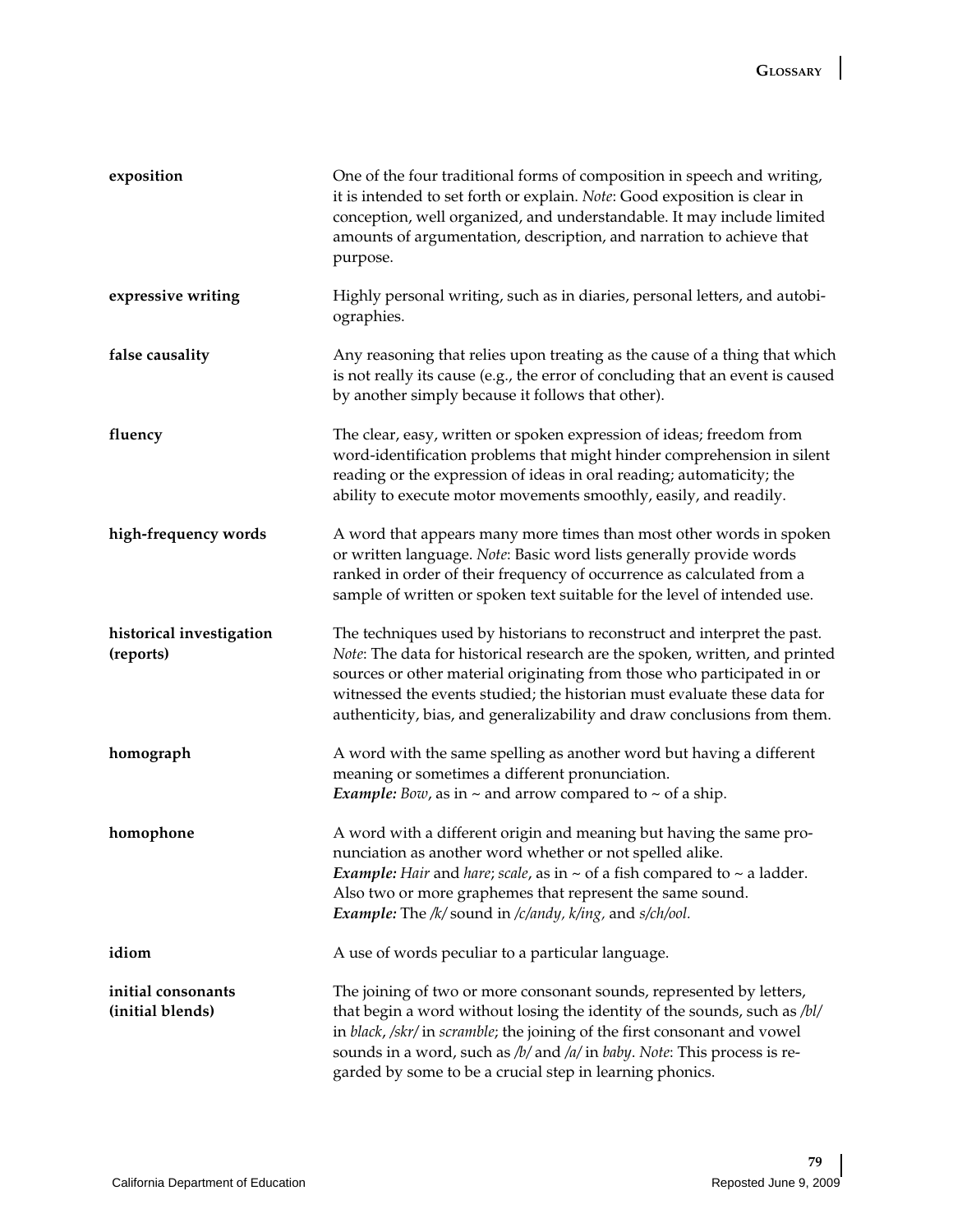| irregularity       | An exception to a linguistic pattern or rule.<br>Example: Good, better, and best are exceptions to the usual -er, -est pattern<br>of comparatives and superlatives in English.                                                                                                                                                                                                                                                                             |
|--------------------|------------------------------------------------------------------------------------------------------------------------------------------------------------------------------------------------------------------------------------------------------------------------------------------------------------------------------------------------------------------------------------------------------------------------------------------------------------|
| literary analysis  | The study of a literary work by a critic, student, or scholar; a careful,<br>detailed reading and report thereof.                                                                                                                                                                                                                                                                                                                                          |
| literary criticism | The analysis and judgment of works of literature. The body of principles<br>by which the work of writers is judged. Note: The principles used in<br>judging a literary work vary from the highly personal and subjective to<br>the relatively objective; they may involve but are not limited to specific<br>consideration of moral values, historical accuracy, and literary form and<br>type; they may be different from one literary period to another. |
| main idea          | The gist of a passage; central thought; the chief topic of a passage ex-<br>pressed or implied in a word or phrase; the topic sentence of a para-<br>graph; a statement that gives the explicit or implied major topic of a<br>passage and the specific way in which the passage is limited in content<br>or reference.                                                                                                                                    |
| media sources      | The means of communication, especially of mass communication, such<br>as books, newspapers, magazines, radio, television, motion pictures,<br>recordings.                                                                                                                                                                                                                                                                                                  |
| metaphor           | A figure of speech in which a word or phrase literally denoting one kind<br>of object or idea is used in place of another to suggest a likeness between<br>them.<br>Example: He was drowning in money.                                                                                                                                                                                                                                                     |
| narration          | One of the four traditional forms of composition in speech and writing, it<br>tells a story or gives an account of something dealing with sequences of<br>events and experiences, though not necessarily in strict order.                                                                                                                                                                                                                                  |
| nonverbal          | A nonlanguage communication, such as a noise, gesture, or facial<br>expression.                                                                                                                                                                                                                                                                                                                                                                            |
| nonsense syllable  | A pronounceable combination of graphic characters, usually trigrams,<br>that do not make a word, such as kak, vor, mek, pronounced in English as<br>spellings. Note: Nonsense syllables are sometimes used in reading to test<br>phonics knowledge; they are sometimes used in spelling to test for<br>desired syllabic patterns while avoiding known words.                                                                                               |
| onomatopoeia       | The term used to describe words whose pronunciations suggest their<br>meaning (e.g., meow, buzz).                                                                                                                                                                                                                                                                                                                                                          |
| oral histories     | The stories and histories kept alive by the spoken word rather than the<br>written word. Note: Although an oral tradition is characteristic of an oral<br>culture, it may coexist in a writing culture.                                                                                                                                                                                                                                                    |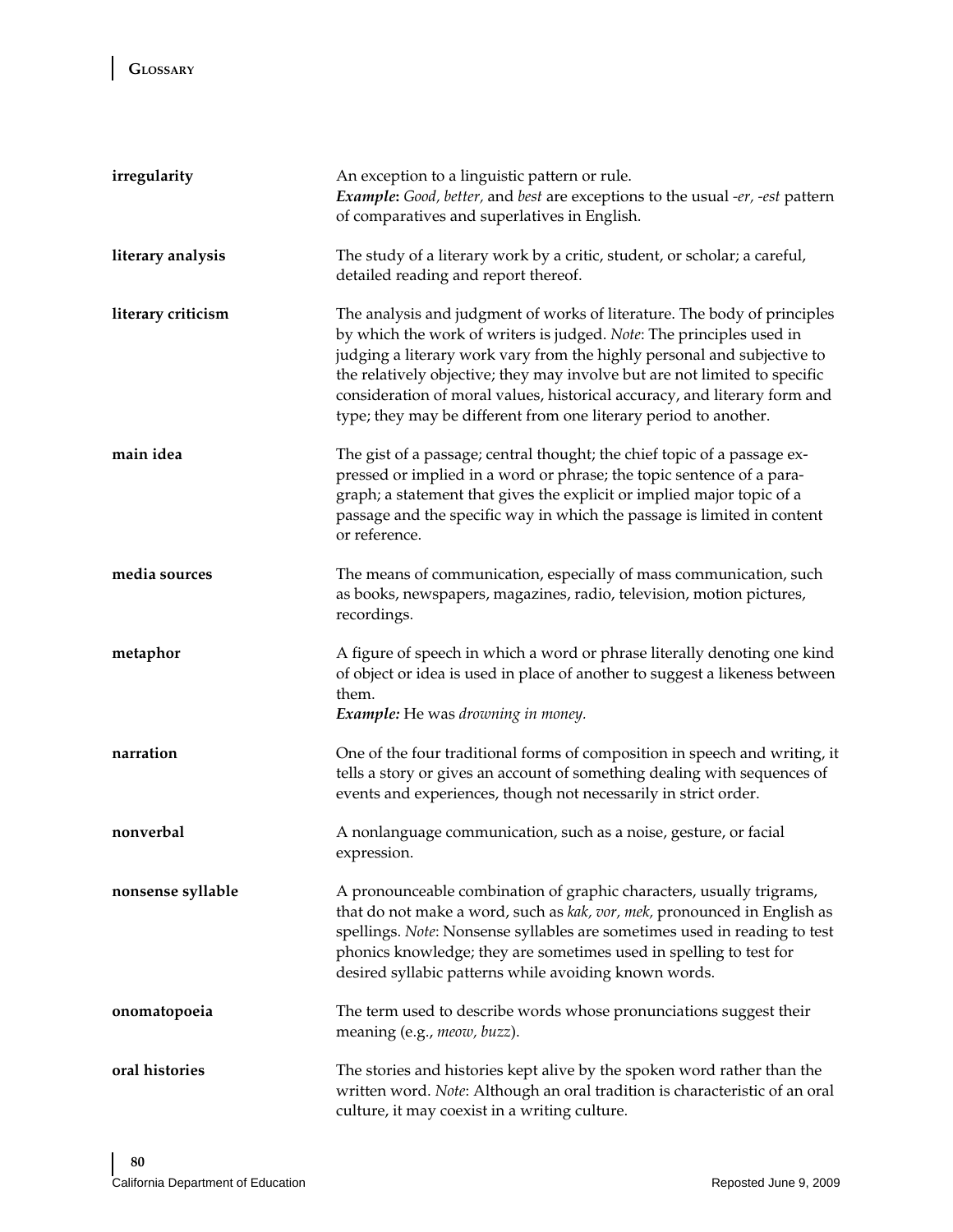| orthography              | The study of the nature and use of symbols in a writing system; correct<br>or standardized spelling according to established usage in a given<br>language.                                                                                                                                                                                                                                                                                                                                                                 |
|--------------------------|----------------------------------------------------------------------------------------------------------------------------------------------------------------------------------------------------------------------------------------------------------------------------------------------------------------------------------------------------------------------------------------------------------------------------------------------------------------------------------------------------------------------------|
| parallelism              | The phrasing of language so as to balance ideas of equal importance.<br>Note: Parallelism may apply to phrases, sentences, paragraphs, longer<br>passages, or whole selections.                                                                                                                                                                                                                                                                                                                                            |
| passive voice            | A verb form in which the subject of the verb is the receiver of some<br>action or state indicated by the verb.<br>Example: He was hit by the ball.                                                                                                                                                                                                                                                                                                                                                                         |
| persuasion               | One of the four traditional forms of composition in speech and writing, it<br>is meant to move the reader by argument or entreaty to a belief or<br>position.                                                                                                                                                                                                                                                                                                                                                              |
| phoneme                  | A minimal sound unit of speech that, when contrasted with another<br>phoneme, affects the naming of words in a language, such as /b/ in book<br>contrasts with /t/ in took, /k/ in cook, /h/ in hook. Note: The phoneme is an<br>abstract concept manifested in actual speech as a phonetic variant, such<br>as the allophones of the phoneme /t/ in top, stop, pot.                                                                                                                                                       |
| phonemic awareness       | The awareness of the sounds (phonemes) that make up spoken words.<br>Such awareness does not appear when young children learn to talk; the<br>ability is not necessary for speaking and understanding spoken lan-<br>guage; however, phonemic awareness is important for learning to read.<br>In alphabetic languages, letters (and letter clusters) represent phonemes;<br>to learn the correspondences between letters and sounds, one must have<br>some understanding of the notion that words are made up of phonemes. |
| phonics                  | A system of teaching reading and spelling that stresses basic symbol-<br>sound relationships and their application in decoding words; a system<br>used especially in beginning instruction.                                                                                                                                                                                                                                                                                                                                |
| phonogram                | A graphic character or symbol that may represent a phonetic sound,<br>phoneme, or word; in word recognition, a graphic sequence composed of<br>a vowel grapheme and an ending consonant grapheme, such as -ed in<br>red, bed, fed.                                                                                                                                                                                                                                                                                         |
| prewriting               | The initial creative stage of writing, prior to drafting, in which the writer<br>formulates ideas, gathers information, and considers ways in which to<br>organize the information; planning.                                                                                                                                                                                                                                                                                                                              |
| principal parts of verbs | The principal parts; the set of inflected forms of a grammatical class,<br>such as sing, sang, sung.                                                                                                                                                                                                                                                                                                                                                                                                                       |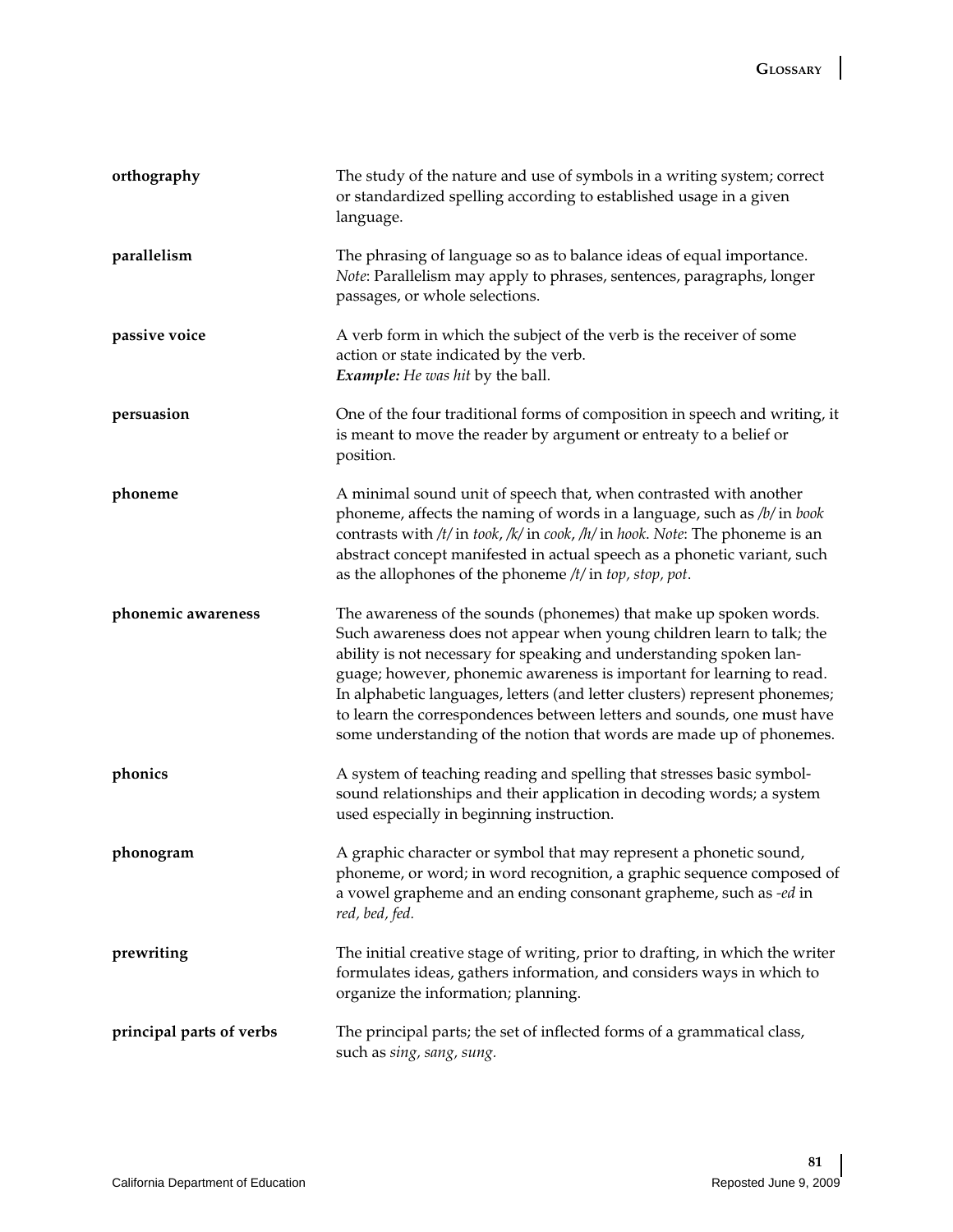| prior knowledge              | The knowledge that stems from previous experience. Note: Prior knowl-<br>edge is a major component of schema theories of reading comprehension<br>in spite of the redundancy inherent in the term.                                                                                                 |
|------------------------------|----------------------------------------------------------------------------------------------------------------------------------------------------------------------------------------------------------------------------------------------------------------------------------------------------|
| r-controlled sound           | The modified sound of a vowel immediately preceding $/r/$ in the same<br>syllable, such as in care, never, sir, or curse.                                                                                                                                                                          |
| red herring                  | A distractor that draws attention away from the real issue.                                                                                                                                                                                                                                        |
| rhetorical strategies        | The traditional forms of composition in speech and writing: exposition,<br>narration, persuasion, and description (each is defined in this glossary).                                                                                                                                              |
| root word                    | The meaningful base form of a complex word after all affixes are re-<br>moved. Note: A root may be independent or free, such as read in unread-<br>able, or may be dependent, or bound, such as -liter- (from the Greek for<br>letter) in illiterate.                                              |
| sentences:                   |                                                                                                                                                                                                                                                                                                    |
| declarative                  | A sentence that makes a statement.                                                                                                                                                                                                                                                                 |
| exclamatory                  | A sentence that makes a vehement statement or conveys strong or<br>sudden emotion.                                                                                                                                                                                                                 |
| imperative                   | A sentence that expresses a command or request.                                                                                                                                                                                                                                                    |
| interrogative                | A sentence that asks a question or makes an inquiry.                                                                                                                                                                                                                                               |
| sight word                   | A word that is immediately recognized as a whole and does not require<br>word analysis for identification.                                                                                                                                                                                         |
| standard American<br>English | The language in which most educational texts and government and<br>media publications are written in the United States. Note: Standard<br>American English, a relative concept, varies widely in pronunciation and<br>in idiomatic use but maintains a fairly uniform grammatical structure.       |
| syllabication                | The division of words into syllables (the minimal units of sequential<br>speech sounds composed of a vowel sound or a vowel-consonant<br>combination, such as /a/, /ba/, /ab/, /bab/).                                                                                                             |
| theme                        | A topic of discussion or writing; a major idea or proposition broad<br>enough to cover the entire scope of a literary or other work of art. Note: A<br>theme may be stated or implicit, but clues to it may be found in the ideas<br>that are given special prominence or tend to recur in a work. |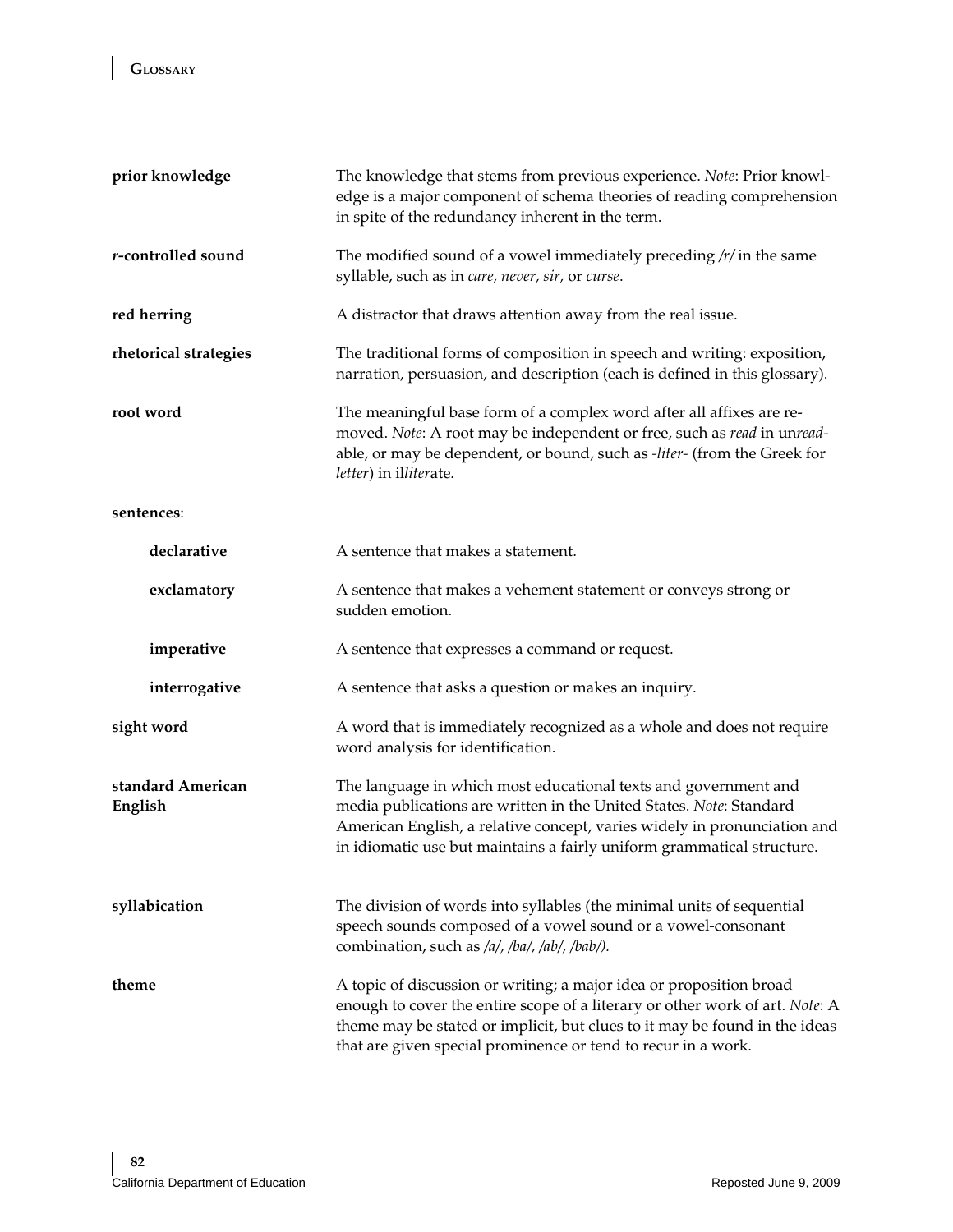| thesis           | The basic argument advanced by a speaker or writer who then attempts<br>to prove it; the subject or major argument of a speech or composition.                                                                                                                     |
|------------------|--------------------------------------------------------------------------------------------------------------------------------------------------------------------------------------------------------------------------------------------------------------------|
| topic            | The general category or class of ideas, often stated in a word or phrase,<br>to which the ideas of a passage as a whole belong.                                                                                                                                    |
| topic sentence   | A sentence intended to express the main idea in a paragraph or passage.                                                                                                                                                                                            |
| transitive verb  | A verb that takes a direct object.<br>Example: Francesca read (transitive verb) the book.                                                                                                                                                                          |
| voice            | A syntactic pattern that indicates the verb-subject relationship; the<br>principal voices in English and many other languages are <i>active</i> and<br>passive.                                                                                                    |
| word recognition | The process of determining the pronunciation and some degree of<br>meaning of a word in written or printed form; the quick and easy<br>identification of the form, pronunciation, and appropriate meaning of a<br>word previously encountered in print or writing. |